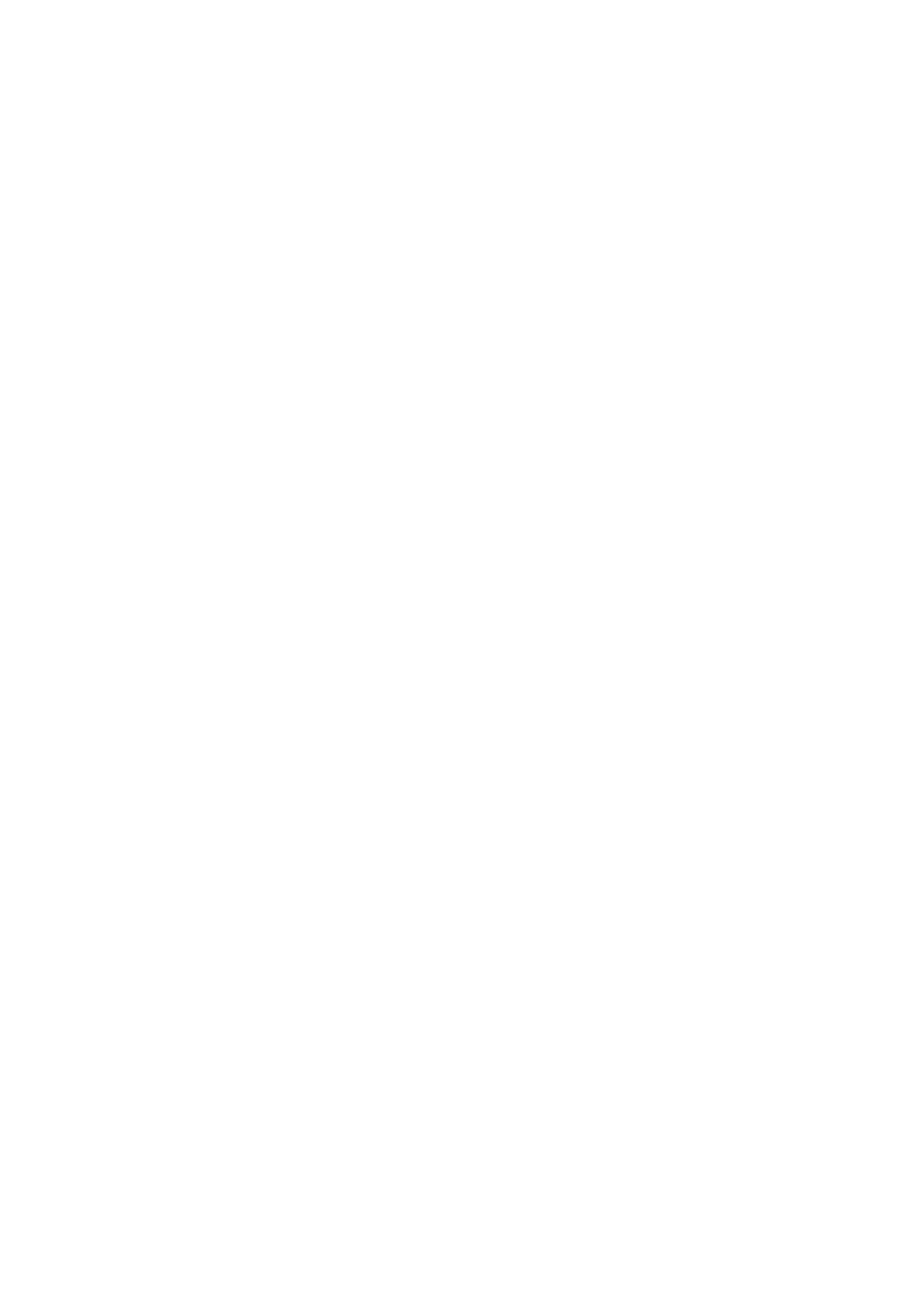# Applying a Masculinities Lens to the Gendered Impacts of Social Safety **Nets**

*Meagan Dooley, Abby Fried, Ruti Levtov, Kate Doyle, Jeni Klugman and Gary Barker*

*Rapport 2019:07 till Expertgruppen för biståndsanalys (EBA)*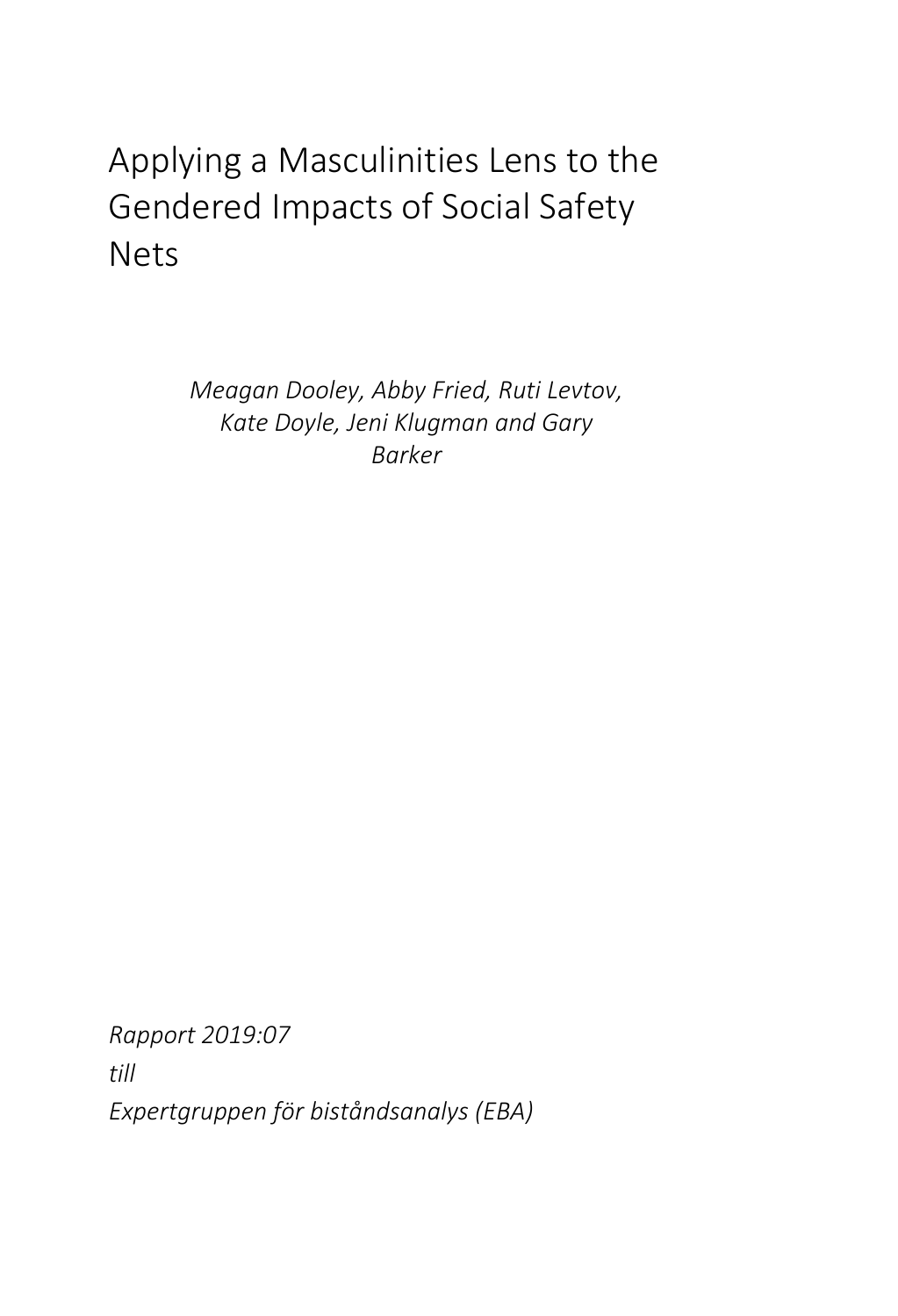Please refer to the present report as: Dooley, M., Fried, A., Levtov, R., Doyle, K., Klugman, J., and Barker, G. (2019) *Applying a Masculinities Lens to the Impacts of Social Safety Nets on Women's Economic Empowerment*. EBA Report 2019:07, The Expert Group for Aid Studies (EBA), Sweden.

This report can be downloaded free of charge a[t www.eba.se](http://www.eba.se/)

This work is licensed under the Creative Commons Attribution 4.0 International License. To view a copy of this license, visit [http://creativecommons.org/licenses/by/4.0/.](http://creativecommons.org/licenses/by/4.0/)

ISBN 978-91-88143-51-8 Printed by Elanders Sverige AB Stockholm 2019

Cover design by Julia Demchenko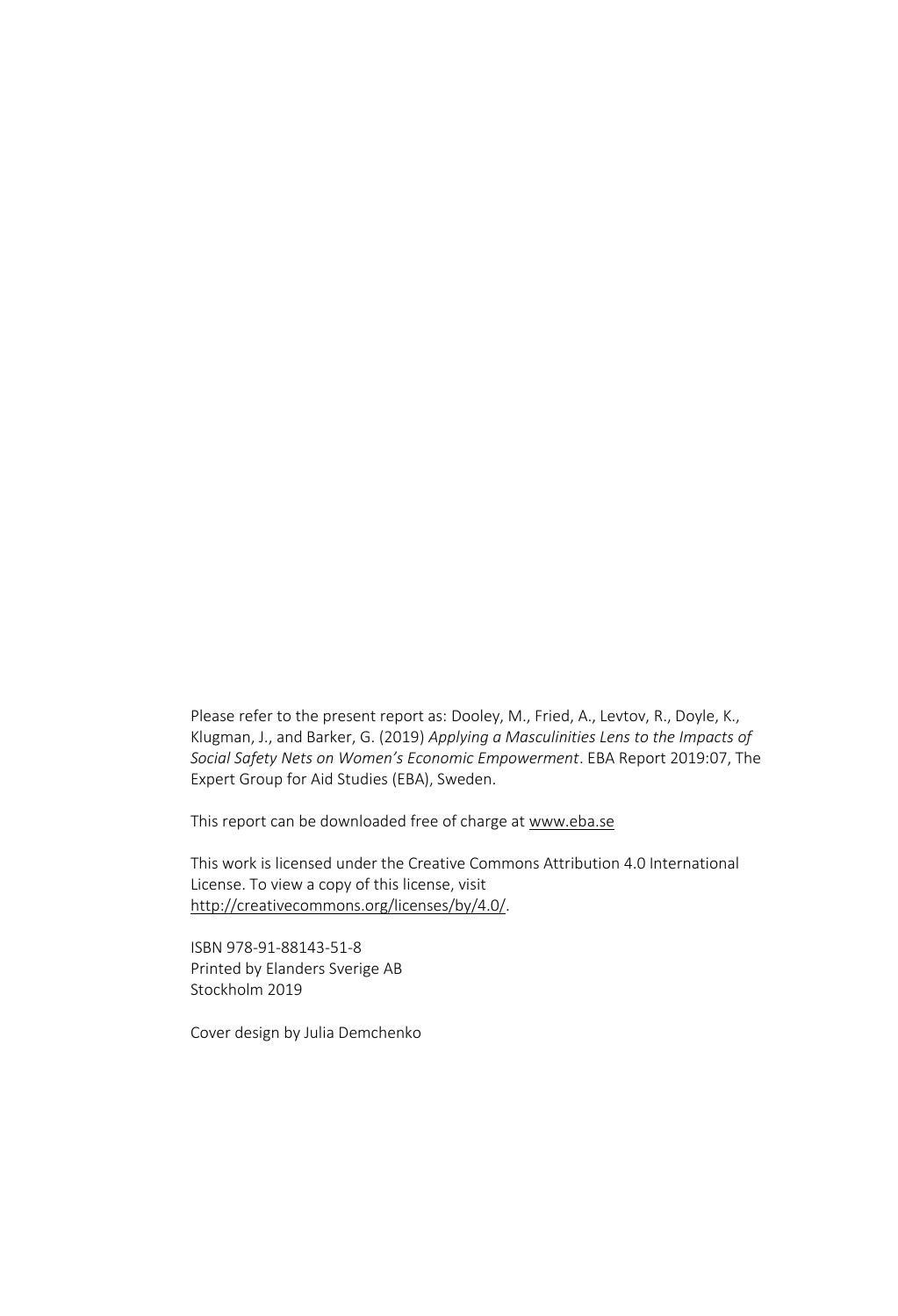**Meagan Dooley** is a research analyst at a DC based public policy think tank, where she supports research efforts around gender, income inequality, refugee, and migration issues. Prior to this, she worked at iACT, a small NGO running early childhood development programming in refugee camps in Central Africa. She holds a MA in Global Human Development from Georgetown University and a BA in Political Science from Seattle Pacific University.

**Abby Fried** is a Senior Program Associate with Promundo. She provides technical assistance for Promundo's international programs. She previously worked as a Peace Corps volunteer in Panama. Abby has a MA in gender analysis and international conflict resolution from the Fletcher School of Law and Diplomacy at Tufts University and a BA in English and history from Boston College.

**Ruti Levtov** is the Director of Research, Evaluation, and Learning at Promundo. Ruti previously worked with the Johns Hopkins Bloomberg School of Public Health, and the Maternal and Child Health Policy Research Center, and was a research fellow at the Tata Institute for Social Sciences in Mumbai. She received her MA in International Comparative Education from Stanford University and her PhD in Public Health from the University of Michigan, where her research focused primarily on gender, violence, and schooling.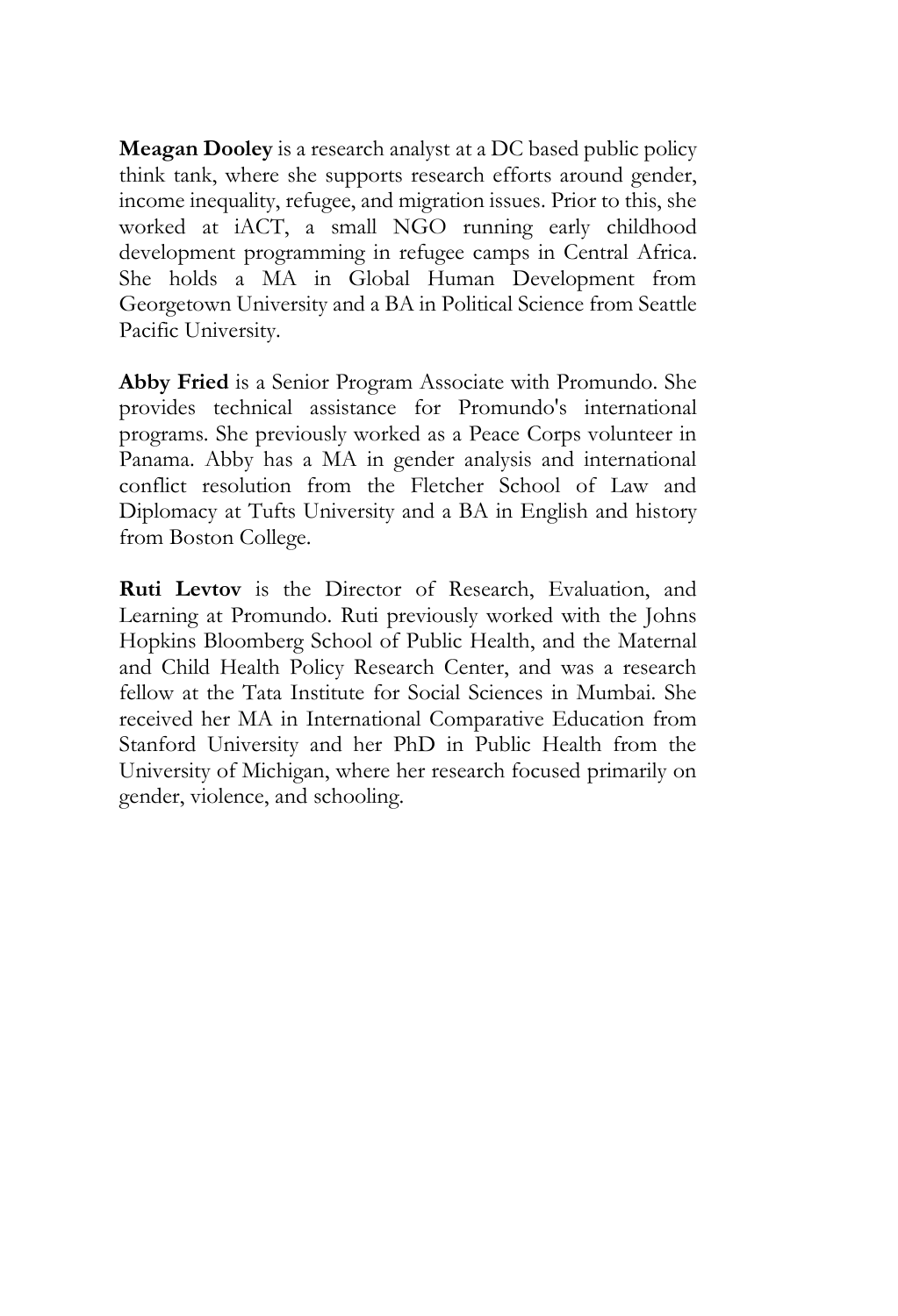**Kate Doyle** is a Senior Program and Research Officer at Promundo, where her experience centers on program development, training, and research related to engaging men and boys. Prior to joining Promundo, she worked with UNAIDS and other NGOs in Rwanda to research and develop programming related to gender equality, HIV, and sexual and reproductive health and rights (SRHR). Kate has a Master's degree in Medical Anthropology from the University of Edinburgh.

**Jeni Klugman** is Managing Director at the Georgetown Institute for Women, Peace and Security, and a fellow at the Kennedy School of Government's Women in Public Policy Program at Harvard University. Previous positions include Director of Gender and Development at the World Bank, and director and lead author of three global Human Development Reports published by the UNDP. She holds a Ph.D. in Economics from the Australian National University and postgraduate degrees in both Law and Development Economics from the University of Oxford.

**Gary Barker** is the CEO and founder of Promundo. Gary is cofounder of MenCare, a global campaign working in 45 countries to promote men's involvement as caregivers, and co-founder of MenEngage, a global alliance of more than 700 NGOs. He cocreated and leads the International Men and Gender Equality Survey (IMAGES) and is co-author of the *State of the World's Fathers* reports. In 2017 and 2018 he was named by Apolitical as one of the 20 most influential people in gender policy around the world. He holds a PhD in Developmental Psychology.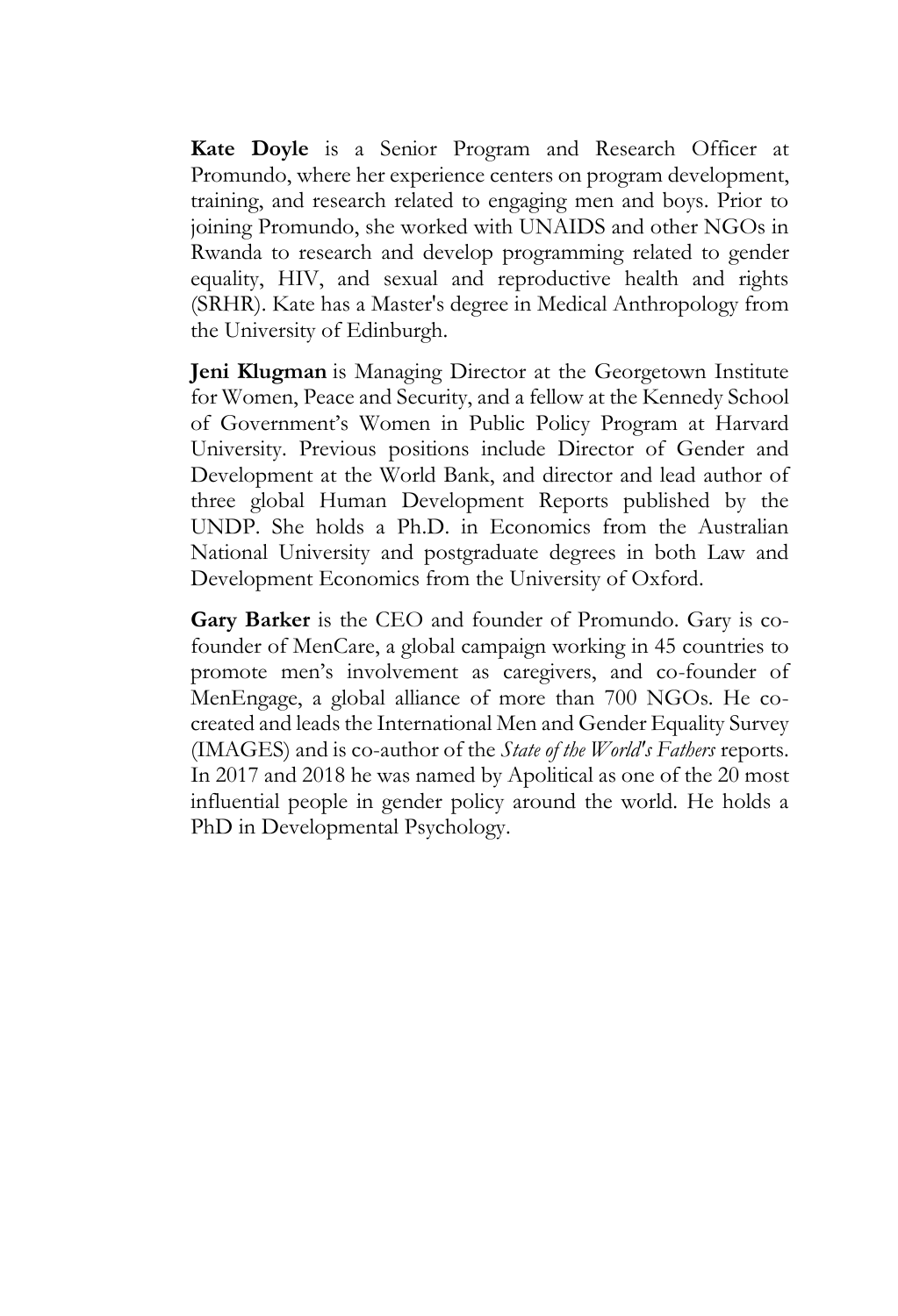#### Acknowledgements

The authors would like to thank Eva Mineur, Julia Schalk and Per Trulsson from the Expert Group for Aid Studies for their valuable guidance and inputs. The authors would also like to thank Amber Peterman from UNICEF's Innocenti Center, Andrea Cornwall from the University of Sussex, Ravi Verma from the International Center for Research on Women, Anna-Karin Lindblom from the Swedish Ministry for Social Affairs, and Love Nordenmark from the Swedish Association of Local Authorities and Regions for forming the key reference group, providing key expertise and feedback throughout the process. The authors would also like to thank Aapta Garg from Promundo-US for her inputs, as well as Juan Gonzalo Jaramillo Mejila for his support in conceptualizing the original project. Finally, the authors thank the interviewees who shared their time and insights with our team.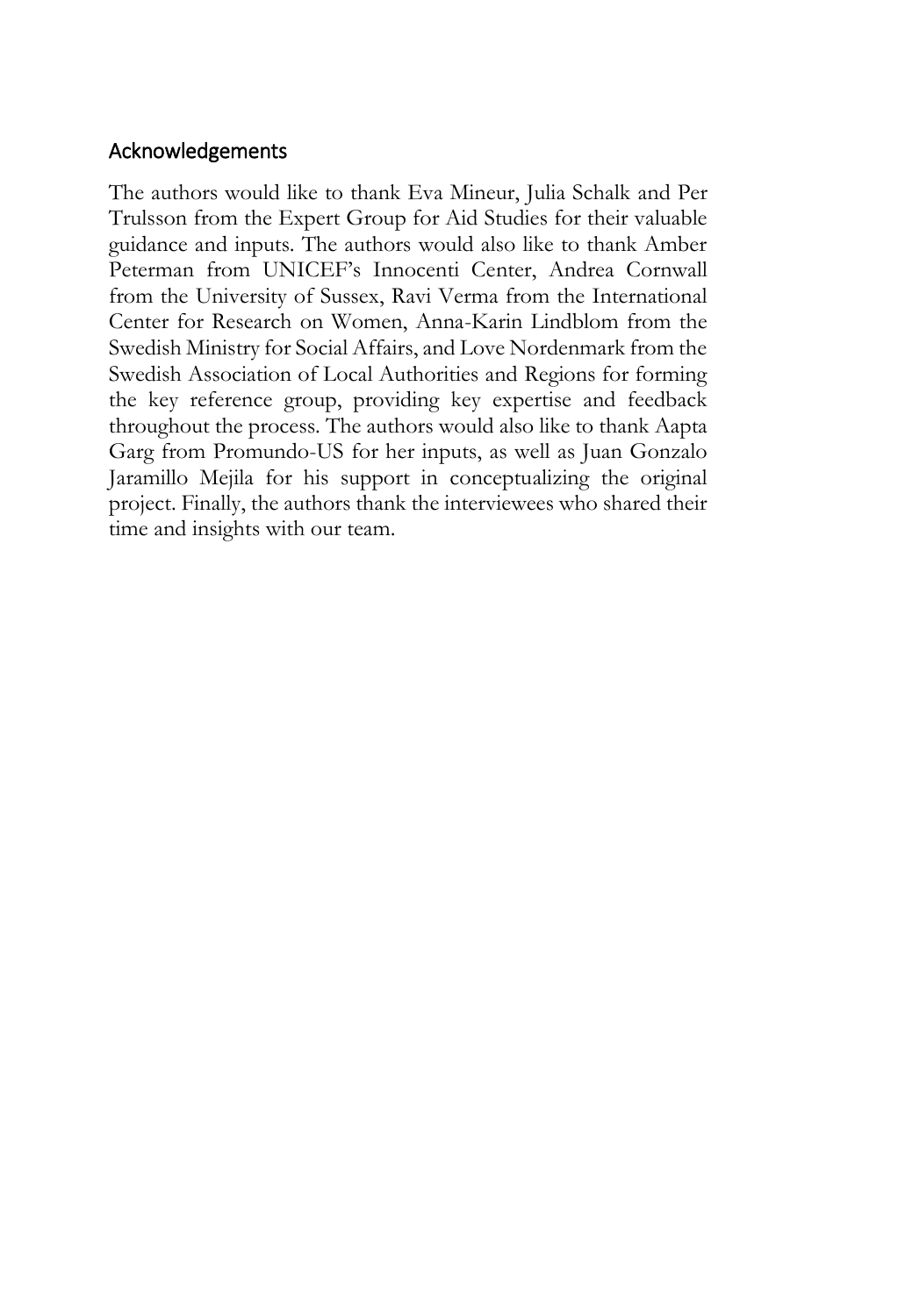# Table of Contents

| Unpacking Gender and Masculinities: Key Definitions  16                                         |  |
|-------------------------------------------------------------------------------------------------|--|
|                                                                                                 |  |
| Social Safety Nets and Intra-Household Power                                                    |  |
|                                                                                                 |  |
|                                                                                                 |  |
|                                                                                                 |  |
|                                                                                                 |  |
|                                                                                                 |  |
|                                                                                                 |  |
|                                                                                                 |  |
| <b>Conclusions and Recommendations: Toward A</b><br><b>Gender Transformative Approach and a</b> |  |
|                                                                                                 |  |
|                                                                                                 |  |
| Annex - Interview Guide with Key Stakeholders 83                                                |  |
|                                                                                                 |  |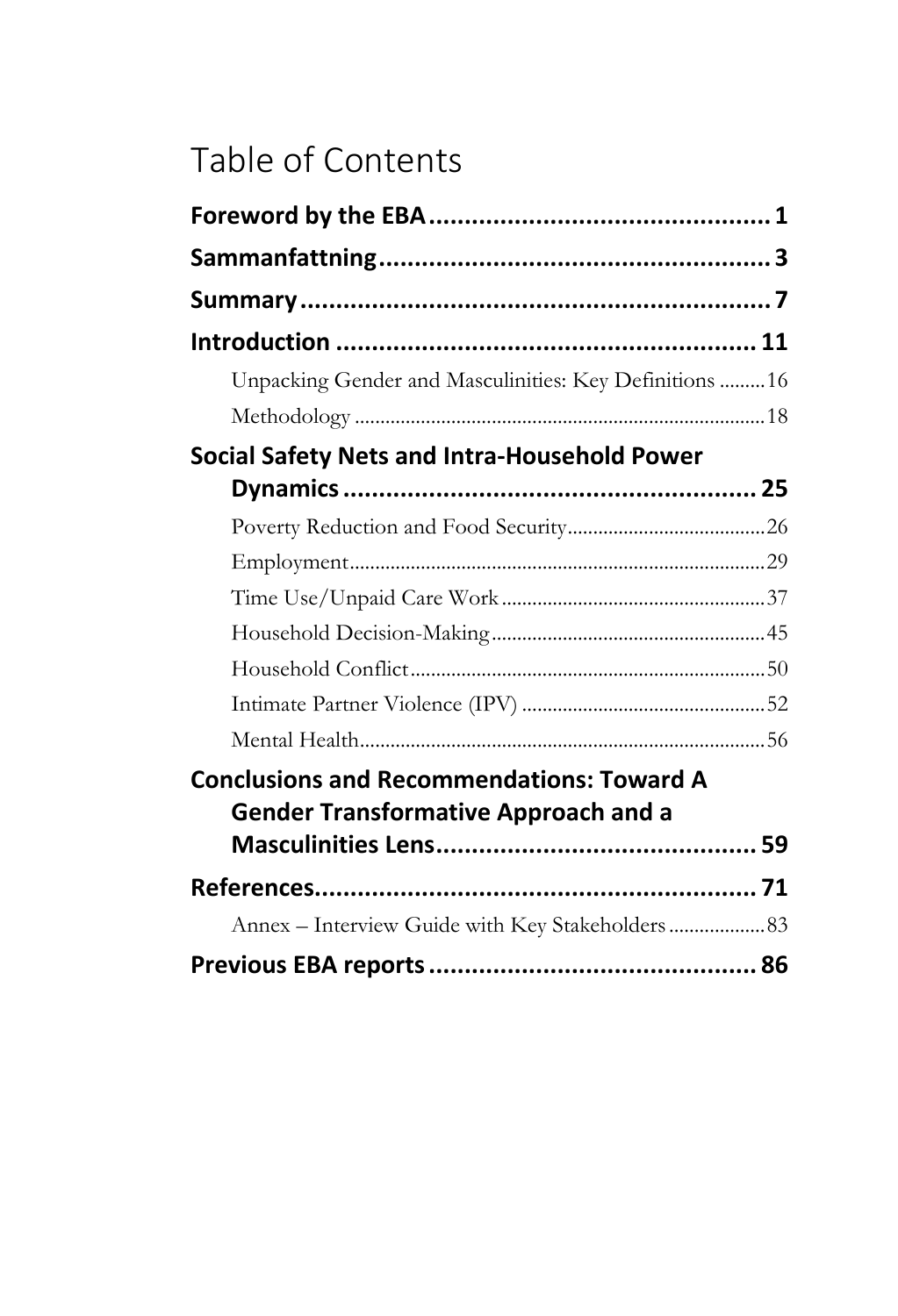## <span id="page-8-0"></span>Foreword by the EBA

Social and cultural norms are difficult issues to deal with, when it comes to development cooperation. We know that norms are important in relation to for example gender roles, but at the same time, it is important not to fall into the trap of promoting an agenda that simply underscores a Global Norh perspective.

We also know, however, that social protection might be a key to unlock several of the sustainable development goals and that social protection has positive impacts on reducing poverty and inequality and contributing to development. National social safety nets are dependent on tax contributions and the number of low-income countries with social safety nets programs is steadily growing. Sida supports different forms of social protection systems like cash transfers via sectors like health and education. We know from evaluations that national social protection programs contain positive effects for women and girls.

This literature review by Promundo examines social safety net programs from a gender perspective including a focus on men and masculinities. By drawing on current knowledge, the authors seek to assess whether and how social safety net programs include a gender relational analysis. They have also asessed the impacts of the programs on intra-household dynamics. The review of a total of 118 program evaluations from 50 countries, reveals that very few of the programs include a gender transformative element where there is an attempt to engage men or seeking to transform both men's and women's ideas about gender roles. Promoting gender and women's empowerment is rarely, if ever an explicit goal of the programs. They fall short in bringing about a gender transformative impact upon intra-household gender dynamics of power, decisions and responsibilities.

Thus, a main conclusion from the analysis is that social protection programmes that redistribute resources to the poorest and most vulnerable people on a large scale do not make use of its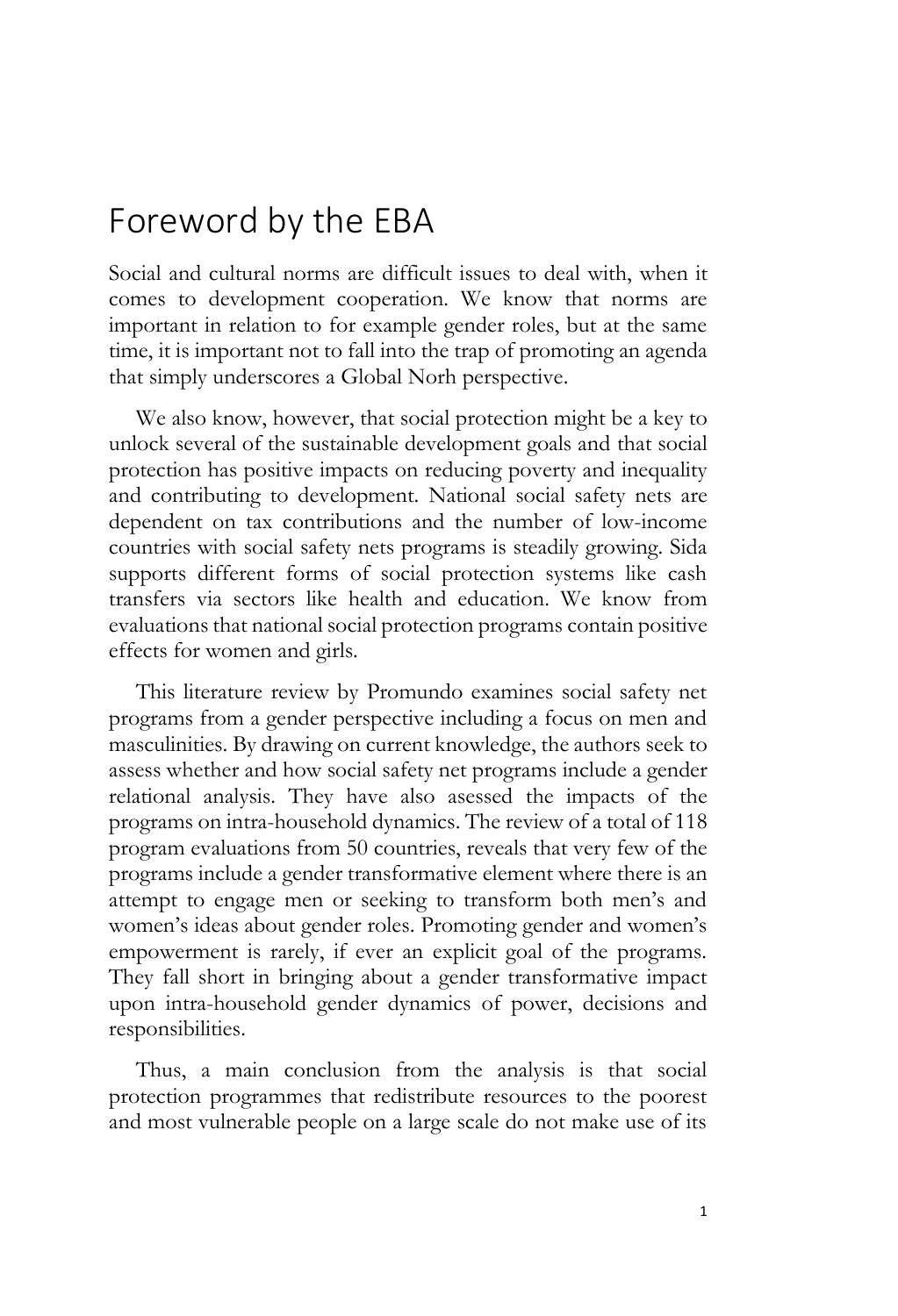potential to be a be an efficient force for gender equality and justice and empowerment. There is, however, potential to do so.

From earlier this year, the peer review of Swedish development cooperation by OECD DAC established that Sweden is one of the strongest and most influential actors on the global development arena when it comes to promoting gender equality. Sida's work with a comprehensive gender mainstreaming approach is quite unique. However, this review highlights the fact that there is a need for more and systematic knowledge about long-term gendered impacts of interventions including a masculinity perspective.

It is my hope that the study will provide valuable insights and contribute to a widening discussion within the development cooperation community about interventions impact on genderdynamics outcomes. The study has been conducted in dialogue with a reference group chaired by Julia Schalk, member of the Expert Group for Aid Studies. The analysis and conclusions expressed are solely those of the authors.

Gothenburg, October 2019

Malen len

Helena Lindholm, EBA Chair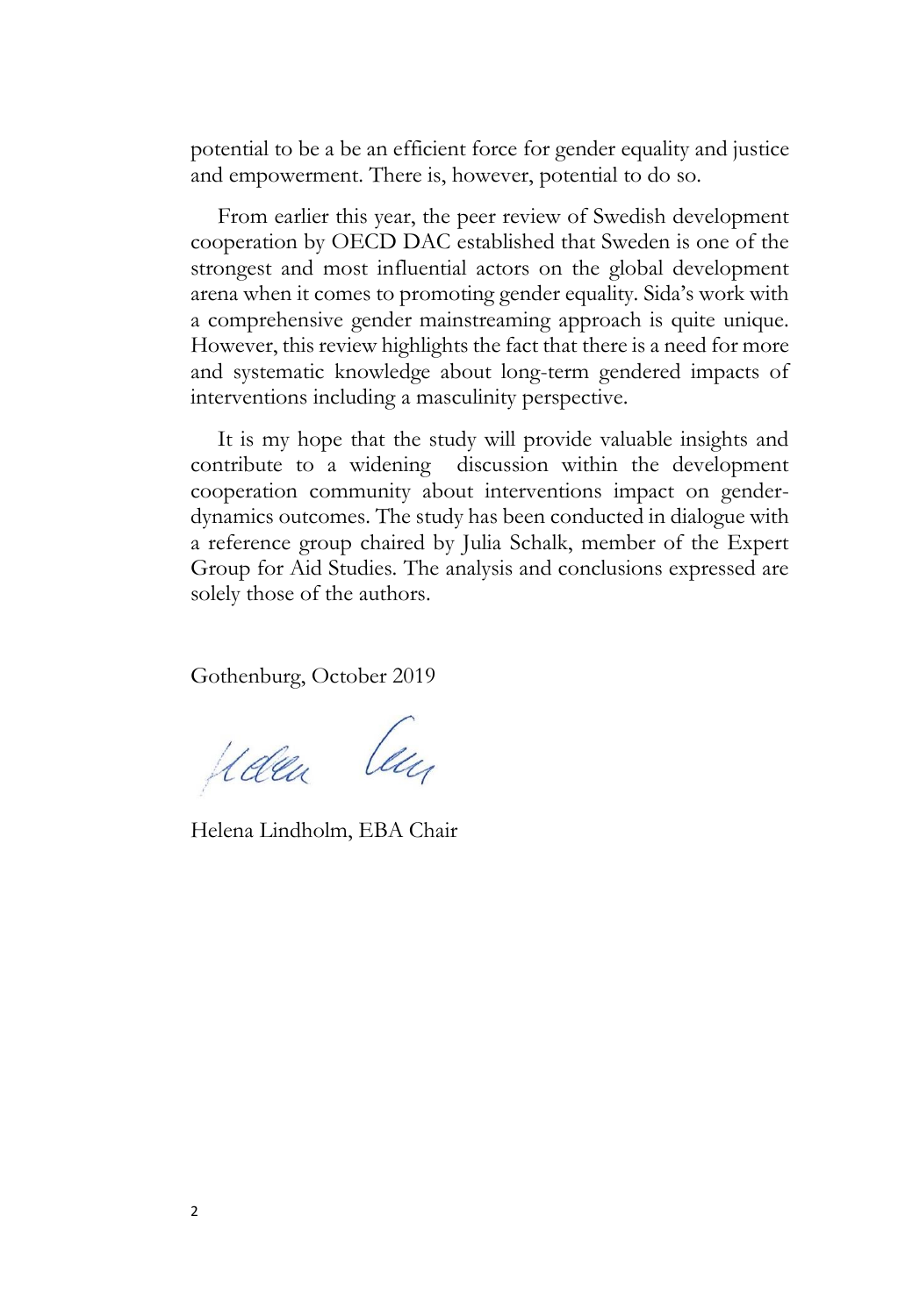## <span id="page-10-0"></span>Sammanfattning

*Denna rapport syftar till att besvara frågan: Vad har dynamiken mellan könen att göra med sociala trygghetsprogram i låg-och medelinkomstländer? Studien syftar särskilt till att bedöma om och hur sådana program innefattar en jämställdhetsanalys, framförallt med avseende på män och maskuliniteter. Den undersöker vidare sociala trygghetsprograms inverkan på viktiga dimensioner av jämställdhet och kvinnors självbestämmande, inklusive beslut i hushållen, kontroll av hushållens resurser, uppdelningen av hushållsarbete, samt konflikter och våld mellan partners. Rapporten argumenterar för tillämpningen av en könstransformerande strategi för sociala trygghetsprogram. Med en sådan ser man män som komplexa aktörer vilka kan förhindra eller förbättra effekterna av programmen. Man ser också män som allierade i arbetet med att förbättra kvinnors villkor. Studien bygger på intervjuer och en genomgång av litteraturen om sociala trygghetsprogram med fokus på kvinnors ekonomiska egenmakt.*

Rapporten fokuserar på en grupp av sociala trygghetsprogram, nämligen villkorade och ovillkorade kontantbidrag, matransoner, kuponger och offentliga arbetsmarknadsprogram. Det huvudsakliga målet med sociala trygghetsprogram är att minska fattigdomen och förbättra utsatta individers och familjers förmåga att klara sig igenom chocker och kriser genom att förse dem med en inkomst, en möjlighetet till konsumtion eller försörjningsstöd. Jämställdhet och kvinnors självbestämmande är sällan ett uttryckligt mål. Denna rapport hävdar dock att effektiviteten i dessa program – och särskilt deras effekter på jämställdhet – skulle kunna förstärkas genom att utmana traditionella könsnormer och genom att engagera män och försöka omvandla rådande idéer kring maskulinitet.

För att nå hållbara framsteg vad gäller kvinnors reproduktiva hälsa, minskning av våld i nära relationer och stärkt individuellt självbestämmande, krävs att de underliggande sociala normerna och könsrollerna som vidmakthåller ojämlikheterna förändras. Utvecklings- och folkhälsoprogram finns på ett spektrum från könsblinda/könsförstärkande till könstillmötesgående, till könstransformerande (Lawless *et al*., 2017). *Könsblinda angreppssätt* bortser ifrån hur programaktiviteter påverkar män och kvinnor på olika sätt, eftersom ett sådant förstärkande angreppsätt vidmakthåller könsrollerna genom sin utformning eller inriktning.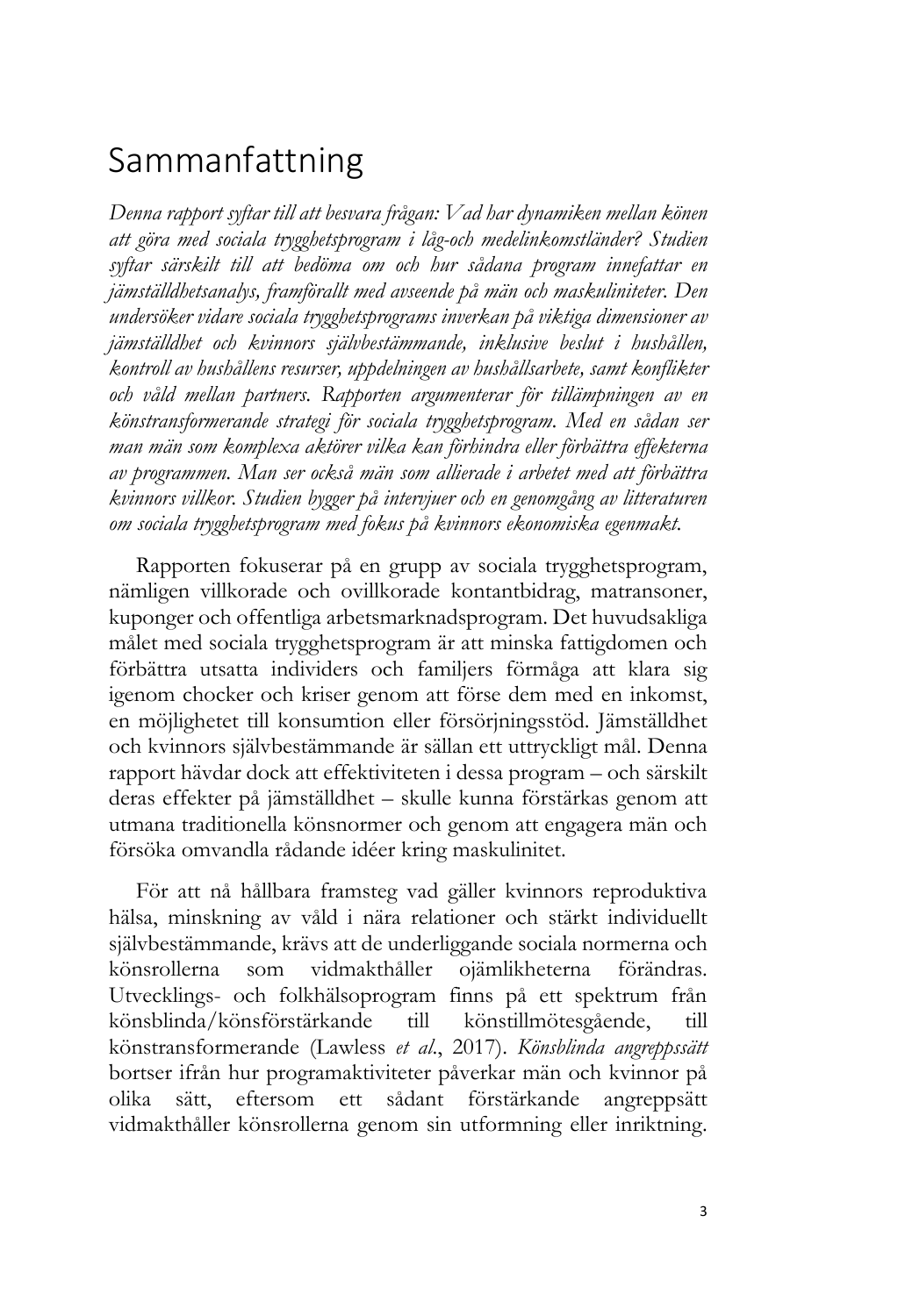*Könstillmötesgående angreppssätt* försöker vidga kvinnors möjligheter inom deras traditionella domäner för inflytande. Det försöker inte undergräva de strukturer som hindrar kvinnor från att nå en mer vittomfattande typ av självbestämmande. *Ett könstransformerande angreppsätt* å andra sidan, strävar efter att kritiskt granska och förändra de underliggande köns-, makt, och relationella strukturer som vidmakthåller ojämlikhet.

Även om vi ser en ökning av tillämpningen av jämställdhetsintegreringsperspektiv inom sociala trygghetsprogram så har få försökt att undersöka programmens innehåll och utformning utifrån ett könstransformerande angreppssätt. Än färre har försökt inkludera ett mans- och maskulinitetsperspektiv i analysen av hur kvinnors ekonomiska makt kan stärkas. De flesta program är könsrollsförstärkande. Program riktar sig ofta till kvinnor som främsta stödmottagare, baserat på antagandet att kvinnor är mer benägna än män att använda det ekonomiska stödet för att gynna hela hushållet. Speciellt i Latinamerika är de flesta kontantbidragsprogrammen knutna till barns hälsa och utbildning områden som kvinnor traditionellt ansvarat för. Således mottar kvinnor bidrag i första hand för att de är mödrar, inte för att i någon egentlig mening kunna stärka sin egenmakt, då det inte finns ett inbyggt ifrågasättande av könsnormer och könsroller i insatsen. Denna utilitaristiska förståelse av kön befäster inte bara kvinnors roll i samhället som i första hand mödrar och omsorgsgivare, utan markerar också statusen för kvinnor med barn (dvs. mödrar) framför ensamstående, barnlösa eller äldre kvinnor och definierar därmed vem som förtjänar hjälp. Villkorandet kan också innebära en orimlig börda på kvinnor, då de görs ansvariga för att uppfylla programmens krav för att förbli berättigade till stöd.

Inom vissa program har det gjorts ansträngningar för att lägga över kvinnors obetalda omsorgsarbete till staten, men man har inte tagit i beaktande fördelningen av obetalt arbete mellan kvinnor och män. Kontantbidragsprogram har subventionerat barnomsorg till arbetande mödrar. Offentliga arbetsmarknadsprogram har garanterat barnomsorg på arbetsplatser och flexibla arbetstider för att hjälpa kvinnor att upprätthålla sitt ansvar för barnen samtidigt som de arbetar. Sådana inititiv försöker flytta en del av ansvaret för barn och hushåll från kvinnan till staten. Däremot har inget program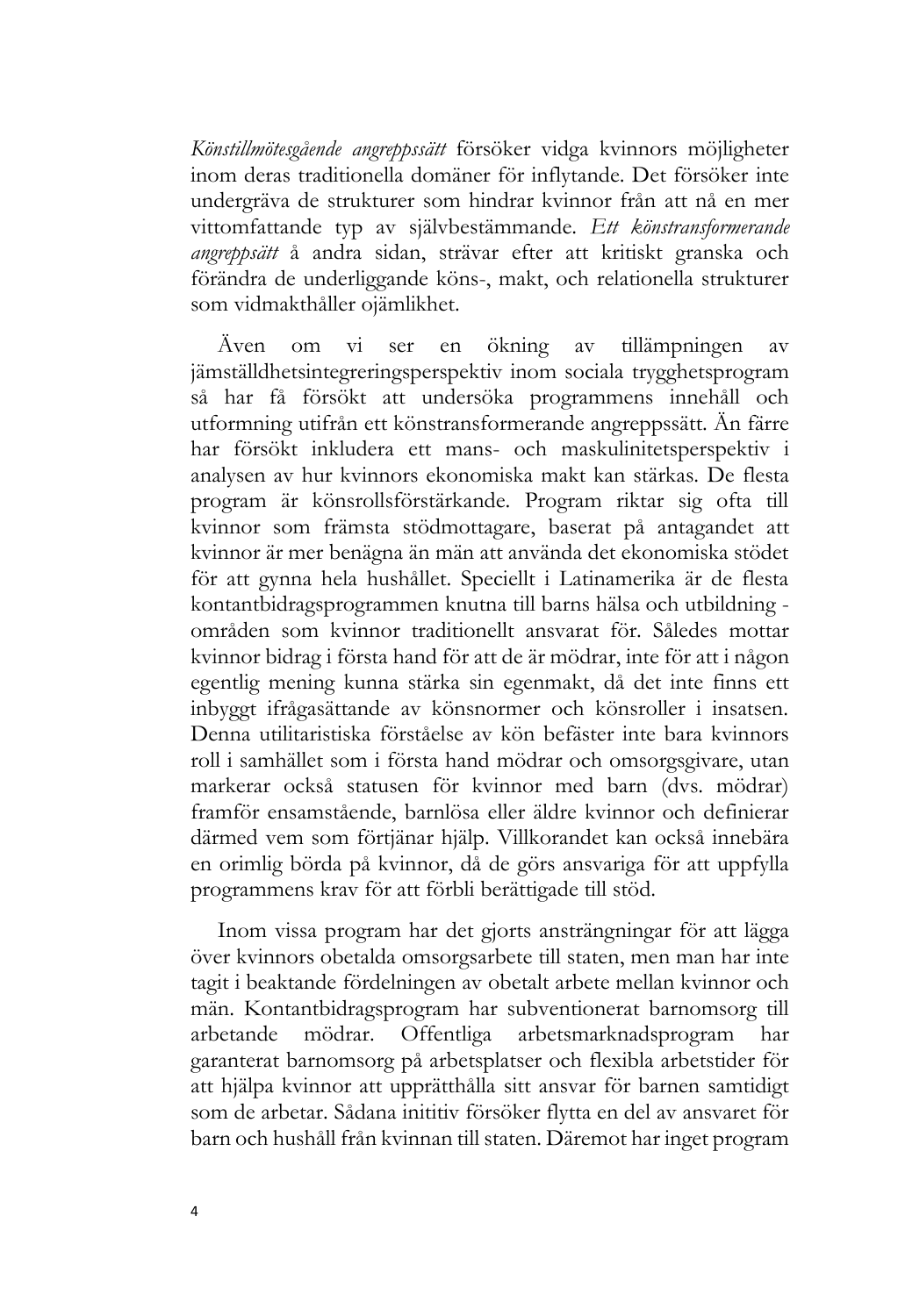uppmuntrat ett ökat manligt engagemang i ansvaret för barnen, alternativt försökt bryta ner bilden av kvinnan som ensam omsorgsgivare.

Inget av de studerade sociala trygghetsprogrammen har fullt ut genomfört en könstranformerande strategi, och få har uttryckligen inriktat sig på män som bundsförvanter i arbetet eller visat en förståelse för maskulinitetsperspektiv i sina program. Några har inkluderat transformerande element, såsom manliga och kvinnliga grupper som tar itu med större frågor som gemensamt beslutsfattande, hushållens finanser och fördelning av hushållsarbete. Endast ett fåtal har exempelvis uppmuntrat manlig närvaro vid obligatoriska hälsokontroller och kurser i näringslära. I detta avseende har den sociala trygghetssfären mycket att lära av andra sektorer, som till exempel arbetet med att öka kvinnors ekonomiska egenmakt och att minska våld i nära relationer, vilket i mycket större utsträckning syftar till att öka den generella medvetenheten kring underliggande maktstrukturer och könsroller som vidmakthåller normer om kontroll över resurser och utövande av våld.

Vår översyn visar att främjande av jämställdhet och kvinnors självbestämmande sällan, om någonsin, är ett uttryckligt mål i sociala trygghetsprogram. Dock börjar både givare och genomförare att utforska hur programmen kan användas som drivande faktorer för större förändringar. Sociala trygghetsprogram har potential att vara mäktiga krafter för ökad jämställdhet, då de syftar till att omfördela resurser till de mest utsatta och missgynnade i samhället. Dessa vinster är dock inte givna. Framgången för ökad jämställdhet och kvinnors oberoende beror på hur programmen möjliggör för kvinnor att delta, samt på hur idéer om kvinnor och män är inbäddade i själva programdesignen.

Aktörer med ansvar för sociala trygghetsprogram bör ha ett könstransformerande förhållningssätt – vilket inbegriper att inrikta sig på män när så är lämpligt – för att förstå och hantera hur den underliggande dynamiken i ett hushåll påverkar resultaten av programmet. Metoden för vem man riktar sig till bör gå bortom att betrakta kvinnor som enbart mödrar, och istället vidga perspektivet, för att se dels de hinder som både män och kvinnor står inför i olika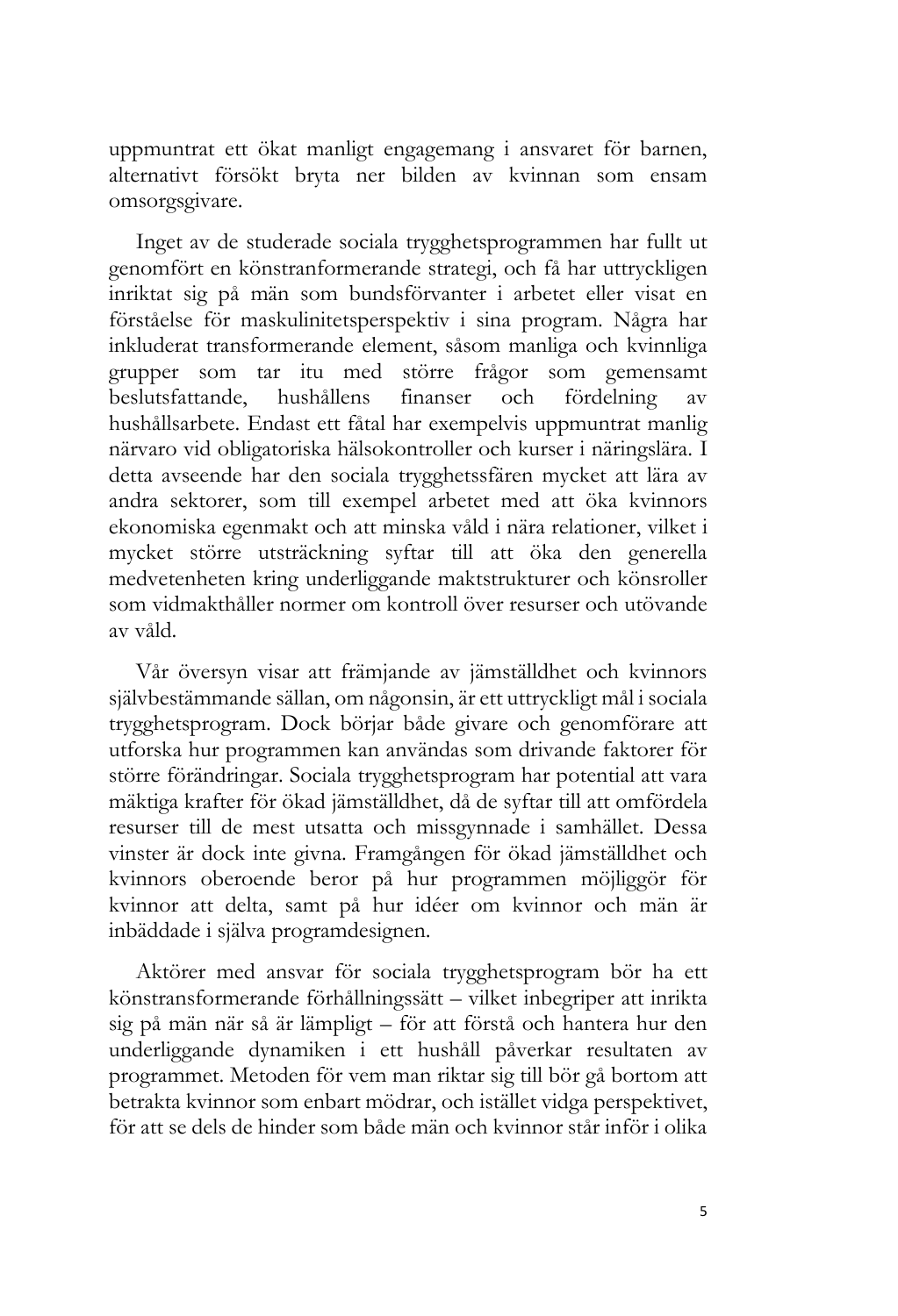skeenden av livet, dels hur arbete med mansroller, attityder och beteenden kan vara en del av lösningen på den ojämställdhet som råder. Sociala trygghetsprogram bör också använda programvillkor som ett medel för att skapa bredare samtal kring ansvar för omsorgsarbete som uppmuntrar ett större manligt engagemang i barnens utbildning, i mödra-och barnhälsovården och i det obetalda hushållsarbetet.

Det är mycket som vi inte vet om sociala trygghetsprograms inverkan på dynamiken inom hushållen och mäns roller i den. Detta pekar på behovet av en utökad agenda både vad gäller forskning och praktik, en agenda som söker nya sätt att integrera könstransformerande element inom sociala trygghetssystem.

Sammanfattningsvis: i den här rapporten vidgar vi tidigare feministiska analyser genom att hävda att sociala trygghetsprogram i högre grad kan anta en könstransformerande agenda, som inkluderar en analys av män, maskuliniteter och maktdynamik i hushållen. Att inte använda sig av en sådant angreppsätt är, givet programmens storlek och omfattning, en förlorad möjlighet i arbetet för att främja jämställdhet., och, vilket visats inom andra sektorer (tex. WHO 2007), går det att både förbättra sociala trygghetsprograms effektivitet när det gäller att bekämpa fattigdom och att främja jämställdhet mellan könen.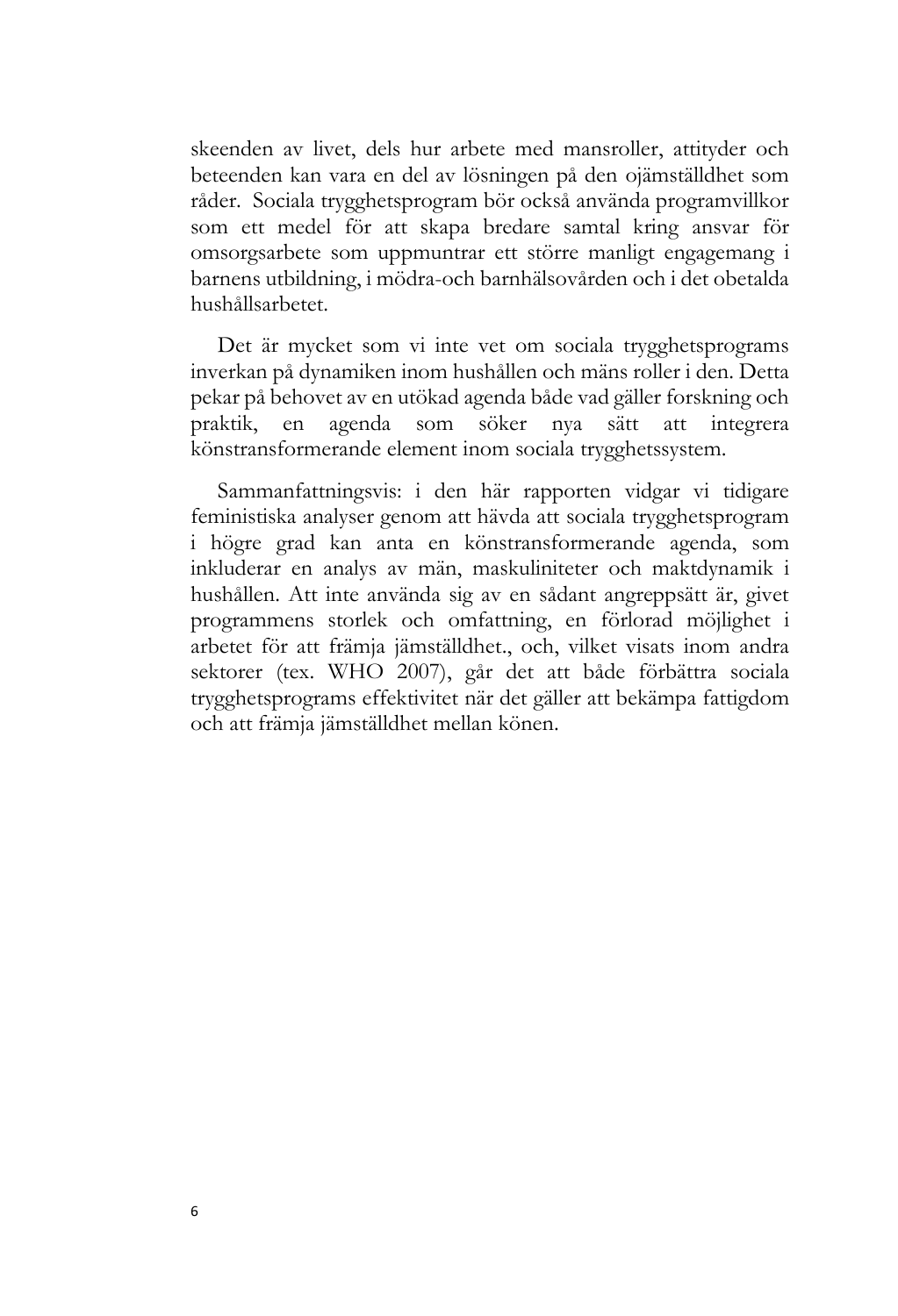## <span id="page-14-0"></span>Summary

*This paper sets out to answer the question: What do gender dynamics have to do with social safety net programs in low- and middle-income countries? Specifically, it seeks to assess whether and how social safety nets include a gender analysis – particularly a consideration of men and masculinities – and to examine the impacts of social safety nets on key dimensions of gender equality and women's empowerment, including household decision-making, control of household resources, division of household labor, and partner conflict and violence. This paper argues for applying a gender transformative approach to social safety net programs and for understanding men as complex actors who can hinder or improve the impact of social safety nets and for seeing them as allies for achieving women's empowerment. The paper relied on key informant interviews and a review of the literature on social safety net programs focusing on women's economic empowerment.*

This paper focuses on a specific subset of social protection: social safety net programs, namely conditional and unconditional cash transfers, in-kind aid, vouchers, and public works programs. The main objective of social safety nets is to reduce poverty and improve the resiliency of vulnerable individuals and families to shocks and crises by providing them with income, consumption, and livelihood support. Gender equity and women's empowerment are rarely an explicit objective of social safety net programs; however, this paper argues that the effectiveness of these programs – and particularly their impacts on gender equity – could be enhanced by challenging traditional gender norms and by engaging men or seeking to transform ideas around masculinity.

Achieving sustainable gains in women's reproductive health, the decrease of intimate partner violence, and in female empowerment requires changing the underlying social norms and gender power dynamics that perpetuate these inequalities. Development and public health programs exist on a spectrum from gender blind/reinforcing to gender accommodating to gender transformative (Lawless *et al.*, 2017). *Gender blind approaches* ignore the ways in which program activities impact men and women differently, while reinforcing approaches perpetuate gender roles as a part of their design or targeting mechanisms. *Gender accommodative*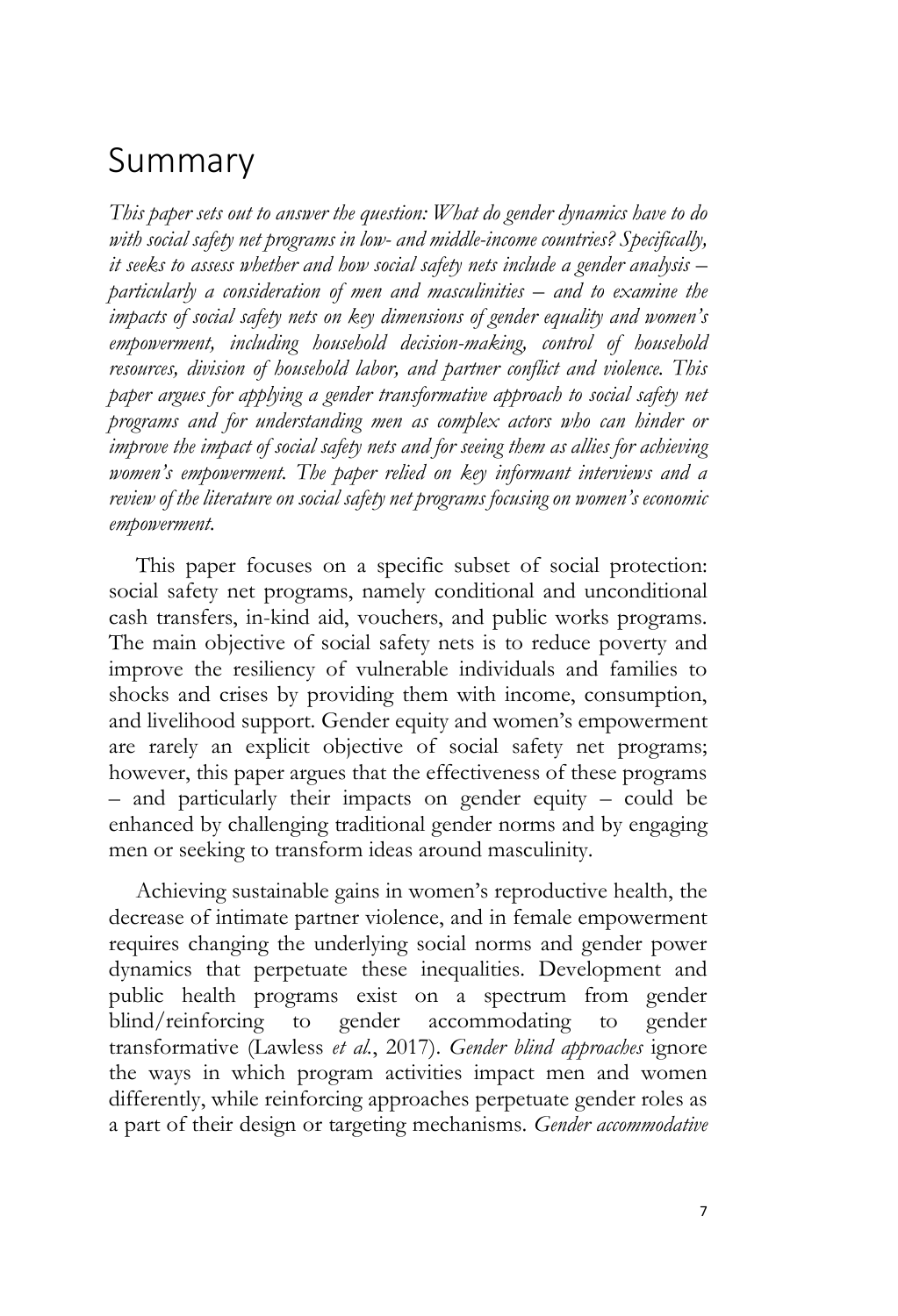*approaches* seek to expand opportunities for women within their traditional zones of influence, but do not try to undermine the structures that prevent them from achieving wider empowerment gains. *Gender transformative approaches*, on the other hand, seek to critically examine and change the underlying gender, power, and relational structures that perpetuate inequality.

While there is increasing application of gender mainstreaming approaches in the social safety net sphere, few have sought to examine program design through a gender transformative lens and fewer still have included an understanding of men and masculinities to women's economic empowerment. Most social safety net programs are gender reinforcing. Programs often target women as their main beneficiaries based on the assumption that women are more likely to use transfers to benefit the entire household. In Latin America specifically, most cash programs involve conditions related to children's health and education outcomes, areas for which women are traditionally responsible. Thus, women are targeted because of their role as mothers, not for any real empowerment aims and not with an embedded questioning of gender norms and gendered power relations. This utilitarian use of gender not only essentializes women's role in society as mothers and caregivers, but elevates the status of women with children (i.e. mothers) over single, childless, or elderly women, defining who is deserving of assistance. Targeting can also place an undue burden on women, making them responsible for fulfilling program requirements in order to remain eligible for assistance.

Some social safety net programs have made efforts to redistribute women's care work burden to the state, but do not address the redistribution of unpaid care work to men. Cash transfer programs have provided childcare subsidies to working mothers and public works programs have guaranteed on-site childcare services and flexible work hours to help women accommodate their domestic responsibilities. These initiatives all attempt to shift some of the care work burden to the state, but none have encouraged greater male involvement in care work or sought to breakdown the female caregiver trope.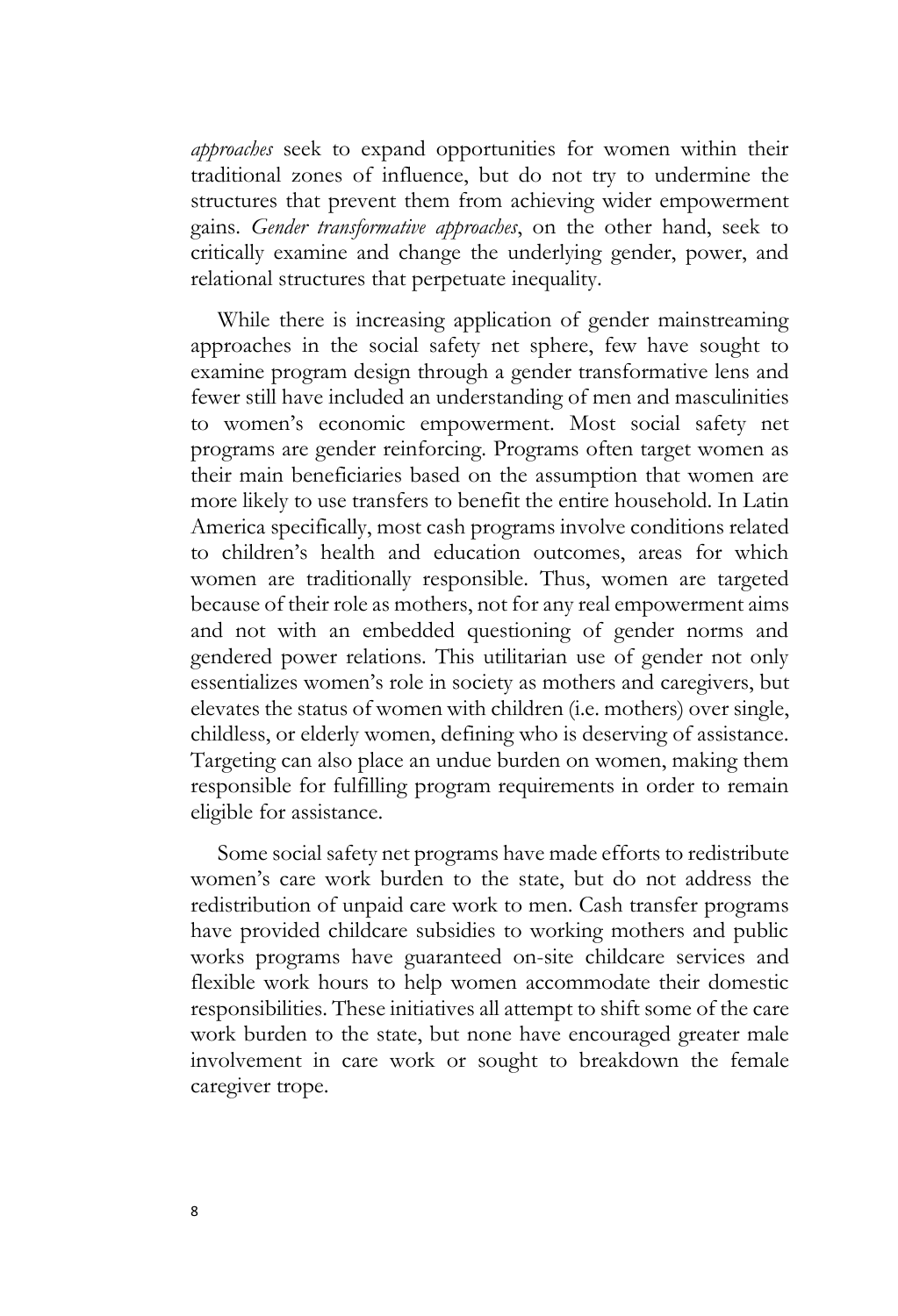None of the social safety net programs examined in the literature have fully implemented a gender transformative approach, and few have included an explicit targeting of men as allies or an understanding of masculinities in their programming. A few have included transformative elements, such as men and women's savings groups that tackle larger issues of joint decision-making, household finances, and division of household labor. Only a few have encouraged male attendance at mandatory health checkups and nutrition courses, for example. In this regard, the social safety net sphere has much to learn from other sectors; interventions in the women's economic empowerment and intimate partner violence spaces have done a much better job of implementing wider community awareness raising efforts that seek to unpack and change underlying power and relational structures that perpetuate norms about resource control and violence.

Our review highlights that promoting gender equity and women's empowerment is rarely if ever an explicit objective of SSN programs. Yet donors and implementers alike are beginning to explore how these programs can be used as vehicles for larger change. Social safety net programs have the potential to be powerful drivers of gender justice and equality aims, for they attempt to redistribute resources to the most vulnerable and disadvantaged in society. However, these gains are not inevitable. The success of gender equality and empowerment outcomes depends on why programs are asking women to be involved and how ideas about women and men are embedded in program design.

Social safety net actors should embrace gender transformative approaches—including targeting men as appropriate—in order to understand and address the underlying intra-household dynamics that influence program outcomes. Program targeting methodologies should move beyond targeting women as mothers, and instead take a lifecycle approach to targeting, looking at the barriers both men and women face at various points in their lives, and the roles, attitudes and practices of men in being part of the solution to gender inequality. Social safety net programs should also utilize program conditions as a vehicle for larger conversations around care work responsibilities, encouraging greater male involvement in children's education, maternal and child health, and unpaid care work.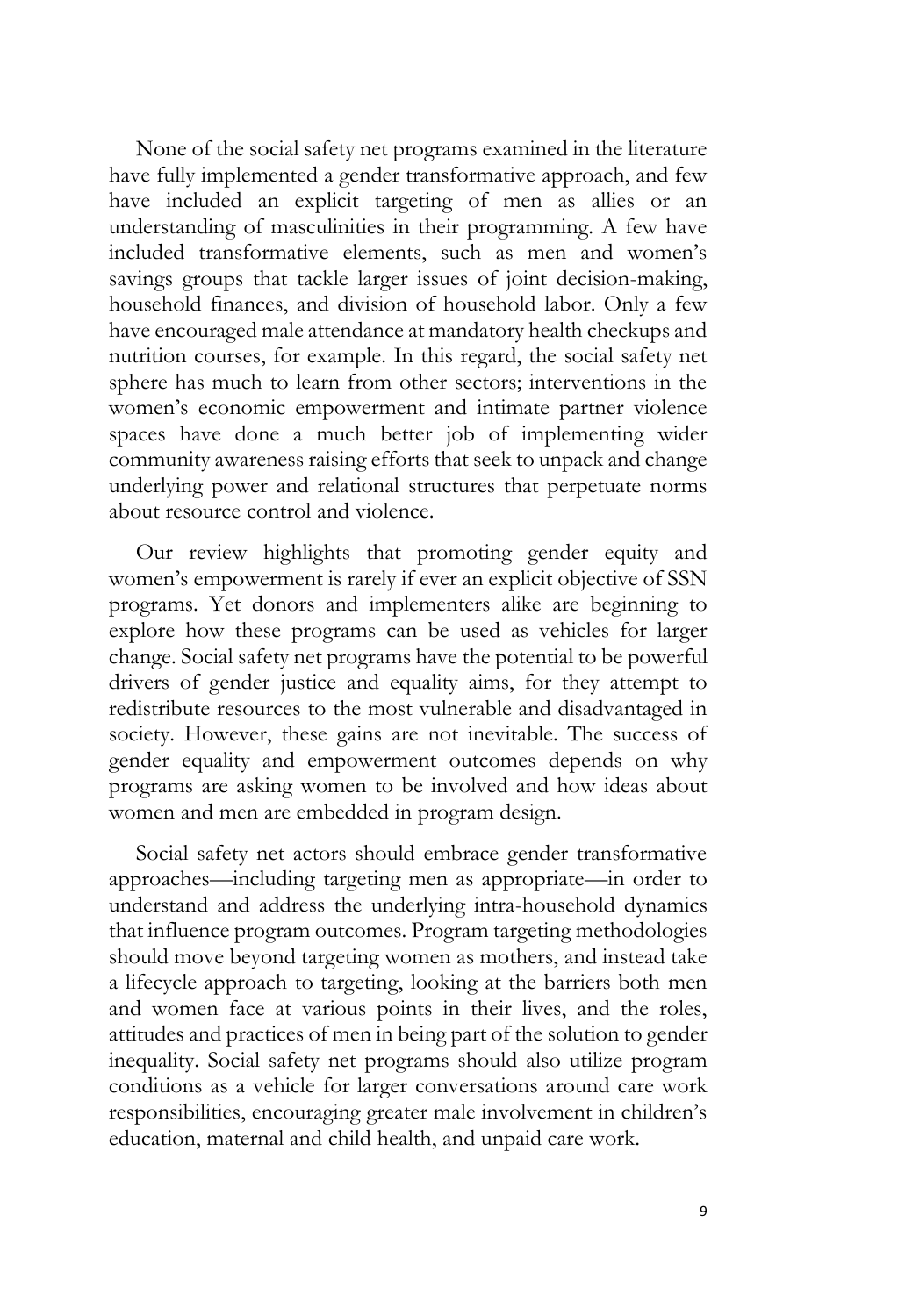There is much that we do not know about the impact of social safety net programs on intra-household dynamics and men's roles in those. This points to the need for an expanded research and practice agenda which seeks to develop new ways to incorporate gender transformative elements into SSN.

In sum, in this report we extend previous feminist analyses by arguing that social safety net programming can better apply a gender-relational lens, and adopt a gender transformative agenda, specifically including an analysis of men, masculinities and power dynamics in households. Given their scale and scope, not adopting such an approach is a missed opportunity to promote equality and, as has been shown in other sectors (e.g. WHO 2007), to improve SSN's effectiveness in reaching their stated poverty alleviation goals, as well as promoting gender equality.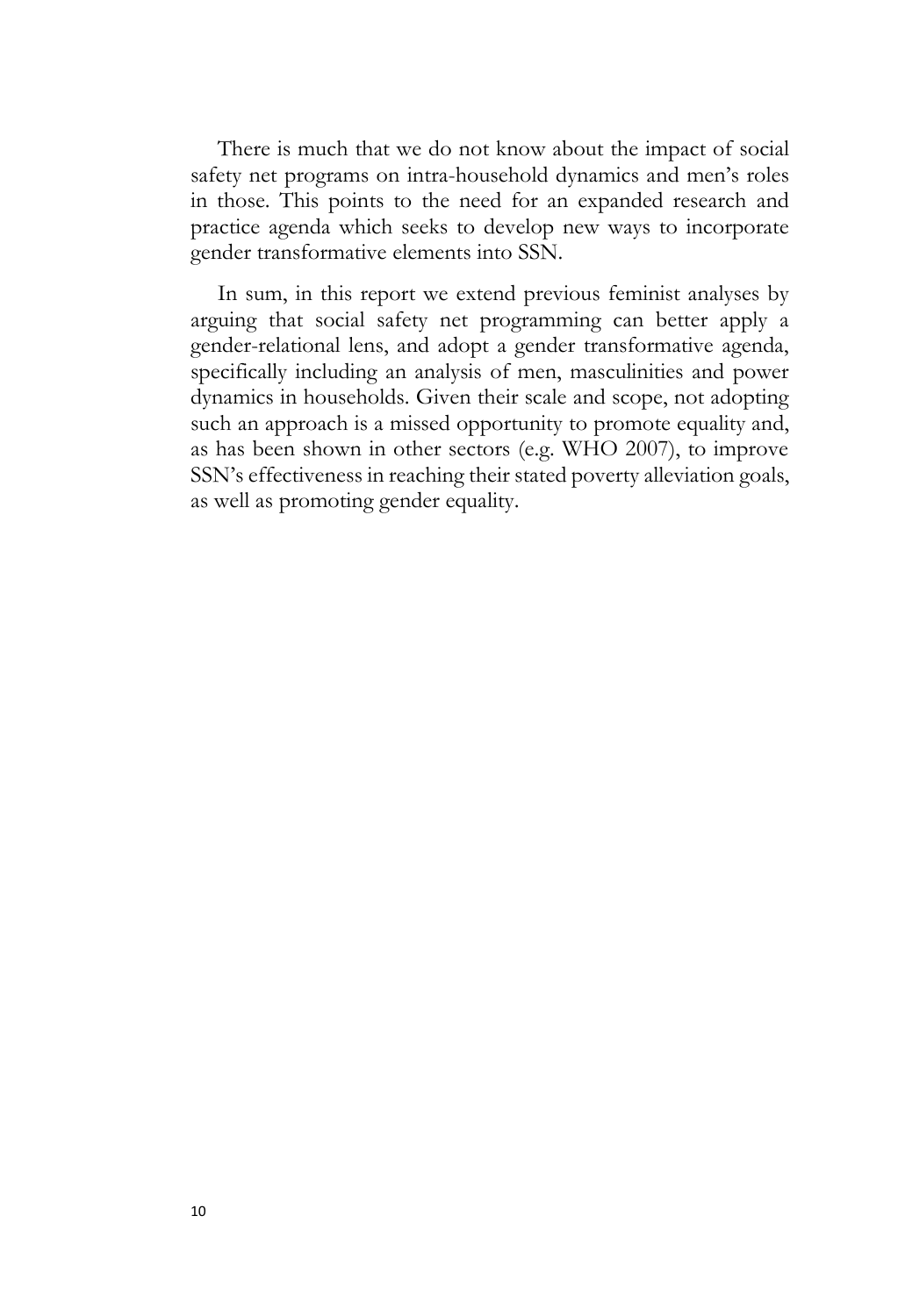## <span id="page-18-0"></span>Introduction

Gender inequality, and the norms, power dynamics, and structural arrangements that maintain it, are increasingly recognized both as violations of the rights of women and as barriers to the achievement of other development goals. Gender shapes our beliefs, behaviors, opportunities, and institutions; indeed, the Sustainable Development Goals, recognizing its centrality, include achieving gender equality as a goal. Goal 5 also specifically highlights social protection systems as a mechanism to achieve equality.

Social protection systems encompass a wide range of programs or strategies that seek to reduce poverty and improve the resiliency of vulnerable individuals and families to shocks and crises by providing them with income, consumption, and livelihood support. The United Nations Sustainable Development Goals highlight social protection systems as an important tool for poverty reduction and equity efforts. In addition to being mentioned in Goal 5.4, Goal 1.3 specifically calls for the creation of national social protection systems which help the poor and vulnerable meet a minimum level of consumption by 2030 (United Nations, 2015). Given the wide and varied nature of social protection schemes, this review focuses specifically social assistance programs or social safety net programs (SSNs), a common and rapidly growing form of social protection that have become the cornerstone of many national poverty reduction strategies in low income countries, including conditional and unconditional cash transfers, in-kind food aid or food vouchers, and public works programs.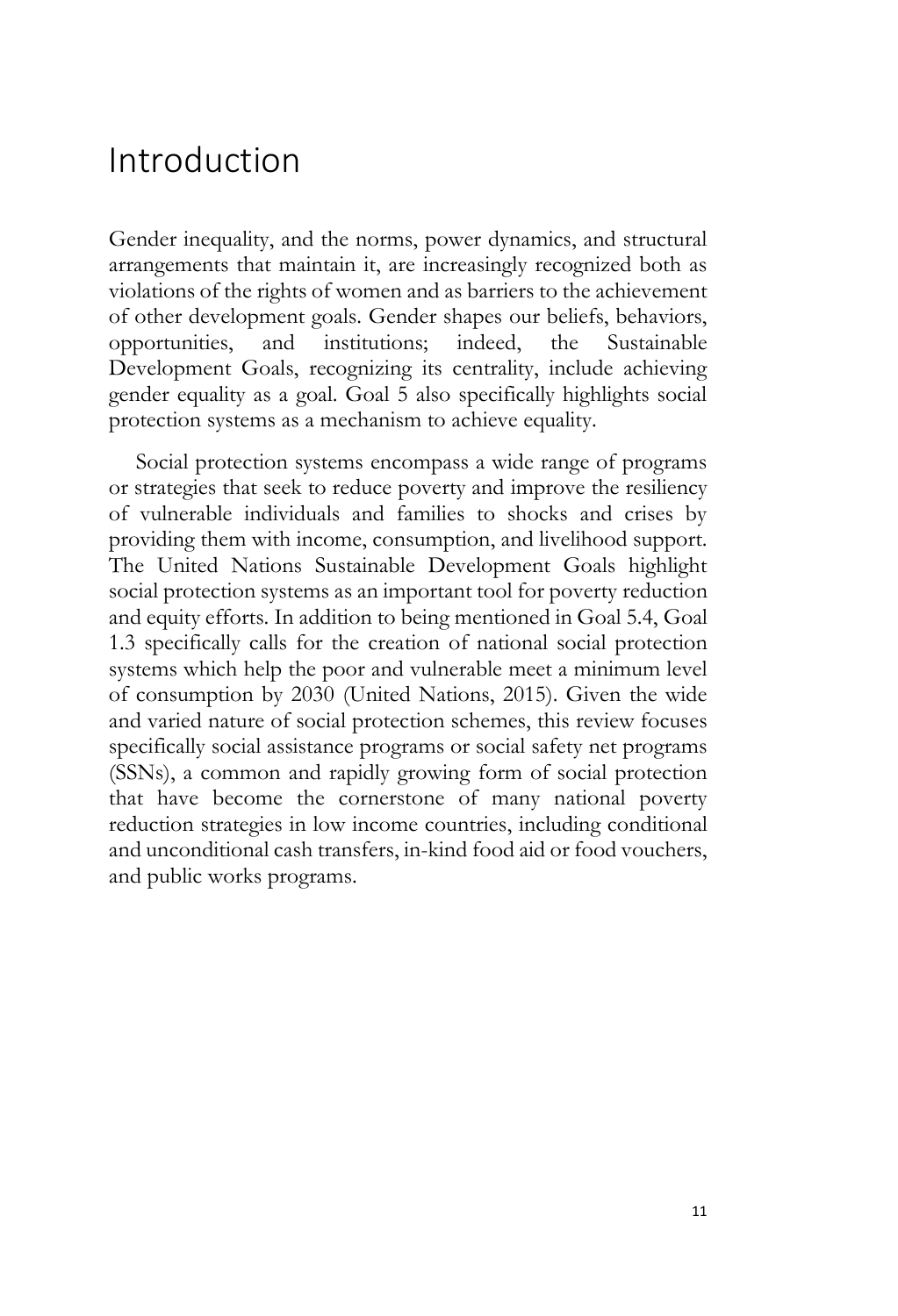#### Box 1. What are Social Safety Net Programs?

Given the wide and varied nature of social protection schemes, this review focuses specifically on the following, rapidly growing, types of social protection programs commonly known as social assistance programs or social safety nets, including:

Conditional cash transfers (CCTs) provide money to poor families, contingent on fulfillment of co-responsibilities, for example investment in human capital (i.e. keeping their children in school, taking children under five for annual check-ups, receiving pre/post-natal care).

Unconditional cash transfers (UCTs) provide cash assistance to beneficiaries that can be spent in any manner, without requiring them to perform specific actions. They are typically provided to the most vulnerable households, but may universally target specific geographic areas or specific groups such as families with children, and are increasingly used in humanitarian emergency settings.

In-kind aid, or food rations, are designed to meet emergency food needs, supplement consumption during lean seasons, or to improve household nutrition outcomes.

Vouchers are similar to cash, but can only be used at specified retailers for specific purchases – typically for food and household goods at approved vendors.

Public works programs (PWP), also known as cash-for-work programs or employment guarantee schemes, provide minimum wage, unskilled labor jobs for a guaranteed number of days each year to the poor. Unemployment is not always a precondition for qualification. PWPs are typically in the infrastructure and construction sectors.

Researchers and activists have long highlighted the importance of examining gender in the context of social protection, highlighting that "gender affects the types of risks that [social protection] programmes seek to cushion people against, the choice of programme approach adopted, awareness-raising strategies, public buy-in and, arguably most importantly, programme outcomes" (Holmes and Jones 2013). Still, in-depth gender-relational analysis has not typically been part of social protection system design, and, importantly, gender equity has not been an explicit goal of such systems.

Social safety net programs have often included women as their main beneficiaries in part based on the assumption (and sometimes contradictory empirical evidence) that women are more likely than men to invest resources in ways that benefit the entire household and thus promote human capital gains, and in part because female headed households are more likely to be poor and qualify for such programs (Yoong *et al.*, 2012). Program logic also often implicitly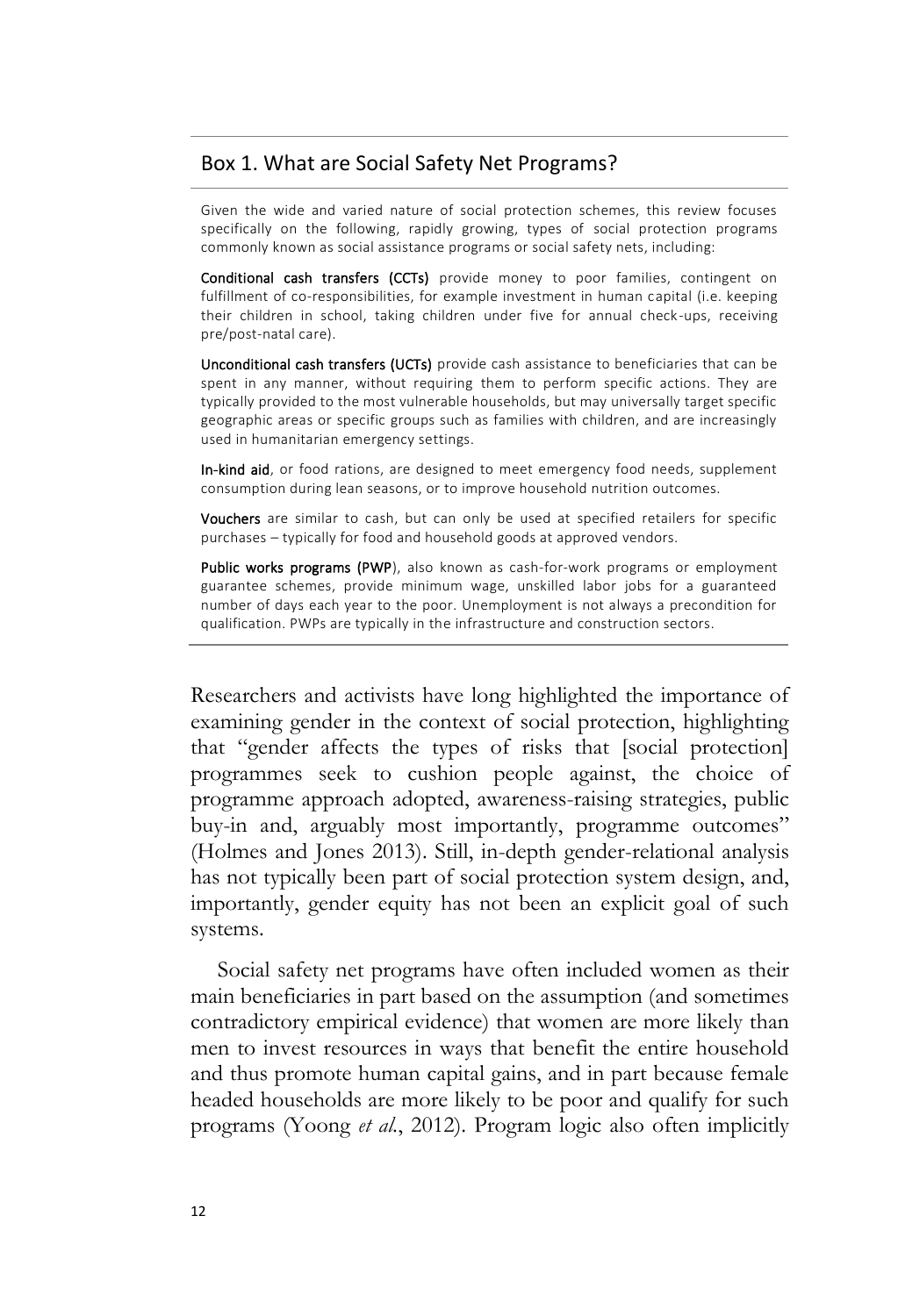assumes that giving women access to and control over additional resources will increase their bargaining power and status within the home. Yet research, described in this report and others, suggests that SSNs generally fail to mitigate – and sometimes even reinforce or exacerbate – existing gender inequalities, by increasing women's time-burden and essentializing their roles as mothers and caregivers, elevating the status of women with children over single, childless, or elderly women (as well as men) in defining who is deserving of assistance, ignoring household dynamics that may compromise assumed female control over resources, and more broadly, overlooking the absence of women in decision-making at home, the community, and society (Chopra 2014; Berg *et al.* 2013; Newton 2015, Peterman *et al.* 2015, Hidrobo *et al.* 2016). *This paper argues that one significant reason for these limitations is the failure to include or recognize the roles of men in relation to women.*

A gender-relational approach, including a focus on masculinities acknowledges that all initiatives or programs, regardless of their intent, have gendered implications for both men and women, and as such, have the potential for being gender transformative or having a positive impact towards equality. Development and public health programs exist on a spectrum from gender blind/reinforcing to gender accommodating to gender transformative (Lawless *et al.*, 2017). *Gender blind approaches* ignore the ways in which program activities impact men and women differently, while reinforcing approaches perpetuate gender roles as a part of their design or targeting mechanisms. *Gender accommodative approaches* seek to expand opportunities for women within their traditional zones of influence, but do not try to undermine the structures that prevent them from achieving wider empowerment gains. *Gender transformative programs*  seek to examine, question, and change inequitable gender norms and imbalances of power as a means of reaching program objectives. Such programs include a broader gender analysis in order to understand how gender and masculinities affect all aspects of the program, from its design, assumptions, implementation, and program outcomes. This paper's conclusions and recommendations explore how norms and practices related to masculinities can be targeted for change as part of SSNs.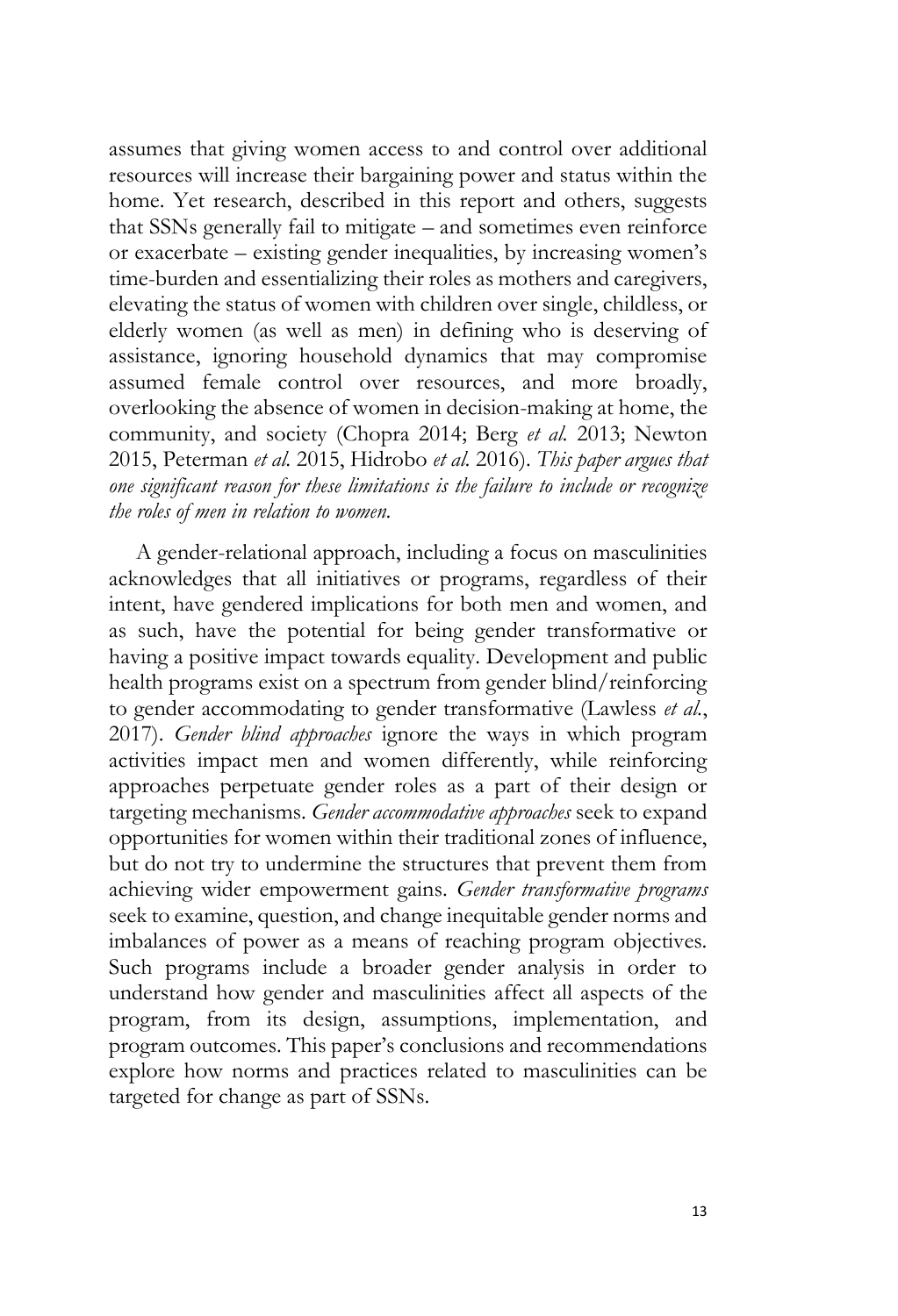Many development programs now include some level of gender analysis, although in most cases this means an analysis of specific needs and barriers women face as well as program impacts on women and girls (OECD Development Assistance Committee, 2019). SSN programs that consider gender often paint men as the problem and women as the solution, stereotyping men as irresponsible program beneficiaries who will waste transfers on vice purchases. Few have considered the diversity of men, their behavior, and the complexity of men's and women's lives, or seen men as potential allies for achieving program outcomes.

In the context of social safety net programs, *a gender lens with a focus on masculinities* should include attention to:

- men's as well as women's experiences of poverty and insecurity; men as beneficiaries of these programs;
- men's reactions to partners'/family members' participation in the program including backlash;
- men's potential to support the aims of SSNs and to address the disempowering or unequal impacts of SSNs on women;
- gendered norms that differentially prescribe roles, authority, and freedom to men and women, and to the powerful men who design and make decisions about the program; and
- the role of men and boys compared to women and girls in carrying out unpaid care work, a continuing major obstacle to women's full economic and social participation.

Social safety net programs are primarily designed as tools to address poverty and vulnerability, and many SSN programs have been successful in achieving arguably narrow poverty alleviation goals. Yet this success has sometimes come at the expense of gender equality and women's well-being, as this review will highlight. Moreover, inequitable gender roles and norms certainly contribute to or may exacerbate individual and household vulnerability, or, importantly moderate the impact of SSNs**.** Indeed, by disregarding the way in which program activities impact members of the household differently, SSN programs may also risk lessening or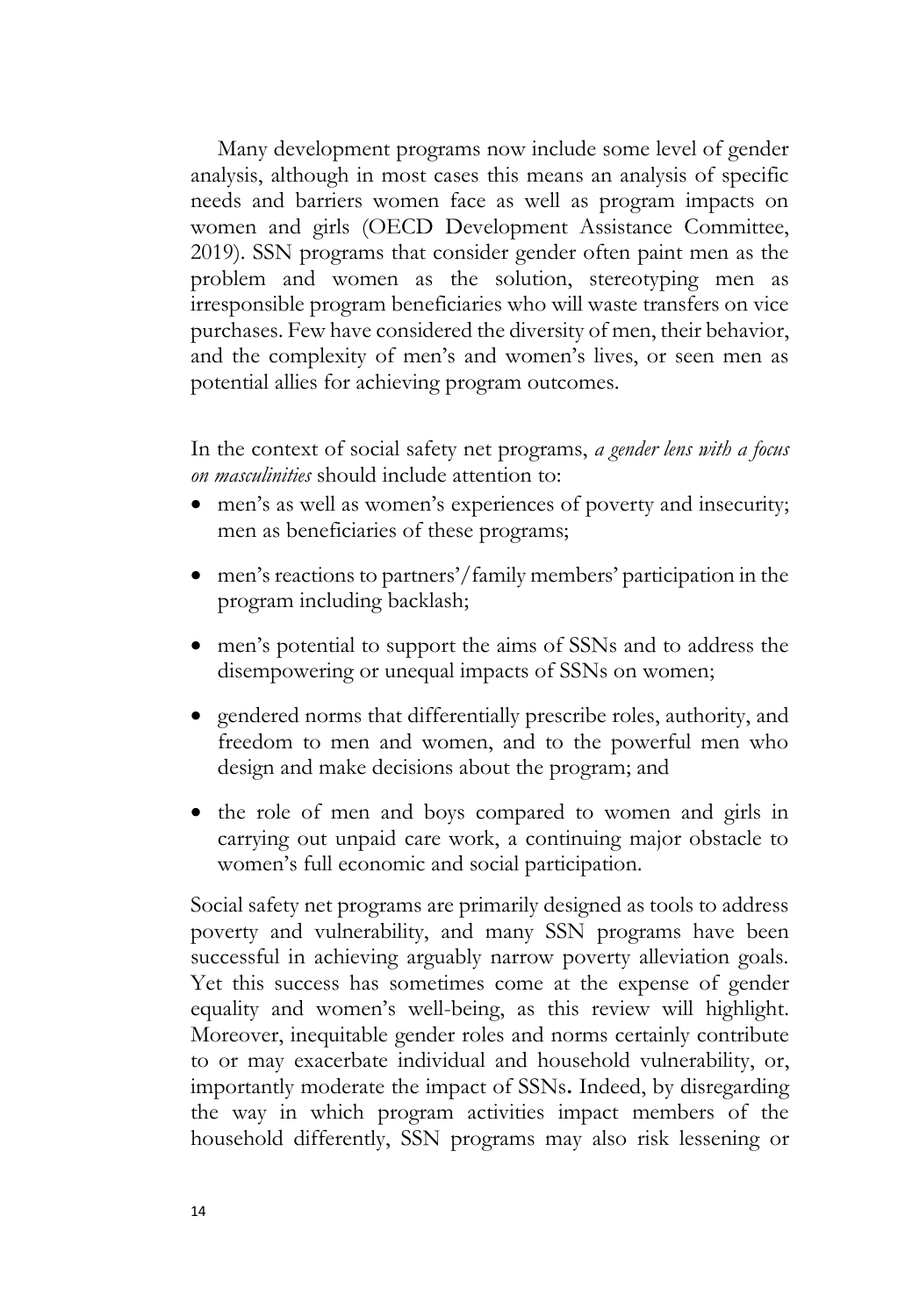subverting the overall effectiveness of the program's goal of reducing poverty.

Key stakeholder interviews with donors and program implementers alike revealed that some social protection actors are beginning to think about how social safety net programs can be expanded to target outcomes outside of their traditional poverty reduction and food security domain. Furthermore, there is a growing push within development programs for stronger gender analysis at each stage of the program life cycle to ensure that programs accurately understand and address the differential barriers that men and women face which keep them trapped in poverty. As the sector moves towards this 'cash plus' or integrated model, in which other services or programming or bundled with a cash transfer, it is important to integrate a gender transformative lens to consider the ways in which programs interact with existing power structures and relational dynamics, including an understanding of men and masculinities in those. Without understanding and seeking to challenge these structures that perpetuate poverty and inequality, poverty reduction and empowerment gains will not be sustained.

*This paper draws on an extensive literature review, as well as interviews with thirteen leading researchers, implementing agencies, and institutional funders, to examine social safety net programs from a gender and masculinities lens, learning from past evaluations to make recommendations for the future. The aim of the paper is to answer the question: What do gender dynamics have to do with social safety net programs in low- and middle-income countries? Specifically, it seeks to assess whether and how social safety nets include a gender analysis, particularly a consideration of men and masculinities, and to examine the impacts of social safety nets on key dimensions of gender equality and women's empowerment, including household decision-making, control of household resources, division of household labor, and partner conflict and violence*.

The paper reviews a variety of social safety net program evaluations to assess where programs have had the largest impact for gender equality and women's empowerment outcomes and highlights how a more nuanced understanding of masculinities and underlying power dynamics could enhance program outcomes. After describing key definitions and concepts around gender and masculinities and presenting the review methodology, we focus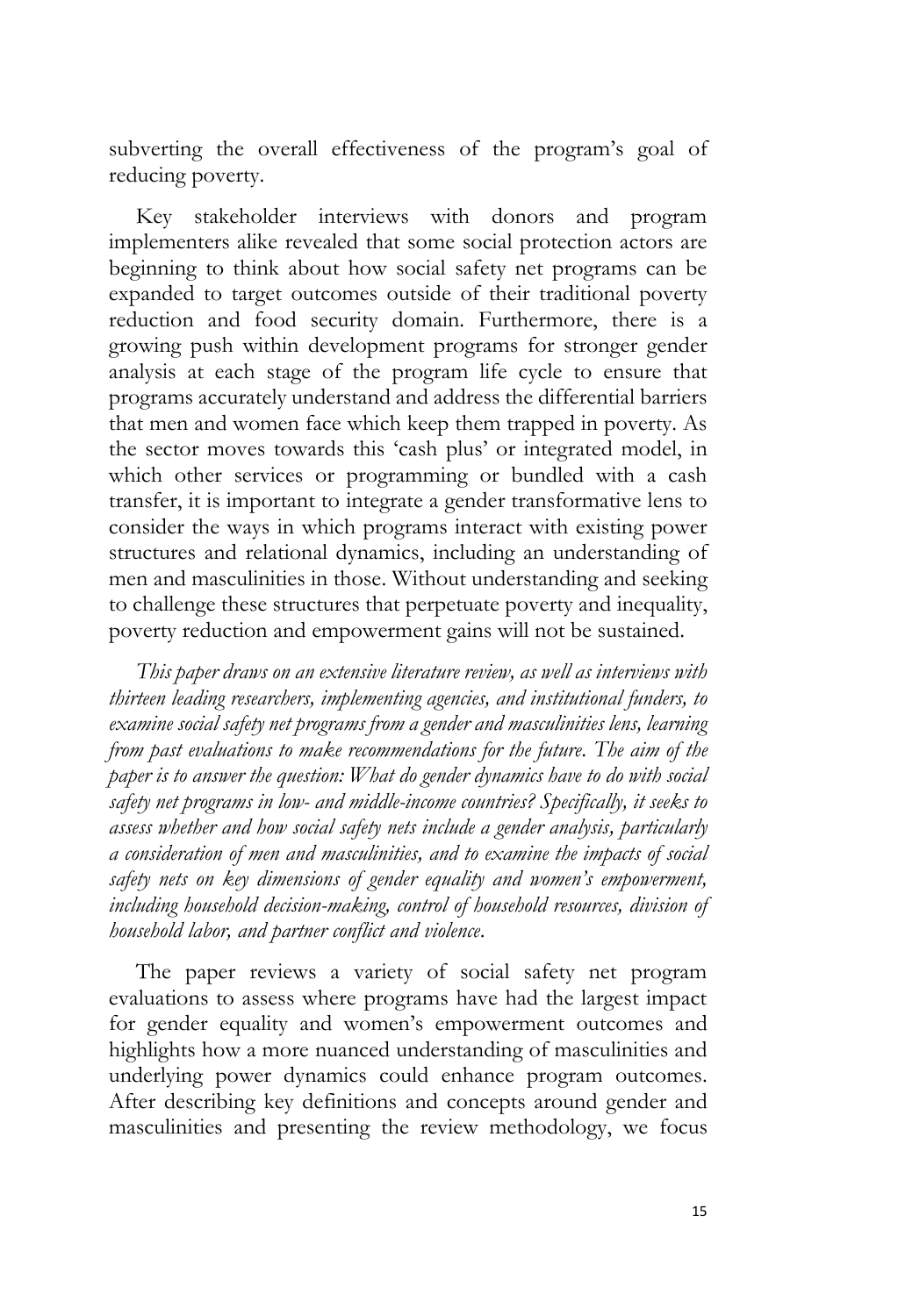specifically on how interventions impact a range of outcomes related intra-household power and relational dynamics. We conclude with examples of best practices for gender transformation from other fields and outline emerging recommendations to keep in mind for social safety net programs moving forward.

### <span id="page-23-0"></span>**Unpacking Gender and Masculinities: Key Definitions**

*Gender* refers to the social attributes, expectations, behaviors, roles and norms associated with specific sexes (John *et al.* 2017). These attributes and opportunities are socially constructed and learned behaviors, are context and time specific, and are constructed in relations between and among people of all genders. Gender dictates what types of characteristics and behaviors are deemed appropriate and valued by specific sexes in society. Masculinity and femininity are relational concepts, and thus only have meaning in juxtaposition to one another. In all societies, gender underpins social roles, responsibilities, resource availability and decision-making power between men and women. While they generally disadvantage women, these assigned roles limit the freedom, agency and dignity of people of all genders. Research is increasingly finding, for example, how restrictive norms limit men's health, mental health, and well-being, even as men on aggregate hold more power and income than women (Ragonese *et al*. 2018, Heilman *et al*. 2017a).

*Masculinity* encompasses socially constructed definitions of manhood, which dictates how men are expected to behave and what they should strive for in terms of roles, attitudes and identities in a given setting (Connell, 1995). Definitions of masculinity vary by society, by household and by individual, but a few common themes emerge in many locations. A "real man" and manhood in general is often defined by his role as a financial provider and protector for his family (Heilman and Barker, 2018). Men are often expected to be physically strong and emotionally distant, and social standing is often enhanced by sexual activity. These masculine norms can encourage violence in society, contributing to perceptions that physical and sexual violence are appropriate means of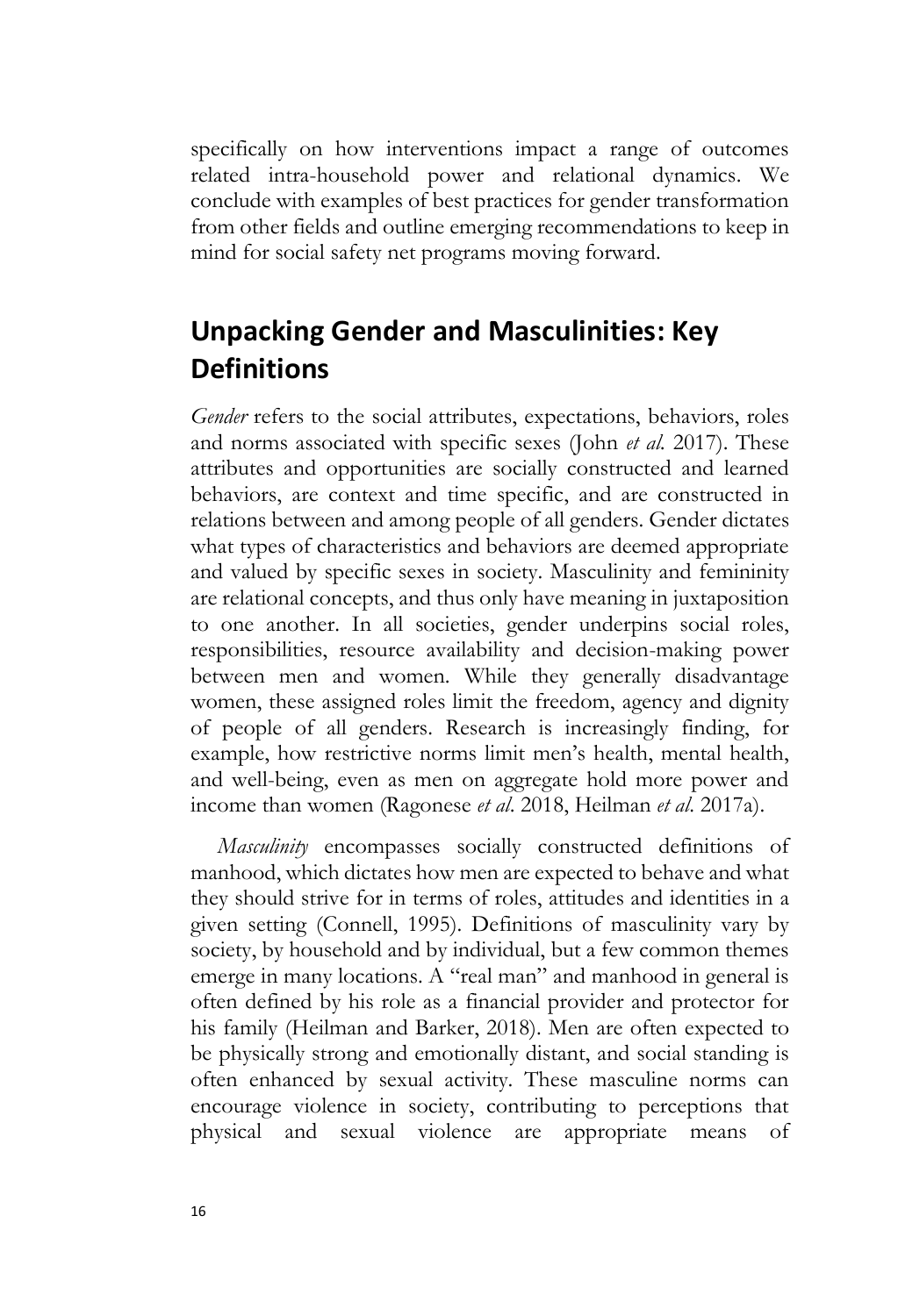demonstrating and maintaining one's manhood (Heilman and Barker, 2018). Gender norms that support some men's disproportionate power and elevated social status over other men and over women are often referred to as "hegemonic masculinity" (Connell and Messerschmidt, 2005).

Clearly, inequitable norms and power relations related to prevailing social harms cause direct limitations to the lives of women. But research has also confirmed how men's lives are often hindered by power relations with other more powerful men, and by adhering to restrictive masculine norms. It is also important to highlight the changing nature of ideas about manhood. With increasing education and urbanization, women's increased participation in paid work and educational attainment, many younger men in some settings hold more equitable, flexible views about manhood than older generations. What is important to emphasize is the fluid nature of attitudes and roles in households. While much research has emphasized how men uphold traditional ideas about manhood, there is also an emerging body of literature on how much men's practices, and perceived or real power, shift in reaction to life changes, life cycle, employment status, parenting/fatherhood status and to their female partners. *Far from static, unchanging actors, men and masculine norms are diverse and changing, including in how men see women's labor force participation and their own roles in unpaid care work.*

*Femininity* refers to the set of attributes often proscribed for women, generally emphasizing women's roles as mothers and caregivers first and foremost, although with tremendous changes in these in parts of the world in recent years (Safer, 1996). Women are often defined in contrast to salient norms around manhood, and characterized as emotional, passive, cooperative, and shy (Stoppard, 200). Women's domain of control is traditionally within the home, where they are responsible for childrearing, food preparation, and domestic tasks. Women are often thought to be more "naturally" focused on family well-being (and there is evidence to confirm this norm in practice), thus SSNs typically target women. Like masculinity, women's roles have changed and are changing rapidly in some settings, slowly in others, with increased participation in the paid workplace, increased urbanization and increased educational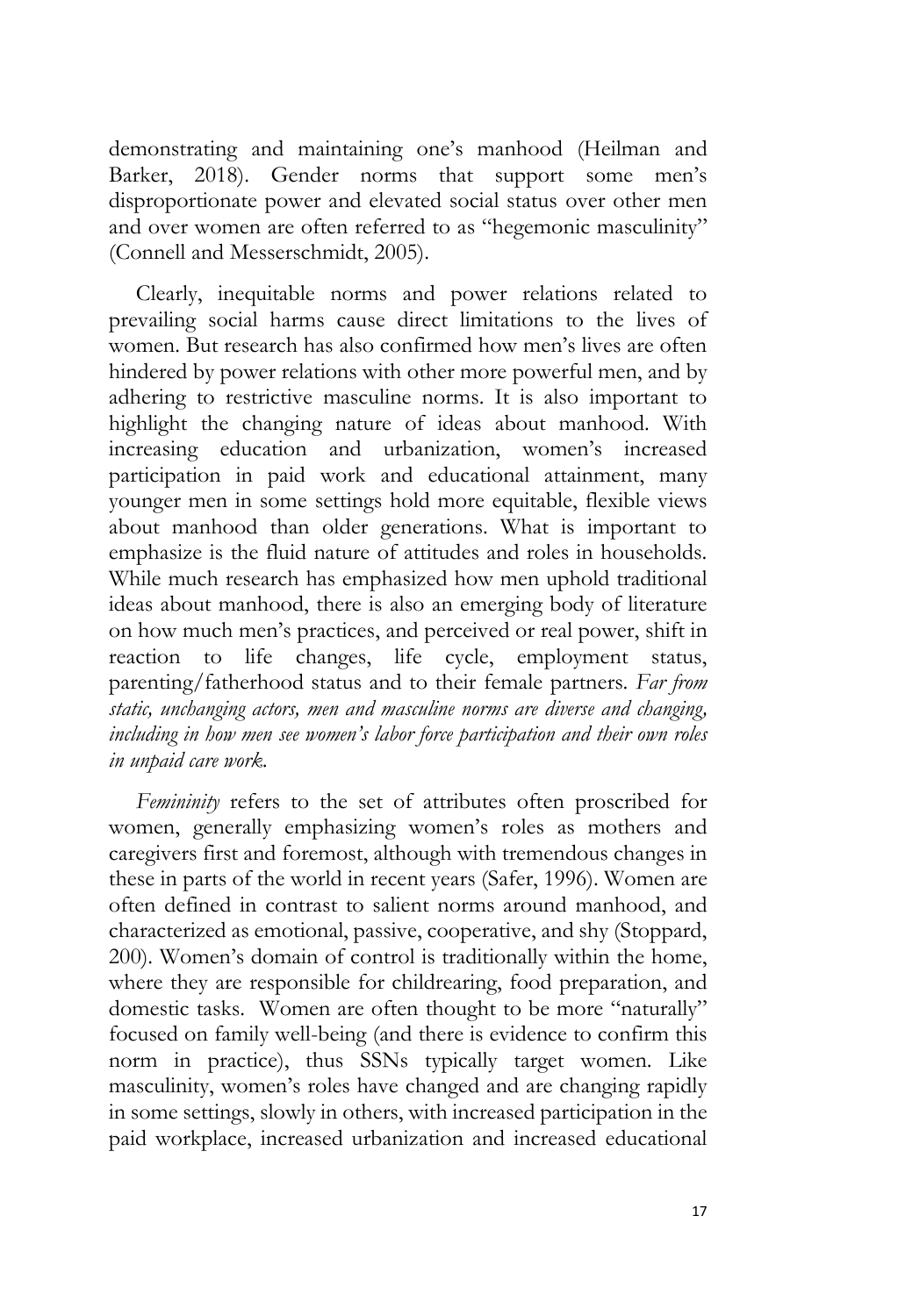attainment, which has equaled that of men and boys at the primary level and nearly equaled that at the secondary level. As with men, increasing research shows how women's roles are changing in some contexts, and change over the life-cycle, with paid employment, in response to policy and social norm changes. As with discussions of men, a static view of women as only or always subservient to men in households or outside does not capture the complexity of women's and girls' roles and their agency.

*Gender equality* refers to equal rights, responsibilities and opportunities for men, women, girls and boys. Equality does not imply sameness, but rather that access to resources and opportunities is not dictated by whether a person is born male or female (UN Women, 2018). A push for gender equality requires that the needs and priorities of men, women, and individuals who do not identify as either are taken into account when designing and implementing programs, recognizing the diversity of interests present within each group. A push for gender justice requires not just understanding those priorities, but actively seeking to dismantle inequitable power dynamics and remove obstacles to full equality. Gender equality is not a women's issue, but rather a social justice issue that affects societies, women, men, and children. Importantly, the fight for gender equality must recognize the historical and structural disadvantages that women across cultures have faced across political, economic, and social spheres. The engagement of men in SSNs must address the structural power imbalances that men overall have over women (and that some men have over other men) while at the same time recognizing the particular vulnerabilities that men face in attempting to live up to heteronormative masculine ideals. *The authors argue for a relational view of gender that understands roles, attitudes, social norms, practices and power dynamics changing over the life cycle, understanding the context – society, economy, history – and key life events.*

#### <span id="page-25-0"></span>**Methodology**

Social safety net programs encompass a wide range of interventions with various designs, modalities, and objectives. Given the challenge of distilling clear lessons learned from such a broad range of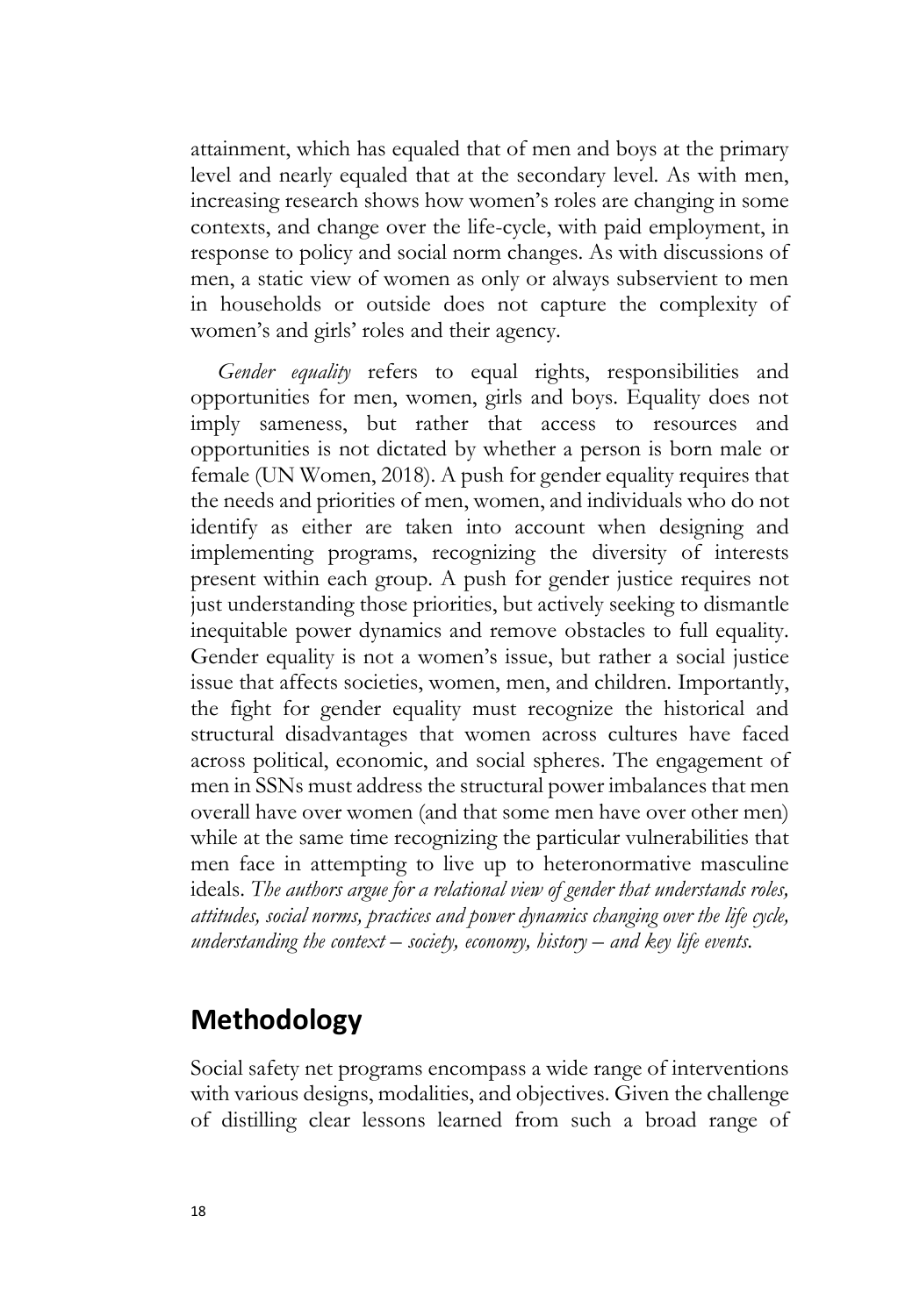programs, we chose, as noted in the introduction, to narrow the scope of this literature review to the following types of programs: conditional cash transfers (CCTs), unconditional cash transfers (UCTs), voucher programs, in-kind/food aid transfers, and public works programs. We also included programs that utilized one or more of these modalities in combination, such as food aid with a UCT. We chose to focus on these specific programs because CCTs, UCTs, vouchers and in-kind transfers are often targeted specifically to women based on assumptions about gendered spending decisions, which we hoped to unpack. We also included public works programs as these have traditionally excluded women, but have more recently attempted to include gendered design elements to attract wider participation. We chose not to include pension schemes, another commonly studied element of social safety nets, since this type of intervention targets a smaller subset of the population, namely the elderly, and hence has less diffuse impacts on household dynamics at various points in a woman's lifecourse.

We focused our search on published programmatic evaluations that looked at a specific intervention in a single country. While the bulk of the papers we examined came from peer reviewed, academic literature, we also included NGO and donor program evaluations when they examined program outcomes, as opposed to simply outputs. We searched for evaluations on Google Scholar, ProQuest, JSTOR, and EBSCOhost research platforms using a combination of the following search terms: *social protection*, *social safety net*, *transfer*, *CCT*, *UCT*, *voucher*, *public works*, or *food aid*, in combination with *women*, *woman, gender* or *female* and various outcome descriptors, such as *employment*, *resource*, *money*, *control*, *IPV*, *GBV*, *caregiving*, *time use*, *family planning*, and *fertility*. In addition to online searches, we also found papers to include through snowball sampling, both backwards based on papers' references, and forwards based on citations of reviewed papers in other sources. During the interview process, discussed below, we also asked interviewees for recommendations of other papers to examine.

As we reviewed the literature, we narrowed our focus to a range of program outcomes that specifically address gender roles and intra-household dynamics. We chose to discard evaluations that did not report on one of the following outcomes: household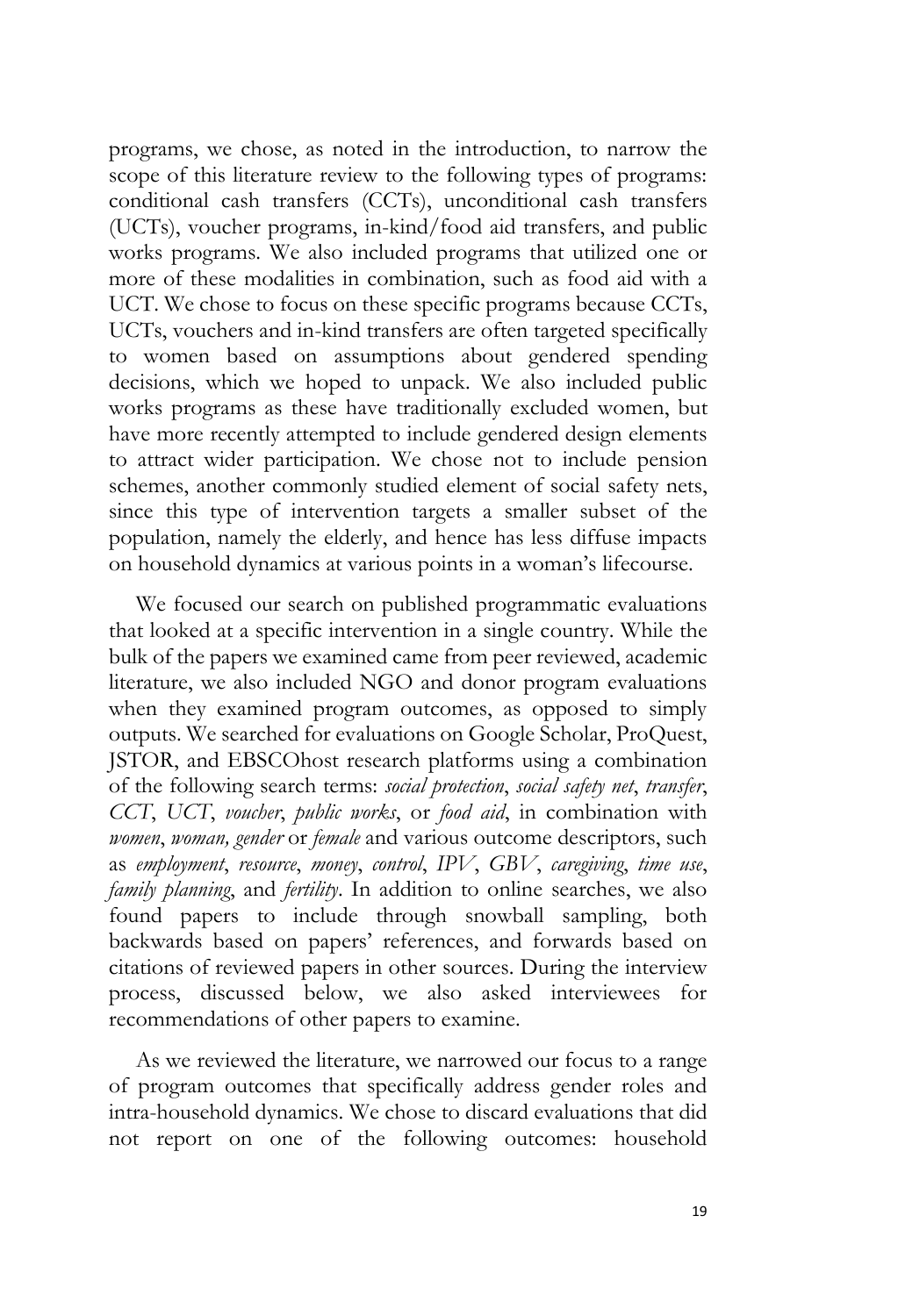employment, poverty reduction, female resource control and decision making power, household conflict and communication, intimate partner violence, caregiving/time use, mobility, mental health and stress, social status, and contraceptive use/family planning. Program evaluations had to report on gender disaggregated outcomes in order to be included in the review. Since we were interested not only in program outcomes, but the design choices that inhibited or enabled these outcomes, we also looked for evaluations that reported on program design elements such as the size, frequency and duration of the transfer, targeting criteria, transfer recipient, transfer modality, program objectives, conditionality attached to the transfer, and any complementary program activities. While we focused our search on individual program evaluations, we also kept track of other social protection and social safety net literature reviews we came across.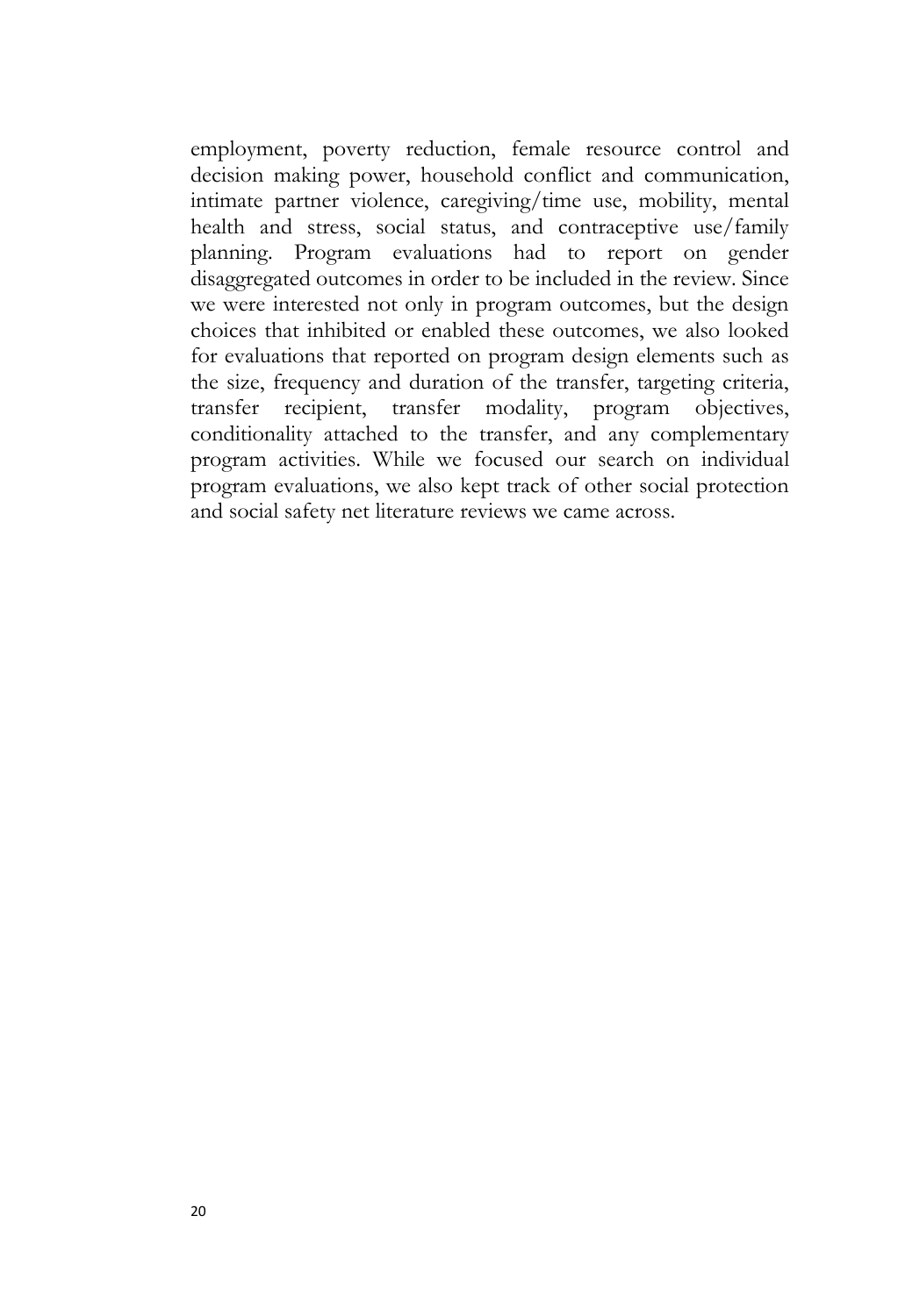| Outcome<br>Area                                   | Total<br>No of<br>Stud-<br>ies | No of<br><b>Countries</b><br>Repre-<br>sented | <b>Select</b><br><b>Programs</b>                                                                                                                                                                                                                                                                                                                                                                                                                                                                                                                                           | Summary of<br>Impact <sup>1</sup>                                                                                                                                                                                                                                                                                                                                                                                                                                                                                                                                                                                                                                                                      |
|---------------------------------------------------|--------------------------------|-----------------------------------------------|----------------------------------------------------------------------------------------------------------------------------------------------------------------------------------------------------------------------------------------------------------------------------------------------------------------------------------------------------------------------------------------------------------------------------------------------------------------------------------------------------------------------------------------------------------------------------|--------------------------------------------------------------------------------------------------------------------------------------------------------------------------------------------------------------------------------------------------------------------------------------------------------------------------------------------------------------------------------------------------------------------------------------------------------------------------------------------------------------------------------------------------------------------------------------------------------------------------------------------------------------------------------------------------------|
| Condi-<br>tional Cash<br><b>Transfer</b><br>(CCT) | 45                             | 18                                            | · Bolsa Familia<br>(Brazil)<br>· Bono Juana<br>(Bolivia)<br>• Solidario<br>(Chile)<br>$\bullet$ Familias en<br>Accion<br>(Colombia)<br>· Bono de<br>Desarrollo<br>Humano<br>(Ecuador)<br>• Ain El-Sira<br>(Egypt)<br>· Livelihood<br>Empowerment<br>Against<br>Poverty (LEAP)<br>(Ghana)<br>$\bullet$ Family<br>Allowance<br>Program<br>(PRAF)<br>(Honduras)<br>• Bihar Child<br>Support<br>Programme<br>(India);<br>• Red de<br>Proteccion<br>Social (RPS)<br>(Nicaragua)<br>· Juntos (Peru)<br>• Progresa/Opor<br>tunidades<br>(Mexico)<br>• Productive<br>Social Safety | Employment: Mixed.<br>Positive impact when<br>combined with<br>complementary<br>activities.<br>Unpaid Care Work:<br>Overall, increased<br>time burden on<br>women. Exceptions<br>include Mexico,<br>Peru, Egypt and<br>Uganda.<br>Control over<br>Finances: Women<br>retain control over<br>transfer, but because<br>it is spent on their<br>traditional domain.<br><b>HH Decision Making:</b><br>Mixed. Women<br>report increase but<br>generally in<br>decisions<br>traditionally within<br>their domain.<br>HH Conflict and IPV:<br>Overall decrease but<br>some evidence of<br>correlation with<br>husband's education<br>level and/or size of<br>transfer.<br>Mental Health:<br>Mixed but overall |
|                                                   |                                |                                               |                                                                                                                                                                                                                                                                                                                                                                                                                                                                                                                                                                            | men were happier to                                                                                                                                                                                                                                                                                                                                                                                                                                                                                                                                                                                                                                                                                    |

 $\overline{a}$ 

Table 1: Summary of gendered impacts addressed by the reviewed studies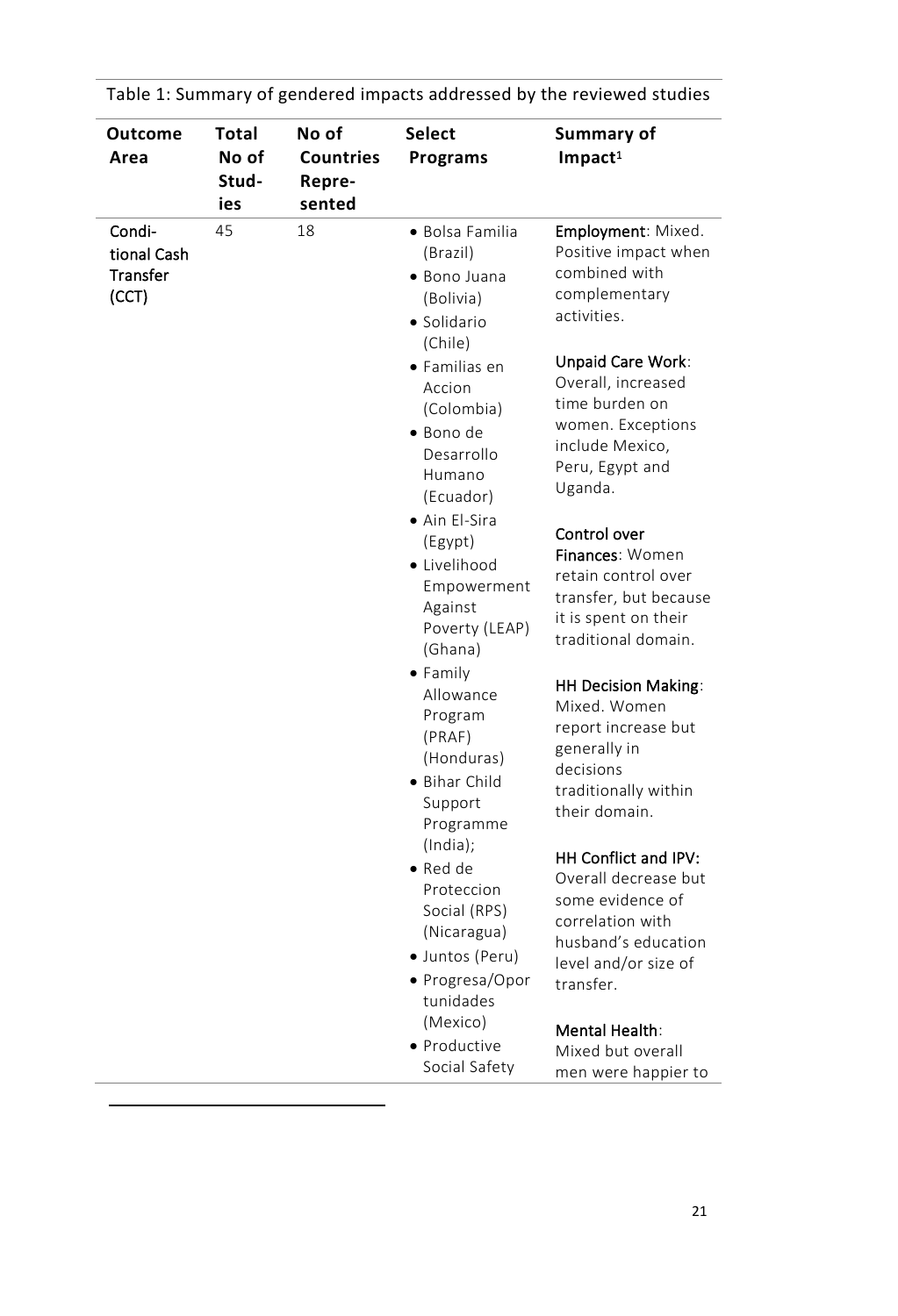|                                                              | Net (PSSN)<br>(Tanzania)<br>• Women's<br>Income<br>Generating<br>Support<br>(WINGS)<br>(Uganda)<br>• Youth<br>Opportunities<br>Progarm<br>(Uganda)                                                                                                                                                                                                                                                                                                                                               | relieve financial<br>pressure, even if<br>transfer went to<br>women.                                                                                                                                                                                                                                                                                                                                                                                                                                                                                                                                                                           |
|--------------------------------------------------------------|--------------------------------------------------------------------------------------------------------------------------------------------------------------------------------------------------------------------------------------------------------------------------------------------------------------------------------------------------------------------------------------------------------------------------------------------------------------------------------------------------|------------------------------------------------------------------------------------------------------------------------------------------------------------------------------------------------------------------------------------------------------------------------------------------------------------------------------------------------------------------------------------------------------------------------------------------------------------------------------------------------------------------------------------------------------------------------------------------------------------------------------------------------|
| 21<br>31<br>Uncon-<br>ditional<br>Cash<br>Transfers<br>(UCT) | • Child Support<br>Grant (South<br>Africa)<br>• Universal<br>Family<br>Allowance and<br>Universal<br>Pregnancy<br>Allowance<br>(Argentina)<br>• Social<br>Assistance<br>Grants for<br>Empowerment<br>(SAGE)<br>(Uganda)<br>• Food Assistance<br>for Vulnerable<br>Households in<br>South Central<br>Somalia<br>(FAVHSCS)<br>(Somalia)<br>• Benazir Income<br>Support<br>Program<br>(Pakistan)<br>• Emergency<br>Social Safety<br>Net (ESSN)<br>(Turkey)<br>• Child Grants<br>Program<br>(Zambia) | Employment:<br>Some shifts in<br>types/sectors, but<br>structural barriers<br>remain for women.<br>Unpaid Care Work:<br>Some compensation<br>to women for care<br>work, but no shifts to<br>men. Exceptions<br>include Pakistan and<br>Somalia<br><b>Control over Finances:</b><br>Some evidence<br>suggests an increase<br>in women's control<br>over finances but<br>impact does not last<br>after transfer ends.<br><b>HH Decision Making:</b><br>Mixed, even when<br>testing different<br>modalities.<br>HH Conflict and IPV:<br>Mixed but many<br>programs show a<br>decrease. However<br>some evidence of<br>lesser impact over<br>time. |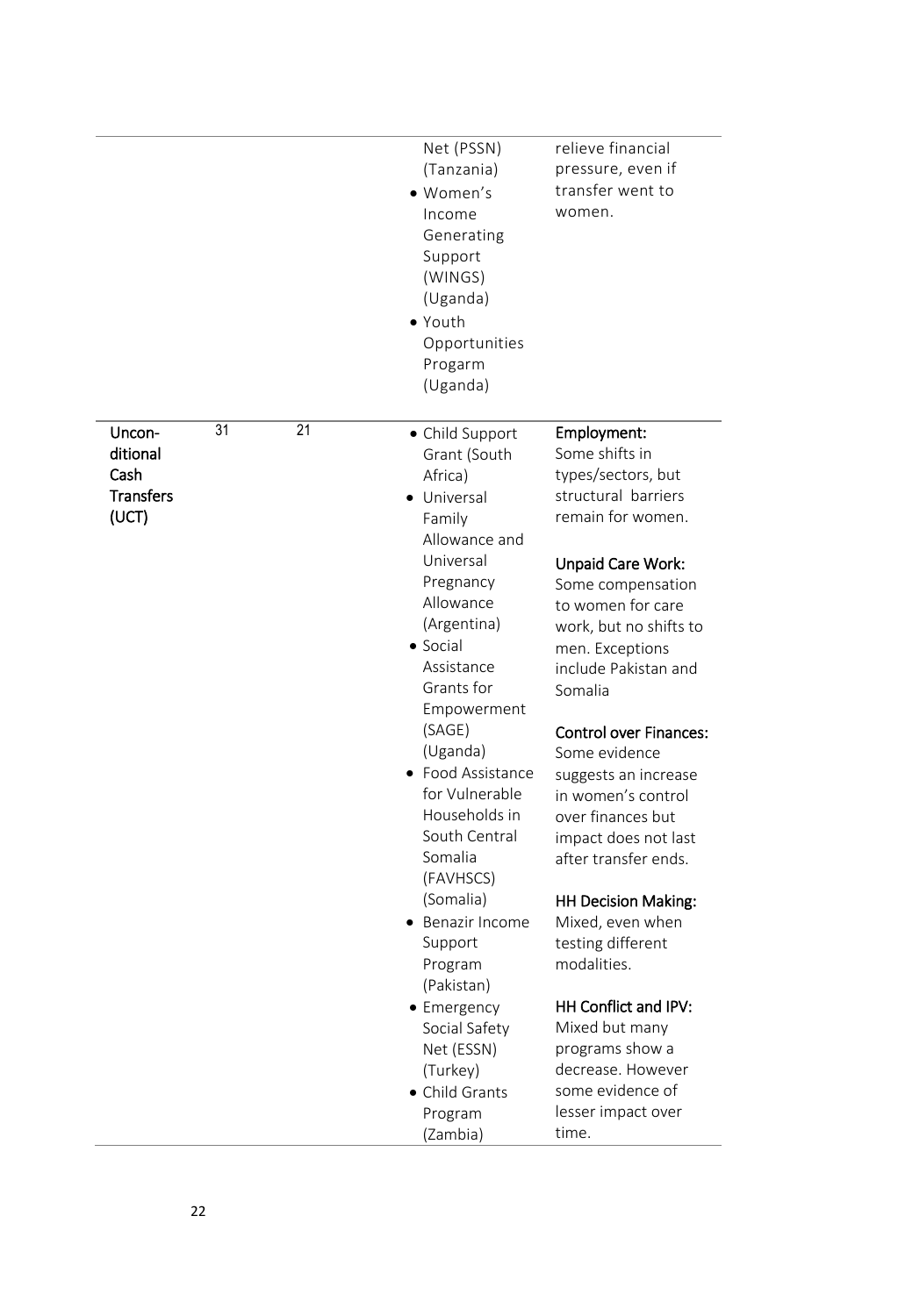|                             |   |   | • Emergency<br>Cash First<br>Response<br>(Zimbabwe)<br>• Dowa<br>Emergency<br>Cash Transfers<br>(DECT) (Malawi)<br>• Pilot ash<br>Transfer<br>Scheme<br>(Liberia)<br>• Rental Support<br>Cash Grant<br>Program (Haiti)<br>• Cash Transfer<br>Programme for<br>Orphans and<br>Vulnerable<br>Children (CT-<br>OVC) (Kenya) | Mental Health: Mixed.                                                                                                             |
|-----------------------------|---|---|--------------------------------------------------------------------------------------------------------------------------------------------------------------------------------------------------------------------------------------------------------------------------------------------------------------------------|-----------------------------------------------------------------------------------------------------------------------------------|
| In-Kind<br><b>Transfers</b> | 6 | 5 | $\bullet$ Income<br>Generating<br>VGD (IVBGD)<br>(Bangladesh)<br>· Vulnerable<br>Group<br>Development<br>Program<br>(Bangladesh)<br>• Gratuitious<br>Relief (Ethiopia)<br>• Public<br>Distribution<br>System (PDS)<br>(India)<br>• Urban Voucher<br>Program (UVP)<br>(Palestine)                                         | Employment: Some<br>evidence that, when<br>combined with<br>livelihood training,<br>leads to long-term<br>employment for<br>women |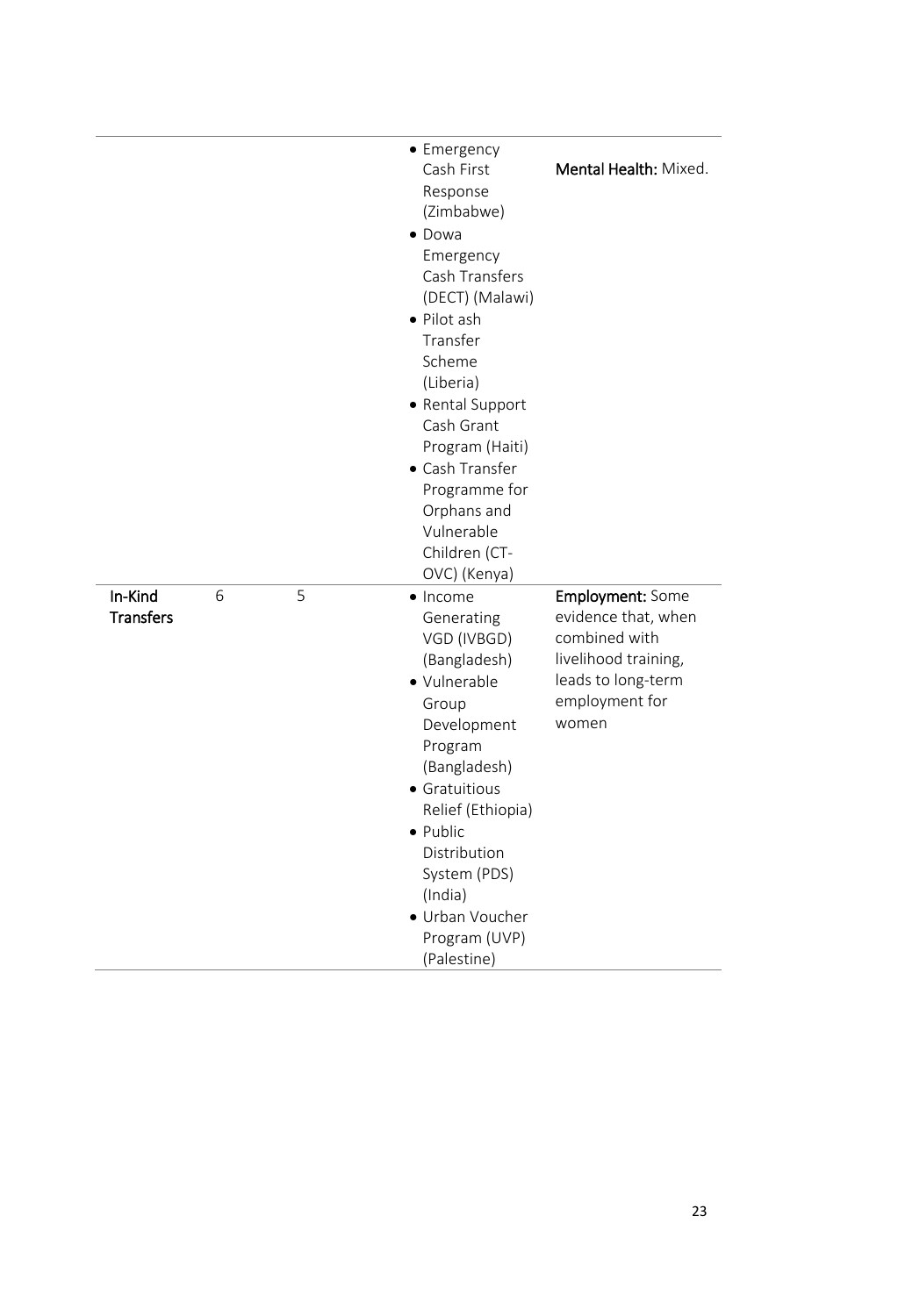$1$  This column describes a summary of gendered impacts addressed by the reviewed studies and is not meant to be an exhaustive list. For more detail on each study/program, please see the relevant section of the paper and the readings listed in the bibliography.

After reviewing over 200 different papers, we included in our review 118 program evaluations that specifically looked at one or more of our outcomes of interest and reported gender disaggregated data. The 118 program evaluations covered 81 unique SSN interventions (multiple studies looked at the same program). 45 evaluations looked at CCT programs while 31 looked at UCTs. 6 programs evaluations included a CCT and UCT arm to test for differential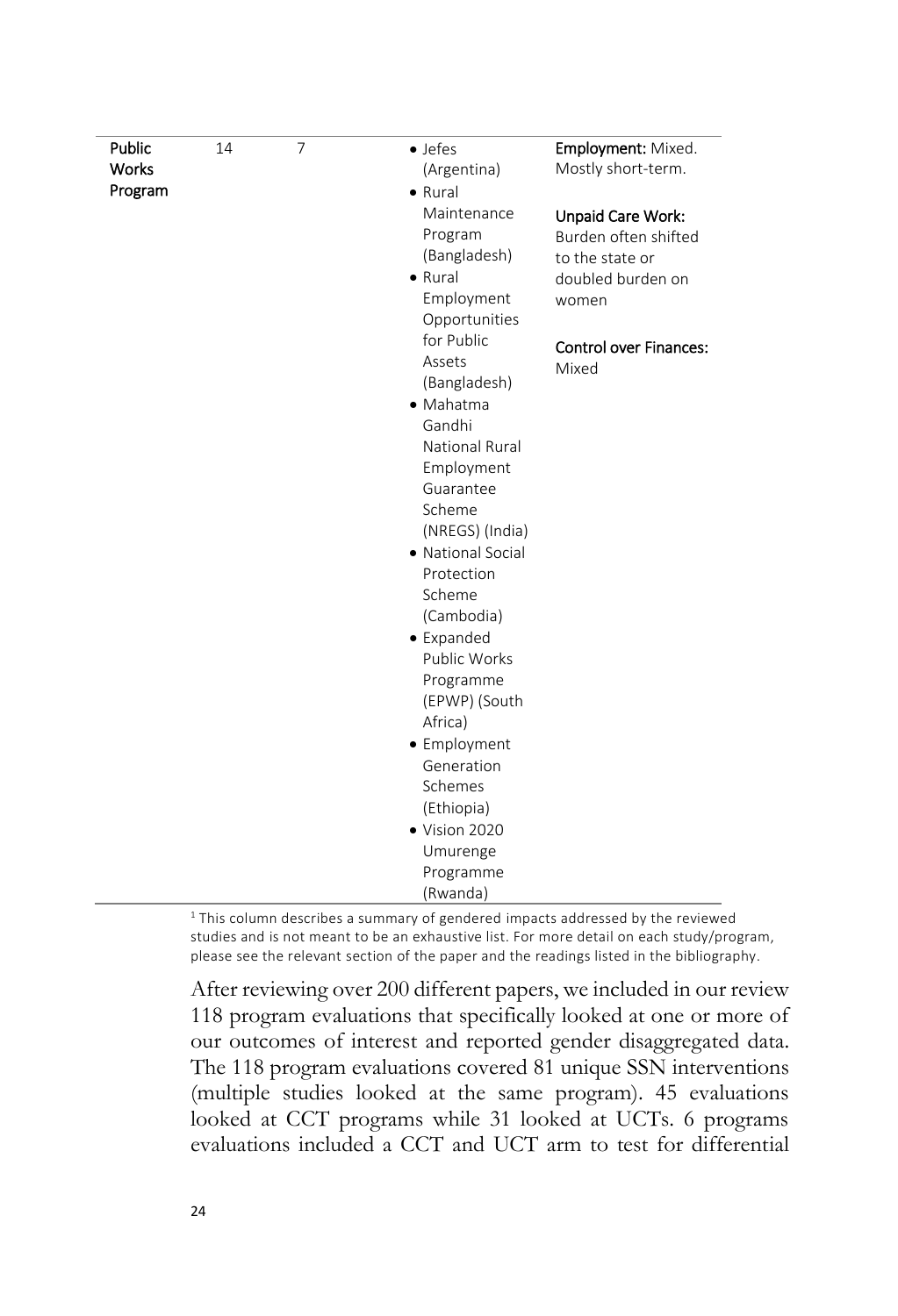impact. 6 evaluations examined in-kind transfers or vouchers, and an additional 13 looked at combined in-kind and cash transfers. 14 papers looked at public works programs, and an additional 3 looked at public works schemes that also provided in-kind aid or vouchers. The evaluations spanned 50 different countries; 45 papers looked at Latin America, 45 at Sub-Saharan Africa, 18 at Asia, 8 at the Middle East/North Africa, and 2 at Eastern Europe. We also looked at an additional 33 literature reviews on gender and social safety nets. The majority of these papers were published in peer-reviewed journals.

In addition to a through literature review, we also conducted indepth, guided interviews with 13 experts in the social protection sphere. We tried to sample a range of stakeholders in the space, including bilateral and multilateral donors, program implementers, and academics/researchers. We began by soliciting potential interviewee names from our expert advisory committee. We then conducted an online search for gender or social protection advisors at leading development and humanitarian organizations. During our initial round of interviews, we also asked interviewees for recommendations of other colleagues we should speak with, and asked them to connect us if possible. In the end, we conducted 10 phone and 1 email interview with a total of 13 individuals. We spoke with five experts from bilateral and multilateral agencies, five researchers, and three implementers.

# <span id="page-32-0"></span>Social Safety Nets and Intra-Household Power Dynamics

Social safety net programs are a powerful tool for reducing poverty at the national level given their size and scope (World Bank 2018). But who benefits from these sorts of wide scale schemes? Since poverty is traditionally measured and targeted at the household level, programs often measure household and individual outcomes without sex disaggregation. Sex disaggregated data collection is still relatively new in this space, and many evaluations do not yet report on differential gender outcomes. Yet whether by design or not, SSN programs likely impact the gendered allocation of resources,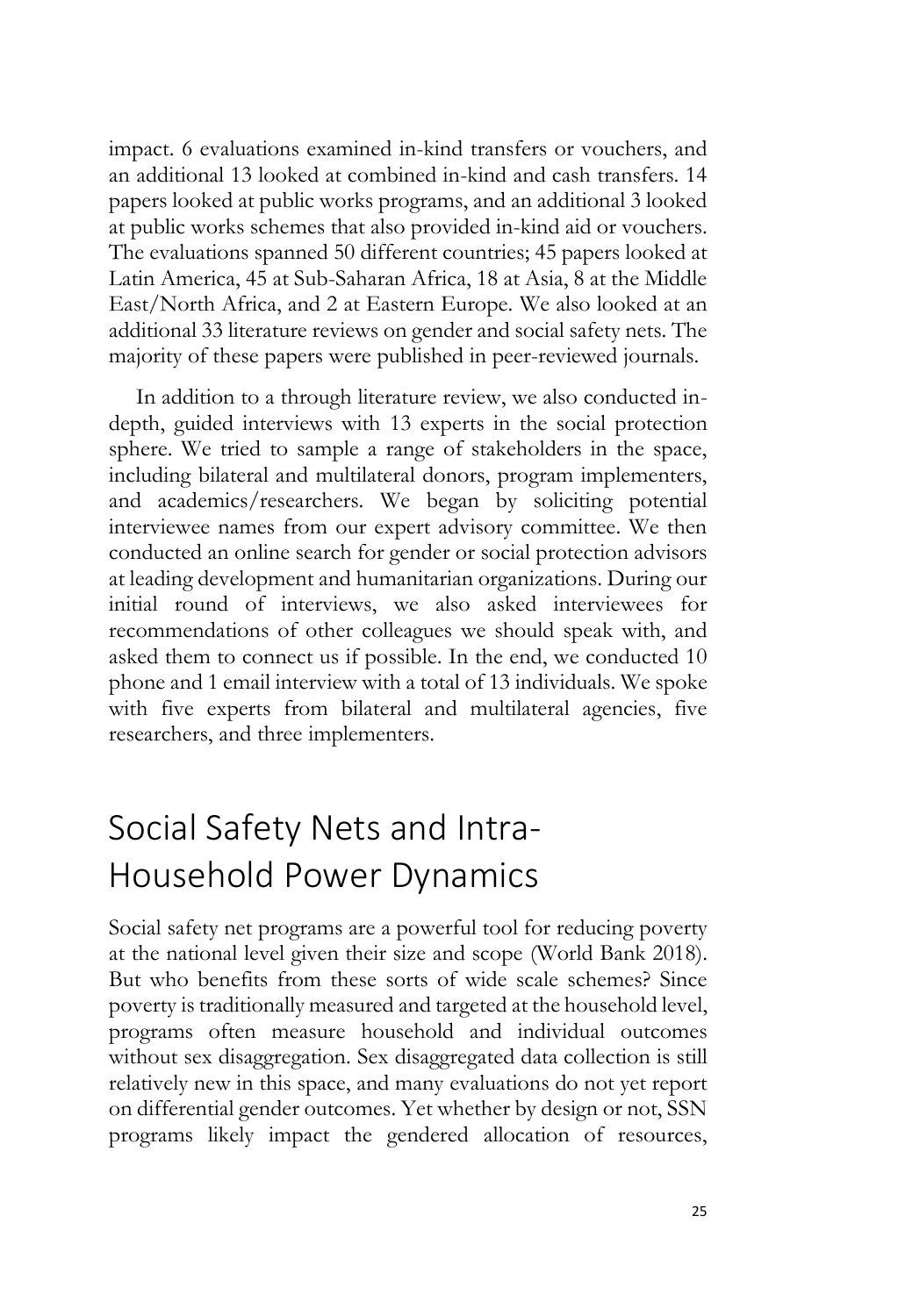decision-making, division of labor, and consumption within recipient households. These household level outcomes could have far reaching impacts on a range of outcomes including intimate partner violence, fertility decisions, social norms, and women's empowerment. The section that follows reviews existing evidence on the impact of SSN programs on intra-household dynamics, attempting to apply a gender transformative lens to highlight areas where a more complete understanding of masculinities and gender roles could have enhanced program effectiveness.

#### <span id="page-33-0"></span>**Poverty Reduction and Food Security**

The primary aim of social safety net programs, and specifically cash transfer programs, is to act as a safety net for the poor in society. And to this end, SSN programs have been largely successful – transfer programs for example have been demonstrated to increase household income, consumption, food security and decrease poverty rates (Skoufias and diMaro, 2006; Ward *et al.*, 2010; Bonilla *et al.*, 2017; American Institutes for Research, 2015). Transfers can be used to smooth consumption during lean times and increase savings during times of plenty, which increases future resilience to shocks (Hagen-Zanker *et al.*, 2016; IEG, 2011; American Institutes for Research, 2015; Ahmed *et al.*, 2009; Amaral *et al.*, 2015; Pavanello *et al.*, 2017). Programs as diverse as Prospera/Oportunidades CCT in Mexico, the Cash Transfer for Orphans and Vulnerable Children UCT in Kenya, and the Vulnerable Group Development (VGD) inkind transfer program in Bangladesh have resulted in significant reductions in poverty rates in intervention communities (Skoufias and diMaro, 2006; Ward *et al.*, 2010; World Bank, 2006).

Household resources are often assumed to be equally distributed within the home. Yet data reveal that this is rarely the case – women, children, the elderly and disabled typically have less access to household resources and are the first to cut back on consumption, schooling and health visits during lean times (Munoz Boudet *et al.*, 2018).

This has led to a discourse of the 'feminization of poverty,' as well as the differential impacts of poverty on women and girls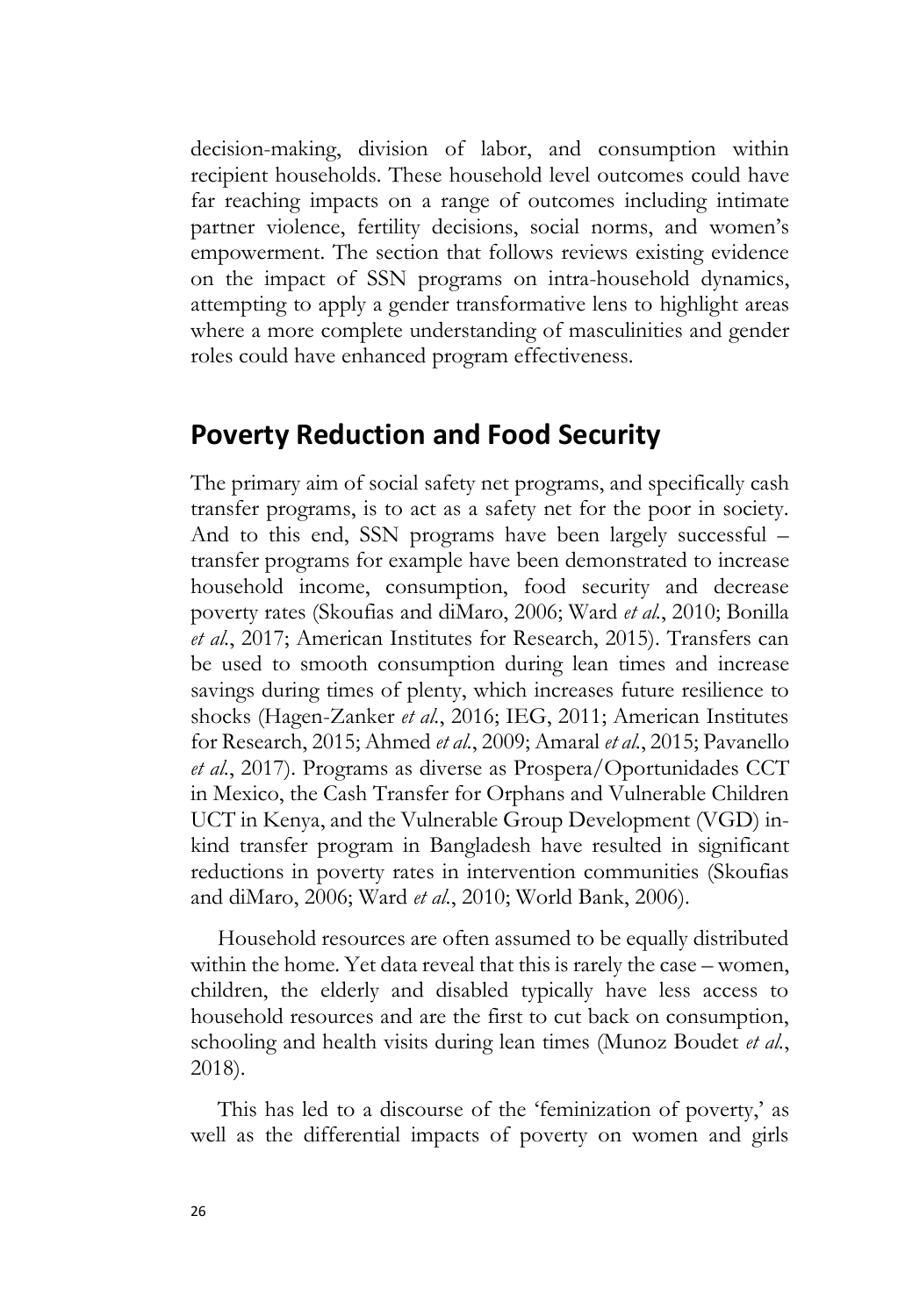relative to men and boys. At the same time, this discourse often assumes that men, by controlling more household income or having more income, are not also affected by the experience of poverty. In addition, men's views of manhood and their role in the household affect how they perceive and respond to the effects of poverty. As a result, by disregarding the gendered effects of poverty on men, SSNs can unintentionally bring harm to women, to children and to men themselves.

Further, the discourse surrounding female-headed households and poverty often seems to assume that the men who are absent from these households are somehow well-off or better off than these women. However, research often finds that motives for couple separation or household formation are based on a complex array of factors, including whether men are employed or have income (Palermo and Braymen 2010; Yoskikawa 2015; Hidrobo and Fernald 2013).

In sum, much of the discussion of men, women and family poverty has an implicit assumption of harmful, derelict men and victimized women with little agency. Neither view captures the diversity of men and women or the complexity of household and couple relations.

#### *Do Men and Women Really Use Cash Benefits Differently?*

Many transfer programs specifically target women as beneficiaries, based on: 1) the real and enduring income gaps between men and women and the real effects of gender inequality; and 2) biases and stereotypes that women are more responsible than men and therefore more likely to use money or resources to benefit the whole family.

There is a body of research suggesting that transfers to women have a greater impact on household education, health, and food security because women are more likely to spend resources to benefit their children (Yoong *et al.*, 2012; Newton, 2015; World Bank, 2014; Armand *et al*., 2016). Rubalcava *et al.* (2009) suggest that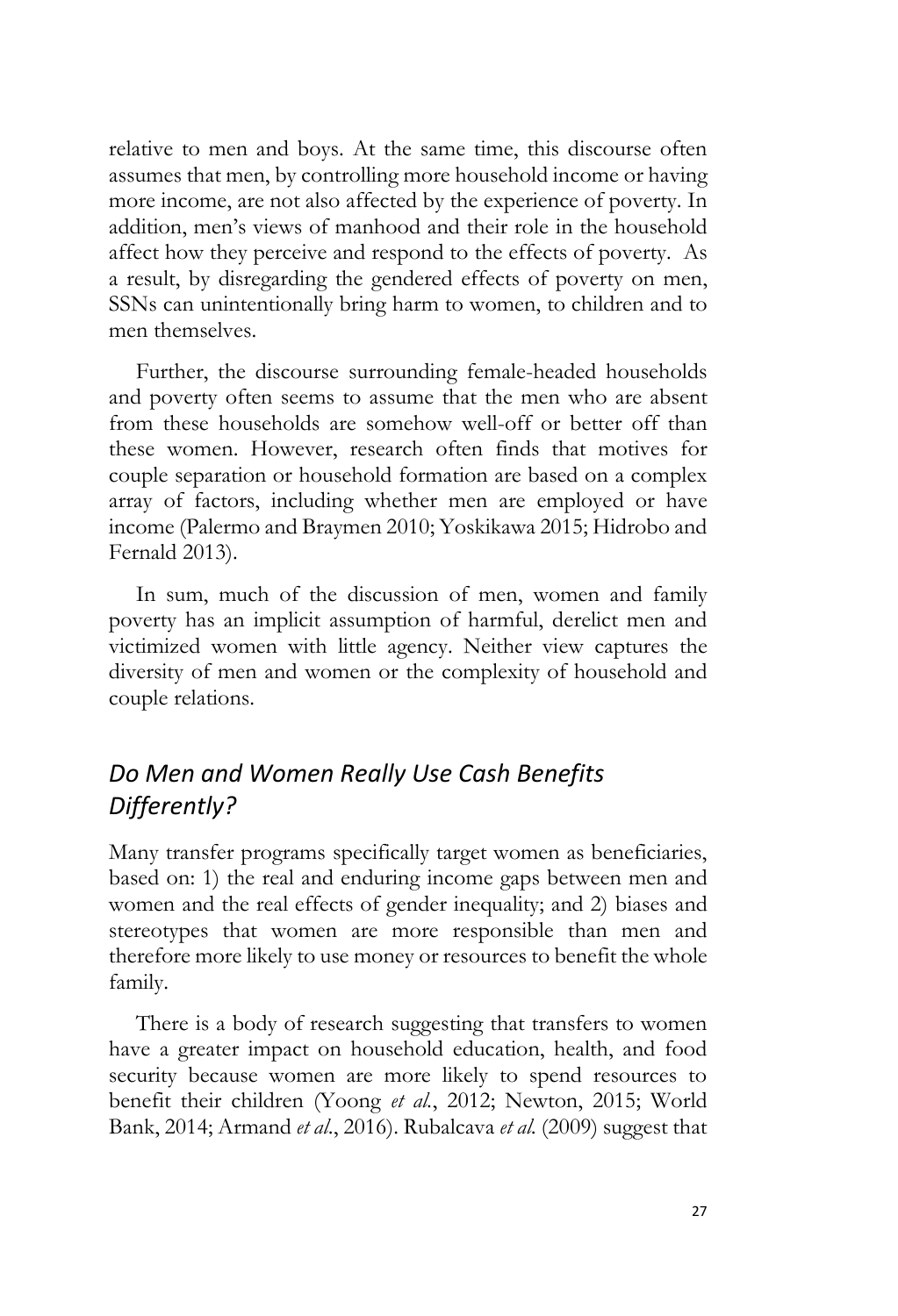female time preferences on average (and in some settings) are more future-oriented, thus they prioritize investments with longer time horizons, such as their children. It is unclear, however, if this is because women have different preferences than men, or because gender roles dictate that women as mothers should prioritize their children (Ogden, 2011). This literature also does not take into account men's attachments to their children, which even if not manifested in the same ways as women, are often significant and in some settings involve increased time as well as resource investment (Jones *et al.* 2011; Aker *et al.* 2016).

*Despite prevailing logic that giving funds to women leads to better household outcomes, only a handful of studies have systematically tested this in a single experimental design.* Those studies suggest little difference in impact between making transfers to mothers or to fathers (Akresh *et al*., 2016; Benhasse *et al*., 2015; Hagen-Zanker *et al*., 2016; Undurraga *et al*., 2014; McKenzie, 2012). Newton's (2015) meta-review of social protection evaluations found that as long as transfers were conditional, in some instances, the gender of the recipient made no difference on health outcomes. An RCT of a UCT program in Kenya saw similar consumption, asset and food security gains for male and female recipients (Haushofer and Shapiro, 2015). While it is often assumed that men and women prioritize different spending decisions when given access to resources, these differences may be smaller than previously thought. There is a need for more research on the effects of gendered targeting in order to more fully understand these impacts in different contexts.

*McKenzie (2012) suggests that researchers may undervalue the types of purchases men make with transfer funds*. Men tend to spend transfers on housing and physical assets, investments which increase household income and wellbeing in the long run (McKenzie, 2012). Researchers often focus on the consumption measures, which can neglect the impact that fathers' spending has on future or long-term household income. For example, the Nahouri Cash Transfer Pilot Project in Burkina Faso found that giving cash to the fathers led to better nutritional outcomes in low rainfall years (Akresh *et al.*, 2016). They found that fathers were more likely to invest in productive assets, such as livestock, higher yield cash crops, and farm equipment, which increased the family's long-term earning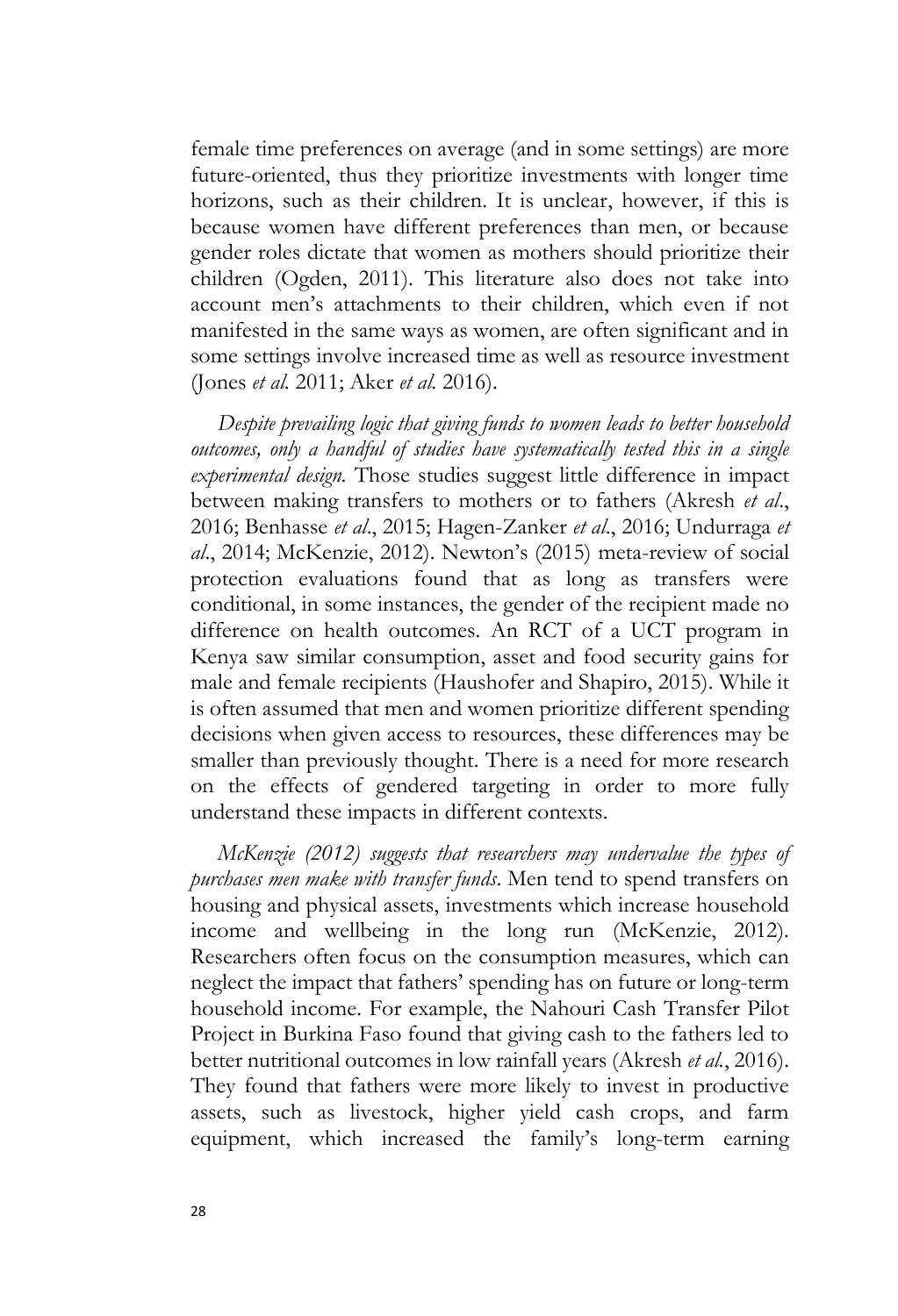potential. This investment also increased household savings, which helped smooth consumption during future shocks. Men and women thus may spend money differently, but both with the intention of supporting the family. These differences in spending may be based on stereotypes about how men and women should care for and provide for the family. They also suggest the need for models (and evaluation measures) that consider complementarity in household roles and decision-making rather than a simple comparison of men's and women's time use, or men's spending patterns versus women's spending patterns.

Many social safety net programs continue to target women. Even if there are logistical and program efficiency reasons for this design, *it should not be assumed that women are the only responsible spenders who will contribute to household well-being in social safety net programs.*

# **Employment**

One criticism of SSN programs is that labor force participation is discouraged because households are no longer dependent on wage income alone to survive. While impacts vary by program and setting, overall, cash transfers seem to have no consistent impact on adult employment rates and have not led to any observable disincentive to work (Alzua *et al.*, 2012; Hagen-Zanker *et al.*, 2016; Palermo and Braymen, 2010; Todd, P., 2012). A recent review found that overall, cash transfers without an explicit employment focus tend to result in little change in adult labor force participation (with some exceptions), while transfers designed to support job searching or starting-up a business tend to increase adult labor supply and earnings (Baird *et al.,* 2018).

One increasingly frequent objective of social assistance programs is to link to livelihoods – e.g. Tanzania, Pakistan – by providing beneficiaries access to complementary programs and services. Doing so successfully requires taking into account the gendered constraints on economic opportunities – which for women may include domestic care responsibilities, limited mobility and norms that are adverse to women's paid work.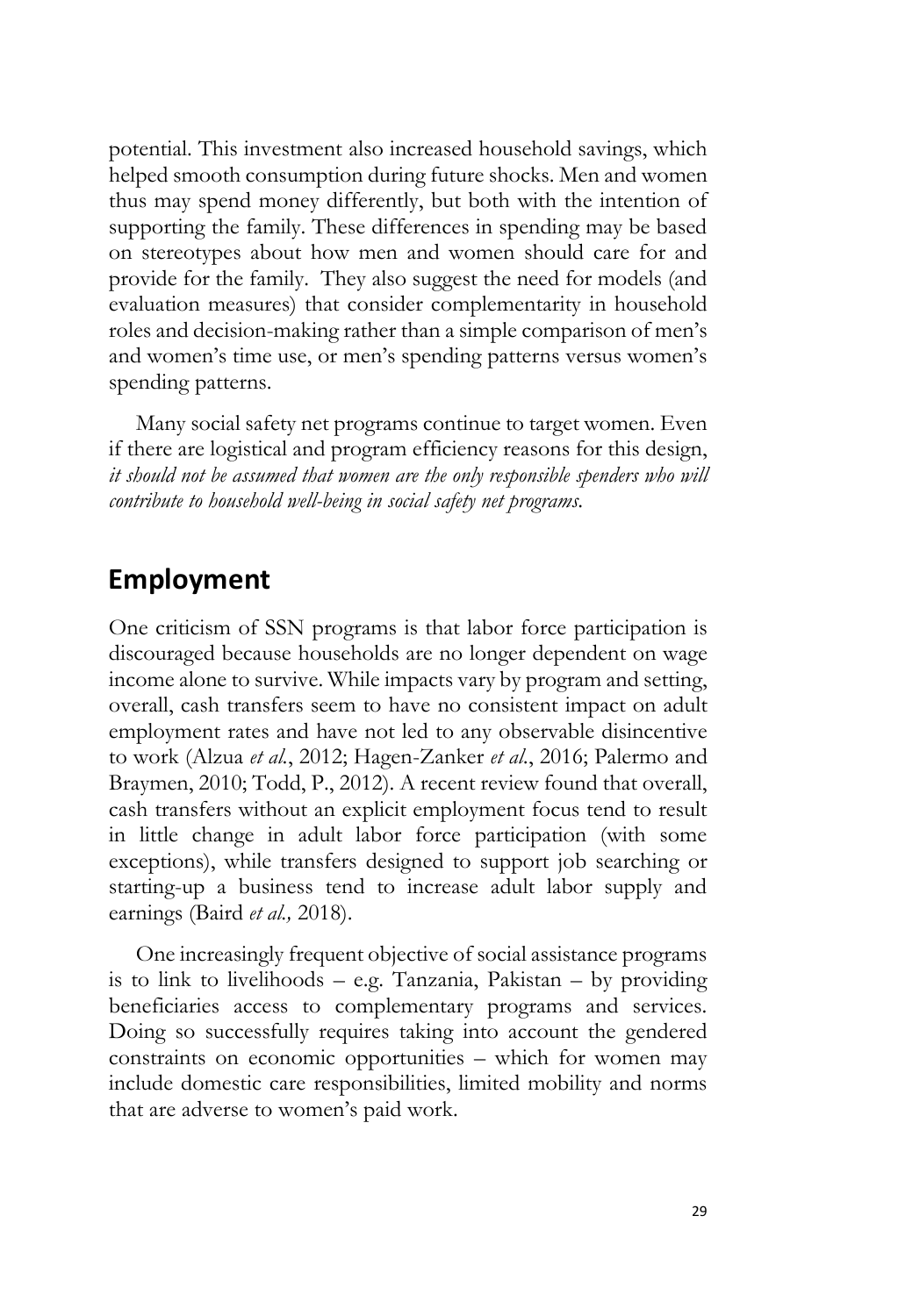Public works programs, ostensibly designed to increase employment levels, have achieved this aim overall – at least temporarily (Bertrand *et al.*, 2017; Pavanello *et al.*, 2016; Amaral *et al.*, 2015). Some programs, such as those in Ethiopia and South Africa, include quotas to ensure that women can participate in the program (Gilligan and Hoddinott 2007; ILO 2016; Mohapi 2016).

However, these aggregate level impacts on employment hide differences in gendered employment outcomes, in both the short and long-term.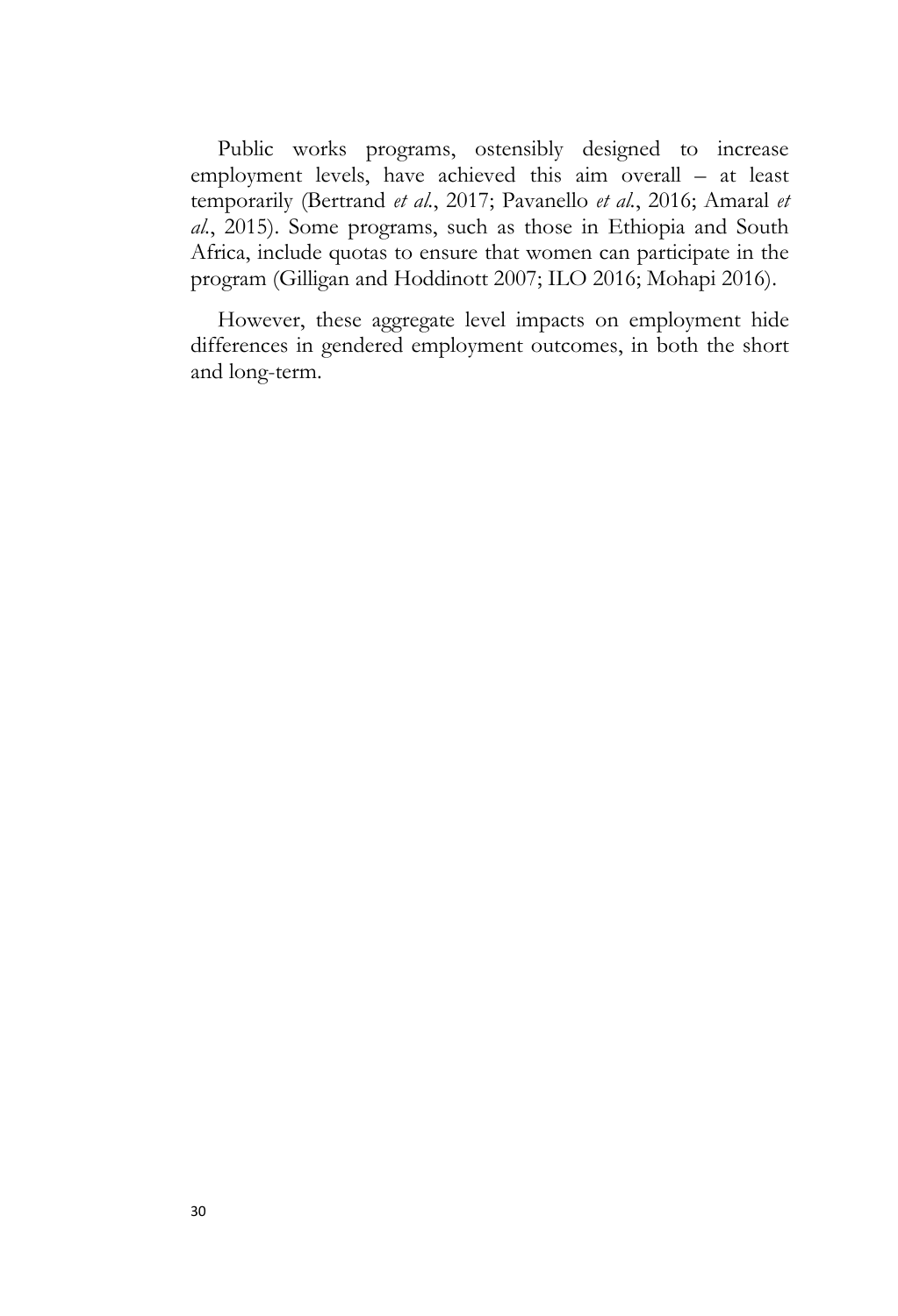#### Box 2. Considering men, masculinities, poverty and livelihoods

Most livelihood and social safety net programs have examined or are influenced by the premise that women's limited or lesser income compared to men, and their limited economic decision-making power, is a key driver of their disempowerment compared to men—and with good reason. At the same time, however, poverty and limited access to livelihoods are also a problem for many men. Promundo's International Men and Gender Equality Survey (IMAGES), which surveys men and women across 20 countries to better understand men's attitudes and practices (and women's reactions to these practices), finds that economic stress can undermine men's sense of self, contributing to deteriorating mental wellbeing which can have far reaching negative impacts on other family members (Barker *et al*., 2011). For example, 34 to 88 percent of men across countries studied reported feeling stressed or depressed over their lack of income or work opportunities.<sup>2</sup>

While women also certainly feel stress and anxiety over financial security, due to men's socially expected role as the financial provider in many settings, economic insecurity may challenge or threaten men's identity and sense of manhood. This can lead men to respond with aggressive, controlling and violent behaviors in an effort to re-establish dominance and control. Men who experienced work-related stress were more likely to be depressed, have suicidal thoughts, and use violence against their partners. Failure to consider men's mental and emotional wellbeing can thus have far reaching household consequences, and may lead to negative outcomes for women and girls – including increased risk of violence – as well as for men themselves. Applying a masculinities lens to program design involves examining how interventions address the specific vulnerabilities confronted by men and women as gendered beings, and how programs can include men as partners and allies in efforts to advance women's economic empowerment and gender equality, including reducing men's use of violence against female partners.

 $\overline{a}$  $2$  Countries included in this study are: Brazil, Chile, Croatia, India, Mexico and Rwanda, with the lowest rates of work-related stress reported in Brazil and the highest reported in Mexico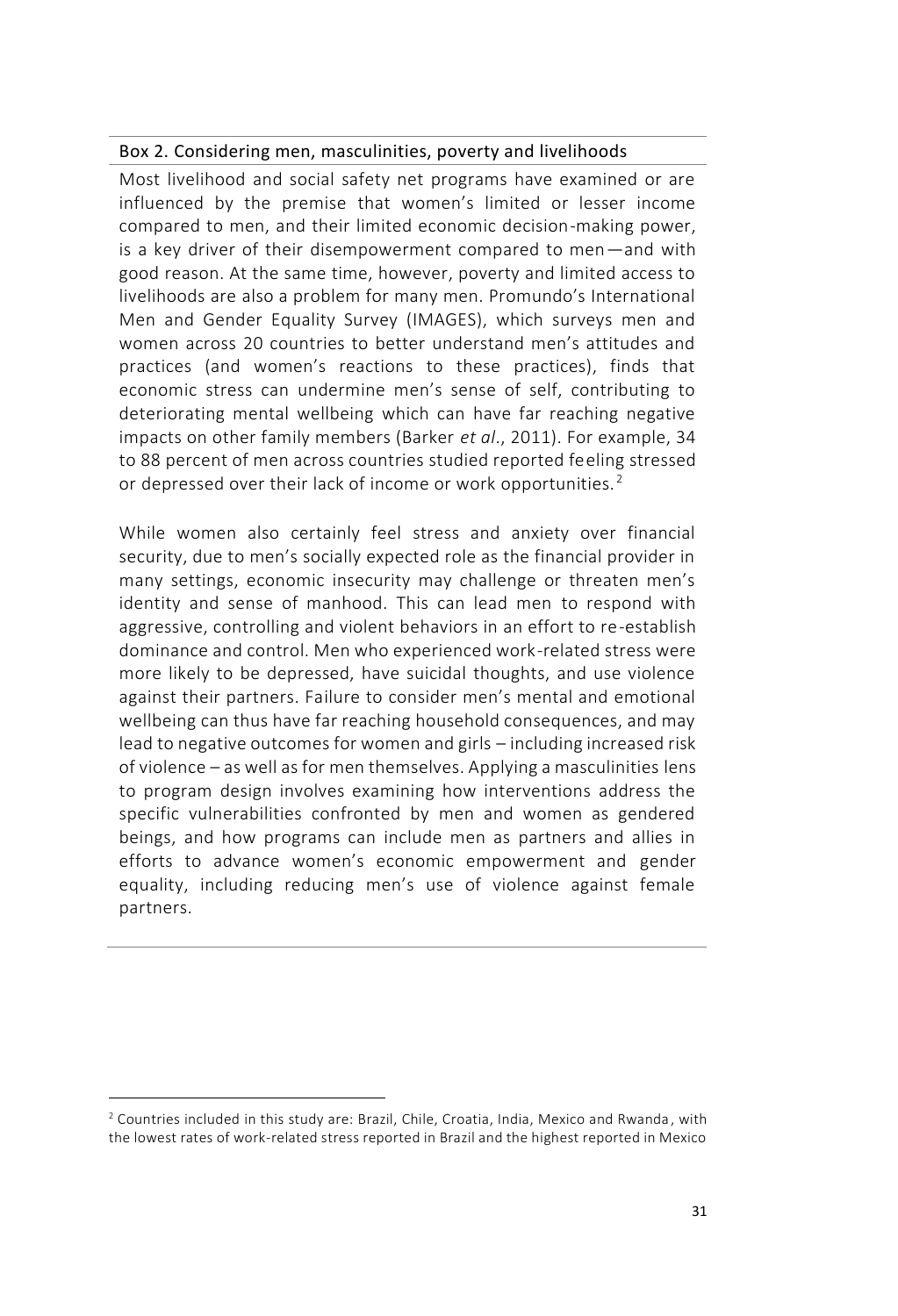#### *Conditional Cash Transfers and Employment*

Overall, CCTs have had mixed results on overall adult employment rates (Hagen-Zanker *et al.*, 2016; Alzua *et al,*, 2012; Grosh *et al.*, 2008); however, some programs in specific contexts have resulted in sectoral shifts and changes in the gender balance of employment, and programs that included complementary activities targeting employment did show impact. These shifts help illuminate the ways in which programs may reinforce, accommodate, or transform underlying gender dynamics at the household and community level.

In *Brazil, Bolsa Familia* increased female labor force participation in urban areas, but decreased participation rates among rural women (de Brauw *et al.*, 2015). This urban/rural divide in the impact of the program on labor force participation is not surprising. Not only are there more paid employment opportunities available in urban areas, but urban women have greater access to health services and schools, the conditions of the CCT. Women in rural areas may have to spend more time traveling to complete the health and schooling requirements of CCTs, cutting down on the time they have available to engage in paid employment.

Molyneux (2008) finds that depending on their design CCTs can reduce women's access to the job market due to the increased care work burden associated with CCT conditionality. Country examples cited include Mexico and Brazil. Tebet (2017), looking at Bolsa Familia in Brazil, finds that some men asked their wives to leave the labor force after program enrollment, claiming that the household no longer needed a second income (provided by the women) now that they were receiving the transfer. These mixed employment outcomes indicate that the program did not have a thorough understanding of the household dynamics that inhibit women's ability to engage in employment opportunities or how these might be impacted by their participation in the CCT. Unequal care work burdens, male breadwinner/female caregiver norms and practices, and structural public works barriers all contribute to women's lower labor force participation rates in many communities. As Bolsa Familia did not address any of these underlying obstacles, it is unsurprising that the program's impact on women's employment outcomes was limited.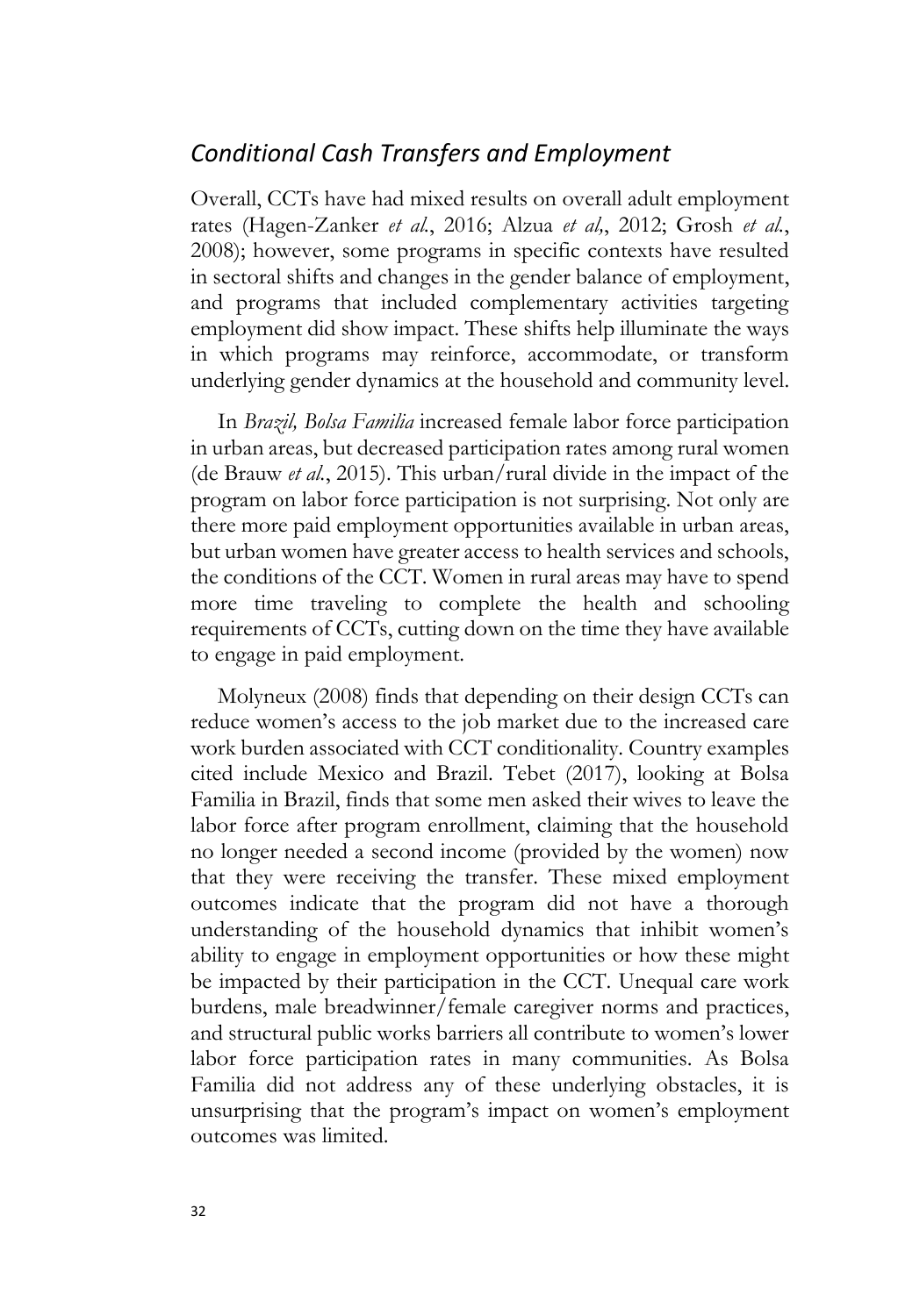Some CCT programs specifically target labor force participation in their design. *Chile's Solidario* program led to an increase in female labor force participation due to accompanying training and labor force placement programs (de la Guardia *et al.*, 2011). Similarly, the *Income Generation VGD program in Bangladesh*, which paired food aid with livelihood training, life skills coaching, and access to credit, improved the long-term sustainable employment of women in the community (Ahmed *et al.*, 2009). *The Ain El-Sira program in Egypt* provided livelihood training to women in non-traditional sectors, in addition to regular CCT activities around health and education. The program resulted in a 14 percent increase in female employment after one year of implementation, with half of these women in permanent jobs (Zaky, 2014). Each of these CCTs integrated female livelihood training alongside CCT payments and traditional child health and education conditionalities. Since these programs were implemented as a package, it is not possible to tease out whether the transfer itself, or the complementary programs, or the combination of the two, led to the increase in female employment rates.

However, it is likely that cash alone would not have had the same impact. Researchers in Bangladesh did attempt to tease out the impact of complementary programs by randomly assigning households to receive either cash alone or cash with behavior change courses (Roy *et al.*, 2017). While the transfer alone did not have an impact on women's employment, cash with behavior change classes increased the probability that women were employed. This suggests that the complementary livelihood activities in the programs cited above may have been the real driver of employment gains, rather than the cash alone. However, not all CCTs that integrated a livelihood component resulted in positive employment gains (Galasso, 2006; Schulte, 2007).

#### *Unconditional Cash Transfers and Employment*

Unlike CCT programs, UCT programs have no requirement for how the household spends the transfer. Given the lack of conditionalities, any employment impacts are likely a result of shifting household allocations of labor.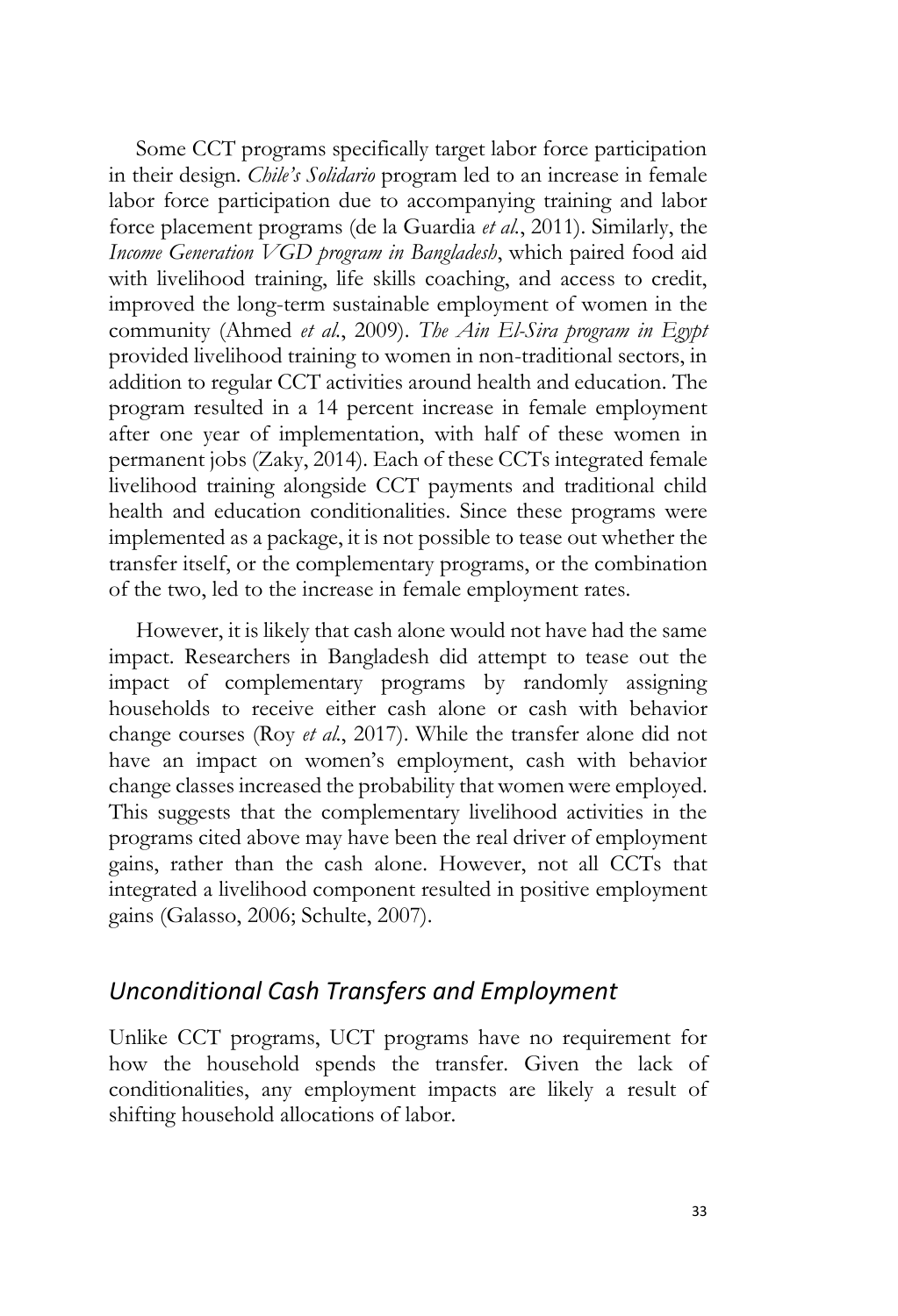*The Cash Transfers for Orphans and Vulnerable Children program in Kenya* led to a seven percentage-point increase in non-farm enterprise participation for female-headed households, and a seven percentage-point fall in non-farm enterprise participation for maleheaded households. Researchers posit that the transfer allowed female-headed households to expand to non-farm enterprises, whereas the transfers gave males greater flexibility to engage in paid wage labor, as opposed to non-farm self-employment, which typically yields higher incomes (FAO, 2013).

*A UCT program, directed towards women in Liberia and Sierra Leone* in the context of the Ebola epidemic helped women buy petty trade inputs, enabling diversification of incomes beyond agriculture (Guluma, 2018).

UCTs may also give women greater financial flexibility, allowing them to reallocate their time away from domestic responsibilities towards paid employment. Many women report using *South Africa's Child Support Grant* to cover day care and schooling costs, reducing their time poverty and allowing them to enter the labor force (DSD *et al.*, 2012). This suggests that resource control was a significant barrier to female labor force participation, thus additional household income helped women expand their income generating potential.

However, none of these programs led to shifts in structural barriers to female employment. Women in *Kenya (Cash Transfer for Vulnerable Children and Orphans)* moved into their husband's traditional sector as he moved up to more productive forms of labor, likely taking over small commerce and service enterprises. In *Liberia and Sierra Leone*, UCTs gave women the capital stock to restart their businesses that had flourished before the outbreak. While these employment gains are impressive, they do not necessarily indicate that larger structural barriers which restrict women's labor force participation have been changed.

To illustrate this point, during an evaluation of a *UCT program for Syrian refugees in Jordan*, researchers found that the transfer allowed women to spend less time on income generation activities and more time with their children, which was seen as a positive change by households as it reduced childcare expenditures (Women's Refugee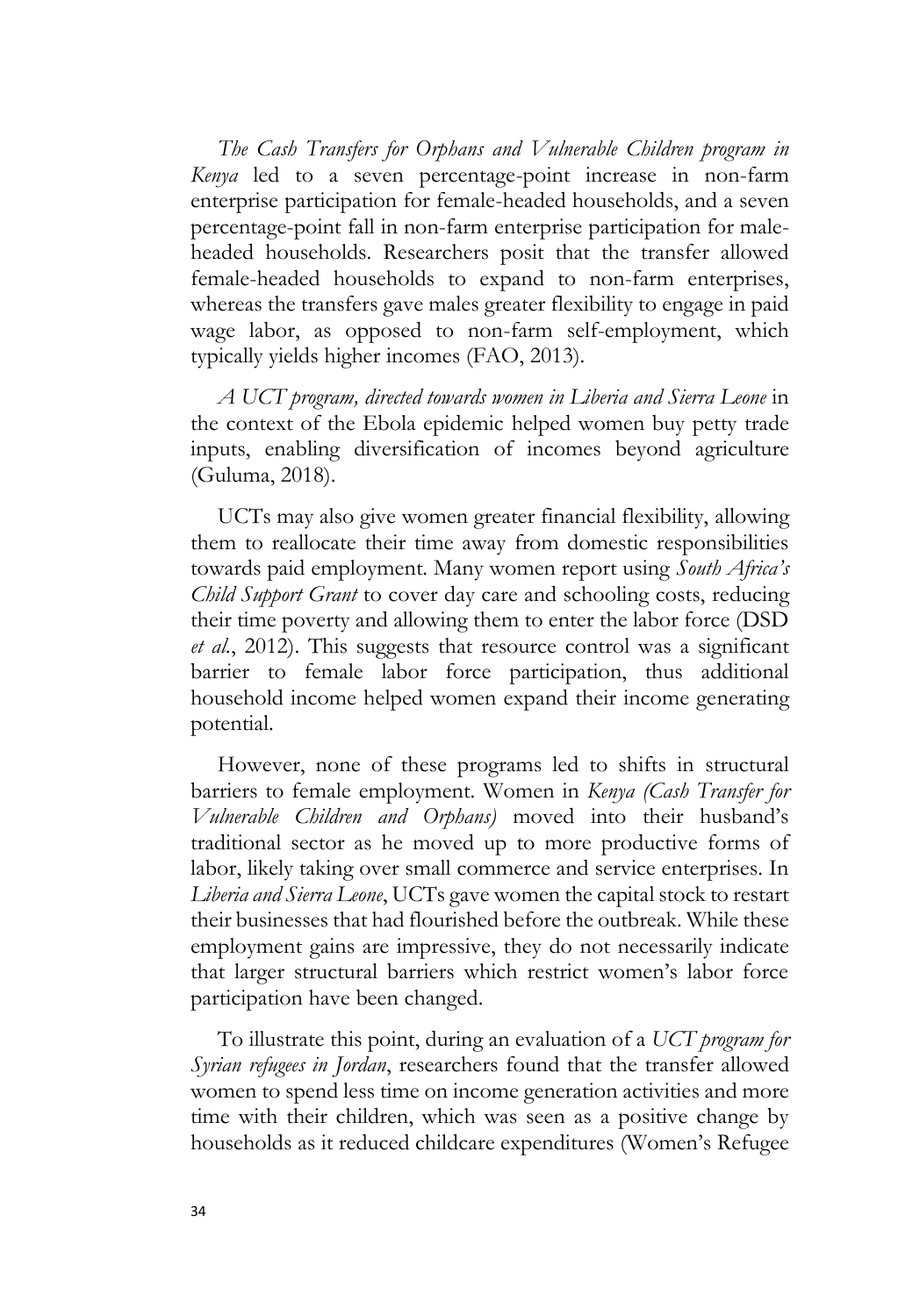Commission, 2018). Syrian women are more likely to work outside of the home than Syrian men in Jordan, due to strict work restrictions on refugees (families assume that the police are less likely to arrest a woman working illegally than a man). This transition out of the labor force suggests that once there was no longer a financial need for women to work, more traditional gender roles took over.

This analysis suggests that if greater female participation in the labor force is a program goal, programmers need to have a greater understanding of intra-household dynamics and what enables gender transformation within the home, including a direct targeting of men and boys to promote norm and behavior change related to unpaid care work, household decision-making, and support for women's employment outside the home.

#### *Public Works Programs and Employment*

PWPs should ostensibly increase total employment rates, given that employment is the vehicle through which the program aims to tackle poverty. However, employment impacts vary greatly by gender and impact short-term employment rather than long-term.

Many traditional PWPs have been critiqued for their lack of a gender lens and are typically gender-blind. PWPs are typically concentrated in traditionally male sectors such as construction (built on the gendered assumptions about who is capable of doing work with physical demands), which heightens the gender imbalance in participation rates.

When women are specifically targeted, PWPs often reinforce gendered norms of appropriate work, relegating women to jobs in the social and service spheres and men to physical labor posts (Newton, 2015; Luttrell and Moser, 2004).

A review of *Ethiopia's Productive Safety Net Programme*, which included a public works component as well as cash or in-kind transfers, found that the program assumed a single worker profile and therefore was not always sensitive to the different work capacities or flexibilities of men and women at different points in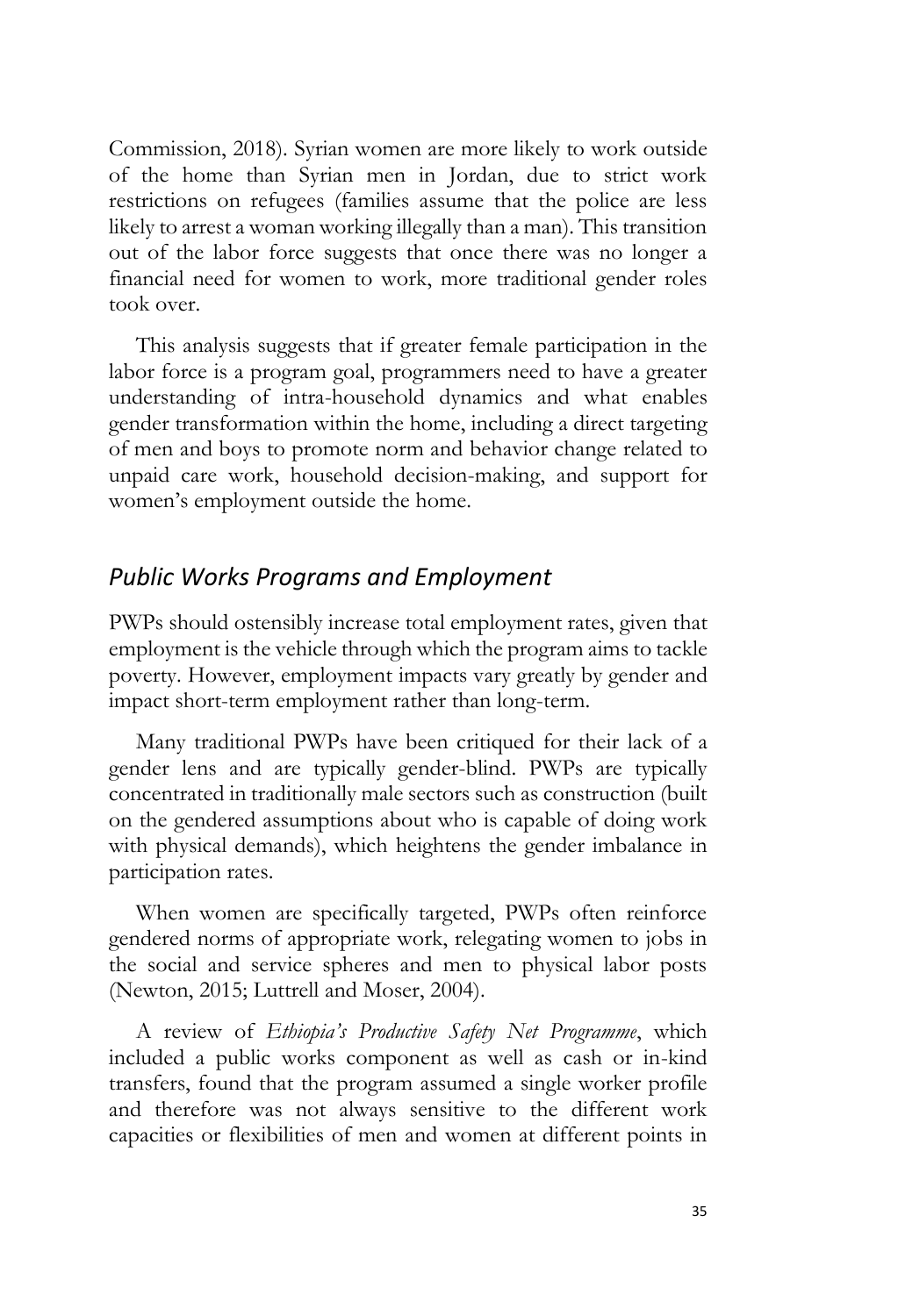their lifecycle, including women's unpaid care work burden (Berhane *et al.*, 2014). Women in particular noted that the working hours (set locally) were often too long and interfered with their care work responsibilities.

Additionally, PWP payment schemes can impact female participation rates. For example, the *Mahatma Gandhi National Rural Employment Guarantee Scheme (NREGS) in India* found that femaleheaded households often preferred daily wage work over NREGS participation. The poorest households, households with a single income earner, and particularly female-headed households found they could not make ends meet if they had to wait until the end of the month for NREGS wages, so preferred less stable, daily wages (Sudarshan, 2011).

Due to this critique of PWPs being insensitive to different gendered needs of workers, some PWPs have implemented specific targeting and program design features to attract more female beneficiaries. Many have implemented a gender quota system, ranging from 33 percent in *India* to 50 percent in *Rwanda* (Amaral *et al.*, 2015; Pavanello *et al.*, 2016). *Programs in Lesotho and Zambia* pay a portion of wages in food, which is often attractive to female workers who have the responsibility of feeding their families (Grosh *et al.*, 2008). In addition to a quota system, *NREGS in India* theoretically guaranteed employment within five kilometers of one's home and provided on-site childcare facilities, although the extent to which these components were implemented is uncertain (Amaral *et al.*, 2015).

These design features represent an accommodative approach to gender. Quotas attempt to correct for a lack of female participation, but do not get at the root cause of why women are unable or choose not to participate in the first place. Similarly, an in-kind payment system and provision of on-site childcare appeal to women's roles as caregivers. It is not only program designers who assume female participants play this role in the home; women themselves are socialized to use their earnings to fulfill their role as caregivers. Programs that offer women opportunities to fulfill this obligation are thus more attractive to women but do not seek to transform household gender norms and practices related to caregiving.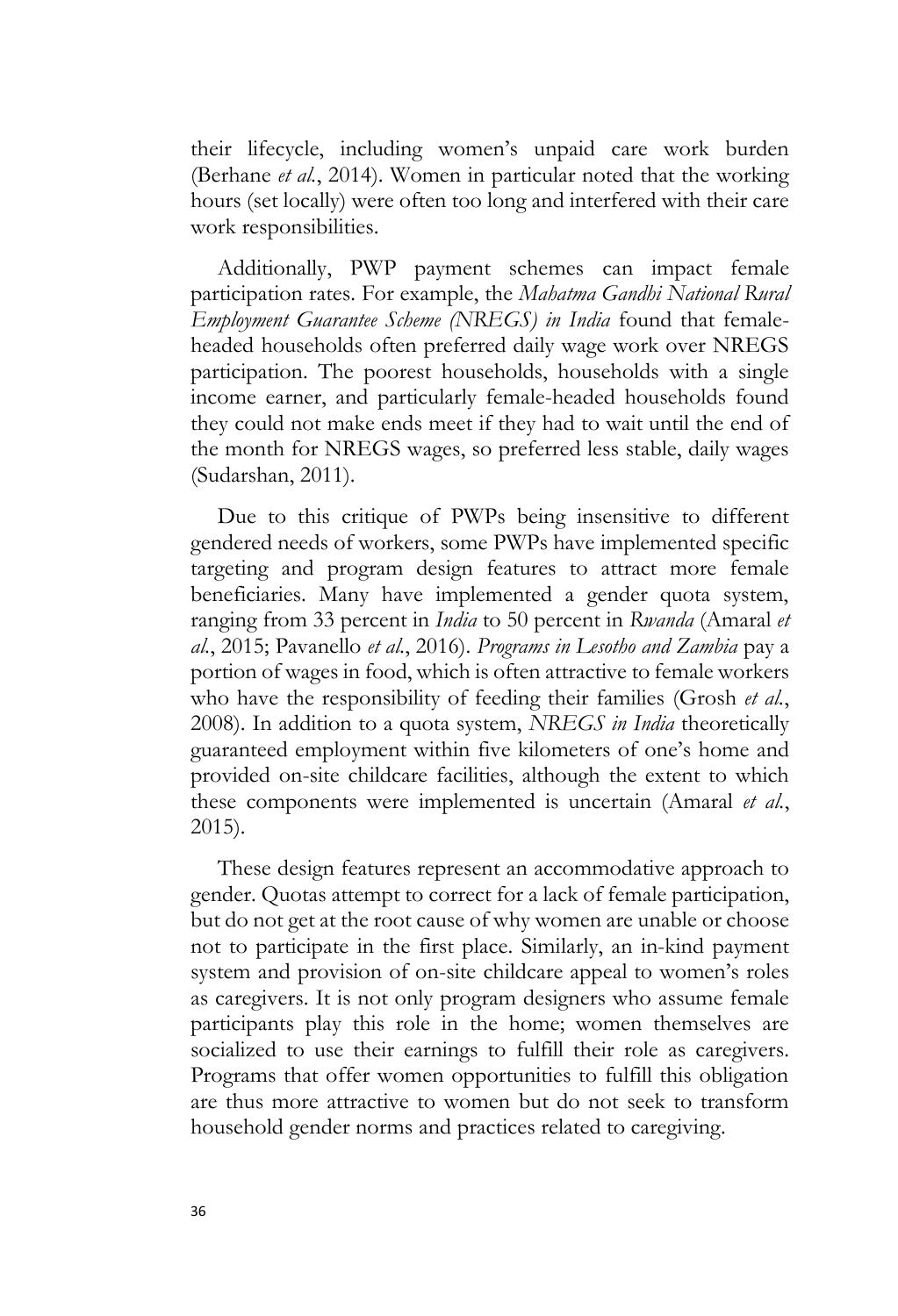PWPs are obviously not a panacea for unemployment. While most PWPs only aim to provide short-term employment opportunities, they do so with the long-term aim of alleviating poverty and, in some cases, empowering women. However, these short-term employment guarantees do not necessarily translate into long-term job security without sufficient investment in job training and placement services. This problem is especially acute for women, for PWPs often employ women in non-traditional sectors, where it is harder for women to compete for full time employment opportunities after program completion (World Bank, 2014). *Rwanda's Vision 2020 Umurenge Program*, which utilized a 50 percent female quota and specifically sought to empower women as a program objective, found that men used the skills gained through the program to seek further employment opportunities while women did not (Pavanello *et al.*, 2016). The program provided women with new technical skills, but did not address the underlying structural barriers that hinder women's participation in the workforce, such as competing care work burdens and societal views of gender appropriate work.

## **Time Use/Unpaid Care Work**

*Most social safety net programs do not attempt to change the gender dynamics of paid and unpaid work within households, which is a key limit on women's economic empowerment and equality*. Indeed, only 23 out of 149 social protection programs reviewed by Chopra *et al.* (2013) attempted to address unpaid care work and none deliberately sought to promote men's greater responsibility in carrying out a greater share of unpaid care work.

Care work concerns have become one of the leading critiques against CCT programs by feminist scholars. Women are typically targeted for CCTs because they are the ones traditionally responsible for the conditional outcomes, namely household nutrition, health, and education (based on key stakeholder interviews). When transfers are directed at women, they become responsible for fulfilling the associated conditions, increasing their burden of unpaid care work.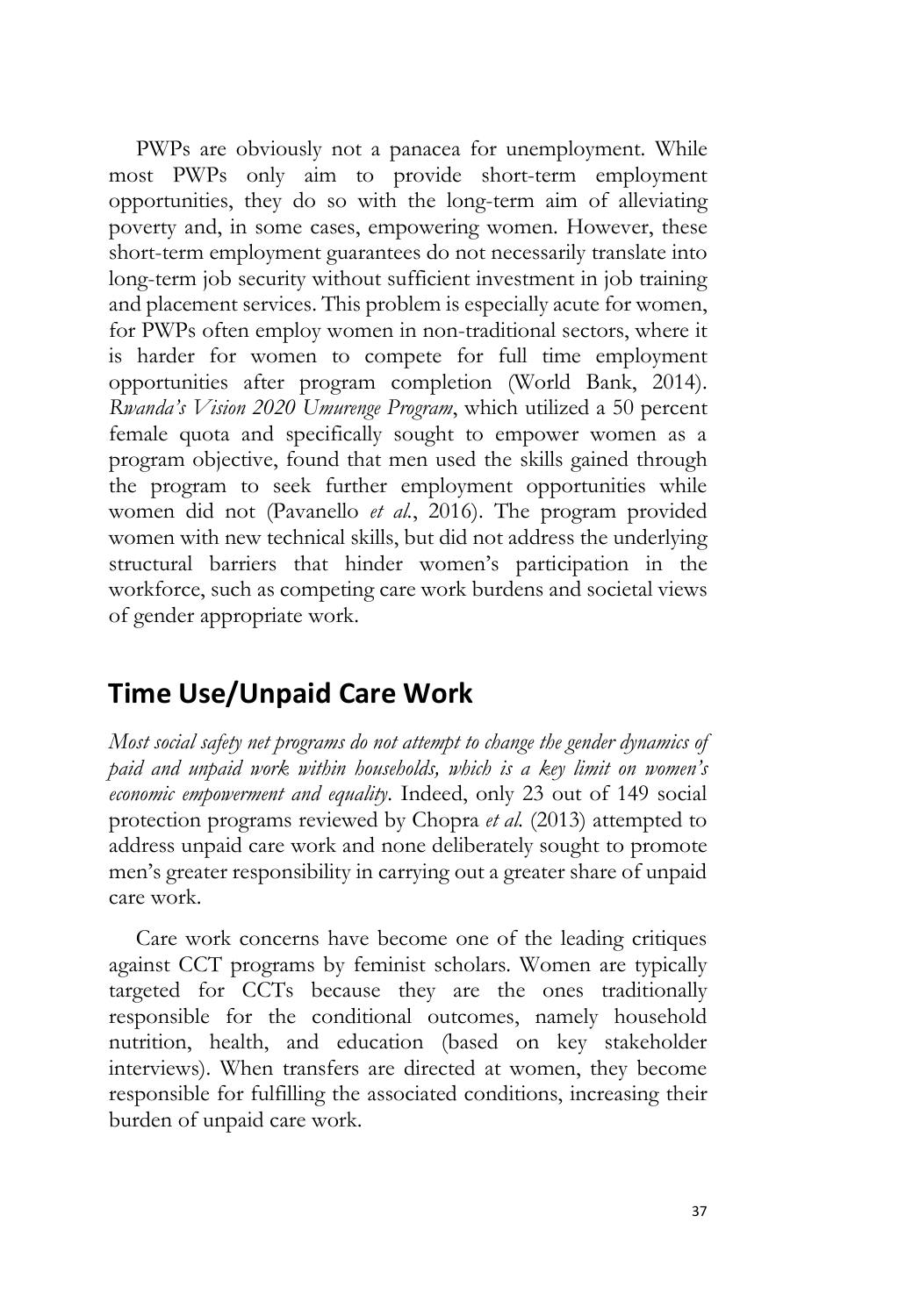PWPs have begun to try and accommodate women's care work burden in program design, but the implementation has been mixed in practice.

*Some recent programs – including in Somalia, Peru, and Mexico – have reported increased male care work participation, pointing to the need for more research to truly understand the impact (and potential impact) of social safety net programs on household care work dynamics.* 

#### *CCTs – Conditionality Increases Care Work Burden*

Social safety net programs often use traditional gender roles as an instrument for achieving desired outcomes (based on key stakeholder interviews). By targeting women for their caregiving role, programs reinforce traditional gender norms, by implicitly assuming that women should be the ones responsible for these types of tasks. As a result, women's care burden often increases as a result of CCTs; women spend a significant amount of time engaging in program requirements, such as taking their kids to school, visiting health clinics for pre-natal check-ups, and attending nutrition classes (Parker and Skoufias, 2000; Todd, P., 2012). This burden is often exacerbated by that fact that their daughters, who may have assisted them in these tasks previously, are now at school and no longer able to help with care work (Molyneux, 2008; Todd, P., 2012). While girls' school attendance is a positive program outcome, programs rarely consider the unintended consequences of increased enrollment, such as an increased care work burden for mothers or other women in the household, or attempt to mitigate them through program design elements.

In addition to the added conditions, it takes time to collect transfer payments, cutting into women's care work, income generation, and/or leisure time (Berg *et al.*, 2013; Parker and Skoufias 2000; Todd, P. 2012; Newton 2015). Women report having to travel to neighboring towns and wait in long queues to receive physical cash payments (de la O Campos, 2015; key stakeholder interviews). Mobile money may address some of these mobility concerns, reducing the time it takes women to get the transfer (de la O Campos, 2015; Doocy and Tappis, 2017).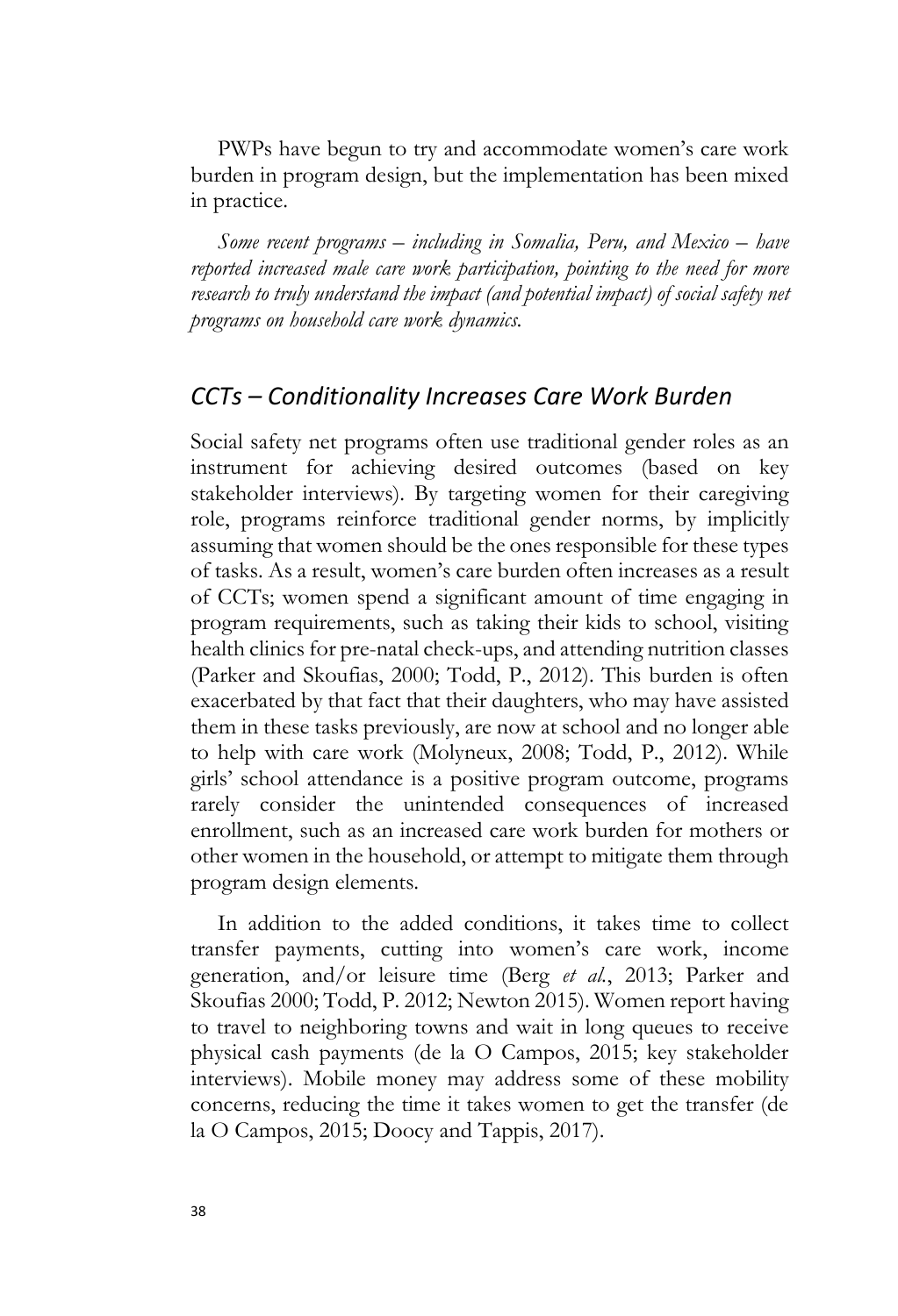*Even when conditions are not tied solely to mothers, men rarely take part in any conditional activities, and programs make no effort to encourage or incentivize greater male involvement in care work*. According to qualitative interviews with *Bolsa Familia beneficiaries* in Brazil, many husbands believe they do not need to be involved in the conditionalities of the program (Tebet, 2017). The program was intended for children's health and education outcomes, areas husbands felt were their wives' responsibility. Husbands therefore approved of the transfer being directed to women, saying they knew best what to buy with the money. Interestingly, the wives shared their husbands' view that men should not be responsible for program conditions, which demonstrates the need for social norm change among men and women alike (Tebet, 2017).

#### *PWPs – Shifting Care Work from Women to the State*

While PWPs have largely targeted male beneficiaries, there have been more recent efforts to make employment schemes more gender accommodating, helping women meet their traditional caregiving responsibilities while participating in the program. The *Jefes Program in Argentina* provided 'mother-friendly' jobs in community kitchens to attract more female participants. Kitchen employment positions had flexible working hours and were located closer to home than traditional construction job sites, allowing women to better meet domestic care burdens while working. Additionally, these were seen as 'appropriate' employment opportunities for women (Todd, P., 2012). The *NREGS program in India* provided employment opportunities close to home and free on-site day care for workers. However, the implementation of the child care component was spotty, which often meant children were left alone, or daughters were pulled out of school to watch the younger children while women worked (Sudarshan, 2011). Similarly, *Chile's Solidario CCT* program provided work force training opportunities for women with accompanying childcare during these sessions (Chopra *et al.*, 2013). However, despite flexible day care hours to accommodate working mothers, only four to six percent of women used these services due to cultural norms around leaving children with strangers.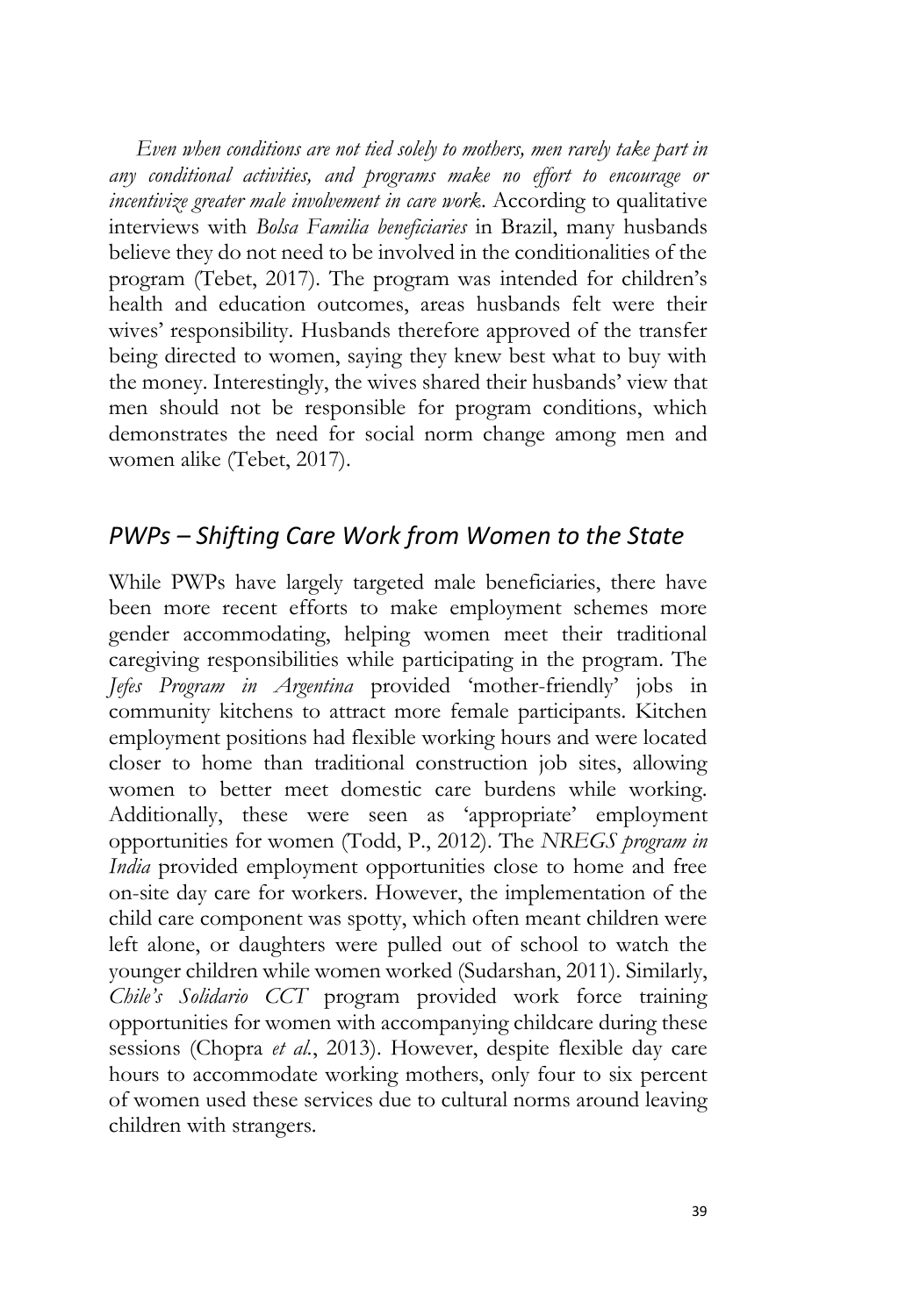PWP programs have sought to help reduce women's care work burden by shifting some of the care work burden to the state. Without adequate quality controls and absent efforts to change norms around caregiving, these efforts have not had much success. *In sum, these programs have generally assumed that the status quo about the unequal care burden is unchangeable rather than attempting to change the norms and the practices that keep men from doing a more equitable share of unpaid care work—however long-term and challenging that prospect may be. Promoting men's engagement in care work, alongside the provision of subsidized child care by the state, can go a long way in redistributing the burden of care.*

#### *UCTs – Compensating Women for Unpaid Care Work*

Other programs seek to compensate women for the unpaid care work they perform. For example, *Argentina's Universal Family Allowance and Universal Pregnancy Allowance* provides a monthly stipend targeting households with unemployed parents or parents who work in the informal sector (Chopra, 2014; World Bank, 2016; Interactions for Gender Justice, 2011). The bulk of the benefits (80 per cent) are paid as a monthly UCT to support the costs of child rearing and pregnancy. The remaining 20 percent is awarded as a lump sum upon verification that children are enrolled in school and have had health checkups.

The *Social Assistance Grants for Empowerment (SAGE) program in Uganda* gives families a grant for each child or elderly person being cared for, acknowledging that caregivers provide care outside of their roles as parents (Chopra *et al.*, 2013).

The *Child Support Grant in South Africa and the Cash Transfer for Orphans and Vulnerable Children in Kenya* likewise recognize that care work of orphans and vulnerable children takes extra resources and needs to be supported by the state (Chopra, 2014). In both countries, the grant goes to the household caregiver, which is not defined as a woman or even a biological parent, leaving room for an expanded definition of who performs care work.

While stipends may not be targeted specifically at men or women, they usually go to women given their predominance in caregiving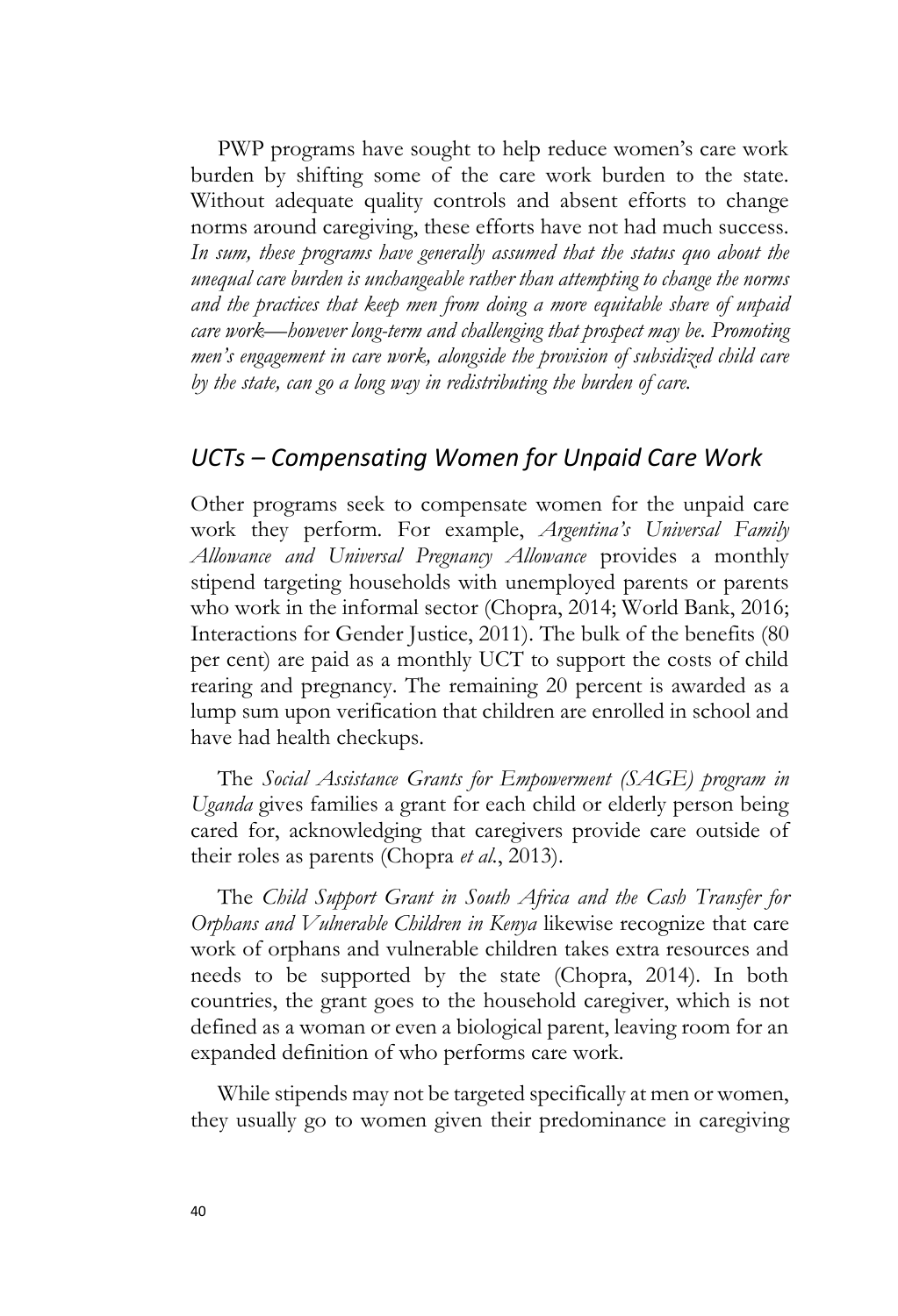roles as a result of deeply embedded gender norms. Even the South Africa and Kenya grants, which define "caregiver" more broadly, tend to go to mothers or grandmothers (DSD, SASSA and UNICEF 2012). While the above UCTs make strides in monetizing and compensating women for the care work they provide – and in a few instances, recognize that caregivers are not always female – they do not systematically break down the stereotype of women as caregivers. There has not been a concerted effort to understand how to engage men in childrearing when they are absent, or better support men who already do contribute more equitably to household care work.

## *Men's Engagement in Care Work*

*None of the 149 social protection policies examined by Chopra et al. (2013) aimed to redistribute care work from women to men.* Despite this, a few social safety net programs have been associated with increased male participation in care work.

- Evaluations of the *Progresa/Oportunidades CCT in Mexico* show that men spent more time collecting firewood, typically a female task (Palermo and Braymen, 2010), despite the fact that the program did not aim to increase male participation in care work or include program elements to encourage this behavior. While both women and men reported a decrease in time spent caring for children (because children were now in school), women reported a larger decrease, which suggests a convergence of male and female caregiving time shares. However, these impacts seem to fade over time, and there were no qualitative follow ups to assess why men devoted more time to firewood collection after receiving the transfer.
- In *Somalia*, a UCT to food insecure households decreased male migration for work, which increased the amount of time fathers spent with their children, as reported by the fathers in qualitative interviews (Wasilkowska, 2012).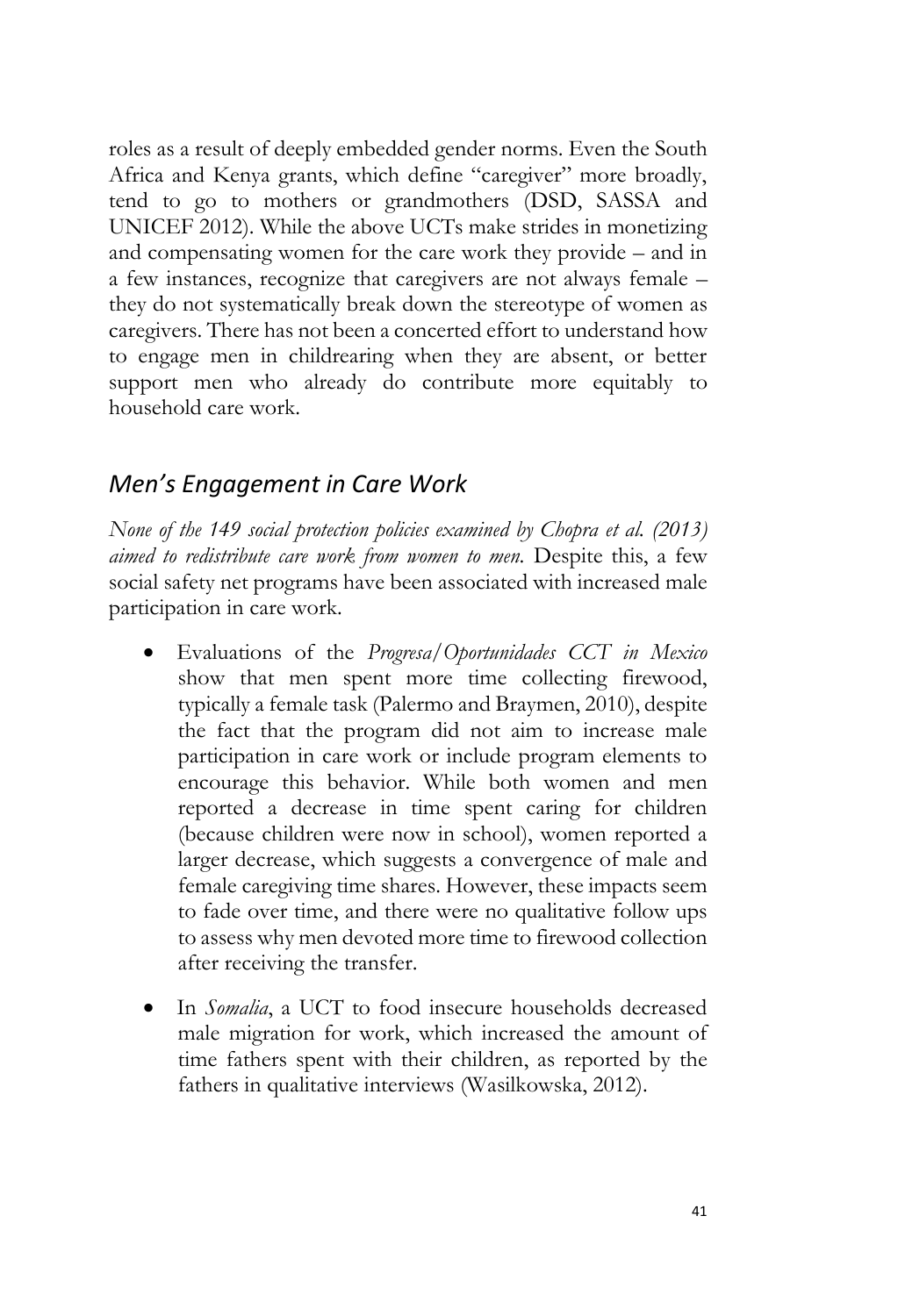• The *Benazir Income Support Program in Pakistan* sought to empower women but included no specific program activities to achieve this aim, other than directing transfers to women and mandating that all beneficiaries had ID cards. However, men in beneficiary households were more likely to agree they should be expected to help with household chores after the intervention (Ambler and de Brauw, 2017).

Some SSNs have more explicitly sought to address women's burden of unpaid care work by encouraging men's engagement, although not all of these programs sought to reach men to affect such change.

- The *Juntos CCT in Peru* encouraged men's participation in unpaid care work, although it did not work directly with men, through program conditions and awareness-raising initiatives for women. The program provided women with capacity building sessions on hygiene and childcare, with embedded sessions about gender equality and division of household labor. After program participation, some women reported greater involvement of men in domestic activities (such as cooking, cleaning and washing), particularly when women were occupied with program demands (Jones *et al*., 2011). While this warrants further study to see what program messaging led to such a shift, it appears that some men were only helping out because women were busy fulfilling program conditions. However, some men reported that this led them to place greater value on unpaid care work. A longitudinal follow up study is required to see if this translated into long-term care work burden sharing.
- The *Women's Income Generation Support CCT program in Uganda*, which targeted female entrepreneurs and their husbands, found that male engagement efforts did not produce greater female empowerment or economic outcomes for women, but they did improve male partner support for women's program participation, which made men more likely to help with household chores and running the business (Blattman *et al*., 2013). Women and men attended the same business training courses, along with additional modules about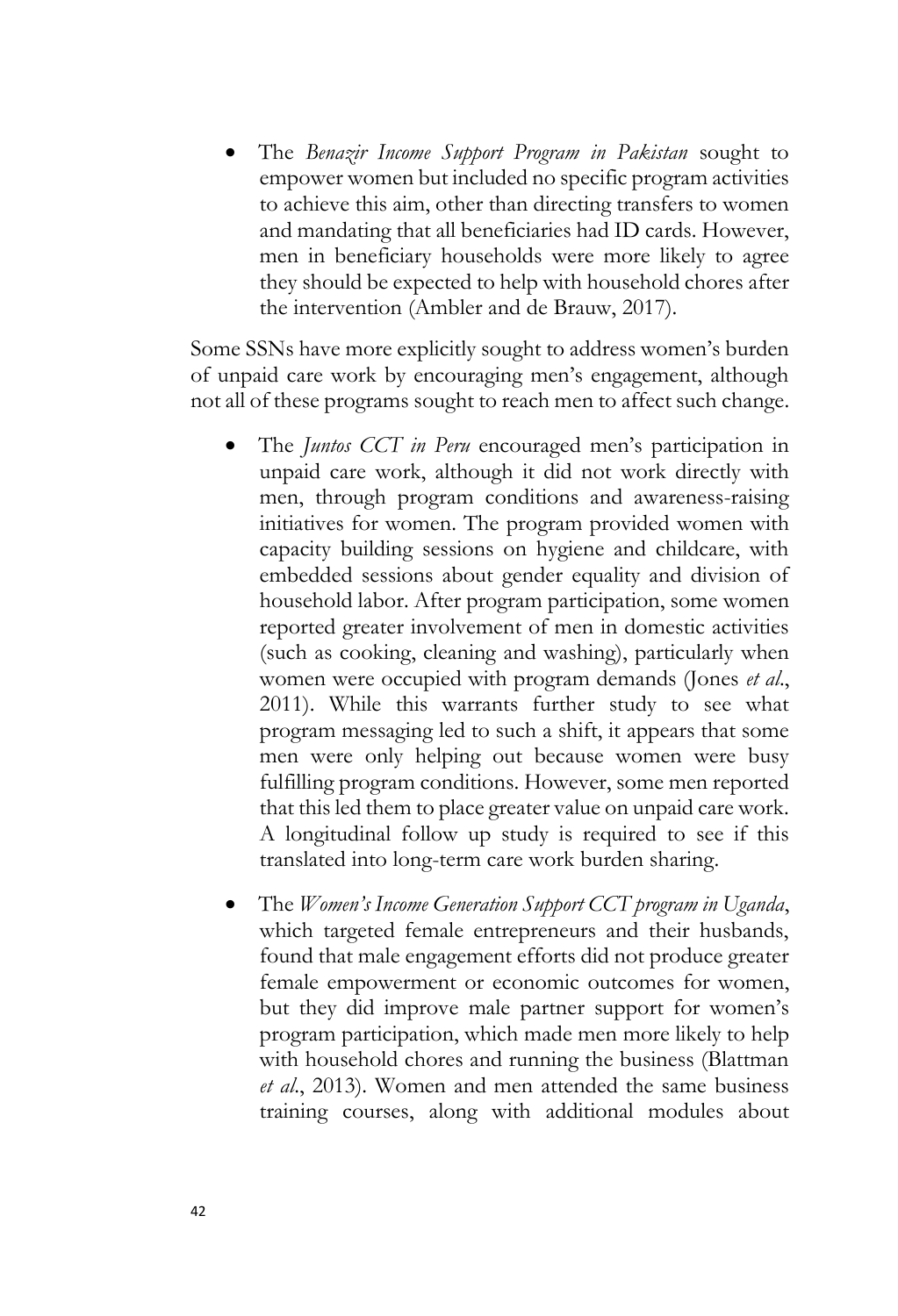communication, joint program solving, and gender relations (Berg and Serefis, 2015).

While greater male engagement in unpaid care work is a positive outcome in these programs, the framework of these reported gains suggests a reinforcement of existing inequitable gender norms. Women and men were sometimes asked if men should "help" with household chores, framing men's involvement as "helping" women in their traditional responsibilities, as opposed to taking on an equal share of the housework.

The *Ain El-Sira CCT program in Egypt* stands out as the only program that tried to encourage greater male engagement in care work by engaging men directly in the actual program design. Both male and female household heads were encouraged to visit health clinics with their children and attend nutrition talks, spreading out the responsibility for program conditionality (Chopra, 2014). Program evaluations are still ongoing, so evidence on long term changes in the gender division of care work is not yet available.

Program staff, policymakers, researchers and most countries in general continue to hold a belief that men are secondary caregivers. *CCT programs need to go beyond the expectation that men can only "help" when it comes to unpaid care work, to reflect the wider need to promote men's full equality in caregiving. Program conditionalities and embedded awareness raising sessions can also target men as caregivers and engage them, alongside women, in challenging norms – including deeply entrenched ideas about masculinity - about who is responsible for performing care work.*

#### *More Equitable Control Over Financial Resources*

Women generally have access to fewer financial resources then men, so giving transfers to women serves a redistributive purpose (based on key stakeholder interviews). As such, transfer programs are often viewed as inherently empowering because they put resources directly in the hands of women, enhancing their agency and decision-making power within the household. But giving transfers to women does not guarantee that they are able to retain control over and make decisions about the use of said funds, considering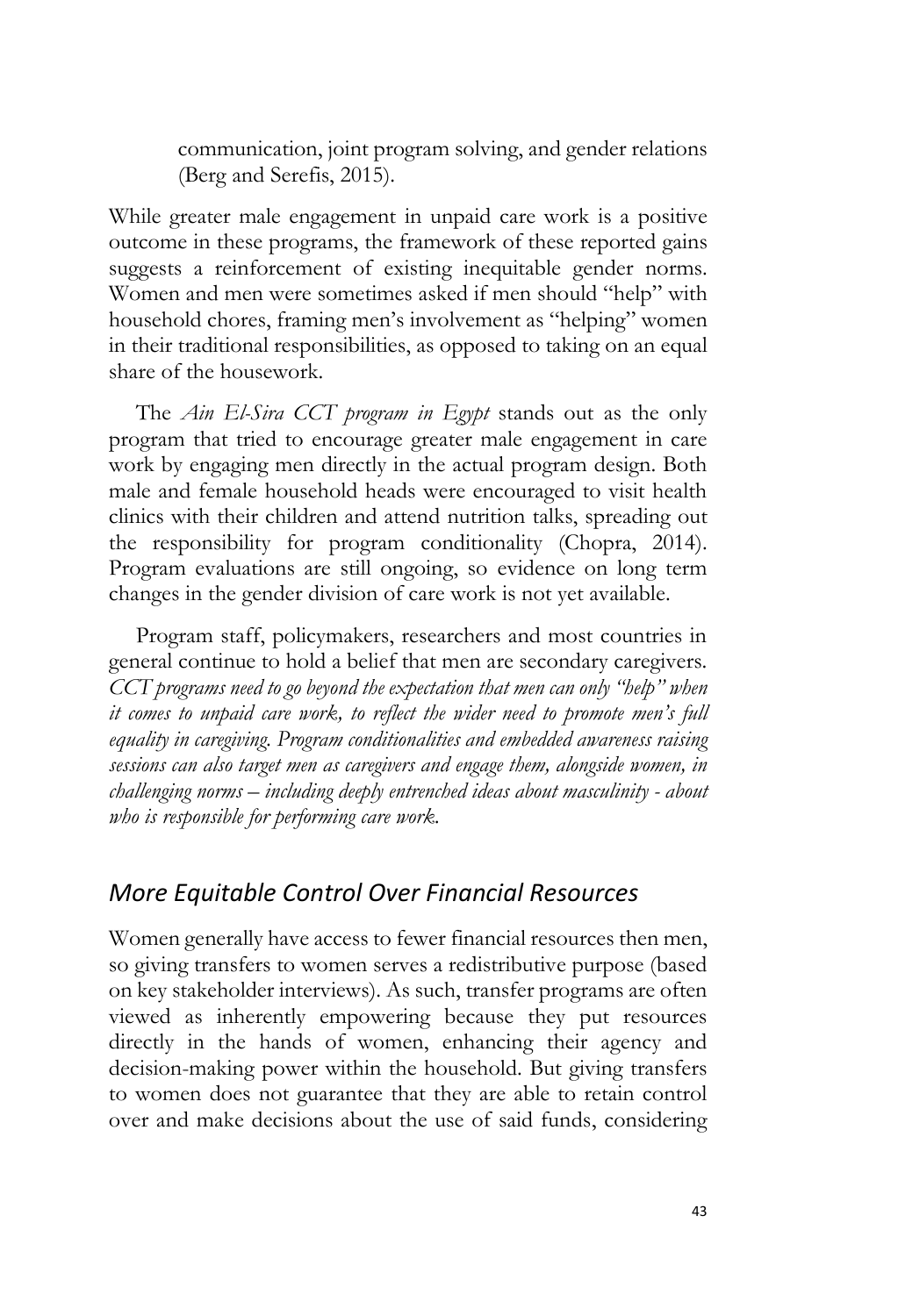the widespread norm of male domination of household resources and decision-making. Furthermore, it does nothing to counter the norms that drive men's and women's spending decisions, nor the stereotypes that reinforce them. In sum, providing resources to women can in some settings address the symptom of gender inequality and unequal power dynamics but not address the root inequalities.

Some programs find that giving money to women does improve their control over said resources, while others find that men continue to control household spending regardless of who receives the transfer.

- During qualitative interviews, female beneficiaries of *Bolsa Familia in Brazil* reported that they did not have to ask their husband for money as often and thus experienced improved independence and autonomy as a result of the transfer (Tebet, 2017). Women were typically able to retain control of the money card and reported that their husbands did not know when the benefits came or how much the household received, indicating they did not have to ask their husband for permission to spend funds.
- Only 38 percent of female participants in the *NREGS PWP program in India* said that they were able to independently decide how to spend their earnings (Sudarshan, 2011).
- Under the *Food and Cash Transfer project (FACT) in Malawi,* most female beneficiaries reported handing the transfer over to their husbands, though a sizeable minority did set aside a portion of the funds for themselves (Devereux *et al.*, 2006).
- While female beneficiaries of a UCT program for *Syrian refugees in Jordan* reported increased financial control and decision-making during the six-month transfer period, these gains dissipated after the transfer ended (Yoskikawa, 2015).

These programs gave resources directly to women but did not address the underlying household dynamics that perpetuate ideas of male provider/headship. Without changing these gender roles to create more shared decision-making dynamics within the household, simply giving women resources does not imply they will be able to retain control over them.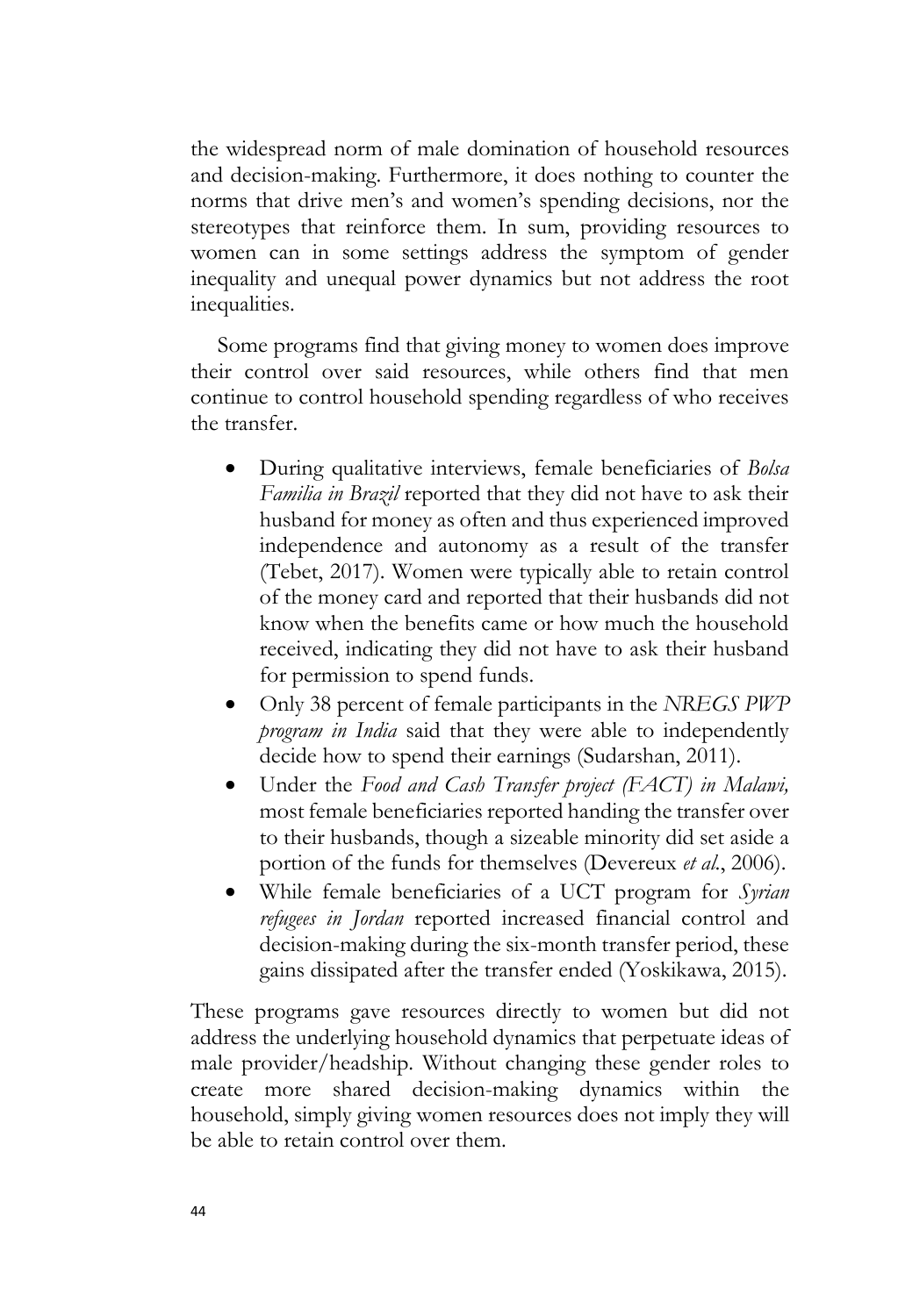Some researchers posit that program transfers may crowd out intra-household transfers that otherwise occur between husbands and wives. Some husbands contribute less to household expenses after the transfer period, since wives now have their own source of income (World Bank, 2014; Molyneux, 2008). A more nuanced understanding of household dynamics might have led to different messaging or targeting decisions to mitigate this risk.

## **Household Decision-Making**

In addition to resource control, most transfer programs assume that giving money directly to women will increase their decision-making power in the home. Program logic assumes that when women are given transfers, they have a say in how they are spent. However, giving women transfers does not inherently lead to greater resource control or decision-making power in patriarchal societies in which a key component of men's identity is to make the important decisions in the home. These underlying gender and power dynamics continue to dictate most decision-making at the household level, regardless of the transfer recipient. Again, this suggests the need to engage men to shift household norms and dynamics and, in the process, to increase women's agency.

## *Promoting Greater Female Control and Joint Decision-Making*

When program implementers attempt to generate buy-in for female targeting by talking with community leaders and men about the purpose of the transfer and why it is being given to women, women are less likely to be forced to hand the transfer over to their husbands (based on key stakeholder interviews). While it may not lead to long-term or broader behavior and attitudinal changes, men are more likely to allow women to retain control when they are shown that transfers are not a zero-sum game – transfers given to women benefit the whole household. In a *Somalia UCT*, both women and men agreed that women should control the transfer because of their role as household manager (Wasilkowska, 2012).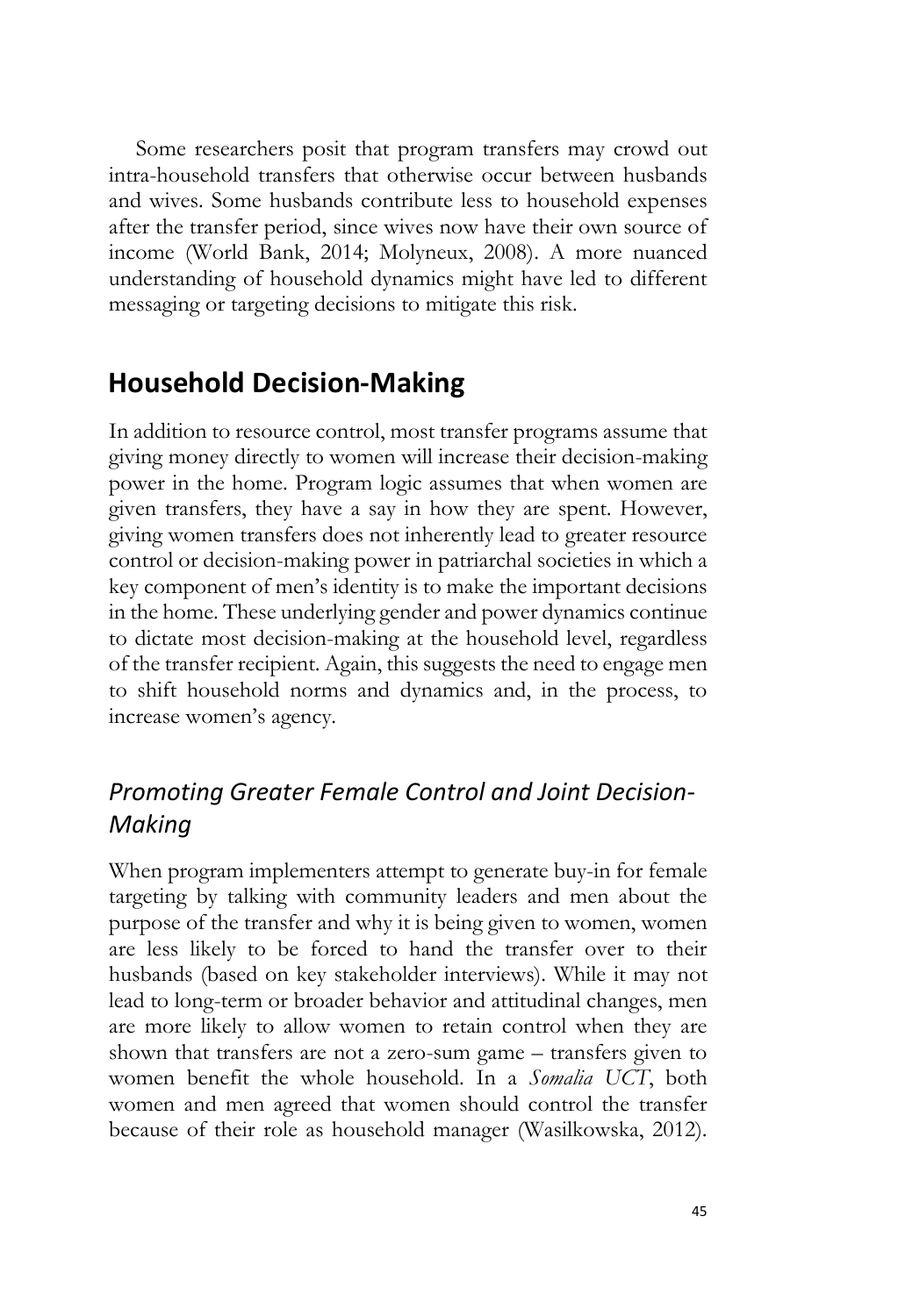This came after an extensive community engagement effort prior to cash distribution. While widespread acceptance for female targeting was a positive outcome of the campaign, the messaging also reinforced existing gender norms; women retained control of the transfer because it was designed to benefit areas within their traditional domain of control.

Similarly, research by both Buller *et al.* (2017) and Pavenello *et al.* (2016) show that women are more likely to maintain control of smaller transfers because they are seen as less threatening to household power dynamics, specifically the male provider paradigm. Similarly, women are more likely to retain control over in-kind transfers and vouchers (tied to food) as compared to cash, since women are traditionally responsible for food purchases (Rogers and Coates, 2002). The *Emergency Drought Response project in Swaziland* gave beneficiaries half in-kind, half cash transfers. In this instance, women usually retained control over the cash as well as the in-kind aid, even in male-headed households (Devereux and Jere, 2008). Men agreed to give the cash to women because said they knew what to buy in the market. Researchers posit that women retained control because the cash was implemented as a package with in-kind food aid, which is within women's traditional domain of control. In contrast, under the *Food and Cash Transfers project in Malawi*, which also combined in-kind and cash aid, women typically controlled the food aid while men controlled the cash (Deverux *et al.*, 2006).

However, opting for these design choices (smaller cash transfers, in-kind/vouchers) to facilitate greater female transfer control is only a short-term solution to a larger gendered structural problem. These design approaches do not address the underlying household gender dynamics – based on masculine norms that give men greater access to and control over financial and household resources – which restrict women's joint or exclusive resource control and agency. Giving women in-kind aid or vouchers often reinforces their role as caregiver, assuming they are and should be the one responsible for household food purchases and preparation. Reducing the size of transfer payments perpetuates the idea that women should be responsible for smaller, daily household purchases, but men, as the household head, should be responsible for larger purchases. This gender bias in program design undermines the very outcomes the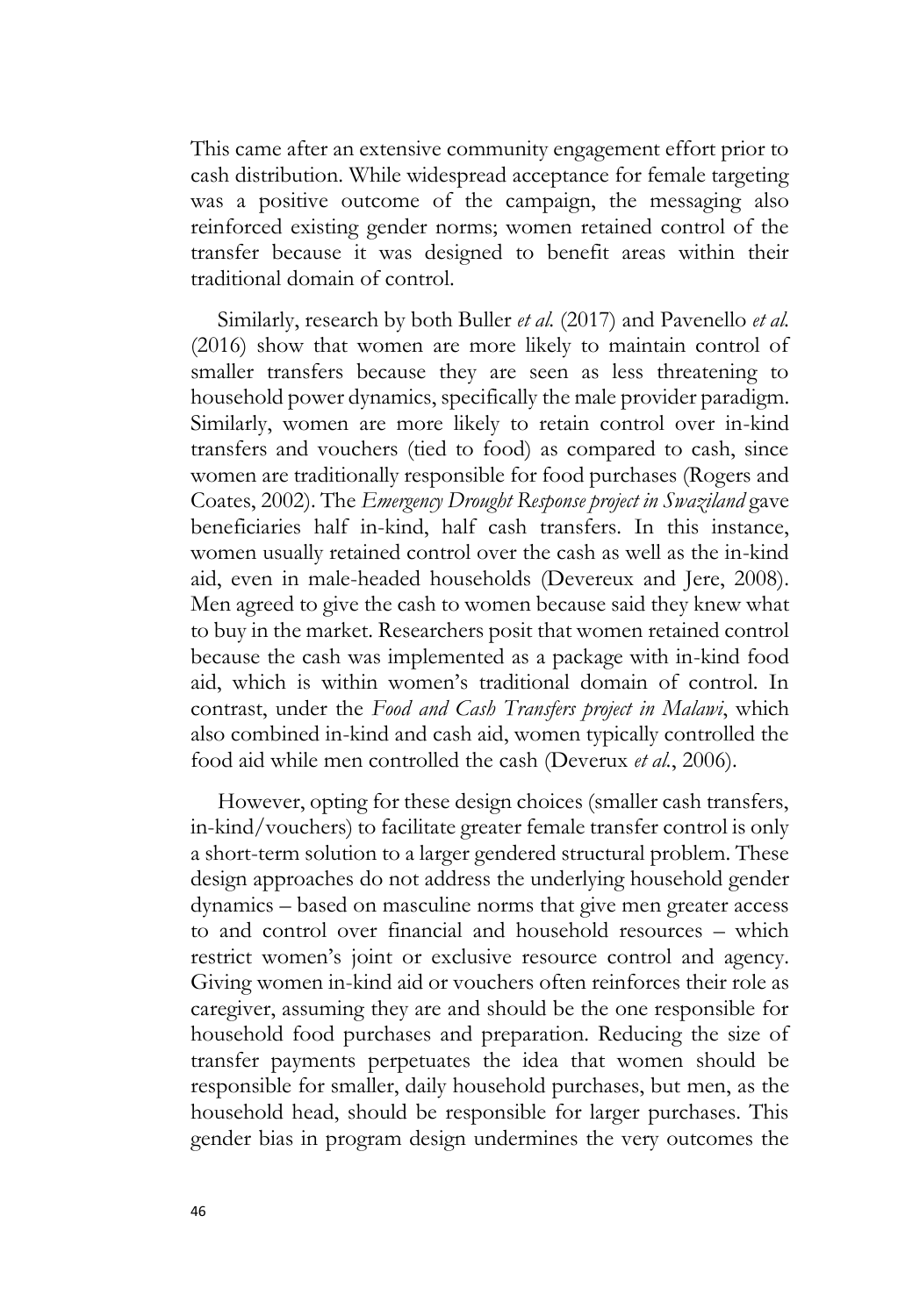program is trying to promote – greater female control or shared control over resources and greater male involvement in caregiving activities. If truly seeking to increase women's control over resources and create more equitable decision-making dynamics in the home, these programs need to include efforts to challenge these deeply entrenched gender norms, rather than accommodate them by fitting the program within current patriarchal structures.

#### *Increased Decision-Making in Areas of Female Control*

Newton's (2015) review of cash programming finds that cash enhances women's decision-making power in domains of expenditure associated with program conditionality (children, health care, food). Men in *Progresa/Oportunidades in Mexico* households reported that they were less likely to be the sole decision-maker on decisions regarding health care, schooling and household purchases after program participation (Palermo and Braymen, 2010). In the *Ain El-Sira CCT program in Egypt*, women's decision-making score increased significantly at the one year follow up (Zaky, 2014). Women reported being responsible for decisions about schooling, clothes, and their own medical treatment. Evaluators found that giving vouchers to women in Gaza gave them more decisionmaking power in the home, as they now had a say on which items were purchased at the store (Creti, 2011).

Some women report that CCT conditions have boosted their bargaining power in the home (based on key stakeholder interviews). They are able to push back when their husbands want to spend funds on something they disagree with, pointing out that if funds are not spent on program requirements, the family will lose the transfer. During the *Juntos CCT in Peru*, mothers attended program sessions on nutrition, family planning, child health, nutrition, and safe drinking water (Molyneux anda Thomson, 2011). These were usually offered in the health care centers on days when women had to pick up the transfer. They did not discuss gender issues or increased male participation in the home, and men rarely attended meetings. Yet after the program, women reported increased decision-making power, which women defined as being able to make their own, independent decisions. They also felt they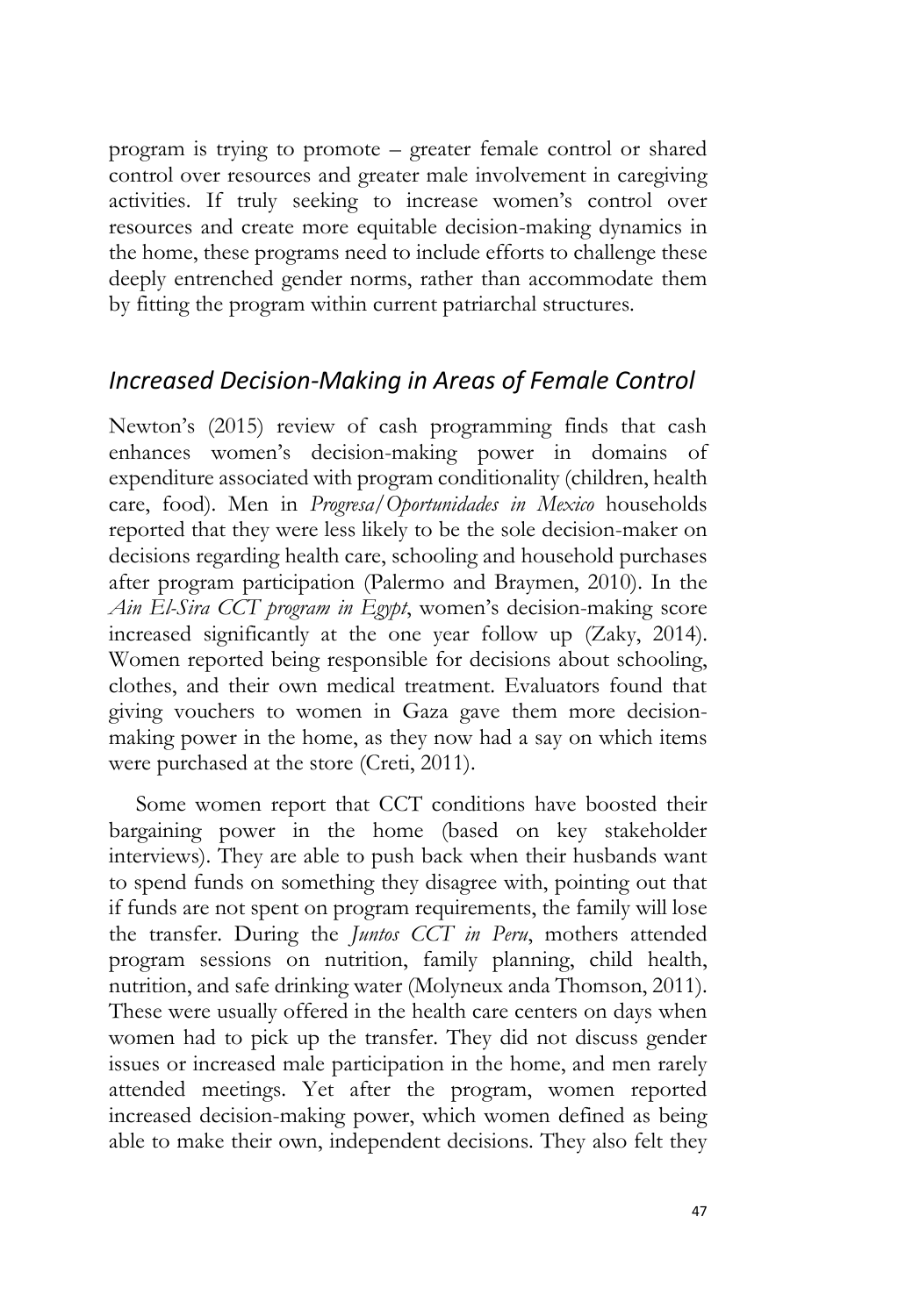had a stronger negotiating position with their husbands in day-today matters. *Bono Juana CCT in Bolivia* achieved similar results (Molyneux and Thomson, 2011). The program included some education sessions on child and maternal health and family planning for women, but did not address women's rights or IPV issues. Postprogram, women reported increased decision-making power and stronger negotiation positions within the home.

While these gains are important, they are primarily within areas of traditional female control and influence. *Zambia's Child Grant Program* illustrates this point well. Women reported significant increases in joint decision-making across five domains (children's schooling, own income, partner's income, children's clothes, and family visits) after the program, but only increased their "sole decision-making power" in decisions about their own health (Bonilla *et al.*, 2017).<sup>3</sup> Entrenched gender norms limited progress, as men were still seen as the head of household and primary decisionmaker. While not all programs seek to encourage female decisionmaking, those that do often only enhance women's power within their traditional domains of influence, rather than expanding their power to new areas. Additional programmatic elements that deliberately engage men in changing their attitudes and practices related to household decision-making could contribute to expanding women's decision-making power in additional domains.

It is also important to consider the difficulties in measuring decision-making, as it is dependent on individuals' feelings of autonomy, which may vary depending on the social and cultural context. For instance, Seymour and Peterman (2018) found a significant difference in reporting of sole vs. joint decision-making in Bangladesh and Ghana, depending greatly on the decision domain under scrutiny. Several factors may influence these differences, such as social norms around certain domains such as agricultural roles and women's mobility. Additionally, they found that whether couples agree or disagree impacts the extent of

 $\overline{a}$ 

<sup>3</sup> Important to note that health is an important domain to gain sole decision-making control in, especially in light of subsequent discussions of sexual and reproductive health. However, the study did not unpack what "sole decisions about own health" meant to women – an area for further exploration.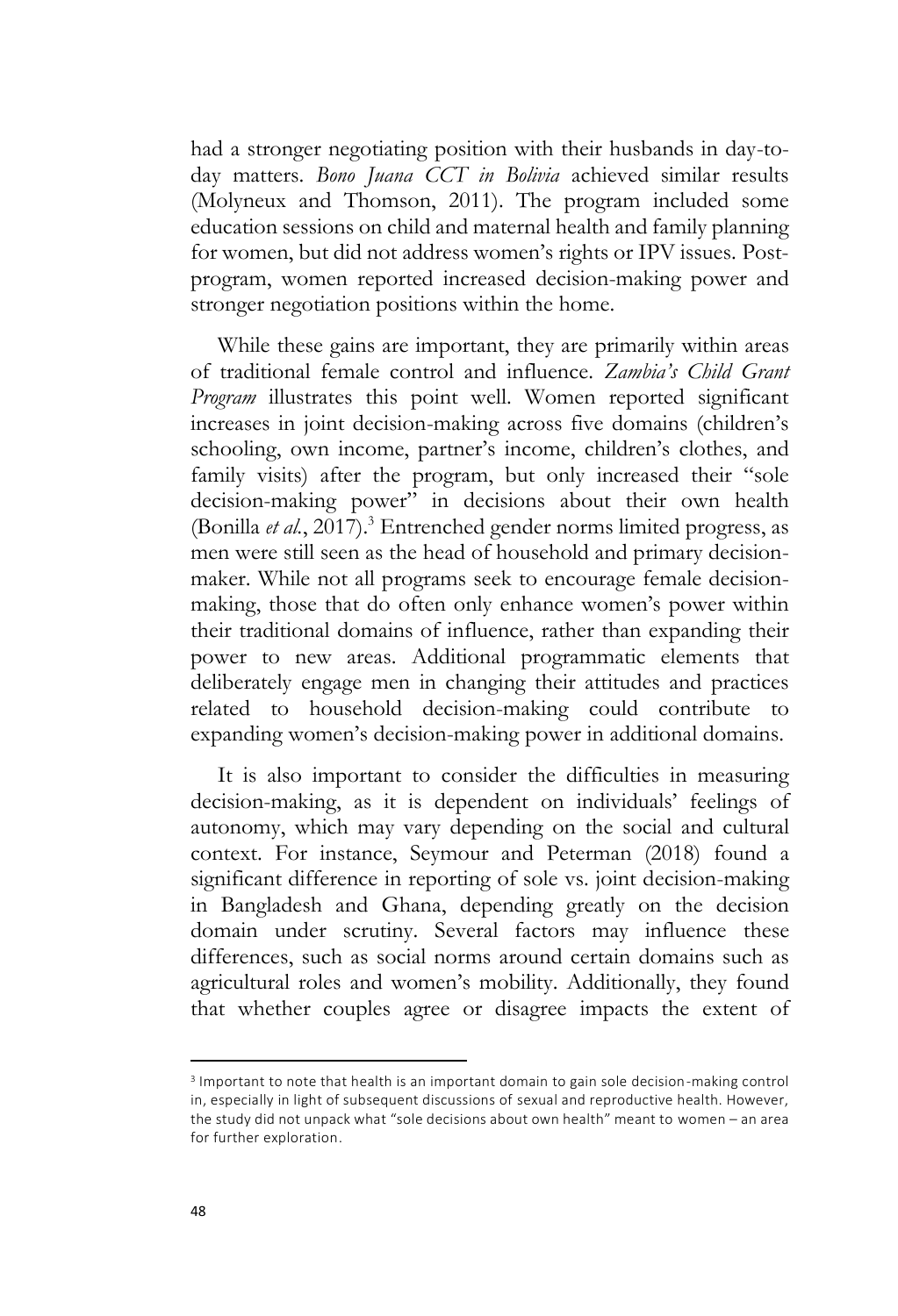individuals' association of autonomy in decision-making. Programs that consider decision-making power must therefore have a contextualized, nuanced understanding of measurement.

## *Limited Progress on Overall Decision-Making Power of Women*

While the above examples show a slightly positive, albeit sector limited, impact on women's decision-making power, many programs report no overall impact. The *Women's Income Generating Support CCT and livelihood program in Uganda* had large impacts on women's labor force participation (Blattman *et al.*, 2013). However, the program had no impact on women's decision-making power, control over household resources, independence from male partners, or intra-household dynamics. An RCT in Ecuador looking at the impacts of cash, vouchers, and in-kind aid on women's empowerment outcomes found no measurable impact on women's decision-making indicators regardless of transfer modality (Hidrobo *et al.*, 2012). Even the flagship *Bolsa Familia program in Brazil* had little impact on women's decision-making power, since husbands were still considered household heads (Tebet, 2017). In a review of emergency cash transfer programming, Browne (2014) found that overall, cash transfers do not transform gender relations. Decisionmaking in the home is shaped by ideas about male headship and division of labor at the household level. Without addressing such underlying power dynamics, women are unlikely to experience greater decision-making power in the home, beyond specific domains, as a result of transfers.

### *Modality Impacts on Female Decision-Making*

Program modalities and design features, and the specific context in which they are implemented, may shape differing outcomes. For example, a *UCT in Lesotho* found that cash had a bigger impact on household conflict and women's decision-making than in-kind food aid (Slater and Mphale, 2008). In contrast, a *UCT in Ecuador* found no measurable impact on decision-making, regardless of modality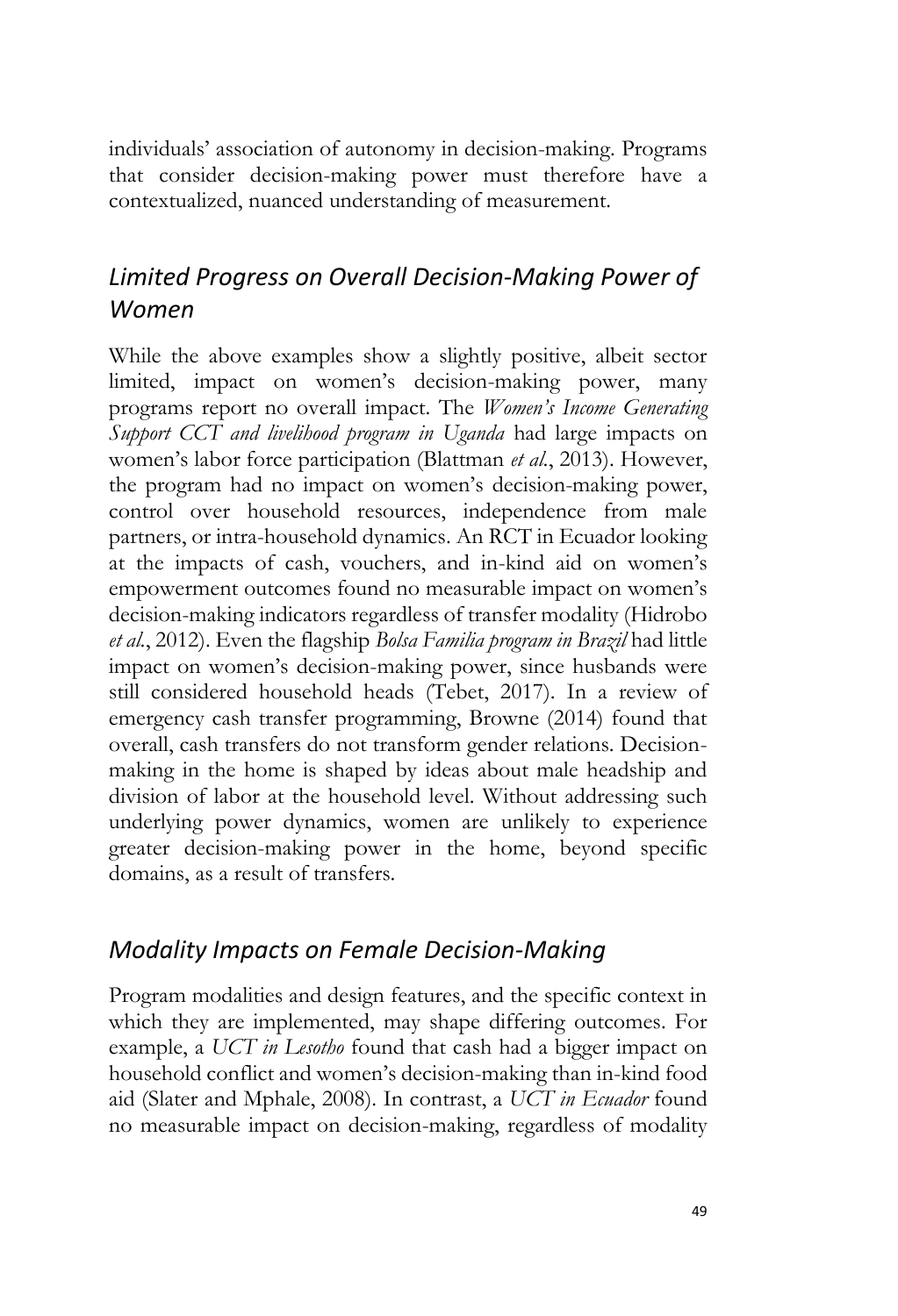(Peterman *et al.*, 2015). Thus, context matters, as does access to markets and supplementary resources.

More recent studies have looked at the impact of mobile transfers on women's decision-making outcomes. Mobile transfers, which are less observable than other forms of transfers, allow women to conceal the transfer from their husbands if necessary, increasing their control and decision-making power over the resource (Aker *et al.*, 2016). Perhaps as a result of this, mobile transfers in Niger led to increased bargaining power for women. However, mobile money does not address the existing power structures that underpin women's need to hide income from their husbands, but rather helps women accommodate within existing norms. Such approaches also assume, implicitly or explicitly, that men will not change.

Importantly, while mobile transfers may also foster women's financial inclusion and as a result their economic opportunities, they also relies on women's access to phones and digital and financial literacy. These factors may be constraints that make mobile transfers impossible in certain settings.

## **Household Conflict**

*Social safety net programs have been shown to reduce intra-household conflict*. At minimum, they provide additional cash to resource-strapped households, reducing stress over household finances, which can be a major driver of conflict. However, positive impacts are not universal. In some instances, when household power dynamics are not taken into account, cash can actually increase household conflict.

#### *Transfers Can Reduce Household Stress*

Transfers can help reduce stress by increasing the household's ability to meet its basic survival needs, which may reduce conflict. 44 percent of female beneficiaries in the *ARCC II UCT program in the Democratic Republic of the Congo (DRC)* reported improved family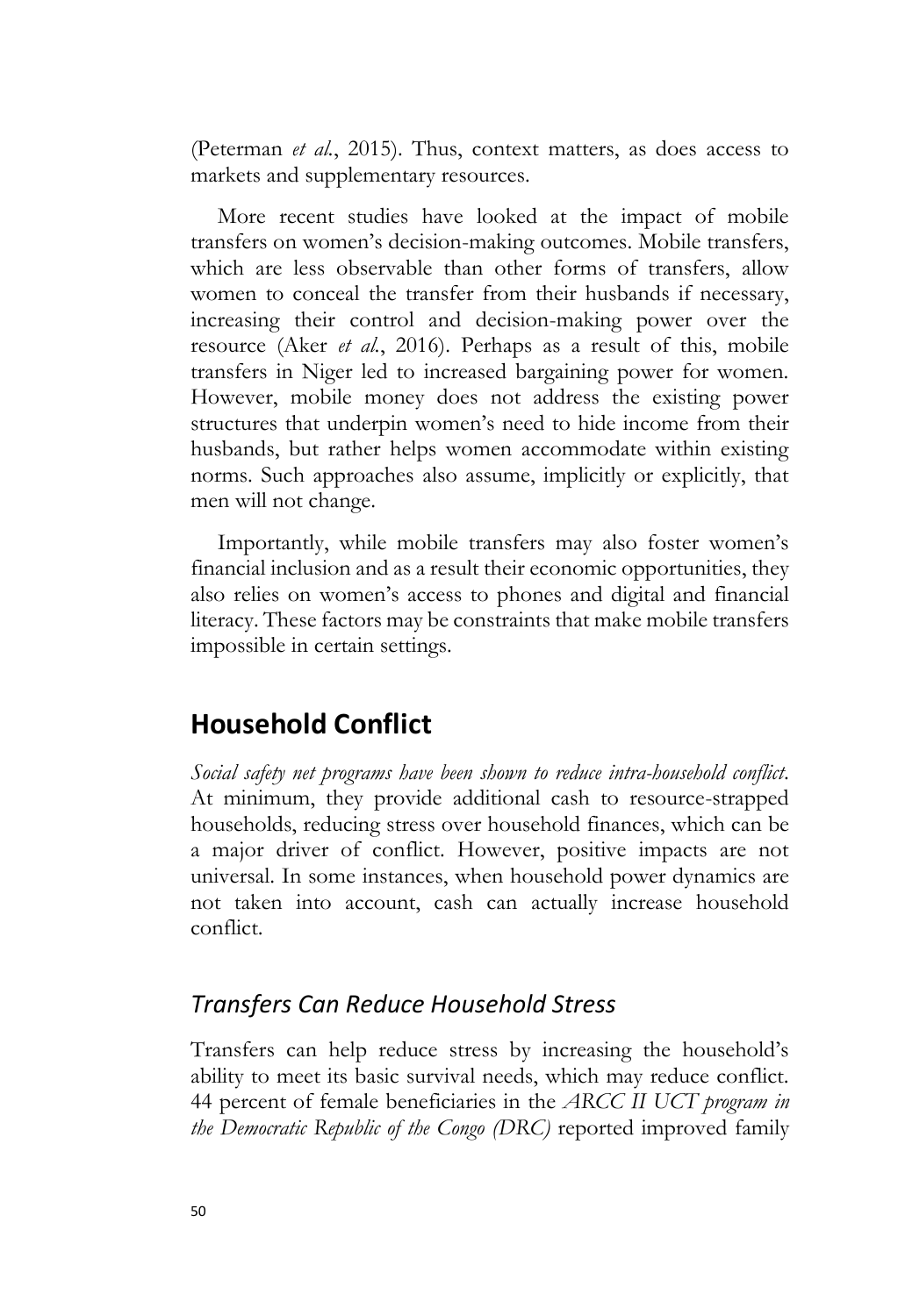relations, which they attributed to less stress over household finances (American Institutes for Research, 2017). Beneficiaries of a cash transfer program in *Liberia and Sierra Leone*, targeting Ebola affected households, found that the program contributed to greater peace at home. Women reported that the transfer reduced the number of fights they had with their husbands over money for daily food purchases and children's school fees (Guluma, 2018).

#### *Male Reactions to Female Targeting*

Male reactions to female targeting vary. While transfers have overall positive impacts on household conflict, some research has found an increase in tensions among certain households. *Transfers that are directed towards women may increase conflict when men feel their role as financial provider or primary income earner is threatened*. *Men may also react negatively because they feel that they are left out of SSN programming or that their needs are not considered.*

In a *UCT for Syrian refugees in Jordan*, some men reported that they were uncomfortable with women receiving cash, particularly if men were not bringing in any income (Yoskikawa, 2015). Under the Ebola cash transfer program in *Liberia and Sierra Leone,* there were some instances where men reported feeling emasculated by female targeting. Because of this tension, some women felt it was easier to hand transfers over to their husbands than to fight about resource control (Guluma, 2018). These negative reactions suggest that the program did not have a thorough understanding of intra-household power dynamics, or engage men in the process of to understand the purpose of female targeting, or take steps to address the loss of male provider identity in the program design.

While is it important to take note of and mitigate men's potential negative reactions in future program design, it is also important to note that not all males reacted this way. Some were apathetic about women' beneficiary status, while others were glad to have an additional income source, regardless of who the money went to (Yoskikwa 2015; Guluma 2018).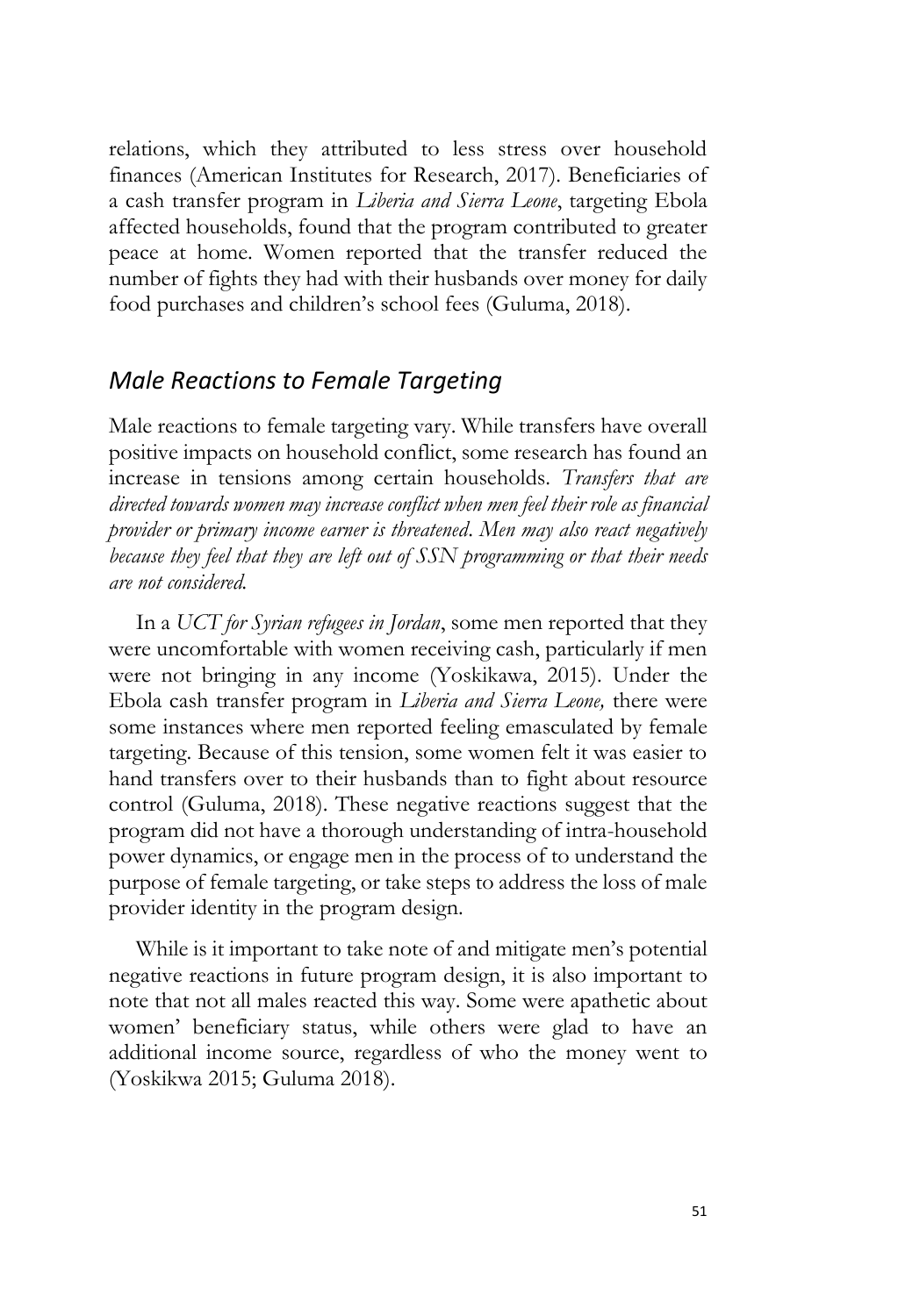## **Intimate Partner Violence (IPV)**

The impact of social safety net programs – and especially cash transfers – on intimate partner violence has been an important area of research. *While there are some instances of increased abuse, the literature suggests that overall social safety net programs are associated with reduced IPV rates in some cases (*Hidrobo *et al.,* 2015; Browne, 2014; Roy *et al.,* 2018; Buller *et al.,* 2017*) and negligible or no impacts in others (*Berg and Serefis*,*  2015). These changes refer primarily to physical violence; in a review of cash-based interventions, Hagen-Zanker *et al.* (2016) found reduced physical abuse, but there was no reduction in emotional abuse or controlling behaviors.

*Social safety net programs may impact violence by reducing stressors and mitigating risk factors for IPV*. Hall (2015) finds that household violence is often associated with food insecurity, poverty, unemployment, and drug addiction. Sungupta (2014) further finds that a loss of power, place, and livelihood – all linked to a loss of masculine identity – in addition to alcoholism, can enhance the risk of IPV.

Transfers may help to reduce rates of IPV. Buller *et al.* (2018) set out a framework for linking cash and IPV that identifies three primary pathways through which cash transfers may affect IPV. These pathways include a) economic security and emotional wellbeing, b) intra-household conflict, and c) women's empowerment.

*By providing an additional source of income, transfers may alleviate economic stress and improve emotional well-being* (Buller *et al.,* 2018)*.* Mental health and stress contribute to violence, thus positive impacts on mental health are likely to have impacts on vulnerabilities to violence within the household. There is a correlation between economic stress and household rates of violence, though violence affects households of every socio-economic class (Barker *et al*., 2011). Economic stress can undermine men's provider role in the household, contributing to increased stress and potentially levels of violence. It may not matter if transfers are directed to men or women; any transfer is likely to contribute to decreased stress and increased household wellbeing, which may contribute to decreased risks of violence. For example, a *UCT program in Mali* which provided the transfer to men was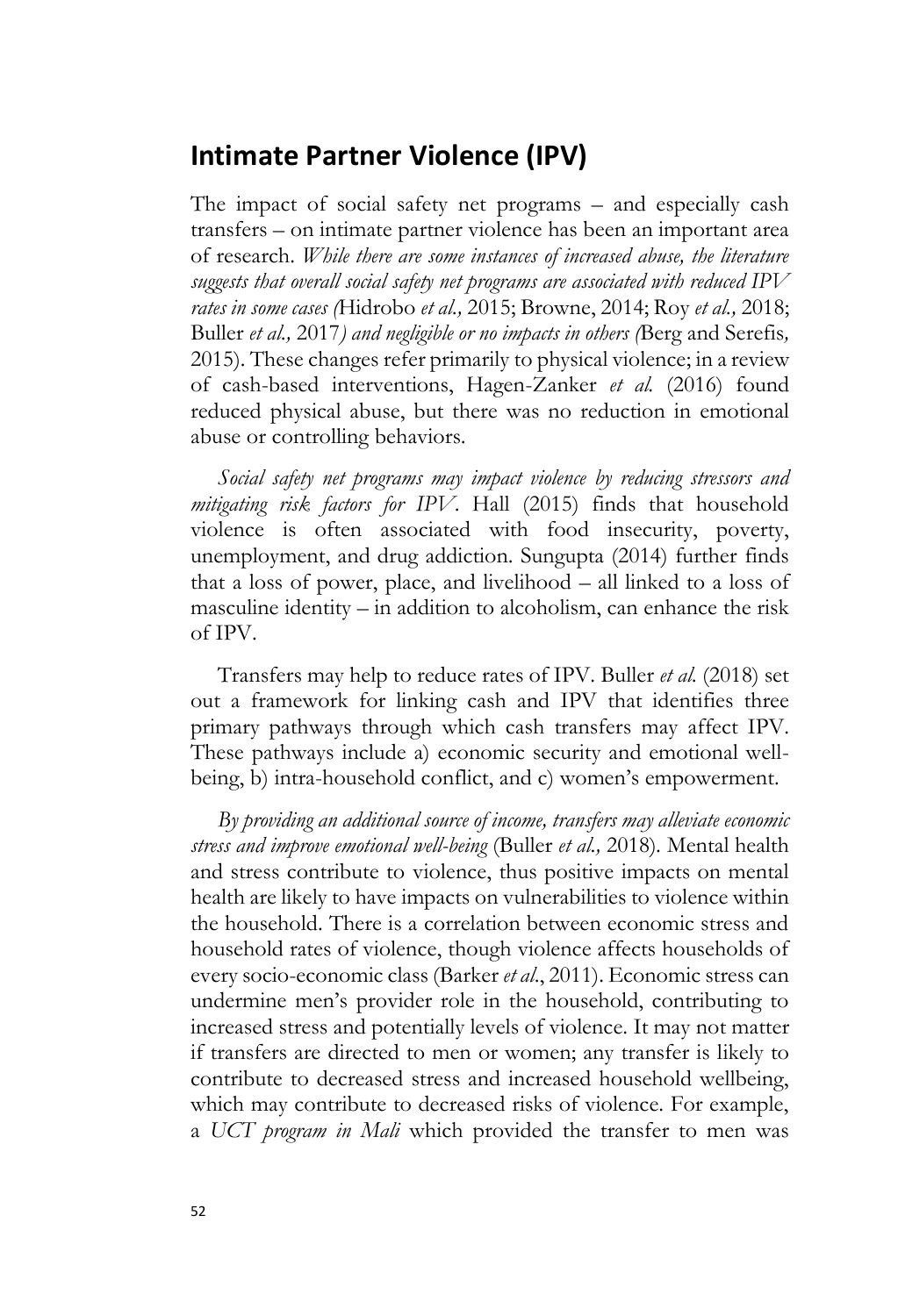associated with a 20 percent reduction in IPV rates among beneficiary households (Heath *et al.*, 2018).

Transfers may lessen marital conflict by reducing arguments over household finances or limited budgets, particularly for very poor households (Buller *et al*., 2018). For example, women report that they have to ask their husbands for money less frequently after receiving transfers, conversations which had led to violence in the past (American Institutes for Research, 2017; Guluma, 2018). However, if the cash is used in ways that do not benefit the whole household, it could create new sources of conflict (Buller *et al*., 2018).

*Transfers may also contribute to reduced rates of violence through empowerment channels* (based on key stakeholder interviews and Buller *et al*. 2018). When women are able to retain control over and make decisions regarding transfer income, they gain confidence and may improve their bargaining power within the home. Roy *et al.* (2018) found a decrease in physical violence among female beneficiaries of a UCT in *Bangladesh* which included intensive behavior change classes for women (see Case Study 1). However, empowerment outcomes depend to a large extent on program design features – not only if the transfer goes to the women, but also if there is subsequent engagement with key stakeholders and male partners to enhance the likelihood that she is able to retain control over the transfer (based on key stakeholder interviews).

Some research finds that the impact of cash transfers on IPV depends on men's educational levels (Angelucci, 2008; Todd, P., 2012), while others have found that women's educational attainment matters more, showing stronger IPV reduction from UCTs when women have more education (Hidrobo and Fernald, 2013).

The *Transfer Modality Research Initiative RCT in Bangladesh* found that transfers alone were not associated with lasting impacts on IPV rates; rates returned to pre-program levels after the transfers ended (Roy *et al.*, 2018). However, when combined with behavior change classes on nutrition, transfers were associated with sustained reductions in IPV. Researchers posit that sustained impacts were a result of increased social capital. Women developed close relationships with the women in their classes, and banded together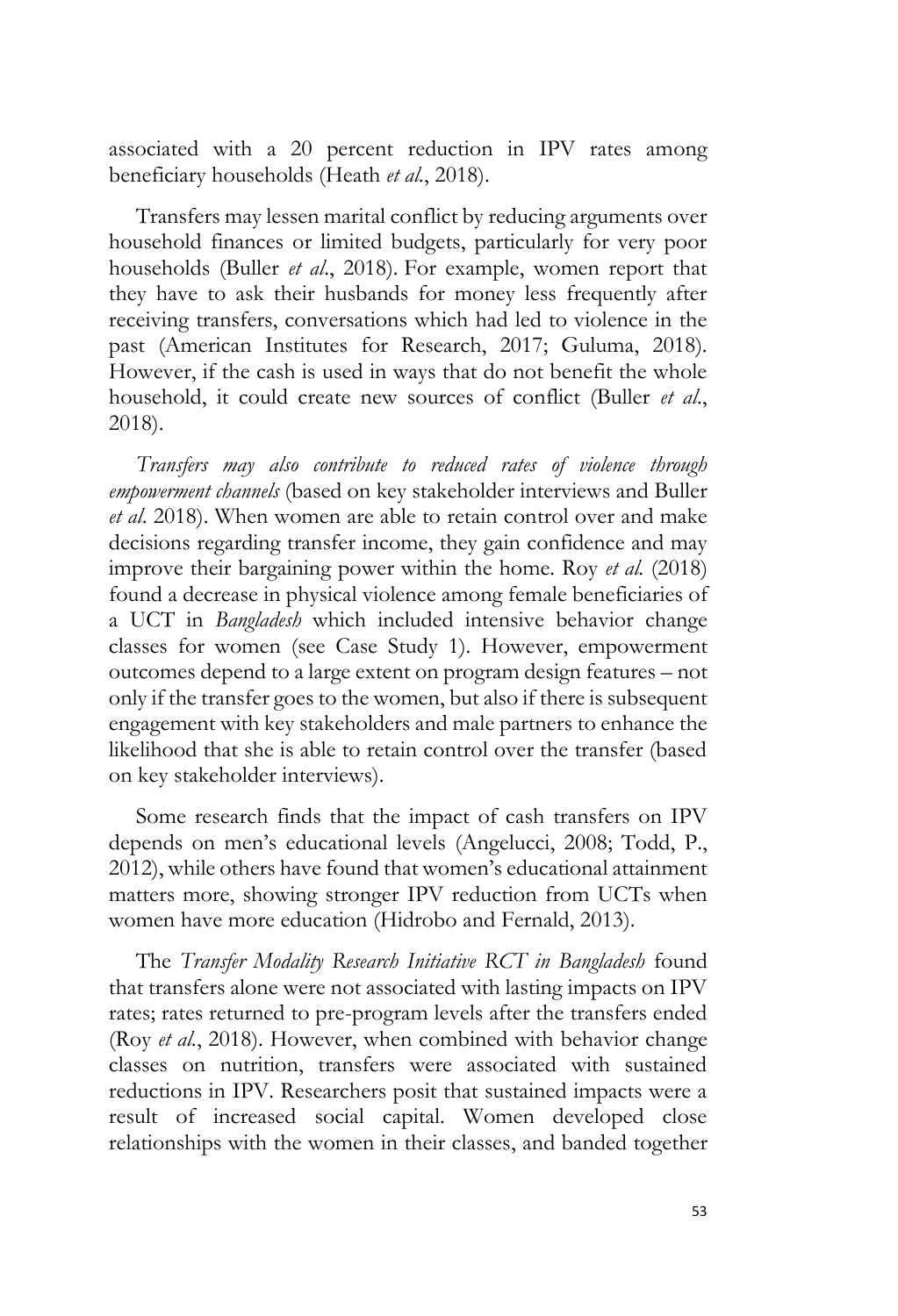to pressure men to change their behavior (Roy *et al.*, 2018). Thus, enhancing women's social interactions could be a powerful mitigating force for IPV, a finding that extends beyond social safety net interventions.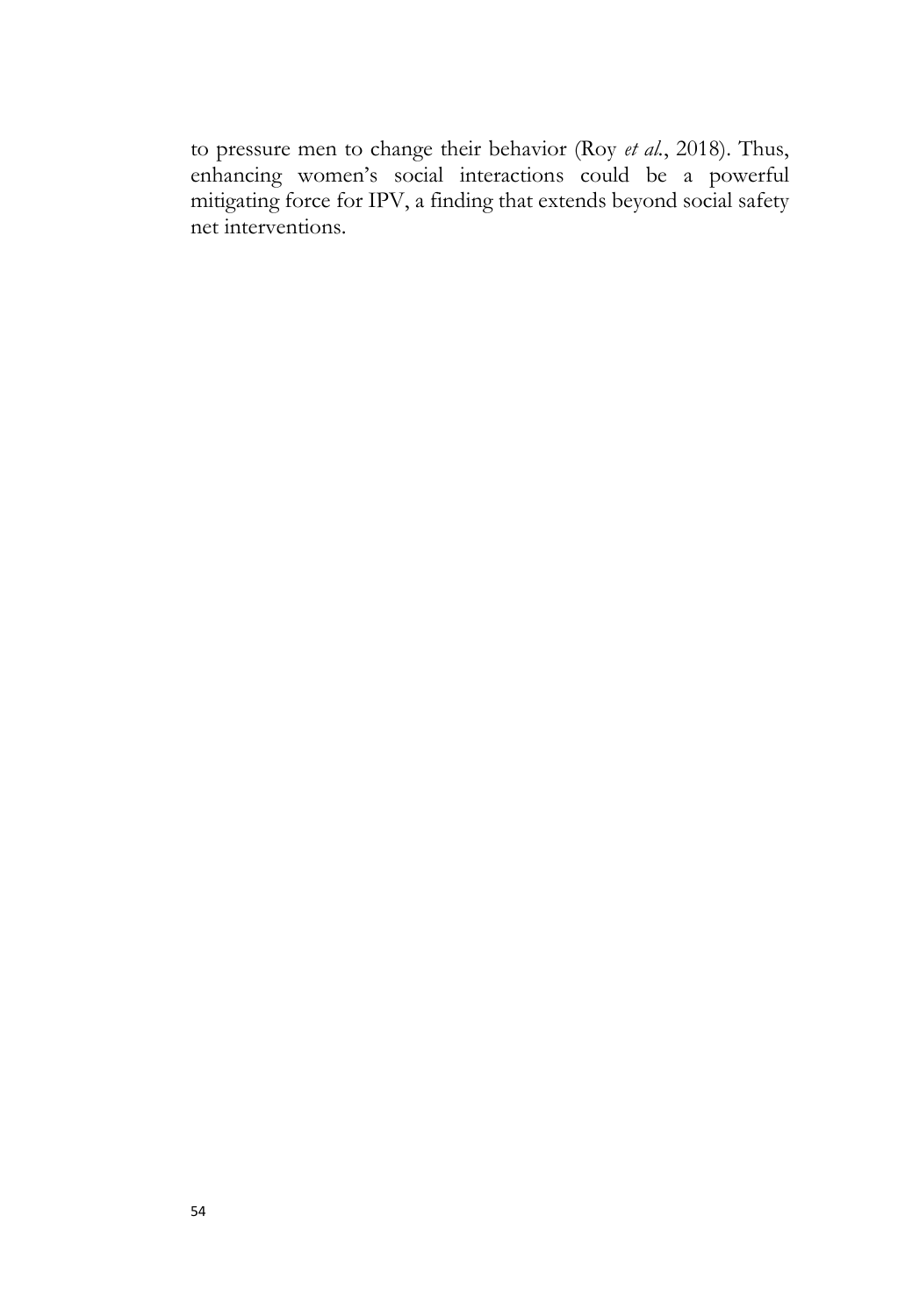#### Box 3. Case Study 1: Transfer Modality Research Initiative RCT in Bangladesh

The Transfer Modality Research Initiative sought to tease out the impact of cash versus complementary activities in rural Bangladesh. The RCT randomized beneficiary households, identified as those living below the poverty line with a child age 0 to 2 in target districts, across four treatment groups: a UCT alone; a UCT with behavior change classes; an in-kind transfer alone; and an in-kind transfer with behavior change classes (Roy *et al*., 2018). Transfers were given to women and cash was delivered via mobile money. Behavior change classes focused on nutrition outcomes and were quite intensive, involving weekly group trainings (some sessions included men), bi-monthly home visits for individual counseling sessions, and monthly group meetings with community leaders. Trainings were held within two kilometers of beneficiary homes to ensure accessibility.

Researchers found that transfer modality did not seem to matter, but the behavior change courses had a large impact on program outcomes. Transfers alone did not have any real impact on women's control of economic resources. However, transfers plus classes improved women's control over household resources, increased household consumption and asset accumulation, and increased women's employment outcomes. Women reported that they felt more confident and empowered and had more control over their lives after attending classes. They felt that their status within the community had increased as well; other women would come to them for advice on nutrition and health issues.

Women who received only transfers reported no significant differences across any dimension of IPV approximately 6-10 months after the program ended. However, women receiving a transfer and behavior change classes reported a 26 percent decrease in physical violence (yet no drop on emotional violence indicators). Researchers posit that women developed close relationships with the women in their groups and continued to meet after the program. One hypothesis is that this social capital contributed to the sustained reductions in IPV rates through social control, wherein signs of women's abuse became more visible to the community and led to greater community disapproval of husbands' abusive behavior. The power of social connections fostered through the program were especially powerful for women with limited social networks prior to program. The hypothesized impact on men's behaviors deserves further research.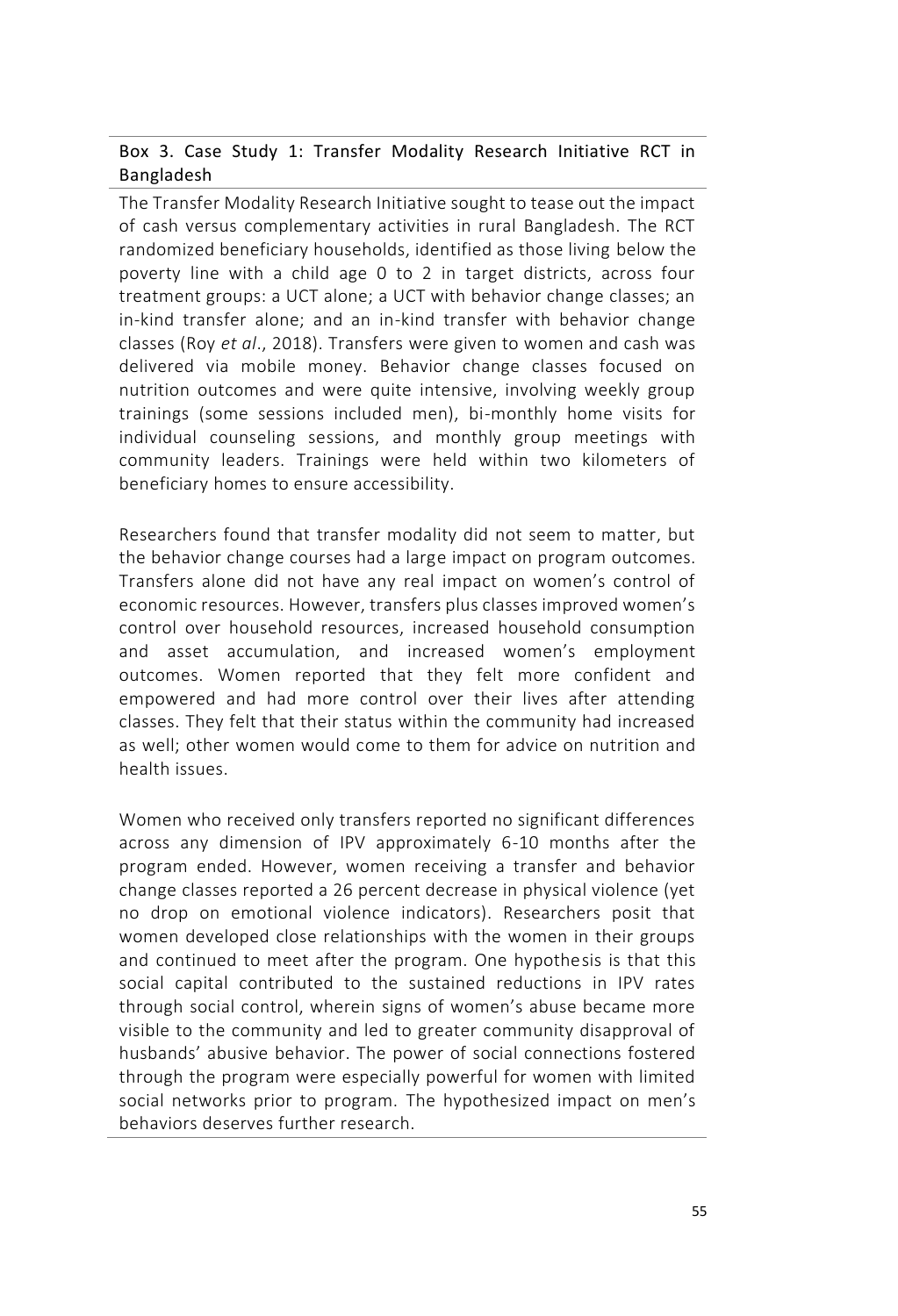## **Mental Health**

As discussed above, there is a correlation between mental health and household stress. Greater household stress can exacerbate risks of negative coping strategies, including men's use of violence against women and parental violence against children, particularly as men's mental health is often tied to their success or failure to fulfill their socially expected provider role in the family. Thus, program impacts on household mental health and wellbeing can have wider implications for intra-household dynamics and gender relations.

Most studies of social safety net programs report on women's wellbeing or overall household happiness levels, a reflection of their targeting as beneficiaries. Female cash beneficiaries report greater self-esteem, well-being and self-confidence (Moyneux 2008; Yoskikawa 2015; Sudarshan 2011; de la O Campos and Garner, 2012).

The impact on men's mental health is an understudied area of cash transfer programming. One study looking at the *Jordan UCT for Syrian refugees,* which provided transfers to women, found that some men experienced increased feelings of depression and shame as a result of the transfer program, due to strict gender roles that dictate that the man should be the primary breadwinner. However, not all men in the study felt this way – some were relieved to have the cash support and did not care that their wives were the ones receiving the money (Yoskikawa, 2015). On the other hand, men in *Brazil's Bolsa Familia* households reported that the transfer to their partners relieved some of the pressure on men to be the sole provider for the family (Tebet, 2017). Men said it alleviated some of their frustration over not being able to provide for their families and meet their children's needs.

Men's mental health matters not only for themselves, but also for other family members. As discussed, mental health and stress may exacerbate risks of violence; thus, programs which reduce male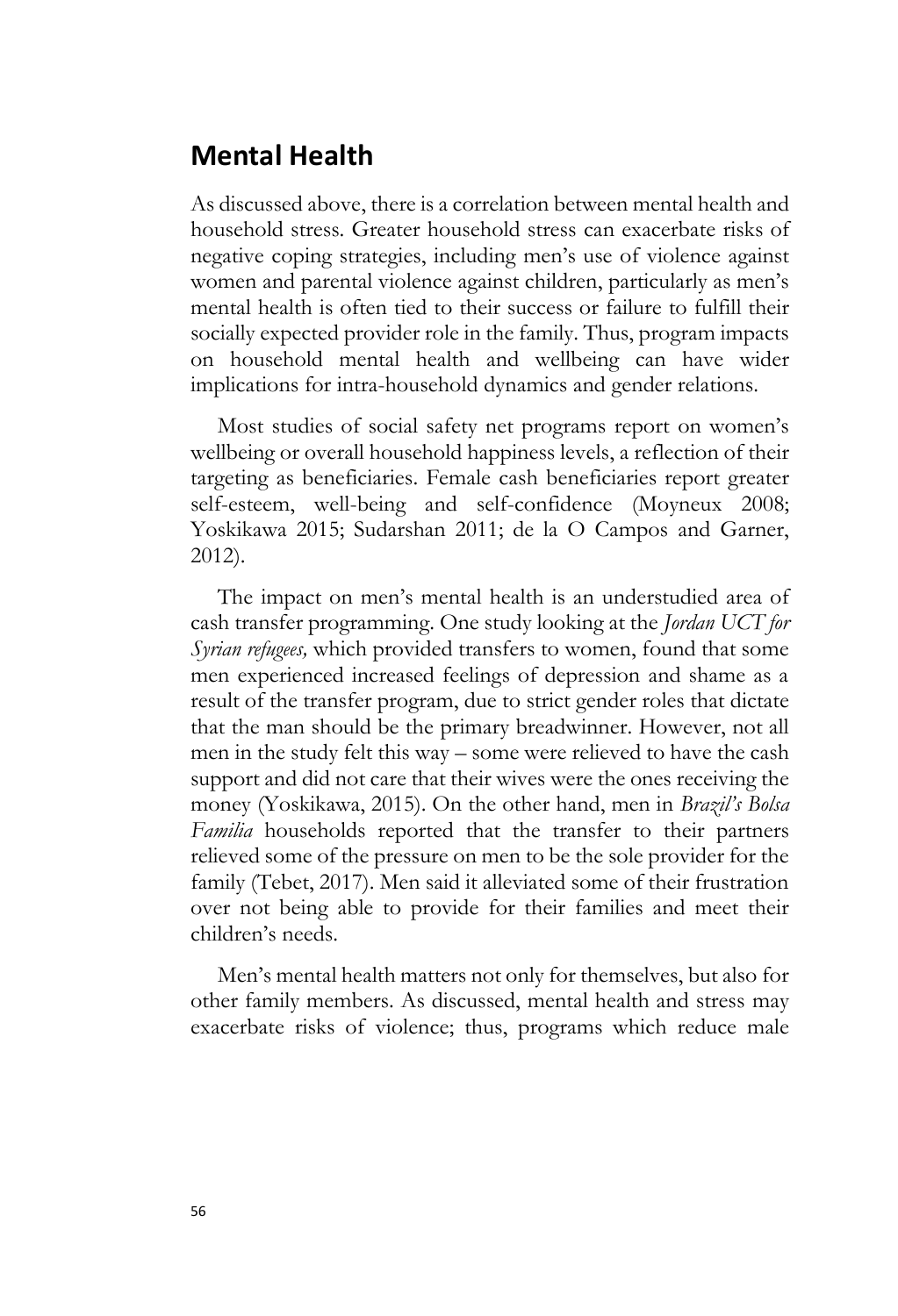stress have the capacity to improve outcomes for women and children in the home as well. This is an area for further research.<sup>4</sup>

## *Transfer Programs Foster Women's Social Interactions outside the Home*

*Mandatory classes, trainings and awareness raising sessions may offer women additional mobility opportunities, which can increase their feelings of independence*. In some countries, women's opportunities for independent travel outside of the home are limited by cultural or safety concerns (based on key stakeholder interviews). Without the presence of a male family member, women may be largely confined to the home or village. The home is traditionally a space of female influence, whereas the public space is often male-dominated. Program conditionalities that require female attendance at health clinics or trainings outside of the home may increase their mobility potential, as their husbands are less likely to forbid participation when transfer receipt is at risk (based on key stakeholder interviews; Creti, 2011). Thus, conditionality can provide a subtle means of shifting gendered social spaces in the community. Beneficiaries of the voucher program in *Gaza* reported that vouchers gave women a reason to get out of the house and meet people, helping them feel less isolated and alone (Creti, 2011). However, further longitudinal study is necessary to assess if these mobility gains continued after the transfer period ended, indicating if the program contributed to larger transformational change.

 $\overline{a}$ 

<sup>4</sup> Public works programs have achieved similar mental health and wellbeing gains. Female participants in Rwanda's Vision 2020 PWP reported increased self-esteem and the felt they were able to make independent choices after program participation (Pavanello *et al.*, 2016). Argentina's Proemplo program gave participants wage subsidy vouchers to give to private employers, rather than employing them on public works projects. Workers who received vouchers felt more comfortable approaching employers to ask for work (Todd, P., 2012). Employment is not only a means of providing for one's family, but can confer dignity, agency, and purpose to workers. Thus, PWPs may enhance mental health outcomes through two avenues: by reducing household economic stress and by giving participates a sense of purpose and identity. This can be especially impactful for male participants, as manhood is often tied up with one's role as a provider and breadwinner.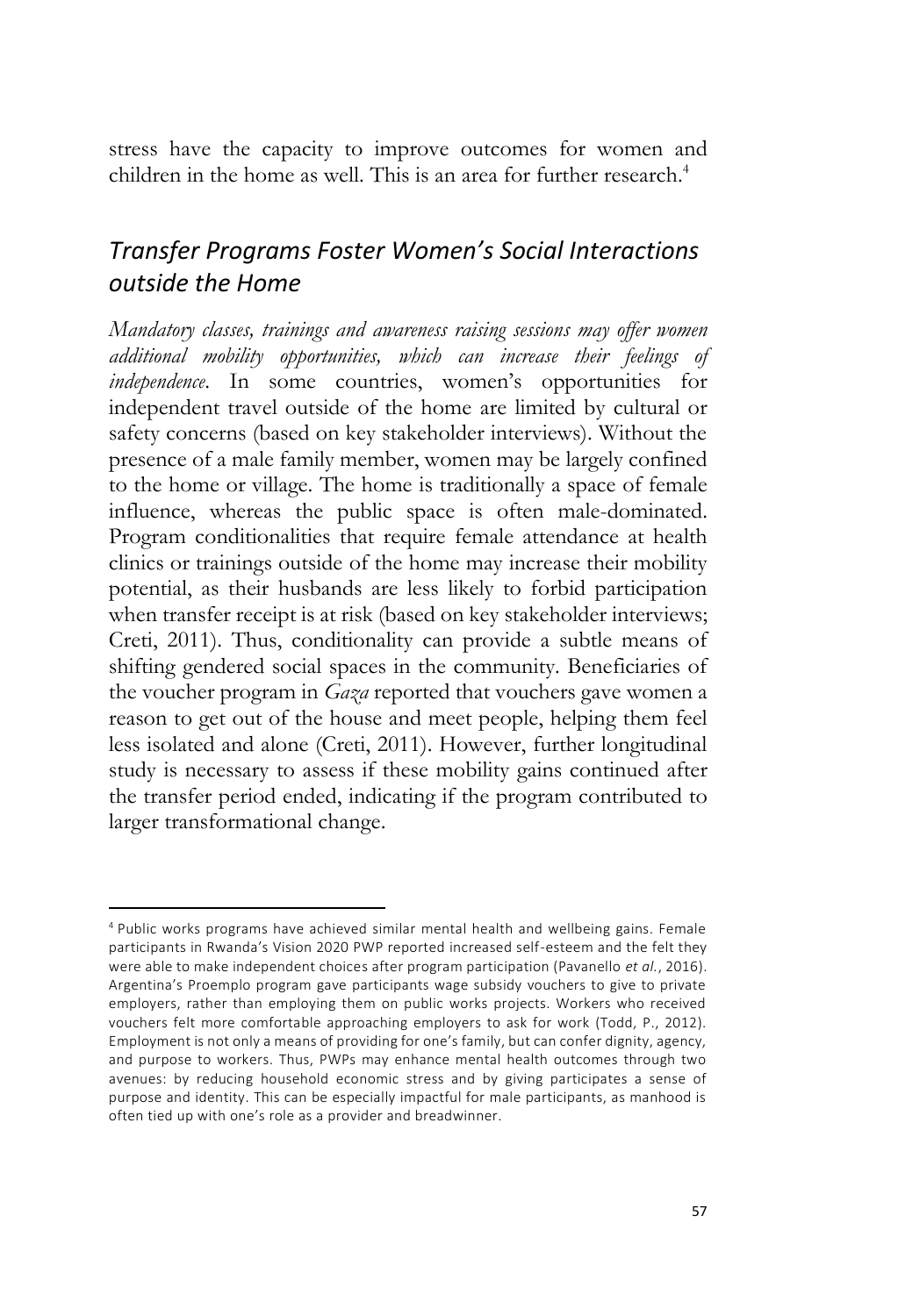Social connections may also create pressure to spend the transfers in a certain way. A *UCT in Nepal* combined with monthly meetings of women's groups for participatory learning and action found that social pressure from facilitators and other group members led to 'soft conditions' in which the women spent the transfers according to the criteria developed by the group – in this case, items to increase nutrition for themselves during their pregnancies (Gram *et al*., 2018). However, this creation of soft conditions may be paternalistic, taking away women's agency to control how the transfer is spent, and more research is needed on these implications.

Furthermore, participation in conditional or complementary group courses can foster social connections between program beneficiaries and expand their social networks. Beneficiaries in Ghana, Jordan, Kenya, Bangladesh, and Lesotho reported that transfers gave them additional resources to participate in social and religious gatherings which typically require one to bring gifts or to share food. Women specifically reported that the ability to participate in these social functions improved their mental health, feelings of connection, and optimism about the future (Holmes and Jones, 2013; Yoskikawa, 2015; FAO, 2013; Roy *et al*., 2018; Slater and Mphale, 2008; Browne, 2014).

This is an interesting avenue of potential impact that remains largely unexplored in the literature. While many studies have looked at the emotional and psychological benefits of increased social connections fostered by complementary program activities, few have looked at how the transfer itself may reduce feelings of isolation by increasing mobility and allowing greater integration into community life. This is an area for future research, and again, should ask: how did men react to these changes in women's wider social connections, and how can men be engaged to support women's greater autonomy and connections outside of the household? Most of these studies assume that men's behaviors are always or mostly controlling of women or harmful toward women, without looking at the range of men's behaviors and attitudes and ways that men may already be or could be supportive of women's agency, social connections and social mobility.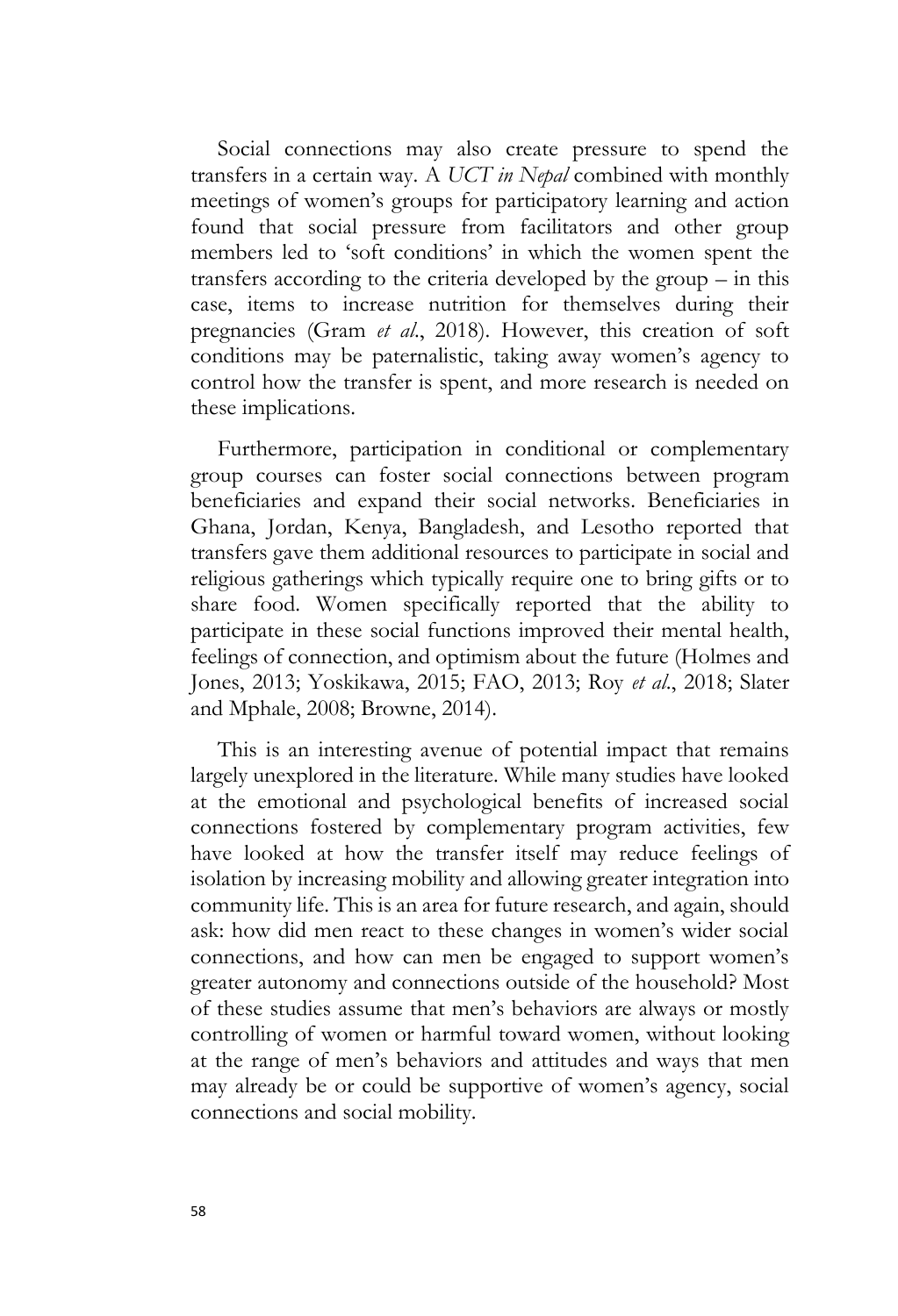# Conclusions and Recommendations: Toward A Gender Transformative Approach and a Masculinities Lens

*This paper set out to ask: What do masculinities and gender relations have to do with social safety net programs in low- and middle- income countries?* We sought to examine whether and how SSN included a gender relational lens – including a focus on men and masculinities– and to review the impacts of SSN programs on key dimensions of gender equality and women's empowerment. The following are some of the key conclusions:

Our review highlights that promoting gender equity and women's empowerment is rarely if ever an explicit objective of SSN programs. At the same time, there is increased recognition that *SSN programs may be limited in their effectiveness – in their stated goals of poverty reduction – by traditional gendered norms and dynamics* and by not engaging men or seeking to transform both men's and women's ideas about manhood. We reiterate findings and critiques by feminist activists and researchers that while SSN programs can have important positive outcomes for recipients, they fall short in bringing about *gender transformative impact, and often create additional burdens and barriers for women's empowerment*. Public works programs have largely been gender reinforcing, providing traditionally male manual labor jobs at remote work site locations, limiting women's participation. Similarly, most CCT programs are gender accommodating or reinforcing, often targeting women as recipients because of their assumed caregiving role. These programs do not seek to radically change women's status in the home, but give them increased resources to make decisions within their traditional areas of influence. *Importantly, the handful of programs that have sought to incorporate gender transformative elements have typically done so through complementary program activities (e.g. participation in trainings or workshops), as opposed to core design elements.*

*If there are few truly gender transformative SSNs, there are even fewer SSNs that have included a deliberate focus on changing men's attitudes and practices*. Even in the few cases SSN programs have proactively tried to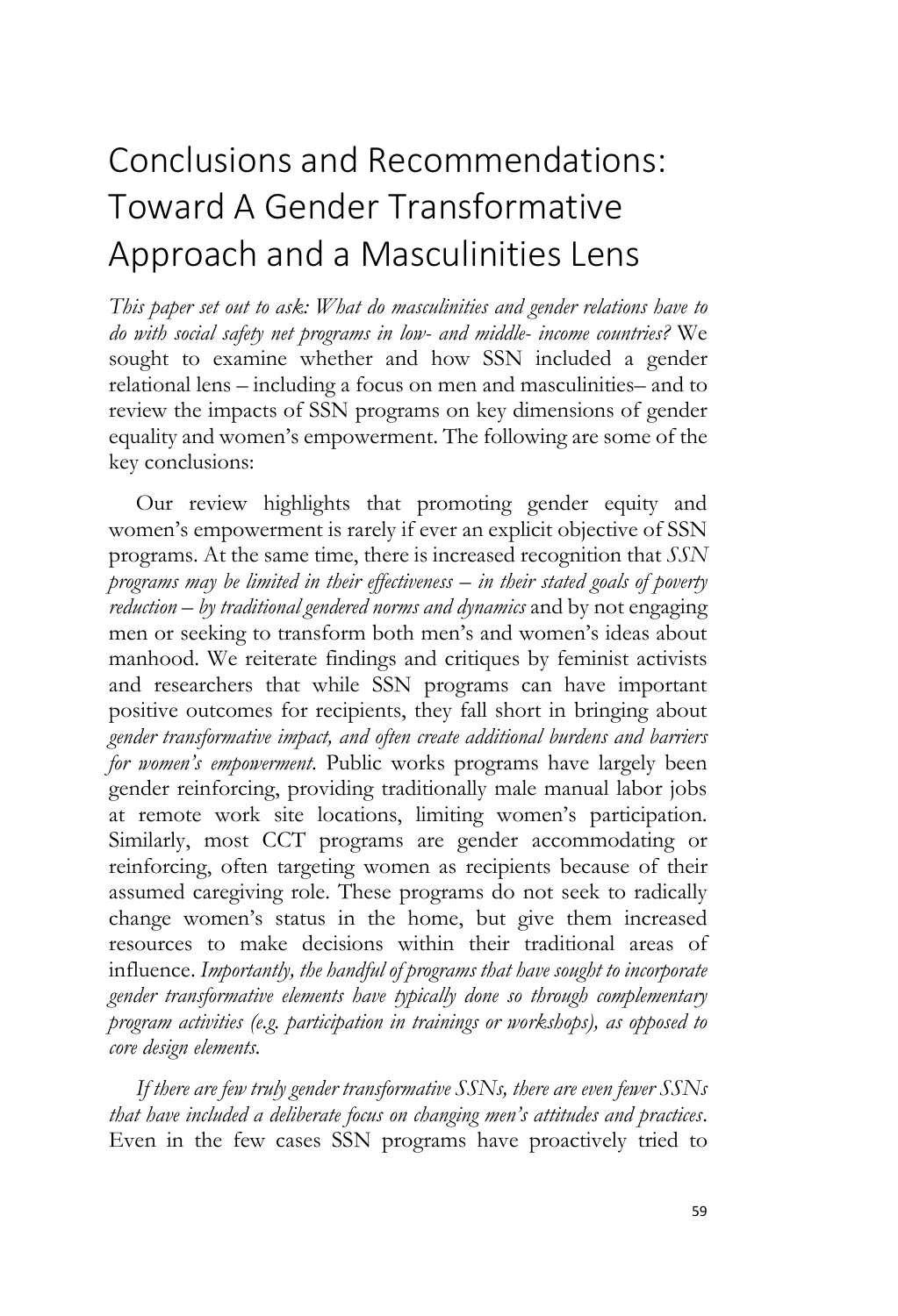address critiques that they increase women's unpaid care responsibilities (see for example, OECD, 2019), *solutions rarely involve addressing the redistribution of responsibilities between men and women.* The programs that have – focusing mostly on increasing men's involvement in unpaid care work to promote women's economic participation – have shown modest, short-term success in settings as diverse as Egypt, Uganda, and Peru. These examples, together with evaluation studies such as Promundo's Program P in Rwanda<sup>5</sup> (and the 20 years of experience in Scandinavian countries) affirm that men's attitudes and practices related to unpaid care can change if social expectations and incentives change, and men gain the hands-on skills to do the care work.

*The assumption that men will not contribute as much to the household if they are the beneficiaries of SSNs, including cash transfers, is not universally affirmed.* Research suggests that men in some settings are as likely as women to contribute income to households when they receive cash transfers. Men and women may spend money differently, but that does not imply that men spend funds irresponsibly. In the evaluations examined, no study found that beneficiaries of any gender misused transfer funds. Men were more likely than women to spend funds on longer term investments, while women more likely to spend funds on immediate consumption needs. Both spending decisions benefit the household's economic wellbeing in the long run. There is a need for more research to examine this concept rigorously to understand if or how the outcomes of SSN programs are impacted by whether women or men are targeted as recipients.

*There is a need to more critically examine and better understand men's roles, norms, and practices in relationship to women in specific contexts* and test new approaches that deliberately include men as appropriate – whether as recipients or co-recipients, including in meeting program conditionalities, or as co-participants in complementary programming *– in ways that change gender and power dynamics and* 

 $\overline{a}$ 

<sup>5</sup> Described more in debt on next page, under the title "Gender Transformative Best Practices in Engaging Men"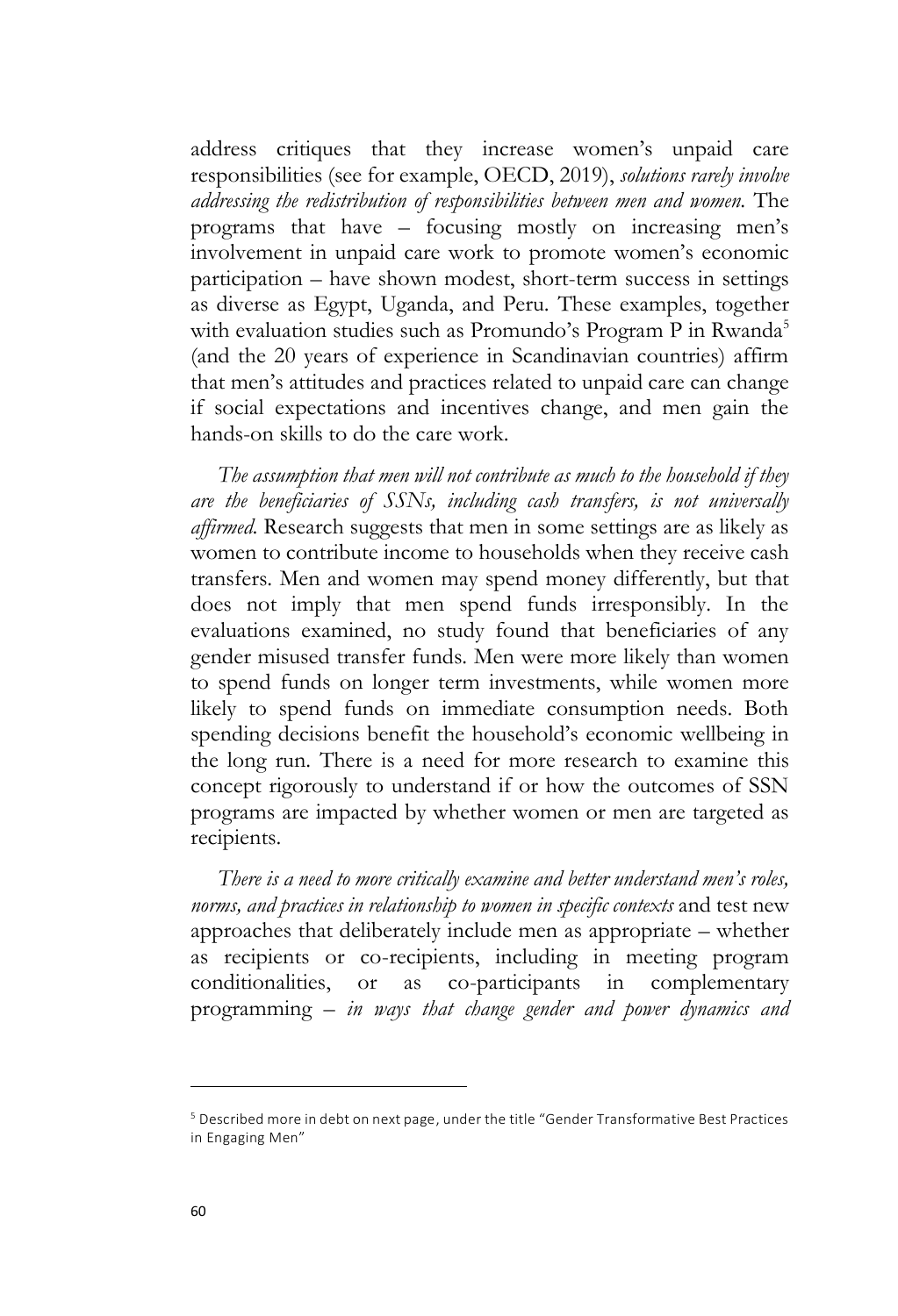*contribute to strengthening the social safety net, the ultimate aim of these programs***.** 

In sum, in this report we build on previous feminist analyses by arguing that social safety net programming can better apply a gender-relational lens, and adopt a gender transformative agenda, specifically including an analysis of men, masculinities and power dynamics in households. Given their scale and scope, not adopting such an approach is a missed opportunity to promote equality and, as has been shown in other sectors (e.g. WHO 2007), to improve SSN's effectiveness in reaching their stated poverty alleviation goals as well as promoting gender equality.

## *Gender Transformative Best Practices in Engaging Men*

*While evidence on the best way to engage men in achieving gender transformative effects in social safety nets remains limited, there is a growing literature on gender transformative approaches in other fields – intimate partner violence prevention, public health, and at least some in the area of women's economic empowerment.* This section describes some of these gender transformative "best practices", to highlight ways in which the impact of social safety net programs might be expanded, and outcomes improved if combined with gender-transformative approaches.

## *What type of programs are effective? An Overview*

A Promundo-World Health Organization (WHO) review of interventions with men in the areas of sexual and reproductive health, maternal and child health, gender-based violence, involved fatherhood and HIV and AIDS documents that such programs have brought about important changes in men's attitudes and behaviors. Programs that were gender-transformative were more likely to be effective than programs that were merely 'gender-sensitive' or 'gender-neutral' (World Health Organization, 2007). The most consistently effective programmatic approaches with men were those that combined critical reflection on gender norms and learning and practicing new skills in a group education setting,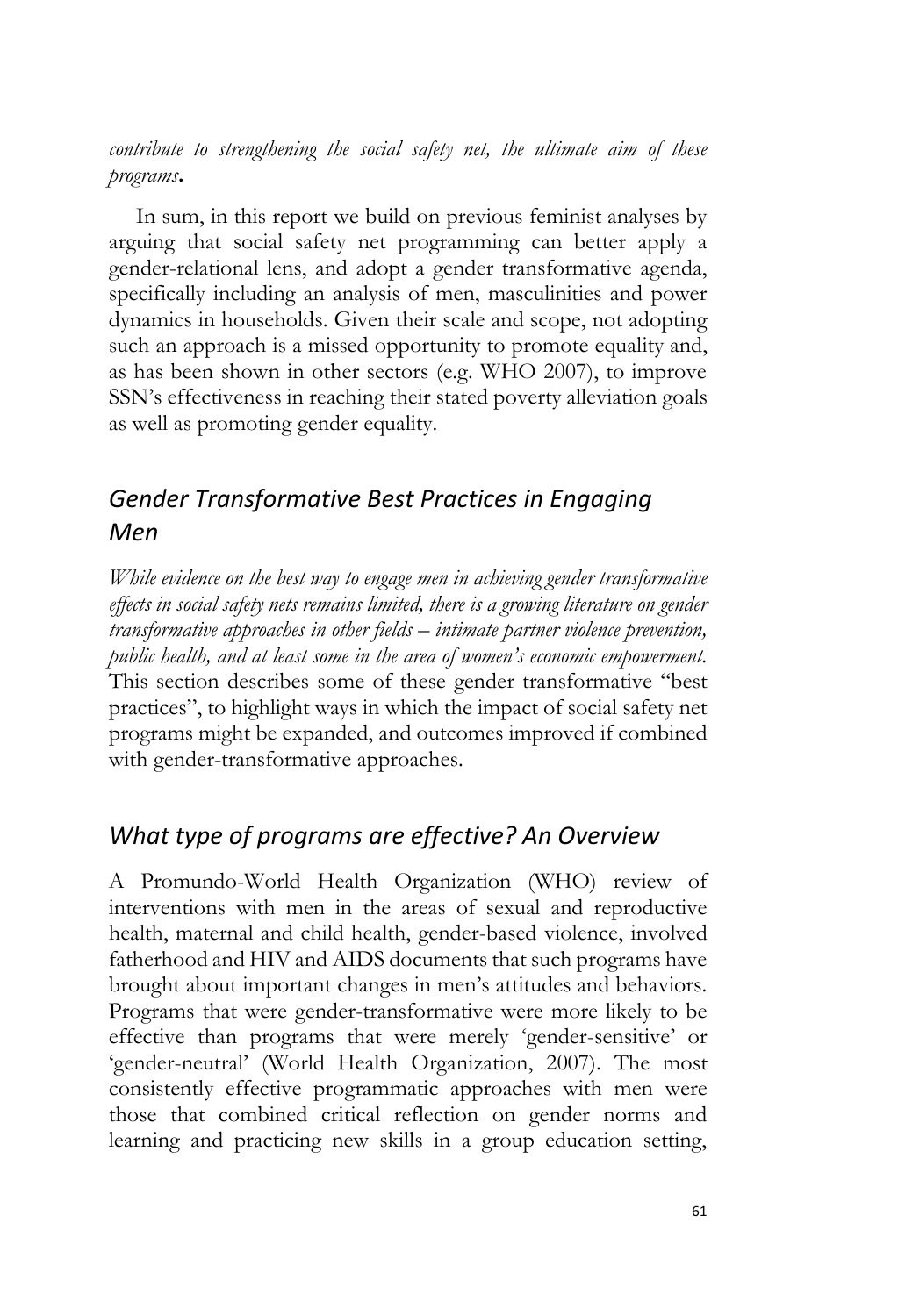together with community campaigns or community or social services or health clinic-based changes that reinforced positive messaging and more equitable behaviors.

A few gender-transformative approaches have applied to women's economic empowerment, including via savings and loans programs, and have had similar findings (Slegh *et al*. 2012; Barker *et al*. 2011). A key benefit of these approaches is that by targeting inequitable power dynamics, they tend to produce positive results across multiple outcomes. For example, Program P in Rwanda<sup>6</sup>, developed by Promundo and the Rwanda Men's Resource Center, showed less use of violence against women and against children, greater use of and male participation in antenatal care, higher contraceptive use, and nearly an hour more per day of male participation in household and caregiving tasks in the intervention compared to the control group (Doyle *et al*., 2018).

Additional best practice elements of gender transformative programming, especially to prevent violence, include:

- Use positive and affirmative messages that men are part of the solution to achieving equality and ending violence;
- Encourage men to reflect on the costs of hegemonic masculinity to both men and women;
- Are evidence-based and theoretically informed use formative research, begin with or develop a theory of change and carry out ongoing monitoring and evaluation;
- Recognize that men are not homogenous and develop interventions that reflect men's different life experiences and identities (including support boys and young men who have witnessed violence in their families of origin);
- Use an ecological approach that recognizes the range of factors shaping gender roles and relations;

 $\overline{a}$ 

<sup>6</sup> Program P ("P" for "padre" or "pai," meaning "father" in Spanish and Portuguese), is a direct and targeted response to the need for concrete strategies to engage men in active fatherhood from prenatal care through delivery, childbirth, and their children's early years. Program P consists of a series of interactive modules for gender transformative group education with men and their female partners to discuss and challenge traditiona l masculine and inequitable gender norms and to practice more positive social behaviors in their families and communities.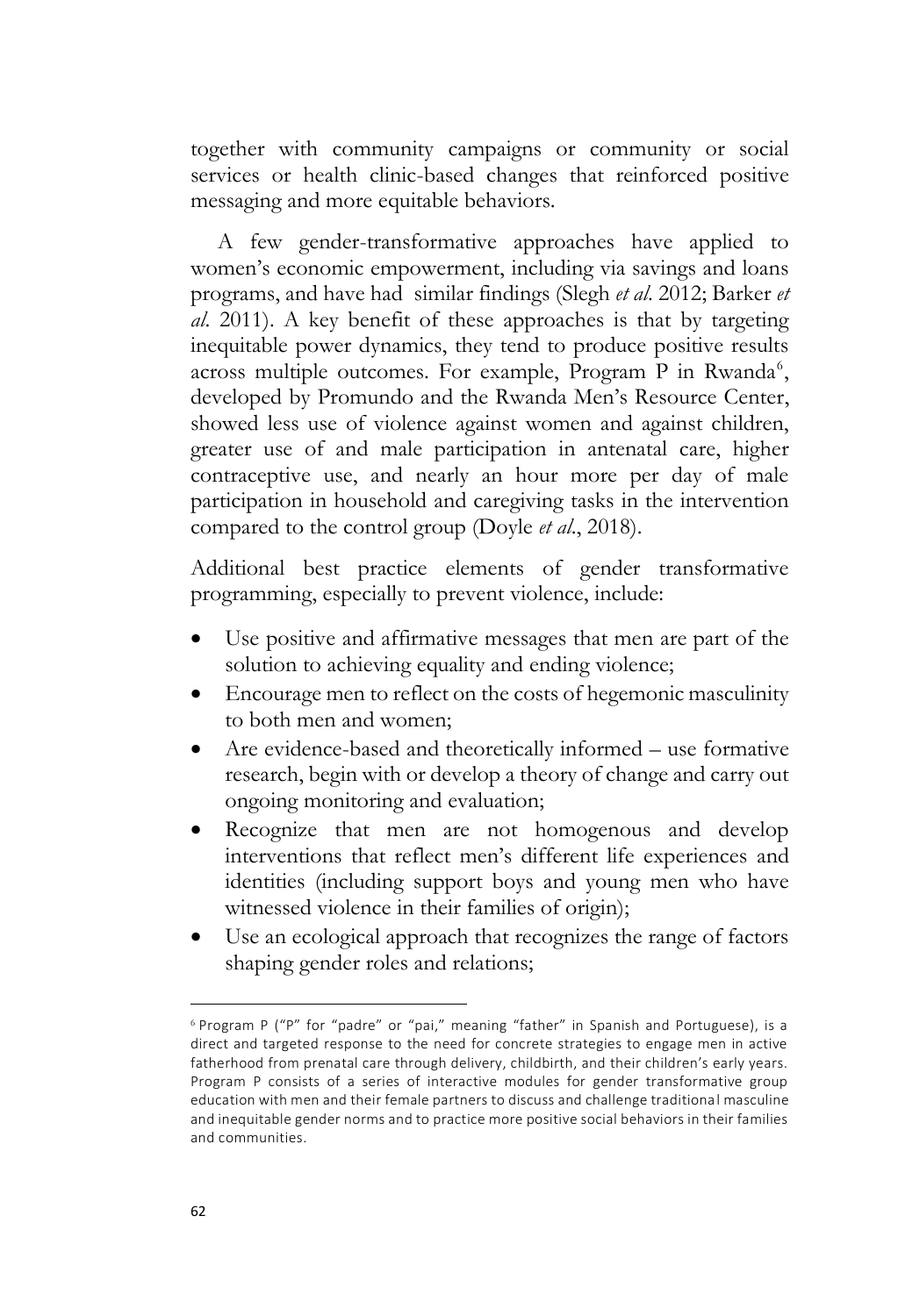- Use a range of social change strategies community education, community mobilization, media, policy development and advocacy for implementation;
- Combine these approaches with efforts to support and respond to women's rights, needs, and experiences, whether around violence, economic empowerment, or other outcomes.
- Finally, such individual and community approaches need to complemented by policy and institutional changes and public services that support a more equal and just society.

While these elements have proven effective in other programmatic areas, including sexual and reproductive health and gender-based violence, they have not been sufficiently included in SSN programming to evaluate their effectiveness, particularly on economic outcomes. There is a need to incorporate and test complementary program approaches in the context of diverse SSN programs.

It is important to acknowledge the tension between rolling out large scale "lean" SSN mechanisms and designing more resource intensive complementary gender transformative programming. Yet, given the potential for a wide range of positive development outcomes (see for example Doyle *et al*., 2018), as well as evidence, on how gender inequality affects household outcomes, complementary approaches may prove to be a worthwhile approach.

## *Focusing on promoting men's participation in unpaid care work*

Given that CCTs have often increased women's unpaid care responsibilities, and that unpaid care is perhaps the largest barrier to women's participation in paid economic activities, boosting male involvement in care work could not only help to reduce the burden on women, but would elevate the value and status of care work, breaking down gendered stigmas (Hassink and Baringer, 2015).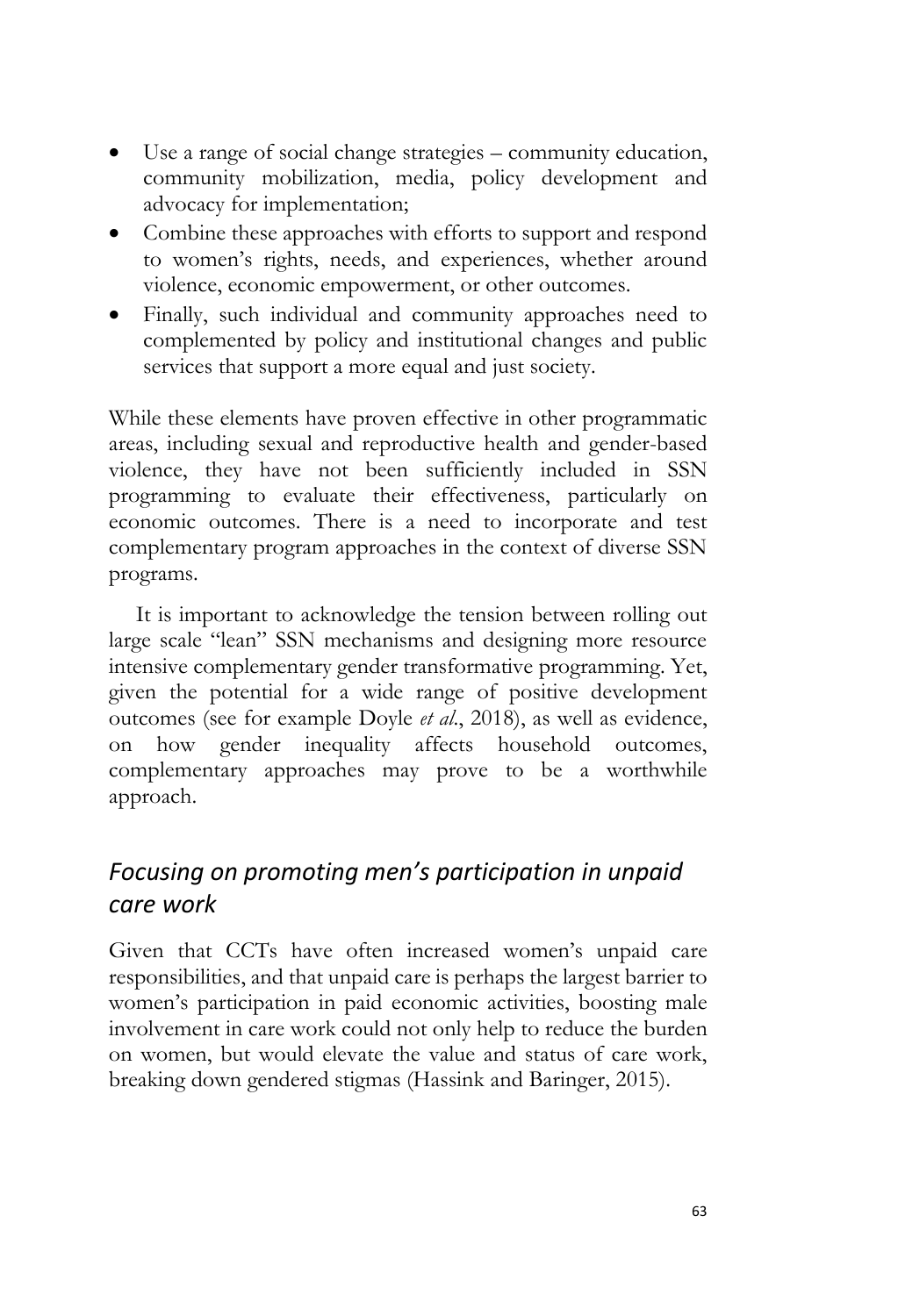In addition to the conditionalities that are often targeted at women, a combination of social norms, men's higher pay, social institutions that reinforce caregiving as women's work and the early socialization of girls and boys into gendered roles that emphasize caregiving as a mostly female attribute continue to reinforce the idea that women are the primary providers of unpaid care.

The following approaches can help to change household and societal attitudes and practices related to men taking on a greater share of care work (Levtov, 2016; Heilman, *et al*. 2017b):

- Paid, non-transferable leave policies that incentivize men to take leave – which are themselves social protection programs;
- Policies in the public and private sector that support caregiving and caregivers as well as policies that allow women's equal participation in the labor force, including provision of low-cost, high-quality childcare and flexible work schedules, as well as guarantees of decent work, equal pay, and social welfare (some of which are again social protection programs)
- Gender transformative fatherhood, parenting and couple training, specifically encouraging or incentivizing joint male and female participation in parenting classes, prenatal visits, and nutrition campaigns to break down some of the gender stereotypes around care work.; and
- Early engagement of boys to encourage them to practice, learn and see care work as part of their identity as much as their sisters.

These components and approaches need to be more systematically evaluated as complementary programming in the context of social safety nets, and tested at scale.

#### *Emerging Recommendations and Considerations*

As noted throughout this review, there are scant examples of gender transformative SSN programs that included a focus on men and masculinities. As such, in addition to reaffirming recommendations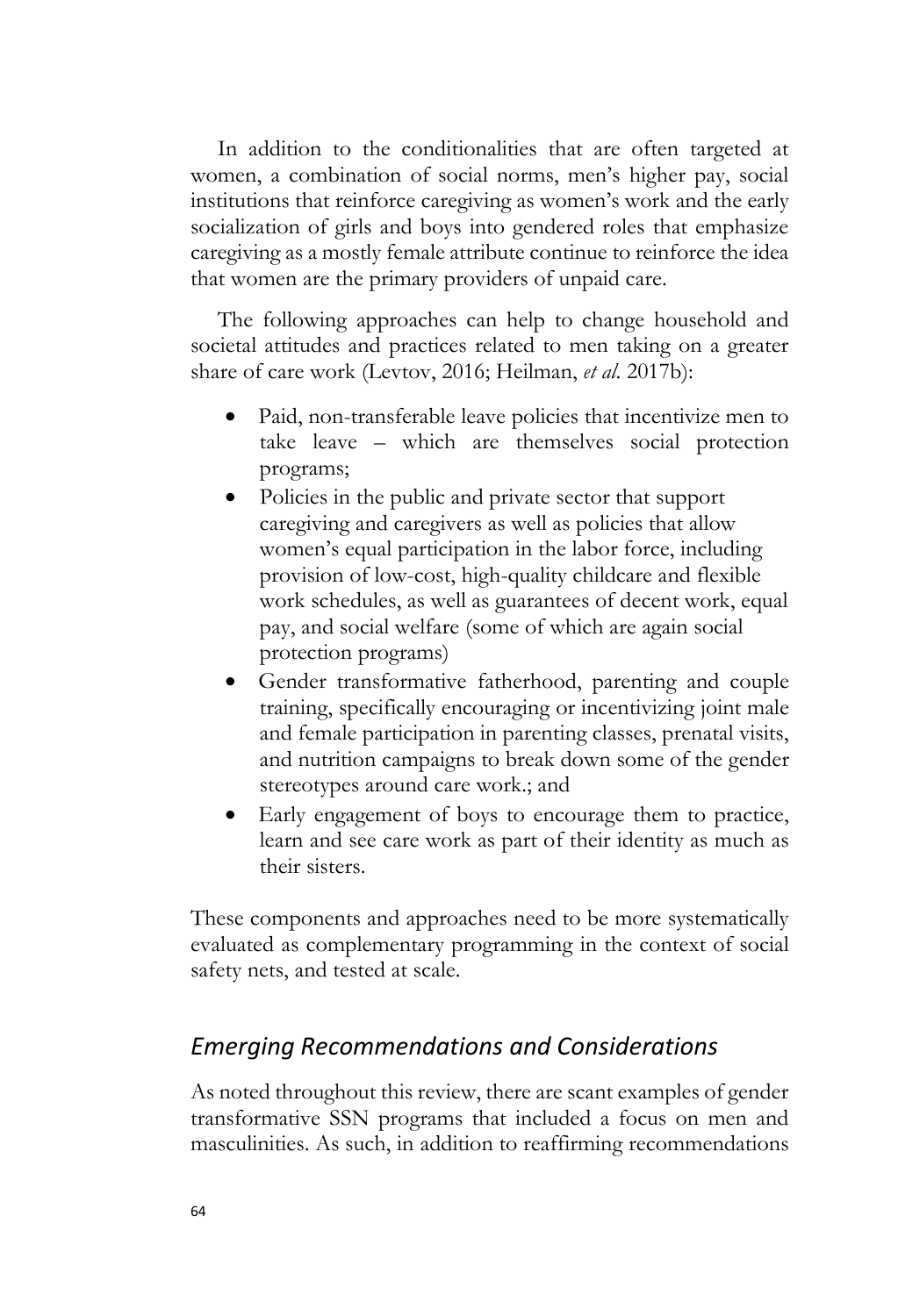set forth in previous reviews in the social protection and women's rights fields – including removing conditionalities and logistical barriers to women receiving transfers – we propose emerging recommendations, or key considerations, for program design and implementation. These emerging recommendations or considerations are based on learnings from literature as well as insights gleaned from key stakeholder interviews, and should be carefully tested in different contexts to assess if they indeed improve program effectiveness and promote equality goals.

Importantly, our recommendations include both the incorporation of "add-on" gender transformative complementary programming, and a reassessment of core program design elements, such as conditionalities and incentives. The recommendations below specify some ideas that could be tested across multiple contexts and SSN programs.

*Addressing inequality requires reexamining program logic, activities, targeting, and modality decisions to ensure they are consistent with expanded program goals*. Social safety net programs have the potential to be powerful vehicles for gender justice and equality aims, as they attempt to redistribute resources to the vulnerable and disadvantaged in society. However, these gains are not inevitable. Gender transformation will not be achieved unless it is an explicit program goal embedded in theories of change and program design elements, and unless it also considers how men can help or hinder women's economic empowerment goals.

Social safety net programs should reconsider the way they have traditionally dealt with gender, moving beyond a utilitarian use of gender roles to a more intentional, relational, and transformative approach that does not reinforce gender stereotypes or leave men out of the picture:

1) *Apply a gender relational and gender transformative approach to early analysis, needs assessment, implementation and program evaluation,* including promoting changes in male norms: Program designers need to understand the gender and social dynamics in an intervention setting to determine the potential impact of gendered targeting. There is a need to consider how the program will affect household decisionmaking, intra-household dynamics, resource control, time poverty,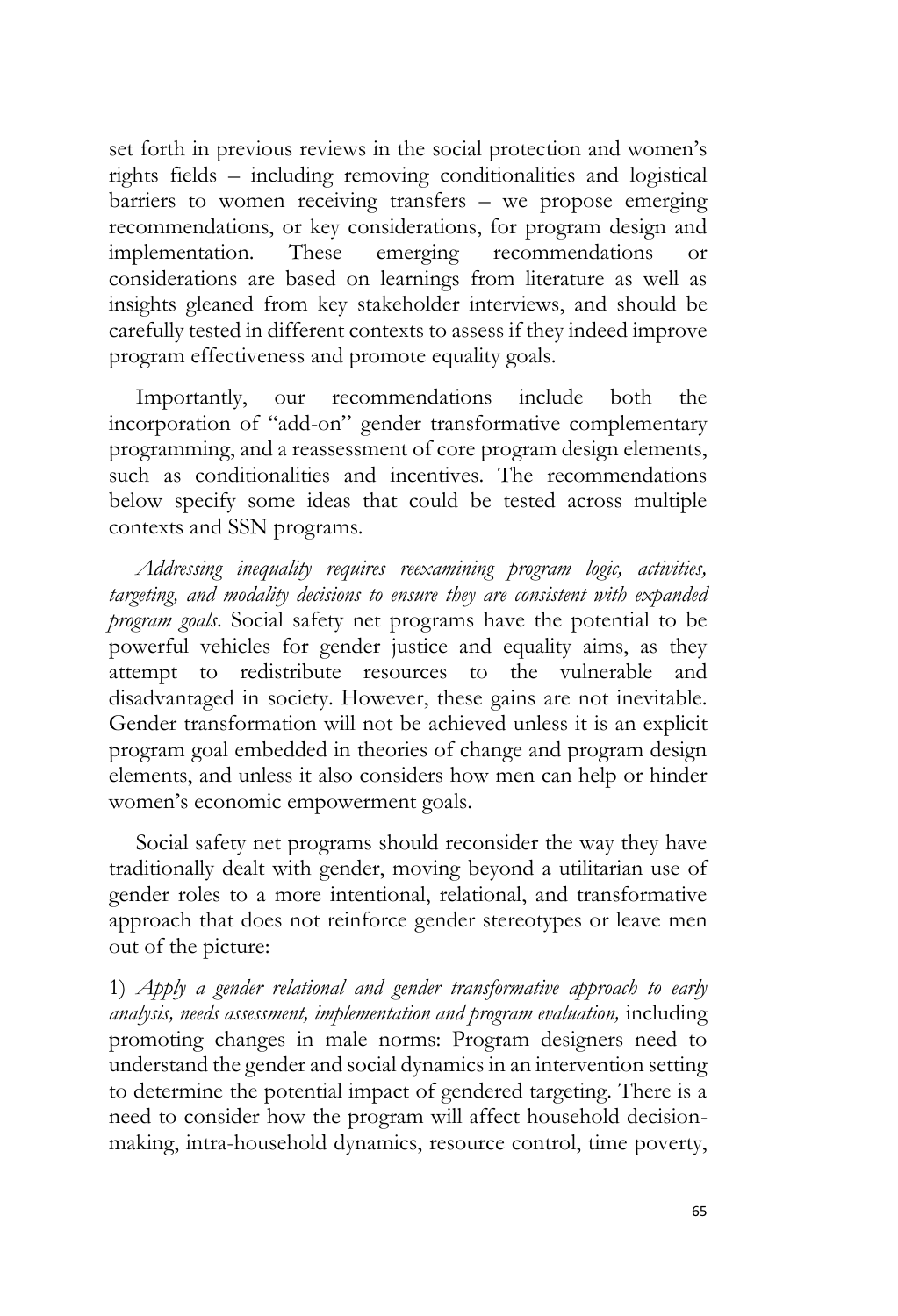and unpaid care work burdens. And in addition, program designers could consider the impact of SSN on men's lives, including impacts on relationships with partners and children, migration patterns, perceived opportunities or lack thereof, and other areas.

At minimum, transfer programs should not create additional risks for women and girls in the household. Beyond this, programs should seek to elevate the status of women in the household by engaging men and boys in targeting decisions and messaging efforts. If programs are directed towards women, both men and women need to understand program requirements and objectives. Women are more likely to have a say in cash spending if their husbands know why funds are being given to women and who the funds are supposed to benefit.

2) *Make gender equality an explicit, specific objective of social safety net programs*: Social safety net programs should explicitly embrace gender equality aims and gender transformative approaches, engaging men and women to promote more equal intra-household power dynamics and gender equality, without overburdening programs. Social safety net programs can be a vehicle for gender transformation, but reaching these outcomes require specific targeting, design, and measurement choices.

Gender empowerment and equality can be included as specific program objectives, specifically equitable decision-making in the home, equitable share of household work, and women's agency to work outside the home. Making the engagement of men as supportive partners an explicit objective of programs is a key way to achieve these objectives.

3) *Reduce the gendered burden of care by removing program conditionalities on women, but consider and test out conditionalities on men that ensure flexibility and incentivize positive male involvement:* UCTs reduce the time care burden placed on women in meeting program conditionalities and should be utilized whenever possible. Research shows that UCTs achieve similar gains to CCTs, yet are more efficient and cost effective, and give recipients greater agency and dignity (Baird *et al.*, 2011; Benhasse *et al*, 2015; Ward *et al*, 2010). Where conditionality is required, it should not be the sole responsibility of one household member. Program designers should not only allow for flexibility in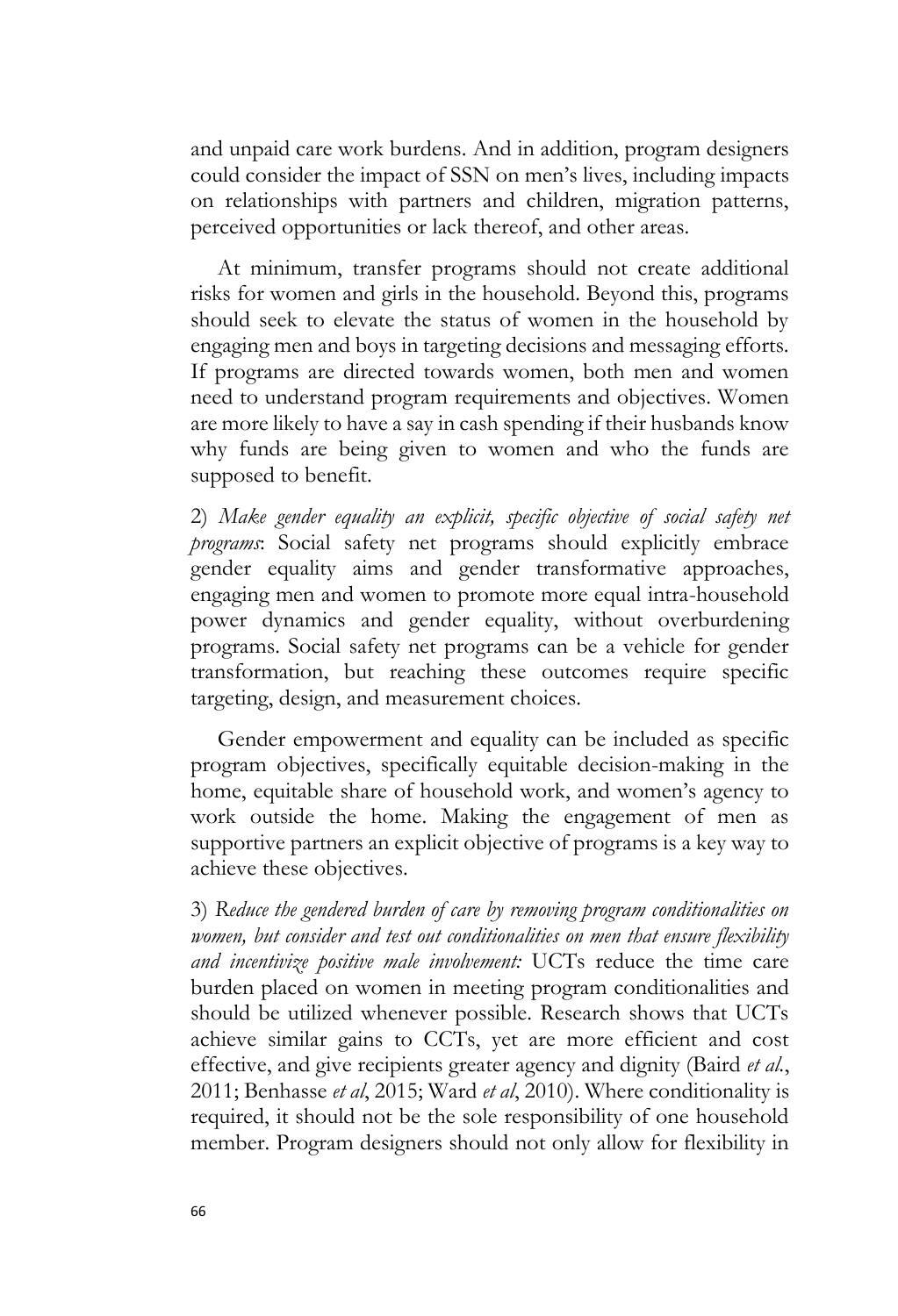who can complete program requirements, but consider suggesting the involvement of male caregivers – without stigmatizing or harming single parent households. Fathers, grandparents, neighbors, and aunts/uncles could all assist in meeting program conditions. This could also alleviate program demands on femaleheaded households, who are both the primary breadwinner and caregiver in the home. Conditional services should be located close to beneficiary homes to reduce travel time and costs. Where they are not, programs should provide transportation to beneficiaries to facilitate program conditions.

Program conditions could also be designed in a way that they deliberately and at all levels seek to increase male participation in care work. For example, health conditionalities could encourage husbands' presence at pre-natal visits (if the female partner wants him there); parenting classes using evidence-based gender transformative training materials; or child health checkups, either through program messaging or specific visit requirements. However, such requirements should be designed in a way as not to disadvantage or place additional burdens on single parent households. If designing a CCT rather than a UCT, consider testing these conditionalities on men to incentivize their involvement in unpaid care work and include the measurement of gender equality indicators in the program monitoring plan.

4) *Explore transfer modalities that do not add additional burdens on recipients:* While evidence is still accumulating, mobile transfers can reduce the time taken by beneficiaries to collect transfers, reducing some of the additional care burden that some SSN programs place on women, and can be combined with efforts to engage men as allies in taking on the burdens when they exist.

Public works programs can be an effective means of increasing women's access to economic opportunities if designed in an inclusive manner that takes into account women's time burden of care work, as well as pay discrepancies across professions. PWPs can specifically break down gendered divisions of labor by employing women and men in non-traditional sectors, guaranteeing equal pay for equal work, and providing parental leave benefits. Programs that offer work sites in close proximity to the home,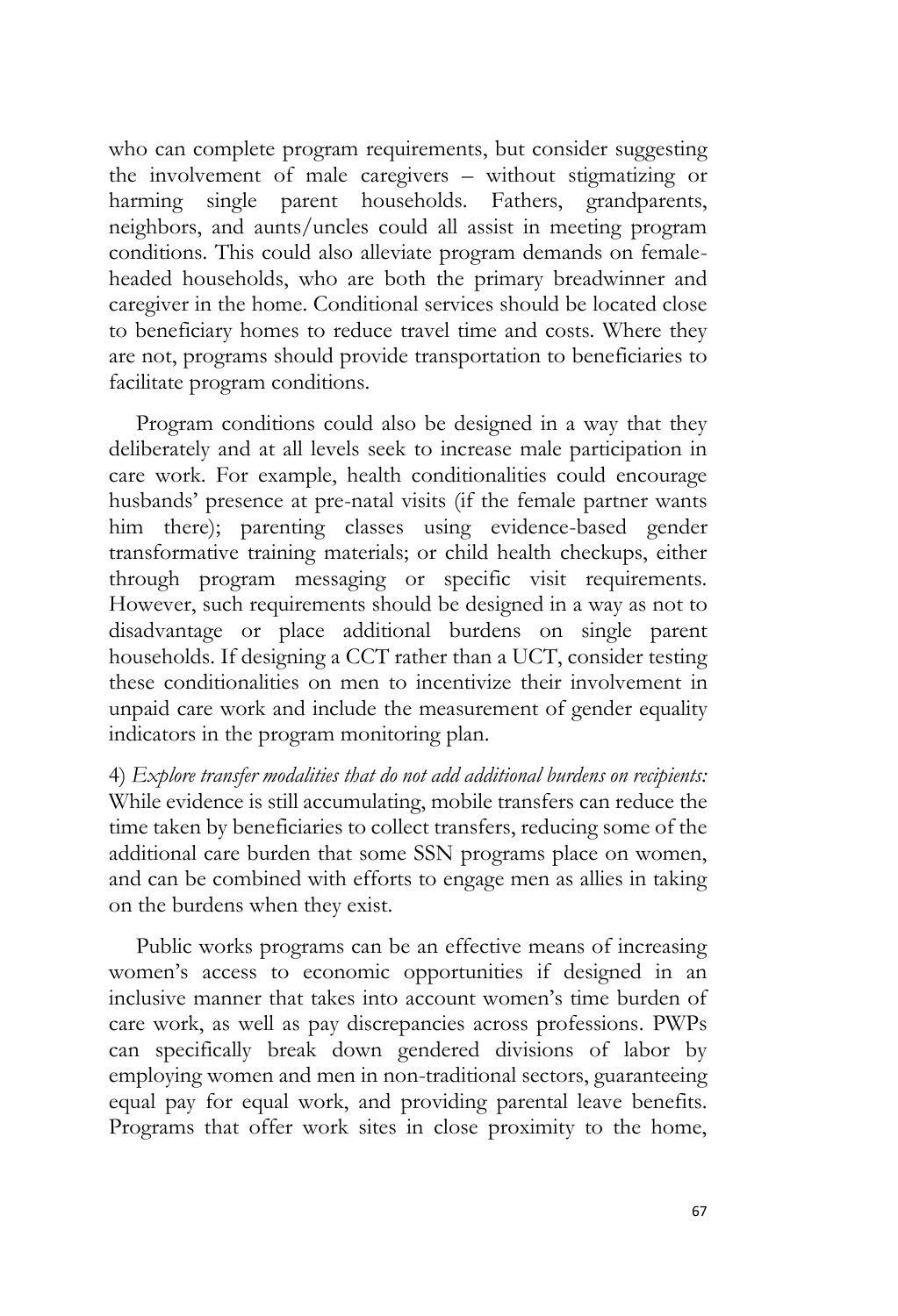flexible working hours so parents can see their children off to school and pick them up in the afternoon, and on-site childcare facilities for young children help reduce women's barriers to paid work. But they should not stop there; they should also reinforce the message that such duties are also men's responsibility and that have men have an interest in childcare too. PWPs can move towards gender transformative programming by offering these benefits to male and female workers, de-gendering the definition of caregiver and encouraging greater male participation in the home. Additionally, PWPs should provide women and men with skills training which can enhance their employability after the program ends.

In order to sustain program impacts, PWPs should engage with local business owners to break down stereotypes about gender appropriate work, and demonstrate that PWP-trained women are capable of doing the same work as men, and vice versa.

5) *Support integrated social protection systems* that include not only SSN programs but also social insurance and labor policies, and can thus offer, for example, paid leave, unemployment insurance, and cash transfers incentivizing men's participation in carework. Social protection systems should also be closely linked to the provision of high-quality infrastructure and public services, since, as highlighted in an expert background paper for the 2019 Commission on the Status of Women, these linkages can strengthen program outcomes (Chopra, 2018).

6) *Address the masculinity-related attitudes and behaviors of program staff and policy makers in addition to program beneficiaries.* At minimum, this means creating and reinforcing social expectations that caregiving is also and equally men's work. Include trainings on gender and gender transformative approaches with key program staff and stakeholders with refresher trainings periodically throughout the program duration. Create accountability mechanisms, such as site visits and regular supervision of program staff, to ensure positive, gender transformative attitudes and behaviors are upheld throughout the program staff.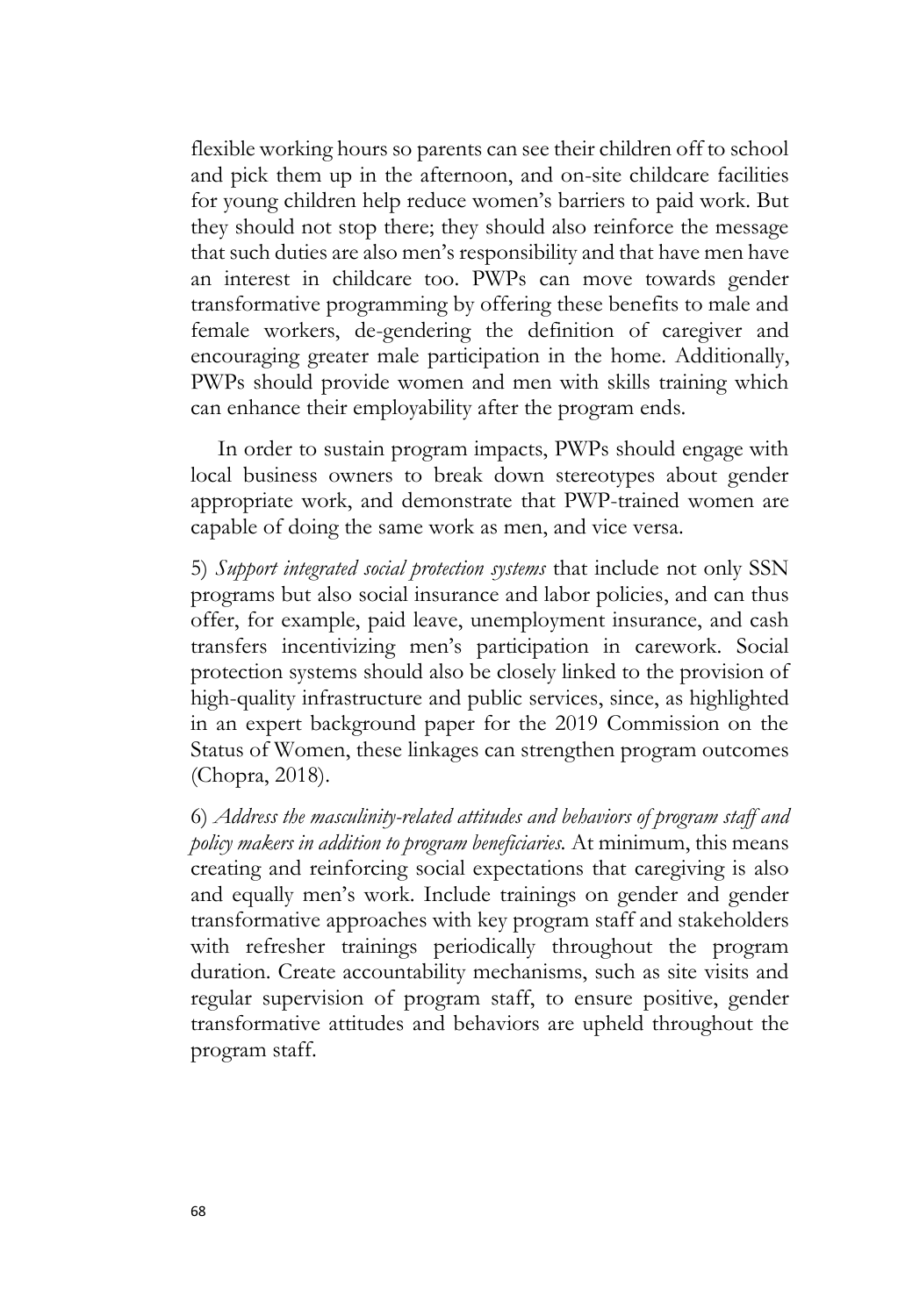7) *Collect select data on men and masculinities* in order to better understand differential program impacts, particularly around intrahousehold dynamics: Interviews with key stakeholders revealed that many programs still struggle to collect appropriate data. While some programs already collect these data, much could be learned from more consistent and systematic quantitative and qualitative data collection efforts, including indicators on gender relations in the family, (including extended family as relevant) decision-making patterns in the home, family structure, time use, and use of and exposure to violence. Additional research is also needed to understand, across contexts, whether and how men are involved in SSN related gender dynamics in female headed households (e.g. as partners in less stable relationships, as non-resident fathers, etc.).

Social safety net programs should embed qualitative researchers in the program design, implementation, and evaluation processes to understand how household dynamics are changing in order to help identify and address unintended consequences early on. While time consuming, this type of data collection is invaluable in ensuring that SSN programs enhance, rather than inhibit, women's empowerment and equitable power sharing within the household.

Since transforming gender norms is a slow process and thus impacts are unlikely to show up in a short time frame. Donors should support longitudinal efforts to assess the long-term impacts of programs on household dynamics. Finally, especially for new initiatives or new contexts, researchers should carefully track any unintended negative consequences of efforts to engage men in SSN.

8) *Where possible, target SSN programming to critical life transition points,* for example adolescence and emerging adulthood (e.g. through the growing number of SSN targeting adolescents), or the birth of a child (e.g. through child grants). Instead of focusing on the gender of the transfer recipient, program designers should take a lifecycle approach when thinking about program targeting. Women and men face different barriers to SSN program uptake at different points in their lives. For example, girls face barriers to education due to care work responsibilities, cultural views about the value of girls' education, transportation costs and safety concerns both on the way to and while at school. Young women face increased poverty risks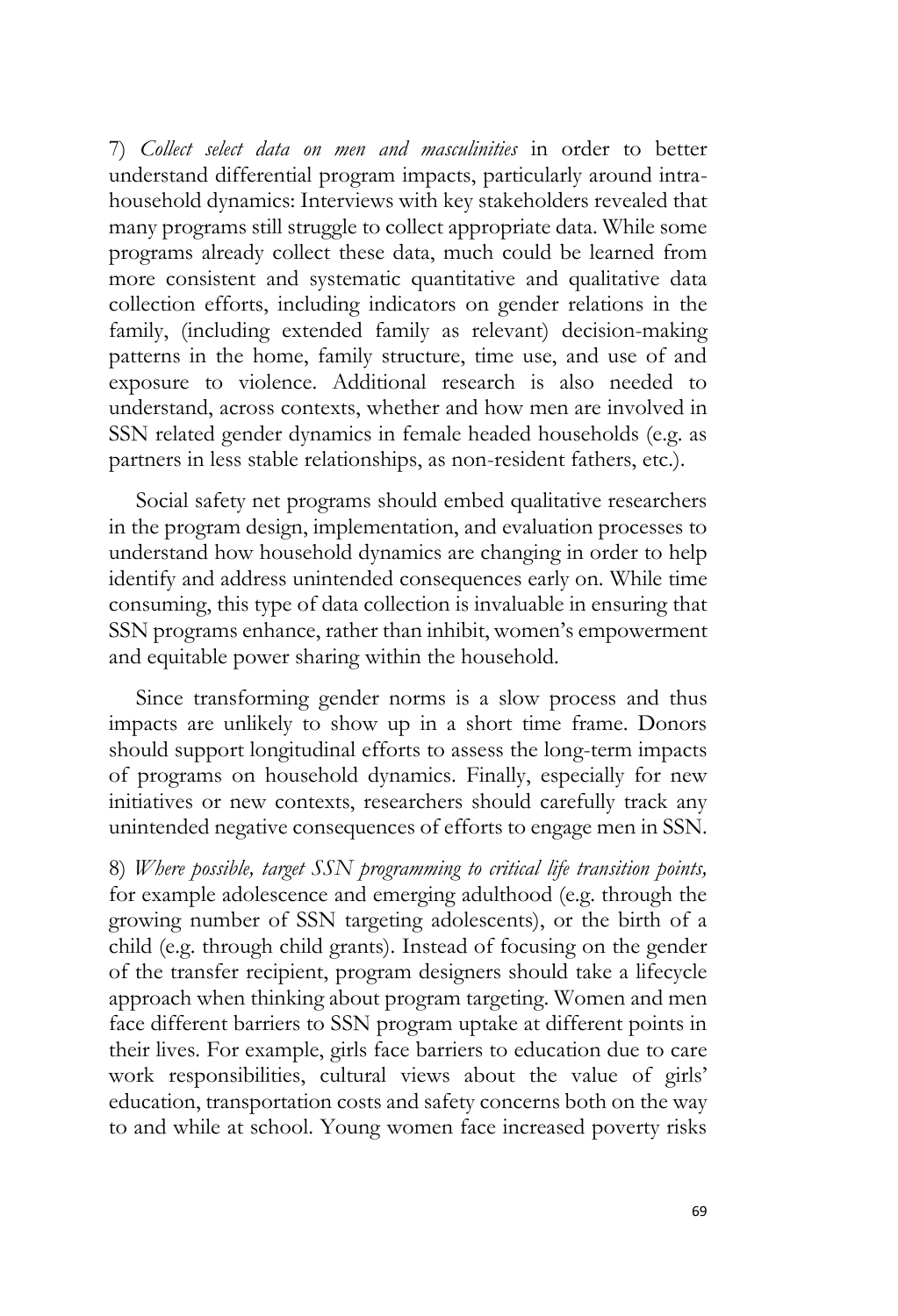due to limited workforce opportunities, constrained mobility, and early marriage and childbearing rates. Mothers may not access prenatal care due to cost constraints, a lack of transportation, poor service quality, time poverty, and limited spousal support. Elderly women are vulnerable because they often have limited access to oldage pensions, which were accrued through the formal sector work, and are dependent on younger relatives for care. Each of these obstacles requires specific targeting and program design considerations, and should include men. In addition, particular time periods may provide more openness or opportunities for changing gender norms and relationship patterns.

9) *Design and test the impact of including gender-transformative complementary programming for men and women, using a life-cycle approach.* There is a need to generate buy-in among SSN programs and generate program models that are feasible and cost-effective in the context of SSN.

Adding a gender and masculinities lens to SSN programming not only allows program designers to better understand and meet the needs of the populations they are serving, but also helps mitigate the risks and enhance the protective elements of these programs. Gender mainstreaming is not a box to check, but a mindset; it requires embedding an analysis of how gender roles shape interactions at a relational, household, and societal level. A poverty reduction effort which fails to account for program impacts on intra-household dynamics and gender relations risks leaving the most vulnerable in society behind. A gender transformative approach ensures that programs, while alleviating poverty risks and increasing consumption levels, are simultaneously breaking down and changing unequal power structures within the household and society in order to expand opportunity, access and equality for all.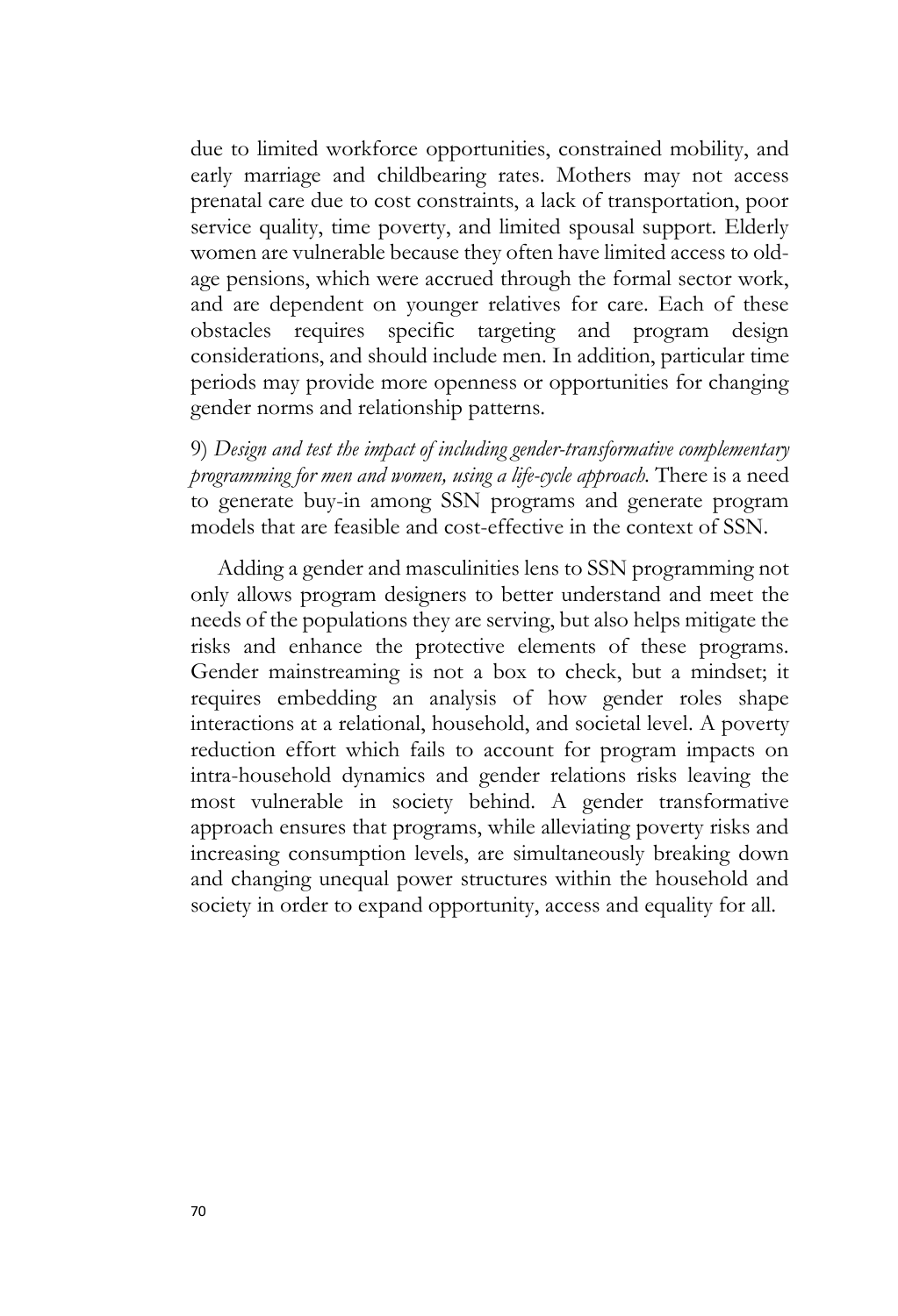## References

- Ahmed, A., Quisumbing, A. R., Nasreen, M., Hoddinott, J. and Bryan, E. (2009). Comparing Food and Cash Transfers to the Ultra Poor in Bangladesh. *International Food Policy Research Institute*.
- Aker, J. C., Boumnijel, R, McClelland, A. and Tierney, N. (2016). Payment Mechanisms and Anti-Poverty Programs: Evidence from a Mobile Money Cash Transfer Experiment in Niger. *Economic Development and Cultural Change*, 65(1).
- Akresh, R., de Walque, D and Kazianga, H. (2016). Evidence from a Randomized Evaluation of the Household Welfare Impacts of Conditional and Unconditional Cash Transfers Given to Mothers or Fathers. *World Bank Policy Research Working Paper*, 7730.
- Alzua, M., Cruces, G. and Ripani. L. (2012). Welfare programs and labor supply in developing countries: experimental evidence from Latin America. *IZA Discussion Paper Series*, No. 6959.
- Amaral, S., Bandyopadhyay, S. and Sensarma, R. (2015). Public Work Programmes and Gender-Based Violence: The Case of NREGA in India. *University of Birmingham Department of Economics Discussion Paper*, 15-09.
- Ambler, K, and de Brauw. A. (2017). The Impacts of Cash Transfers on Women's Empowerment: Learning from Pakistan's BISP Program. *World Bank Group Social Protection and Labor Discussion Paper*, No. 1702.
- American Institutes for Research. (2015). *Zambia's Child Grant Program 48- Month Impact Report.* Washington, D.C.: Author.
- American Institutes for Research. (2017). *Humanitarian Cash Transfers in the Democratic Republic of the Congo: Evidence from UNICEF's ARCC II Programme.*  Washington, D.C.: Author.
- Angelucci, M. (2008). Love on the Rocks: Domestic Violence and Alcohol Abuse in Rural Mexico. *The B.E. Journal of Economic Analysis & Policy*, 8(1): Article 43.
- Armand, A., Attanasio, O., Carneiro, P. and Lechene, V. (2016). The Effect of Gender Targeted Conditional Cash Transfers on Household Expenditures: Evidence from a Randomized Experiment. *IZA Discussion Paper Series*, No. 10133.
- Baird, S., McKenzie, D. and Özler, B. (2018). The Effects of Cash Transfers on Adult Labor Market Outcomes. GLM|LIC Synthesis Paper No. 9. Bonn: Institute of Labor Economics.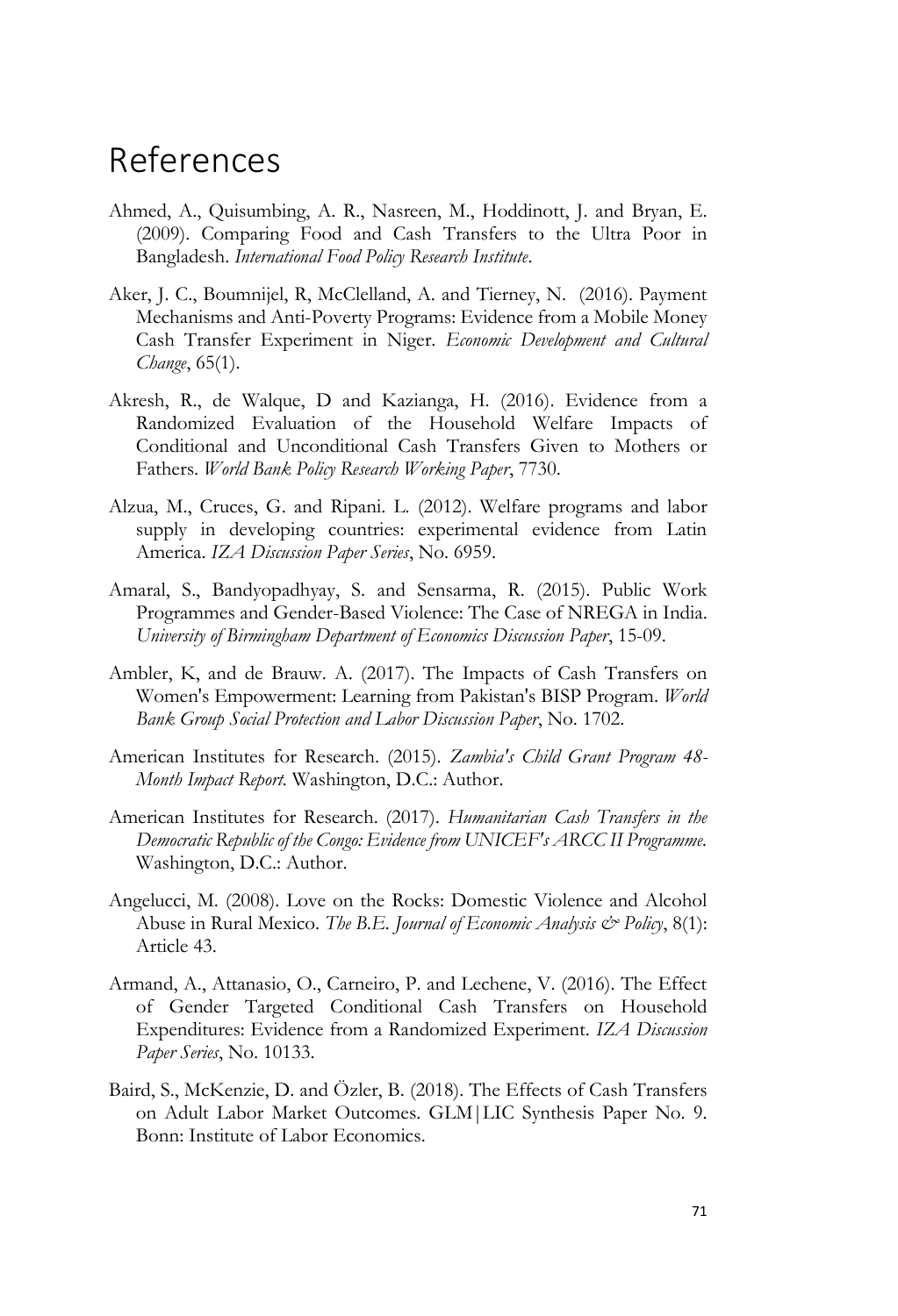- Baird, S., McIntosh, C. and Özler, B. (2011). Cash or Condition? Evidence from a Cash Transfer Experiment. *The Quarterly Journal of Economics*, 126(4): 1709-1753.
- Barker, G., Contreras, J.M., Heilman, B., Singh, A.K., Verma, R.K., and Nascimento, M. (2011). *Evolving Men: Initial Results from the International Men and Gender Equality Survey (IMAGES).* Washington, D.C.: International Center for Research on Women (ICRW) and Rio de Janeiro: Instituto Promundo.
- Berg, M., Mattinen, H. and Pattugalan, G. (2013). Examining Protection and Gender in Cash and Voucher Transfers. *WFP and UNHCR.*
- Berg, M. and Seferis, L. (2015). Protection Outcomes in Cash Based Interventions: A Literature Review. *UNHCR and DRC*.
- Berhane, G., Gilligan, D. O., Hoddinott, J. and Seyoum Taffesse, A. (2014). Can Social Protection Work in Africa? The Impact of Ethiopia's Productive Safety Net Programme. *Economic Development and Cultural Change*, 63(1): pp. 1-26.
- Blattman, C., Green, E., Annan, J. and Jamison, J. (2013). Building Women's Economic and Social Empowerment Through Enterprise: An Experimental Assessment of the Women's Income Generating Support (WINGS) Program in Uganda. *LOGiCA Study Series*, No. 1.
- Bonilla, J., Castro Zarzur, R., Handa, S., Nowlin, C., Peterman, A., Ring, H., Seidenfeld, D. (2017). Cash for Women's Empowerment? A Mixed-Methods Evaluation of the Government of Zambia's Child Grant Program. *World Development*, 95: 55–72.
- Breiding, M., Basile, K., Smith, S. Blakc, M. and Mahendra, R. (2015). Intimate Partner Violence Surveillance: Uniform Definitions and Recommended Data Elements. *Centers for Disease Control and Prevention*.
- Browne, E. (2014). Evidence of impact of emergency cash transfers on gender and protection. *GSDRC Helpdesk Research Report*.
- Buller, A. M., Peterman, A., Ranganathan, M., Bleile, A., Hidrobo, M. and Heise, L. (2018). A Mixed Methods Review of Cash Transfers and Intimate Partner Violence in Low – and Middle-Income Countries. *The World Bank Research Observer*, 33(2): 218-258.
- CGIAR. (2012). *Building coalitions, creating change: An agenda for gender transformative research in development workshop report, 3–5 October 2012, Penang, Malaysia.* Penang, Malaysia: CGIAR Research Program on Aquatic Agricultural Systems.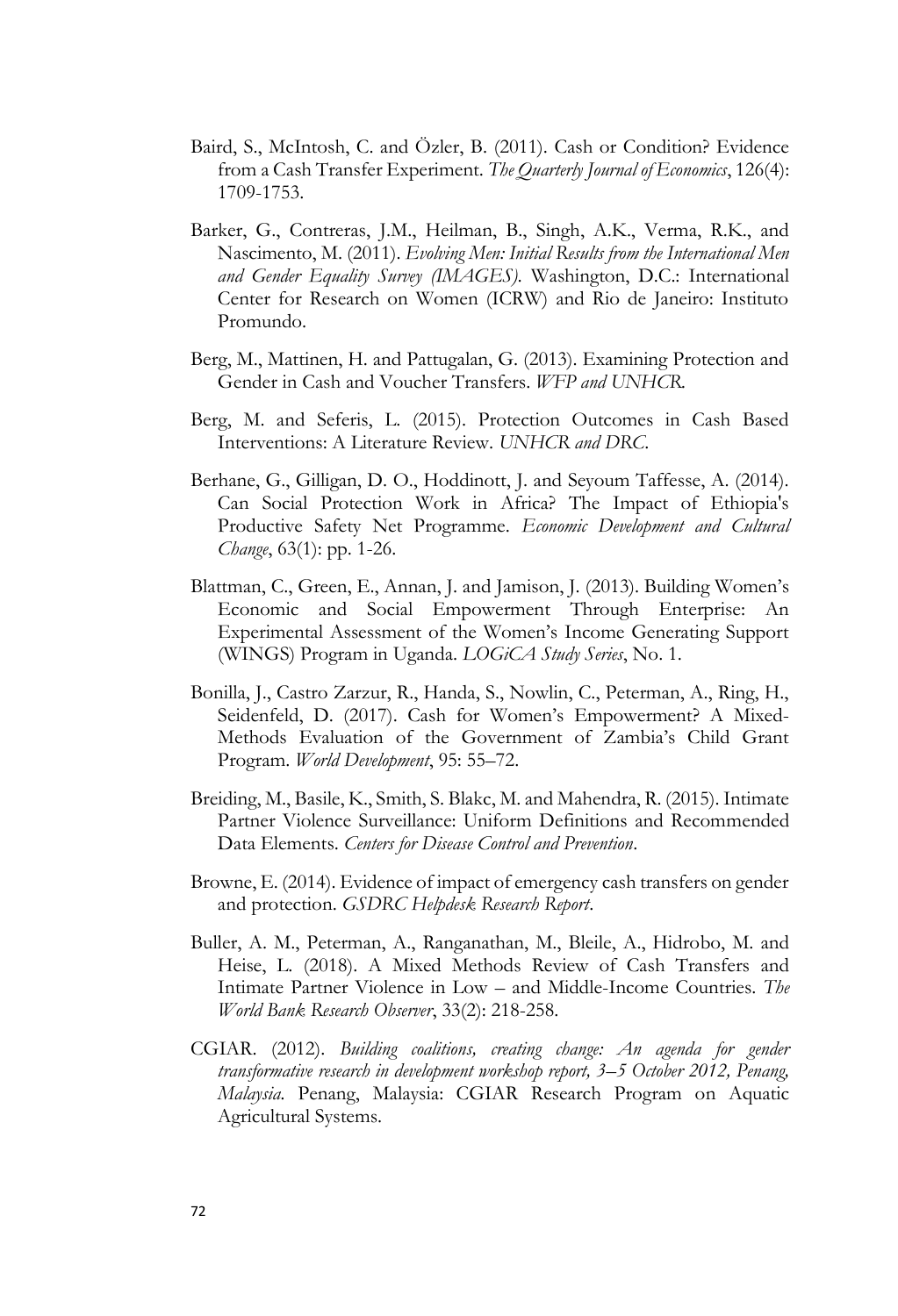- Chopra, D., with Campos Ugalde, A. (2018). *Initiating women's empowerment; achieving gender equality: Interlinkages amongst Social Protection, Infrastructure and Public Services.* Background paper for Expert Group Meeting Sixty-third session of the Commission on the Status of Women (CSW 63).
- Chopra, D., with Wanijku Kelbert, A. and Iyer, P. (2013). A Feminist Political Economy Analysis of Public Polices Related to Care: A Thematic Review. *IDS Evidence Report*, No. 9.
- Chopra, D. (2014). Towards Gender Equality with Care-sensitive Social Protection. *IDS Policy Brief*, 49.
- Connell, R.W. (1995). *Masculinities*. Berkeley and Los Angeles: University of California Press.
- Connell, R.W. and Messerschmidt, J. (2005). Hegemonic Masculinity: Rethinking the Concept. *Gender and Society*, 19(6): 829-859.
- Cookson, T. (2018). *Unjust Conditions: Women's Work and the Hidden Cost of Cash Transfer Programs.* Berkeley and Los Angeles: University of California Press.
- Creti, P. (2011). The Voucher Programme in the Gaza Strip: Mid Term Review. *WFP and Oxfam GB*.
- de Brauw, A., Gilligan, D. Hoddinott, J. and Roy, S. (2014). The Impact of Bolsa Familia on Women's Decision-Making Power. *World Development*, 59: 487-504.
- de Brauw, A., Gilligan, D. Hoddinott, J. and Roy, S. (2015). Bolsa Familia and Household Labor Supply. *Economic Development and Cultural Change*, 63(3).
- de la Guardia, F. H., Hojman, A. and Larranga, O. (2011). Evaluating the Chile Solidario program: results using the Child Solidario panel and administrative databases. *Estudios de Economia*, 38(1): 129-168.
- de la O Campos, A. P. and Garner, E. (2012). Improving Policy Response to the Differentiated Impacts of High and Volatile Food Prices on Rural Women. *FAO Discussion Paper*.
- de la O Campos, A. P. (2015). Women are often targets of social protection programs, but…are they targeted for the right reason? *FAO*.
- de Mel, S., McKenzie, D. and Woodruff, C. (2008). Are women more credit constrained? Experimental evidence on gender and microenterprise returns. *World Bank Policy Research Working Paper Series*, 4746.
- Devereux, S., Mvula, P. and Solomon, C. (2006). *After the FACT: An evaluation of Concern Worldwide's Food and Cash Transfers Project in three districts of Malawi.*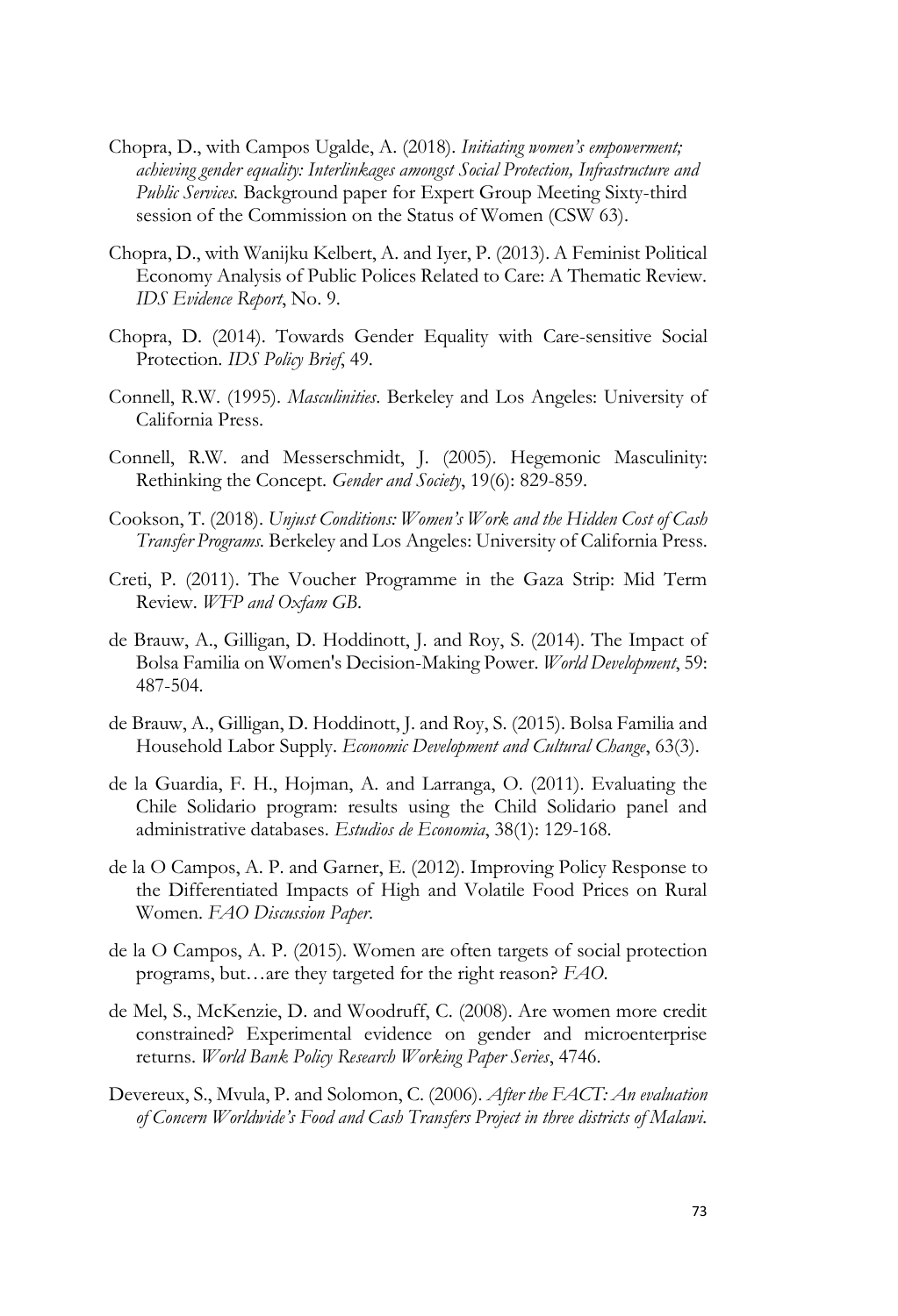Brighton, UK, and Lilongwe, Malawi: Institute of Development Studies (IDS), University of Sussex, and Concern Worldwide Malawi.

- Devereux, S., and Jere, P. (2008). Choice, Dignity and Empowerment? Cash and Food Transfers in Swaziland: An Evaluation of Save the Children's Emergency Drought Response, 2007/08. *Institute of Development Studies.*
- Doocy, S. and Tappis, H. (2017). Cash-based Approaches in Humanitarian Emergencies: A Systematic Review. *Campbell Collaboration*.
- Doyle, K., Levtov, R., Barker, G., Bastian, G., Bingenheimer, J., Kazimbaya, S., Nzabonimpa, A., Pulerwitz, J., Sayinzoga, F., Sharma, V., Shattuck, D. (2018). Gender-transformative Bandebereho couples' intervention to promote male engagement in reproductive and maternal health and violence prevention in Rwanda: Findings from a randomized controlled trial. PLoS ONE 13(4): e0192756.
- DSD, SASSA and UNICEF. (2012). *The South African Child Support Grant Impact Assessment: Evidence from a survey of children, adolescents and their households.* Pretoria: UNICEF South Africa.
- Edstrom, J. and Shahrokh, T. (2015). "Poverty, work and employment." In Edstrom, J., Hassink, A., Shahrokh, T. and Stern, E. (eds), *Engendering Men A Collaborative Review of Evidence on Men and Boys in Social Change and Gender Equality Evidence Report.* Washington, D.C. and Brighton: Promundo-US, Sonke Gender Justice and the Institute of Development Studies.
- Evans, D. K. and Popova, A. (2016). Cash Transfers and Temptation Goods. *Economic Development and Cultural Change*, 65(2).
- FAO. (2013). Policy Brief: The Economic Impacts of the CT-OVC Programme in Kenya. P to P: from Protection to Production. *FAO*.
- Ferro, A. R., Kassouf, A. L, and Levison, D. (2010). The Impact of Conditional Cash Transfer Programs on Household Work Decisions in Brazil. *Research in Labor Economics*, 31.
- Fiszbein, A. and Schady, N. (2009). Conditional Cash Transfers: Reducing Present and Future Poverty. *World Bank Policy Research Report*.
- Galasso. E. (2006). 'With their effort and one opportunity': Alleviating extreme poverty in Chile. *World Bank Development Research Group*.
- Gram, L., Skordis-Worrall, J., Saville, N., Manandhar, D., Sharma, N., and Morrison, J. (2019). 'There is no point giving cash to women who don't spend it the way they are told to spend it' – Exploring women's agency over cash in a combined participatory women's groups and cash transfer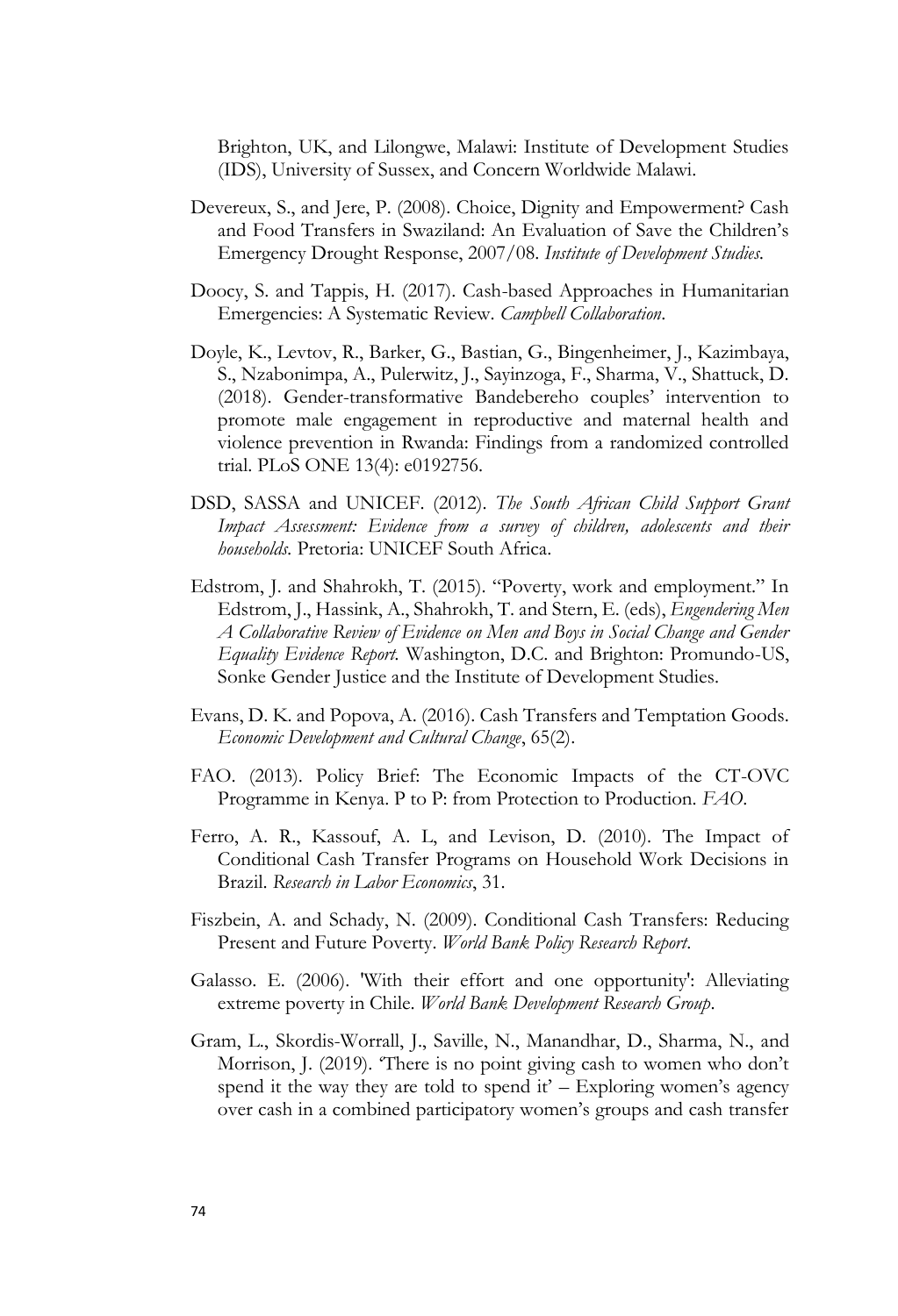programme to improve low birthweight in rural Nepal. *Social Science & Medicine,* 221: 9-18.

- Greene, M. and Levack, A. (2010). Synchronizing Gender Strategies: A Cooperative Model for Improving Reproductive Health and Transforming Gender Relations. *Interagency Gender Working Group (IGWG).*
- Grosh, M., del Ninno, C., Tesliuc, E., and Ouerghi, A. (2008). For Protection and Promotion: The Design and Implementation of Effective Safety Nets. *World Bank*.
- Guluma, Y. (2018). Outcome Analysis: Cash Transfer Programming Response to the Ebola Crisis in Sierra Leone and Liberia. *The Cash Learning Partnership.*
- Hagen-Zanker, J., Bastagli, F., Harman, L., Varca, V., Sturge, G. and Schmidt, T. (2016). Understanding the impact of cash transfers: the evidence. *ODI Briefing.*
- Hall, S. (2015). The Impact of Cash Transfer Programmes on Protection Outcomes in Afghanistan. *UNHCR and NRC.*
- Hassink, A. and Baringer, L. (2015). "Fatherhood, unpaid care and the care economy." In Edstrom, J., Hassink, A., Shahrokh, T. and Stern, E. (eds), *Engendering Men A Collaborative Review of Evidence on Men and Boys in Social Change and Gender Equality Evidence Report.* Washington, D.C. and London: Promundo-US, Sonke Gender Justice and the Institute of Development Studies.
- Haushofer, J. and Shapiro, J. (2015). The Impact of Unconditional Cash Transfers in Kenya. *Innovations for Poverty Action*.
- Heath, R., Hidrobo, M, and Roy. S. (2018). Cash transfers, polygamy and intimate partner violence: Experimental evidence from Mali. *(working paper).*
- Heilman, B. and Barker, G. (2018). *Masculine Norms and Violence: Making the Connections.* Washington, DC.: Promundo – US.
- Heilman, B., Barker, G., and Harrison, A. (2017a). *The Man Box: A Study on Being a Young Man in the US, UK, and Mexico.* Washington, DC and London: Promundo-US and Unilever.
- Heilman B, Levtov R, van der Gaag N, Hassink A, and Barker G (2017b). *State of the World's Fathers: Time for Action.* Washington, DC: Promundo, Sonke Gender Justice, Save the Children, and MenEngage Alliance.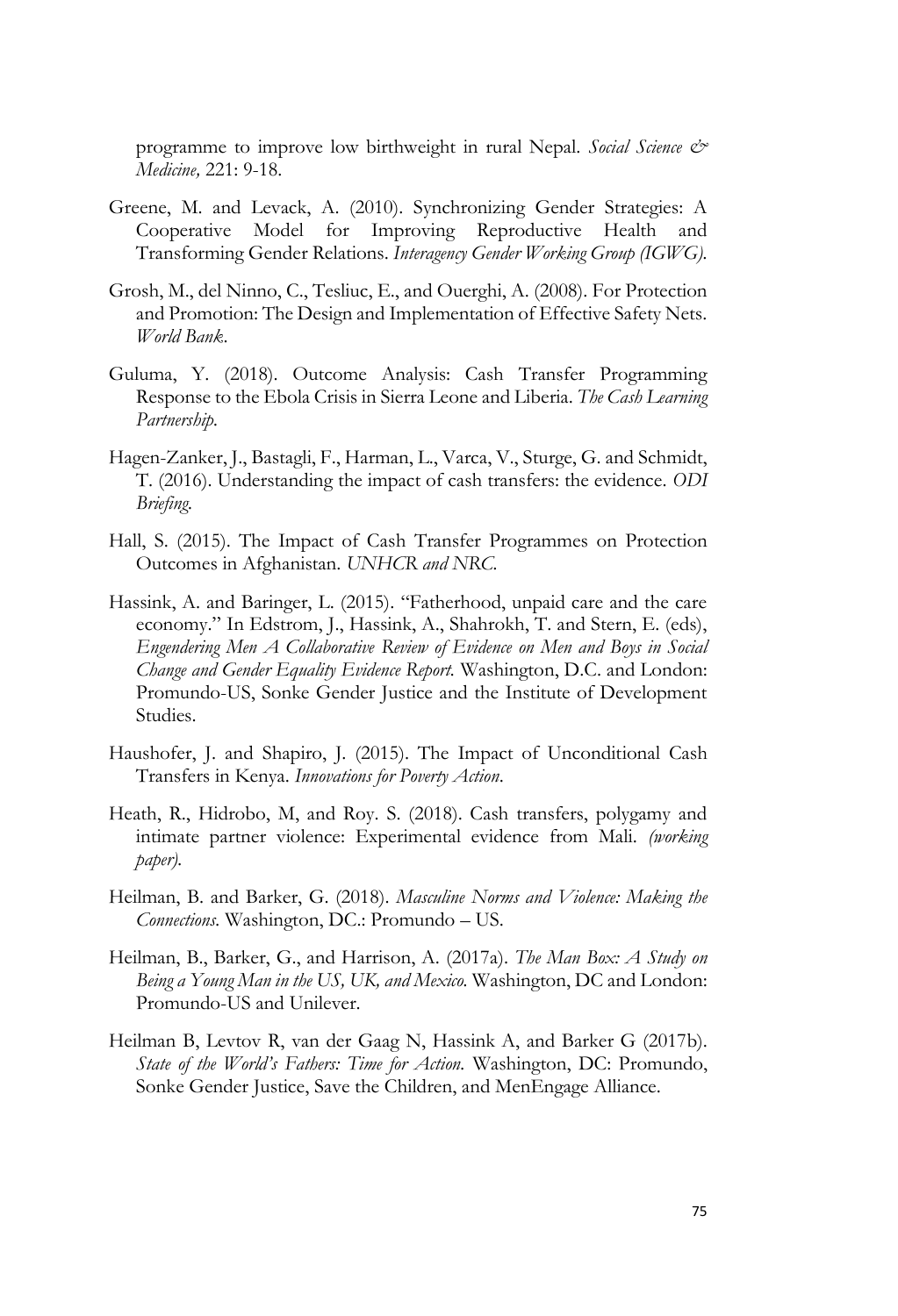- Hidrobo, M., Hoddinott, J., Margolies, A., Moreira, V. and Peterman, A. (2012). *WFP/IRPRI Impact Evaluation of Cash, Food Vouchers and Food Transfers among Colombian Refugees and Poor Ecuadorians in Carchi and Sucumbios, Final Report.* Washington, D.C.: International Food Policy Research Institute.
- Hidrobo, M. and Fernald, L. (2013). Cash Transfers and Domestic Violence. *Journal of Health Economics*, 32(1): 304–19.
- Hidrobo, M., Peterman, A., and Heise, L. (2016). The Effects of Cash, Vouchers, and Food Transfers on Intimate Partner Violence: Evidence from a Randomized Experiment in Northern Ecuador." *American Economic Journal: Applied Economics*, 8 (3): 284-303.
- Hillenbrand, E., Karim, N., Mohanraj, P., and Wu, D. (2015). Measuring gender-transformative change: A review of literature and promising practices. *CARE USA*, Working Paper.
- Hoddinott, J. and Hadded, L. (1995). Does Female Income Share Influence Household Expenditures? Evidence from Cote d'Ivoire. *Oxford Bulletin of Economics and Statistics*, 57(1).
- Holmes, R. and Jones, N. (2013). *Gender and Social Protection in the Developing World: Beyond Mothers and Safety Nets.* Chicago: Zed Books.
- Institute of Development Studies, Promundo-US and Sonke Gender Justice. (2015). *EMERGE: Engendering Men, Evidence on Routes to Gender Equality Practice Brief.*
- Interactions for Gender Justice. (2011). Universal Pregnancy Allowance (AUE) (Asignacion Universal por Embarazo. Institute for Development Studies [Online], Available: [http://interactions.eldis.org/programme/](http://interactions.eldis.org/programme/universal-pregnancy-allowance-aueasignación-universal-por-embarazo) [universal-pregnancy-allowance-aueasignación-universal-por-embarazo](http://interactions.eldis.org/programme/universal-pregnancy-allowance-aueasignación-universal-por-embarazo) [5 Nov 2018].
- Ireland, M. (1993). *Reconceiving Women: Separating Motherhood from Female Identity.* New York: The Guildford Press.
- John, N., Stoebenau, K., Ritter, S., Edmeades, J., and Balvin, N. (2017). Gender Socialization during Adolescence in Low- and Middle-Income Countries. *Innocenti Discussion Paper.* Washington, DC: International Center for Research on Women.
- Jones, N., Vargas, R. and Villar, E. (2011). Conditional Cash Transfers in Peru: Tackling the Multi-Dimensionality of Poverty and Vulnerability. *DFID Young Lifes Project*.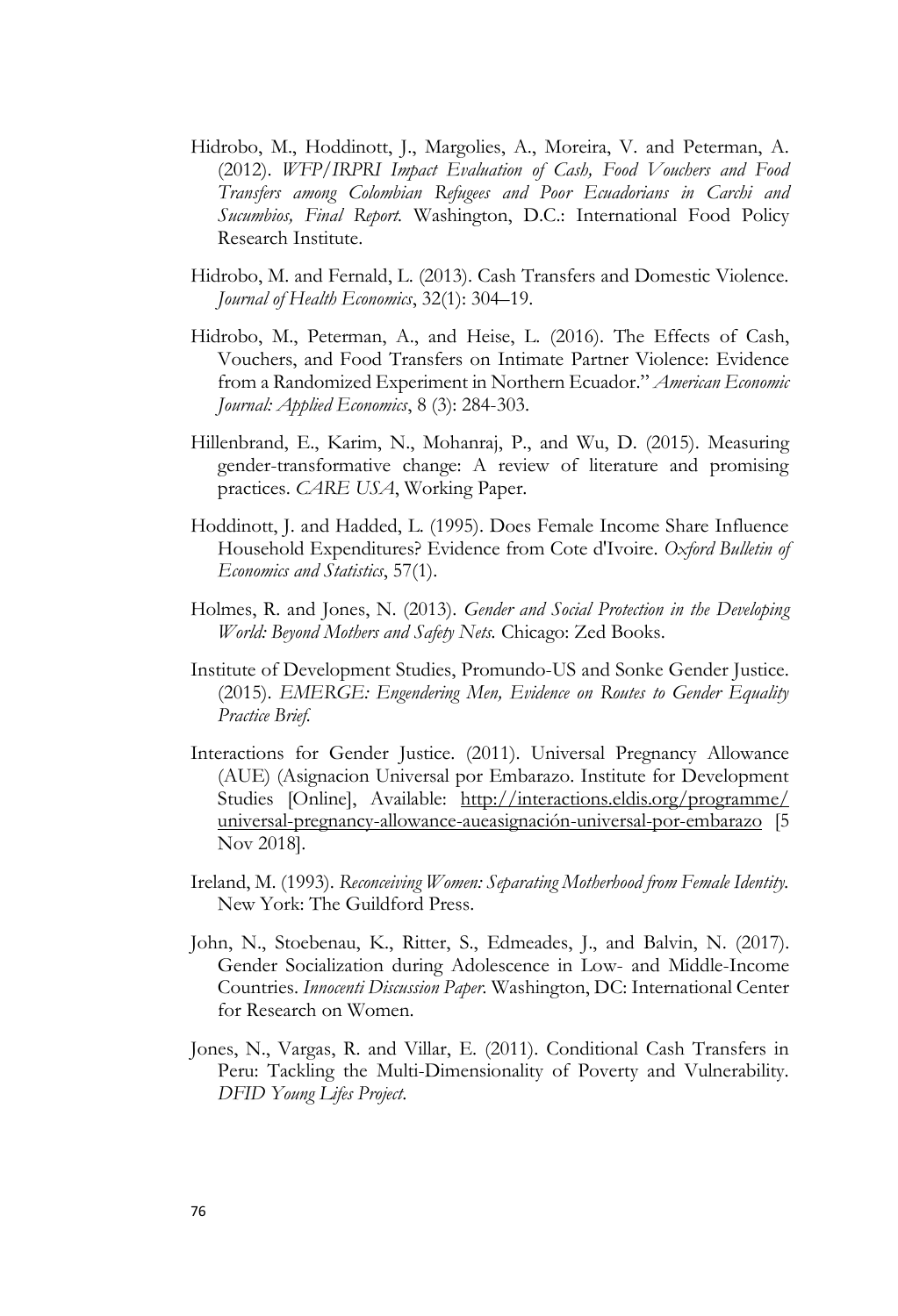- Kabeer, N. (2005). Gender equality and women's empowerment: A critical analysis of the third millennium development goal 1. *Gender and Development*, 13(1): 13-24.
- Kabeer, N., Mahmud, S. and Tasneem, S. (2011), Does Paid Work Provide a pathway to Women's Empowerment? Empirical Findings from Bangladesh. *IDS Working Paper*, 375.
- Khan, M.E., Hazra, A., Kant, A. and Ali, M. (2016). Conditional and Unconditional Cash Transfers to Improve Use of Contraception in Low and Middle Income Countries: A Systematic Review. *Studies in Family Planning*, 47(4).
- Lacayo, C. (2006). Policy Brief 3: Red de Proteccion Social Nicaragua. *ODI Inter-Regional Inequality Facility.*
- Lawless, S., Doyle, K., Cohen, P., Eriksson, H., Schwarz, A.M., Teioli, H., Vavekaramui, A., Wickham, E., Masu, R., Panda, R., and McDougall, C. (2017). Considering gender: Practical guidance for rural development initiatives in Solomon Islands. *World Fish Program Brief*.
- Levtov, R. (2016). *Background Paper for the UN Secretary-General's High-Level Panel on Women's Economic Empowerment.*
- Luttrell, C. and Moser, C. (2004). Gender and Social Protection. *DFID*.
- Marselles-Culleres, H. (2011). Conduites d'affrontement féminines (coping behaviour) et inégalités de genre dans la sécurité alimentaire et nutritionnelle. Cas de deux villages du Nicaragua. *Institut des Sciences et Industries du Vivant et de l'Environnement (AgroParis Tech) et l'Universitat de Lleida.*
- McKenzie, D. (2012). Dads and Development. *World Bank Blog - Impact Evaluations.*
- Molyneux, M. (2008). Conditional Cash Transfers: A 'Pathway to Women's Empowerment'? *Institute of Development Studies Pathways to Women's Empowerment Working Paper*, 5.
- Molyneux, M. and Thomson, M. (2011). Cash transfers, gender equity and women's empowerment in Peru, Ecuador and Bolivia. *Gender and Development*, 19(2): 195-212.
- Munoz Boudet, A.M., Buitrago, P., Leroy De La Briere, B., Newhouse, D., Rubiano Matulevich, E.C., Scott, K., and Suarex Becerra, P. (2018). Gender Differences in Poverty and Household Consumption through the Life-cycle: A Global Perspective. *World Bank Policy Research Working Paper*, 8360.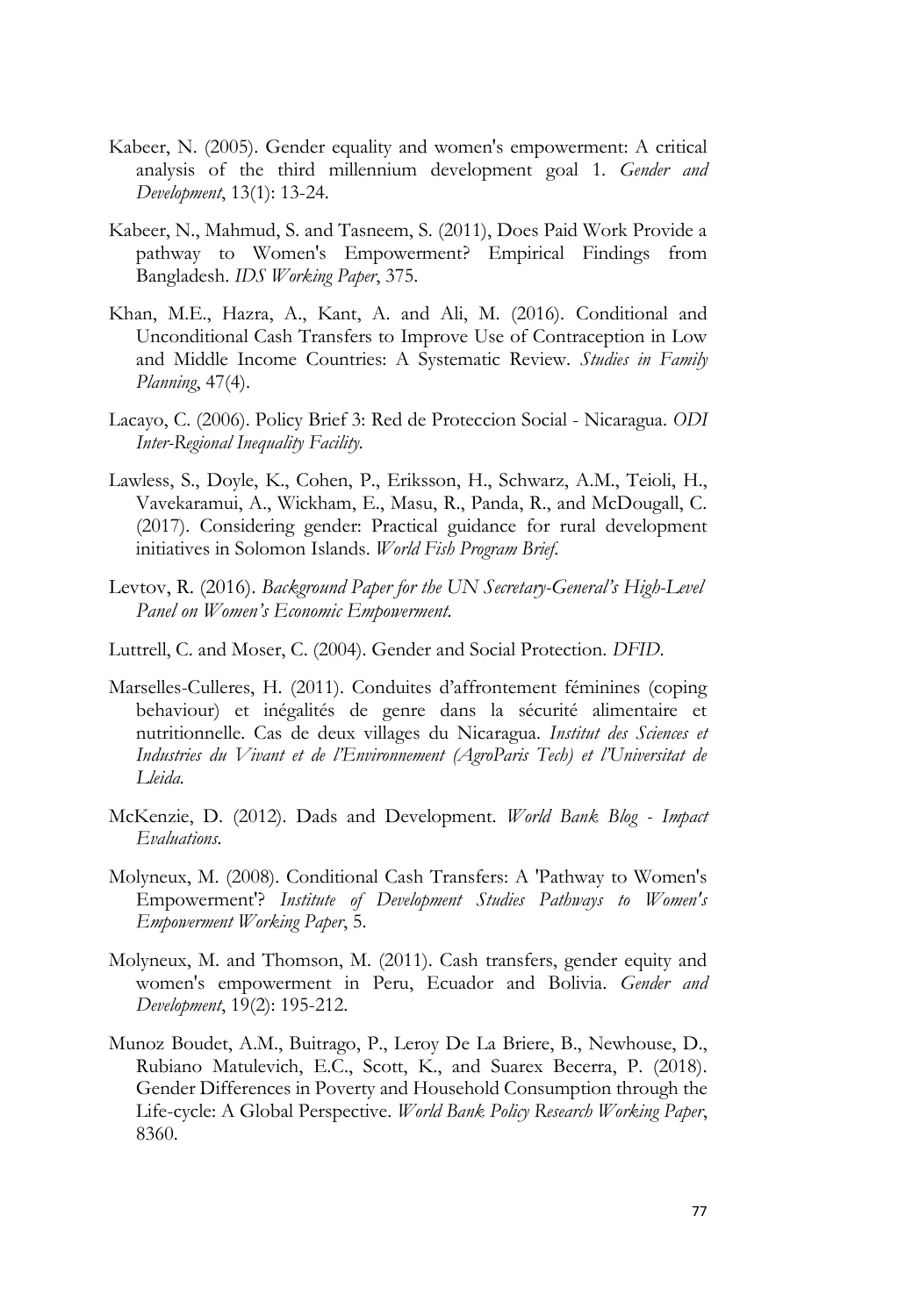- Neumayer, E. and Plümper, T. (2007). The gendered nature of natural disasters: the impact of catastrophic events on the gender gap in life expectancy, 1981-2002. *Annals of the Association of American Geographers*, 97(3): 551-566.
- Newton, J. (2015). Making Social Protection Gender Sensitive for Inclusive Development in Sub-Saharan Africa. *INCLUDE Knowledge Platform on Inclusive Development Policies.*
- Ogden, T. (2011). An Interview with Banerjee and Duflo, Part 3, *Philanthropy*  Action [Online], Available: [http://philanthropyaction.com/articles/](http://philanthropyaction.com/articles/an_interview_with_banerjee_and_duflo_part_3) an interview with banerjee and duflo part 3 [5 Nov 2018].
- OECD (2019). *Breaking Down Barriers to Women's Economic Empowerment: Policy Approaches to Unpaid Care Work*. OECD Development Policy Papers No.18.
- OECD Development Assistance Committee (2019). Development Finance for Gender Equality and Women's Empowerment: A Snapshot. Available at: **[www.oecd.org/dac/gender-development](http://www.oecd.org/dac/gender-development%20%5b1)** [1 Feb 2019].
- Palermo, T. and Braymen, C. (2010). Gender-Specific Effects on the Time Use of a Conditional Cash Transfer Program. *Princeton Academic Paper Library.*
- Parker, S. and Skoufias, E. (2000). Final Report: The Impact of Progresa on Work, Leisure and Time Allocation. *IFPRI*.
- Pavanello, S., Pozarny, P. De la O Campos, A.P. and Warring, N. (2016). *Research on rural women's economic empowerment and social protection: The impacts of Rwanda's Vision 2020 Umurenge Programme (VUP).* Rome: Food and Agriculture Organization of the United Nations.
- Peterman, A., Schwab, B., Roy, S., Hidrobo, M. and Gilligan, D. (2015). Measuring Women's Decisionmaking: Indicator Choice and Survey Design Experiments from Cash and Food Transfer Evaluations in Ecuador, Uganda, and Yemen. *IFPRI Discussion Paper*, 01453.
- Pratinidhi, A. and Lale, S. (2014). Effect of conditional cash transfer on choice and utilization of contraceptives among newly married couples in Satara district. *Medical Journal of Dr. D.Y. Patil Vidyapeeth*, 7(2): 139-146.
- Promundo and Dove Men Care. (2017). *Helping Dads Care*. Washington, D.C.: Promundo-US.
- Promundo-US and University of Pittsburgh Medical Center. (2018). *Manhood 2.0: A Curriculum Promoting a Gender-Equitable Future of Manhood.*  Washington, DC and Pittsburgh: Promundo and University of Pittsburgh.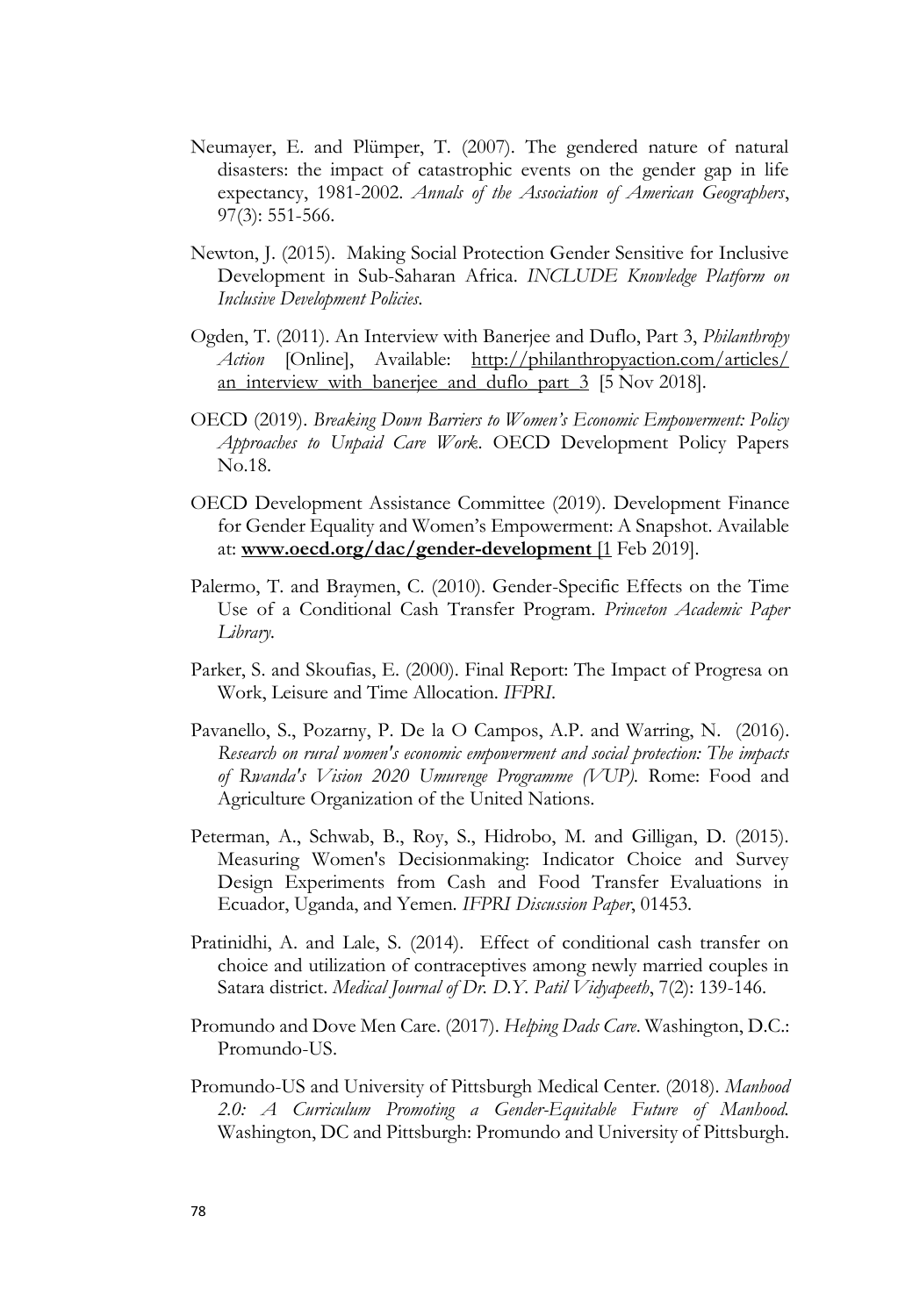- Ragonese, C., Shand, T., and Barker, G. (2018). Masculine Norms and Men's Health: Making the Connections: Executive Summary. Washington, DC: Promundo-US.
- Rogers, B. B. and Coates, J. (2002). Food-Based Safety Nets and Related Programs. *Tufts Food Policy and Applied Nutrition Program*, Discussion Paper No. 12.
- Roy, S., Hidrobo, M., Hoddinott, J. and Ahmed, A. (2018). Transfers, Behavior Change Communication, and Intimate Partner Violence: Post Program Evidence from Rural Bangladesh. *The Review of Economics and Statistics*. (Forthcoming).
- Rubalcava L., Teruel, G. and Thomas, D. (2009). Investments, time preferences, and public transfers paid to women. *Economic Development and Cultural Change*, 57(3): 507- 538.
- Safer, J. (1996). *Beyond Motherhood: Choosing a Life Without Children*. New York: Pocket Books.
- Schulte, H. (2007). Chile Solidario: Toward an Integrated Approach to the Delivery of Social Protection. *Learning Programme on Evidence Based Policy to Deliver Results for Children*.
- Sengupta, A. (2014). Understanding the Interaction Between Women's Economic Empowerment and Gender Based Violence: A Study on ACF's Cash Transfer Programme in Northern Uganda. *Action Against Hunger and Development Pathways.*
- Seymour, G. and Peterman, A. (2018). Context and measurement: An analysis of the relationship between intrahousehold decision making and autonomy. *World Development*, 111: 97-112.
- Shahrokh, T. with Edstrom, J. (2015). "Sexual and gender-based violence." In Edstrom, J., Hassink, A., Shahrokh, T. and Stern, E. (eds), *Engendering Men A Collaborative Review of Evidence on Men and Boys in Social Change and Gender Equality Evidence Report.* Washington, D.C. and London: Promundo-US, Sonke Gender Justice and the Institute of Development Studies.
- Sholkamy, H. (2011). How can Social Protection Provide Social Justice for Women? *Institute of Development Studies Pathways Policy Paper*.
- Skoufias, E. and diMaro, V. (2006). Conditional Cash Transfers, Adult Work Incentives, and Poverty. *World Bank Impact Evaluation Series*, No. 5.
- Slegh, H., G. Barker, B. Ruratotoye, and T. Shand. (2012). Gender Relations, Sexual Violence and the Effects of Conflict on Women and Men in North Kivu, Eastern Democratic Republic of Congo: Preliminary Results of the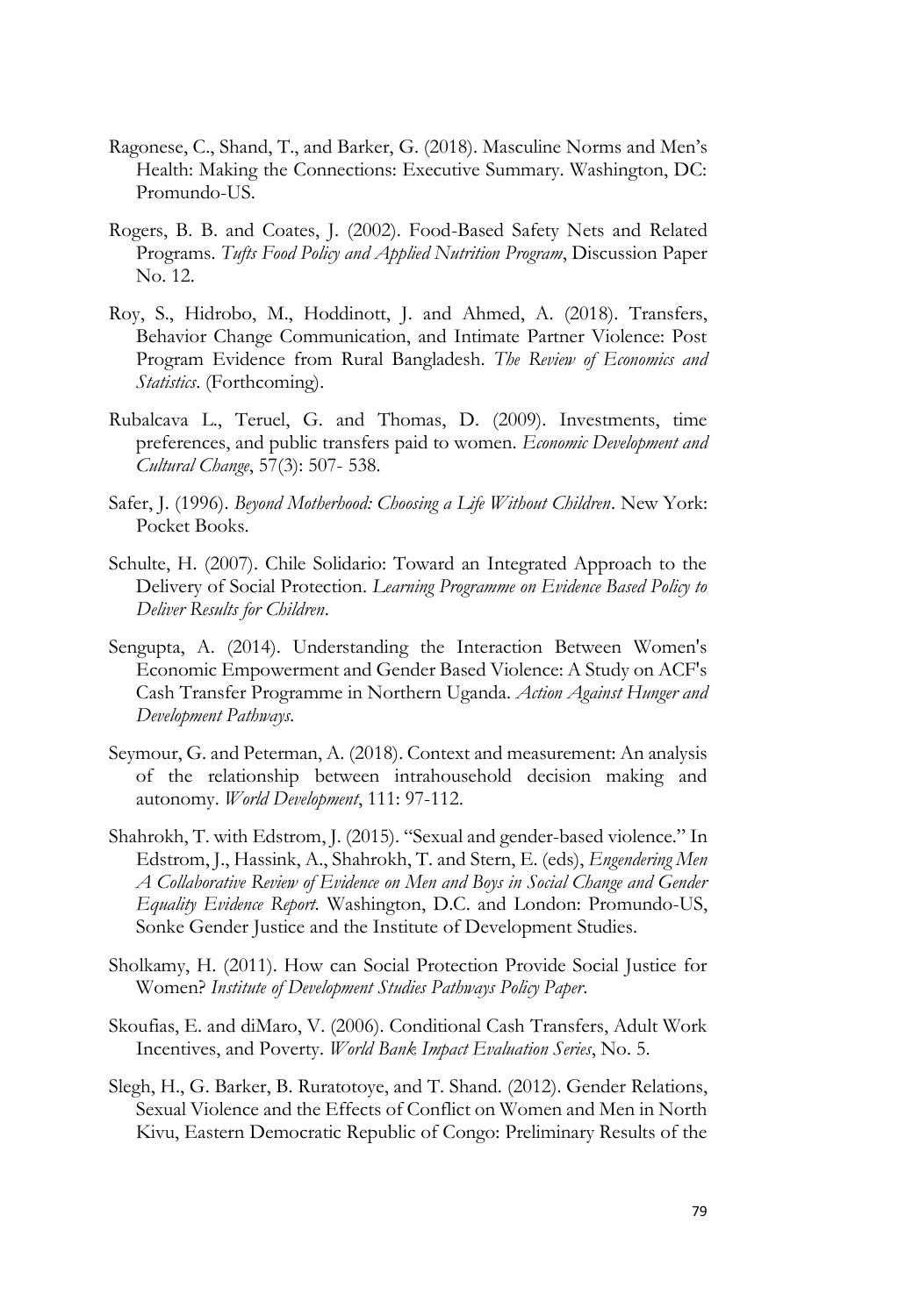International Men and Gender Equality Survey (IMAGES). Washington, DC: Sonke Gender Justice Network and Promundo-US.

- Slater. R. and Mphale, M. (2008). Cash transfers, gender, and generational relations: evidence from a pilot project in Lesotho. *ODI Humanitarian Policy Group.*
- The Sphere Project. (2011). *The Sphere Handbook*. London: Practical Action Publishing.
- Stoppard, J. (2000). *Understanding depression: feminist social constructionist approaches*. New York: Routledge.
- Sudarshan, R. (2011). India's National Rural Employment Guarantee Act: women's participation and impacts in Himachal Pradesh, Kerala and Rajasthan. *CSP Research Report*, 06.
- Tanzania Cash Plus Evaluation Team. (2018). Tanzania Youth Study of the Productive Social Safety Net (PSSN) Impact Evaluation: Endline Report. *UNICEF Office of Research - Innocenti.*
- Tebet, M. (2017). Symbolic and Gender Boundaries among the Bolsa Familia Beneficiaries. *Sociology and Anthropology*, 5(8): 635-644.
- Thomas, D. (1990). Intra-Household Resource Allocation: An Inferential Approach. *The Journal of Human Resources*, 25(4): 635-664.
- Tirivayi, N., Matondi, P., Tomini, S.M., Tesfaye, W.M., Chikulo, S. and van den Berg Morelli, C. (2016). *Humanitarian Assistance through Mobile Cash Transfers: Evaluation of the Emergency Cash-First Response to food security in drought-affected communities in Southern Zimbabwe through a mobile cash transfer project Evaluation Report*. Maastricht: UNUMERIT.
- Todd, J., Winters, P. and Stecklov, G. (2012). Evaluating the impact of conditional cash transfer programs on fertility: the case of the 'Red de Proteccion Social' in Nicaragua. *Journal of Population Economics*, 25 (1): 267- 290.
- Todd, P. E. (2012). Effectiveness of Interventions Aimed at Improving Women's Employability and Quality of Work: A Critical Review. *World Bank Policy Research Working Paper*, 6189.
- UN Women. (2018). Gender Mainstreaming Concepts and Definitions, [Online], Available: [http://www.un.org/womenwatch/osagi/concepts](http://www.un.org/womenwatch/osagi/conceptsandefinitions.htm) [andefinitions.htm](http://www.un.org/womenwatch/osagi/conceptsandefinitions.htm) [5 Nov 2018].
- Undurraga, E., Zycherman, A., Yiu, J., Behrman, J.R., Leonard, W.R., and Godoy, R.A. (2014). Gender Targeting of Unconditional Income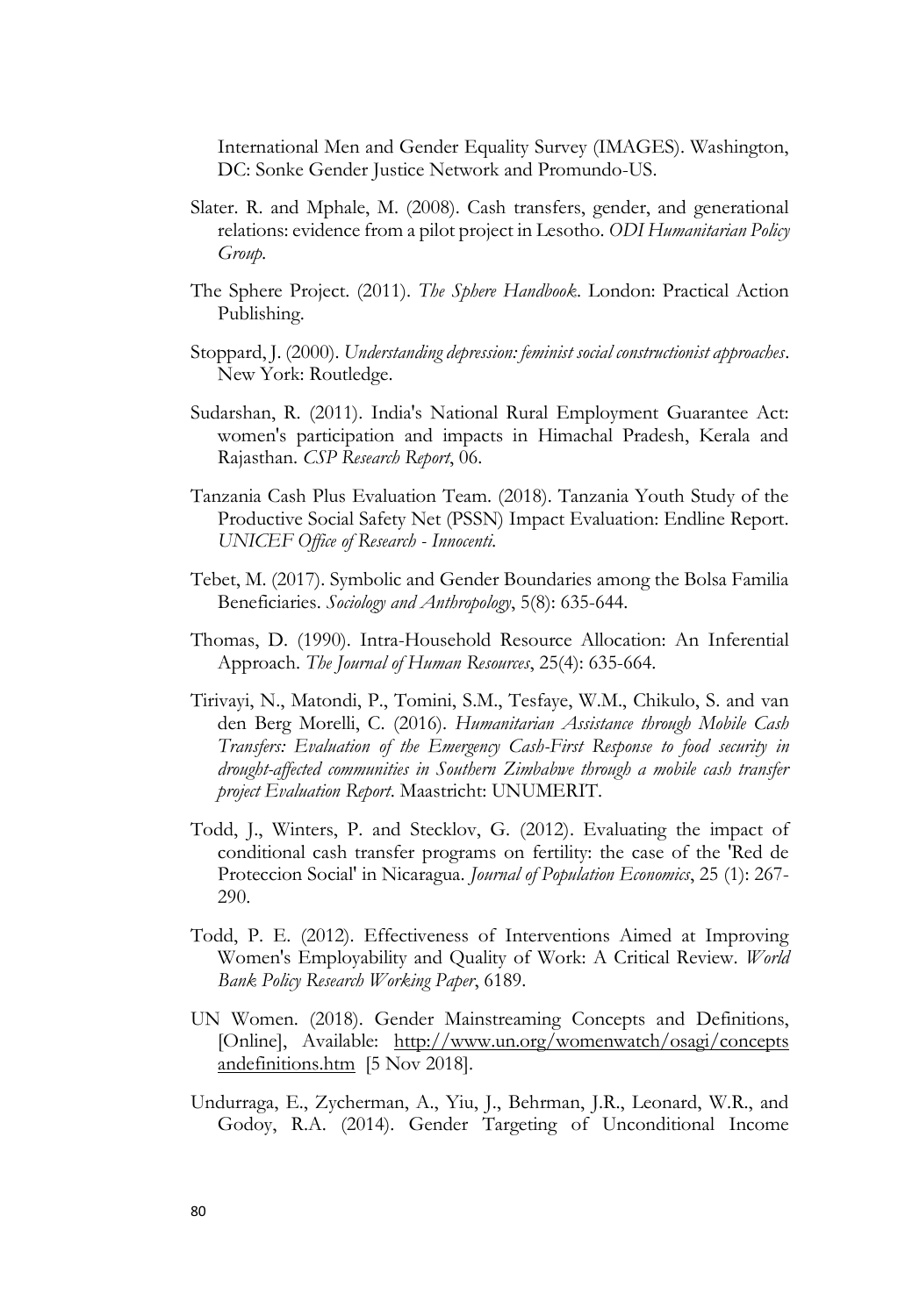Transfers and Child Nutritional Status: Experimental Evidence from the Bolivian Amazon. *GCC Working Paper Series*, 14-03.

- UNFPA and Promundo. (2018). *Engaging Men in Unpaid Care Work: An Advocacy Brief for Eastern Europe and Central Asia.* Istanbul and Washington, DC.: UNFPA and Promundo.
- United Nations. (2015). Sustainable Development Goals, [Online], Available: <https://sustainabledevelopment.un.org/sdgs> [5 Nov 2018].
- Ward, P., Hurrell, A., Visram, A., Riemenschneider, N., Pellerano, L., O'Brien, C., MacAuslan, I. and Willis, J. (2010). Cash transfer prorgramme for orphans and vulnerable children (CT-OVC), Kenya: Operational and Impact Evaluation 2007-2009, Final Report. *Oxford Policy Management*.
- Wasilkowska, K. (2012). Gender Impact Analysis: Unconditional Cash Transfers in South Central Somalia. *Somalia Cash Consortium, ACF, African Development Solutions (ADESO), DRC, Save the Children*.
- World Bank. (2006). Social Safety Nets in Bangladesh: An Assessment. *Bangladesh Development Series*, Paper No. 9.
- World Bank. (2014). Social Safety Nets and Gender: Learning from Impact Evaluations and World Bank Projects. *Independent Evaluation Group*.
- World Bank. (2016). Press Release (30 June 2016): WB/Argentina: Child Allowance Set to Reach an Additional 1.5 Million Children and Youth [Online], Available: [http://www.worldbank.org/en/news/pressrelease/](http://www.worldbank.org/en/news/pressrelease/2016/06/30/argentina-world-bank-child-allowance-additional-15-million-children-youth) [2016/06/30/argentina-world-bank-child-allowance-additional-15](http://www.worldbank.org/en/news/pressrelease/2016/06/30/argentina-world-bank-child-allowance-additional-15-million-children-youth) [million-children-youth](http://www.worldbank.org/en/news/pressrelease/2016/06/30/argentina-world-bank-child-allowance-additional-15-million-children-youth) [5 Nov 2018].
- World Bank. (2018). Poverty Concepts and Definitions, [Online], Available: <https://www.worldbank.org/en/topic/poverty/overview> [5 Nov 2018].
- World Bank. (2018). The State of Social Safety Nets 2018. Washington, DC: World Bank. Available: doi.10.1596/978-1-4648-1254-5.
- Women's Refugee Commission. (2018). Optimizing Benefits and Mitigating Risks of Integrating Cash-Based Initiatives and GBV Programming: Case Studies from Irbid and Mafraq, Jordan. *Mercy Corps and International Rescue Committee.*
- Yoong, J., Rabinovich, L. and Diepeveen, S. (2012). *The Impact of Economic Resource Transfers to Women versus Men: A Systematic Review. Technical Report.* London: EPPI-Centre, Social Science Research Unit, Institute of Education, University of London.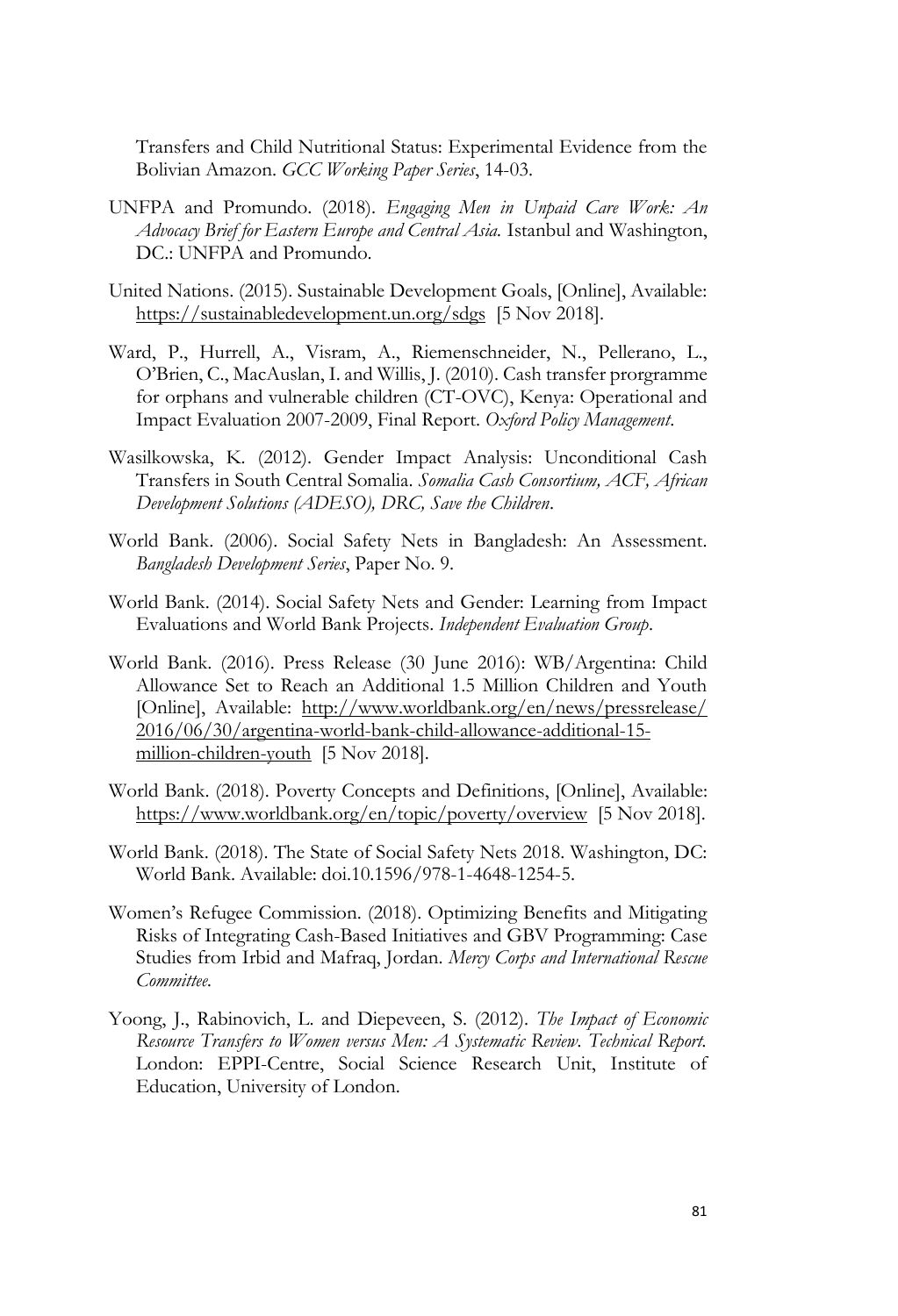- Yoskikawa, L. (2015). Integrating Cash Transfers into Gender-based Violence Programs in Jordan: Benefits, Risks and Challenges. *International Rescue Committee.*
- Zaky, H. M. (2014). Does the Conditional Cash Transfer Program Empower Women? Evidence from Ain El-Sira, Egypt. *Social Sciences*, 3(4): 132-13.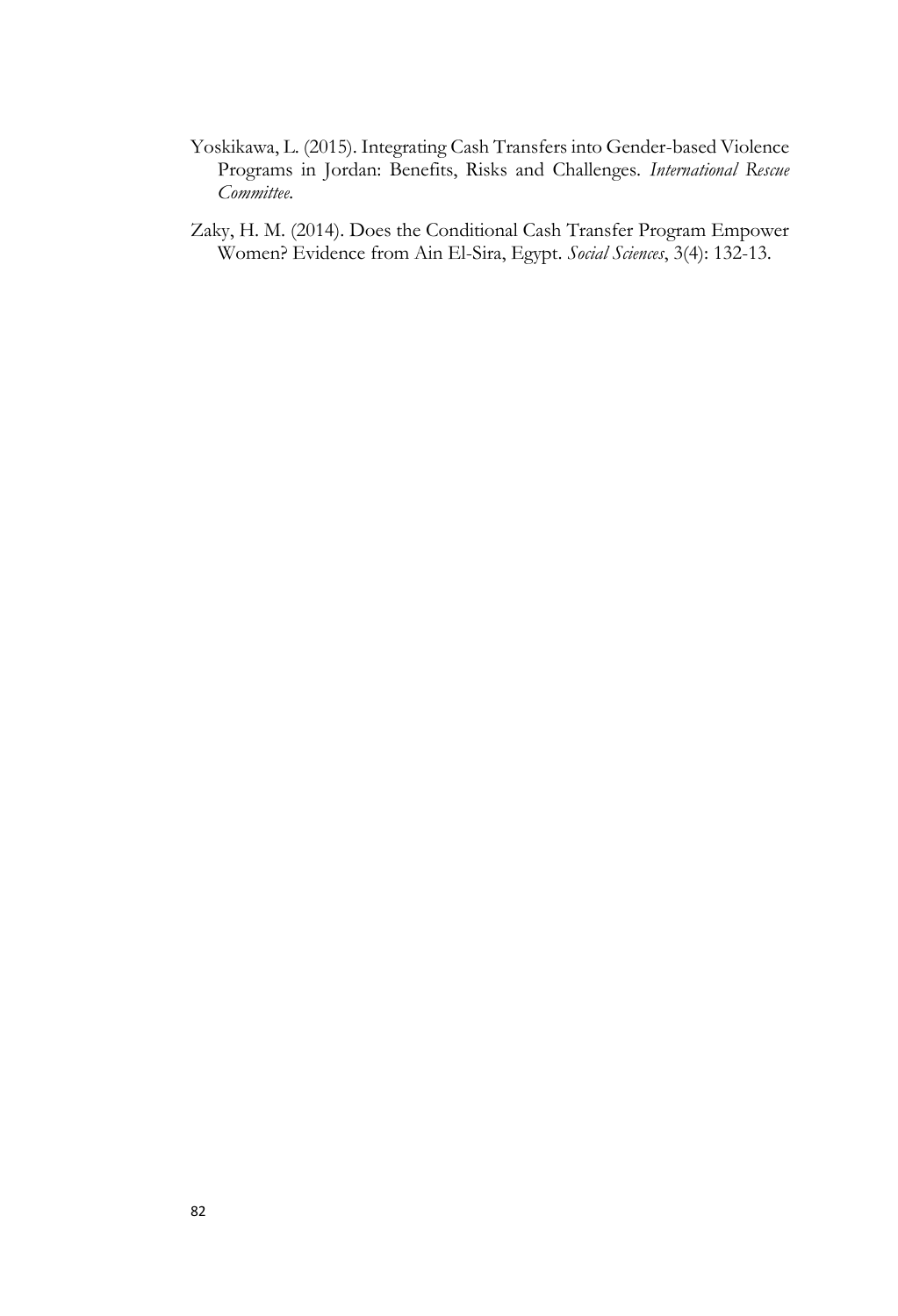## **Annex – Interview Guide with Key Stakeholders**

- 1. What is your role and experience with social protection programming implementation, research, and/or policy?
- 2. What do you consider the overall goal(s) for the social protection sector? What do you see as the priorities for the social protection sector, moving forward?
- 3. In your experience, how do program design features, such as the size, frequency and duration of transfers, affect their efficacy and impact on (family) poverty?
- 4. What types of gender considerations that should be taken into account when designing effective social protection programs?
- 5. **[For program designers]** Do you consider gender in program design? Why or why not? If yes, how so?
	- a. What shift has to happen for gender (beyond targeting women as beneficiaries) to be considered as a critical part of program design?
- 6. Targeting within social protection is an important (and often political) decision, at different levels – communities, households and individuals. In your experience, what types of targeting criteria have proven most effective in ensuring social transfers go to the most vulnerable in society? (Probe: how do you define "most vulnerable"?) What are the important gender components of these decisions? How is gender taken into consideration and are transfers more or less effective when targeted to a male versus female recipient? Why, or what is the mechanism underpinning these differences in outcomes, and the gendered assumptions it relies on?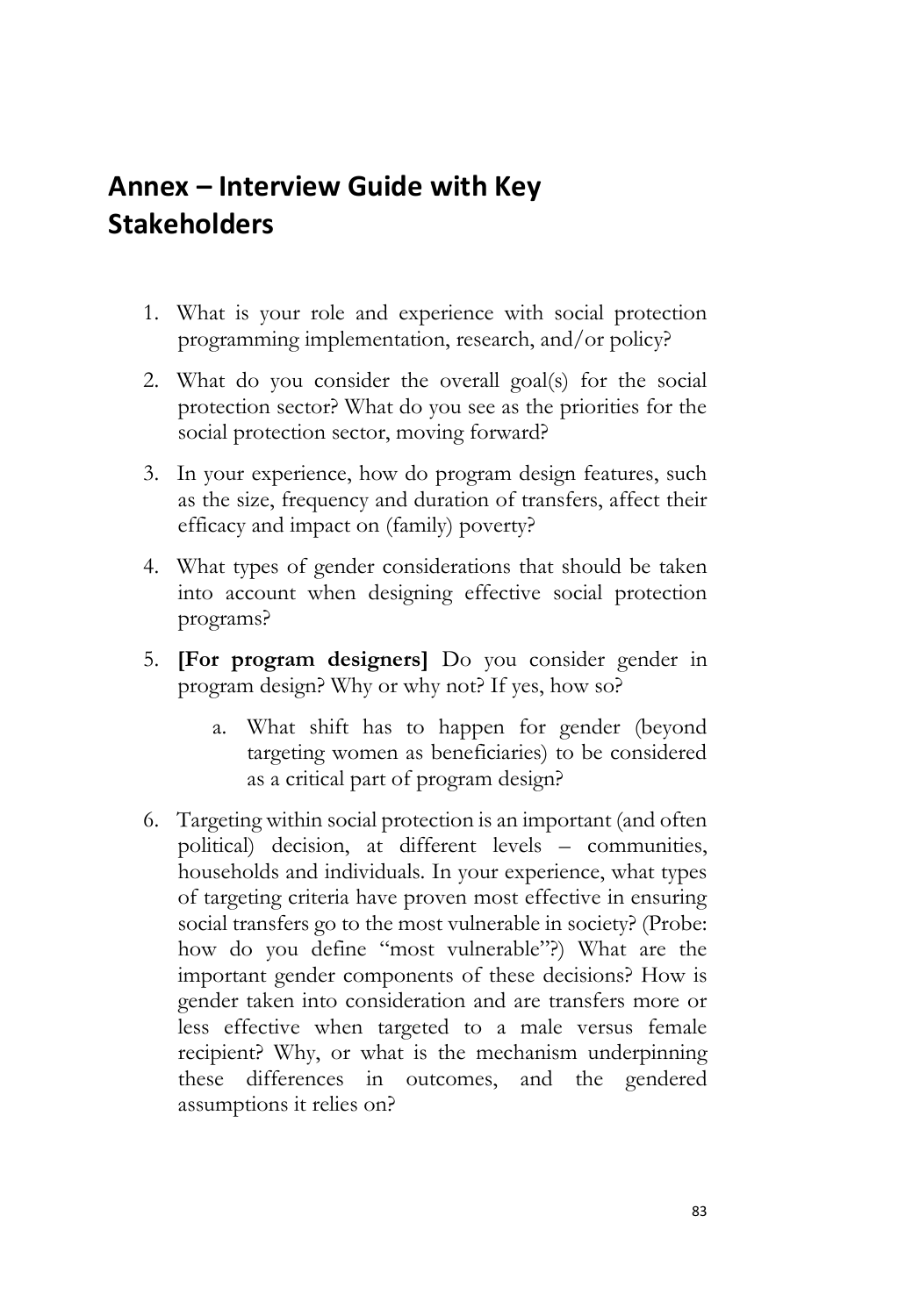- 7. Are certain transfer delivery modalities (mobile, ATM cards, bank transfers, physical cash) more effective than others in reducing household poverty? Is a certain modality preferred by the social protection sector? By recipients?
- 8. Do conditionalities matter for gendered impacts of programming? Are CCTs more effective than UCTs at achieving certain outcomes? How so?
	- a. Have you seen any unintended consequences of conditionalities?
- 9. What role, if any, do complementary activities play in enhancing the gendered impacts of transfer programming? What types of complementary programs are most effective to achieve gender equality objectives?
- 10. How do transfer programs impact gender dynamics, either at the household or societal level? (Probe specifics: household conflict, couple communication, household decision making, control over household resources, intimate partner violence, caregiving, men's/women's employment)
- 11. Are transfer programs an effective vehicle for advancing women's empowerment aims (such as household decision making, resource control, GBV risk mitigation, sharing the unpaid care work, improving health)? Why or why not?
- 12. What types of social protection programs are most effective promoting women's economic empowerment? (unconditional/conditional cash, food/in-kind aid, public works programs)
- 13. Can you think of any examples where social protection programs have effectively engaged men and/or boys to bring about gender equality aims within their program design? What did the male engagement approach look like? What were the outcomes? How did the program outcomes differ from programs that targeted only women?
	- a. How much funding is given to programs that engage men and boys? How much funding is given to social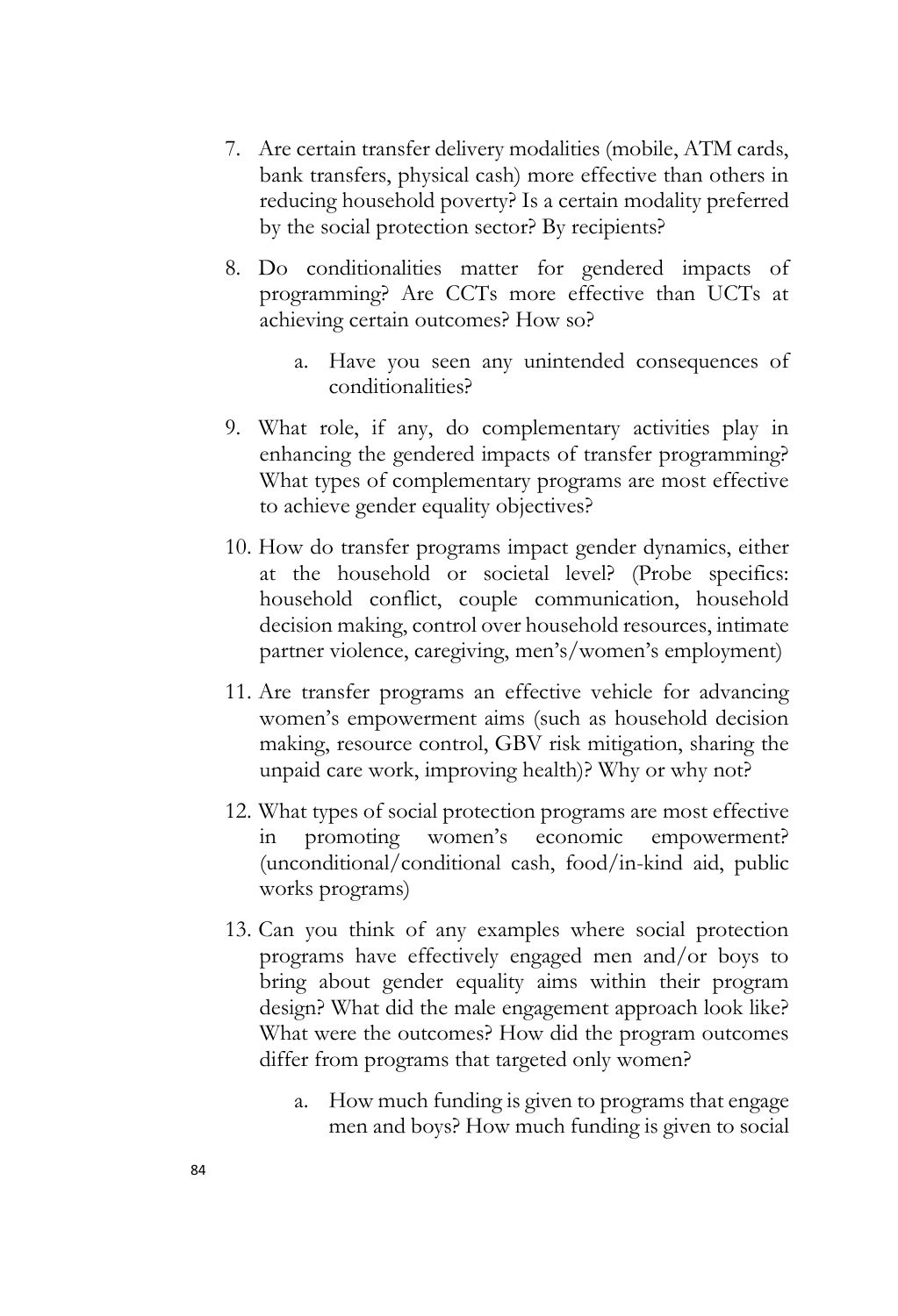assistance programs with a gender aim in general, relative to all social assistance programming?

- 14. **A. [For implementers]** If you could create it from scratch, what would an effective social protection program that incorporates men's engagement look like? OR Any recommendations for existing social protection programs to strengthen their approaches by engaging men more intentionally?
	- **B. [For researchers]** If you could design a research study from scratch to unpack some of the unanswered questions around gender in social protection programs, what would it look like?
- 15. Do you think engaging men in social protection programs may take away critical resources from traditional social protection programs and those that specifically target women?
	- a. If not, how would you respond to such criticism?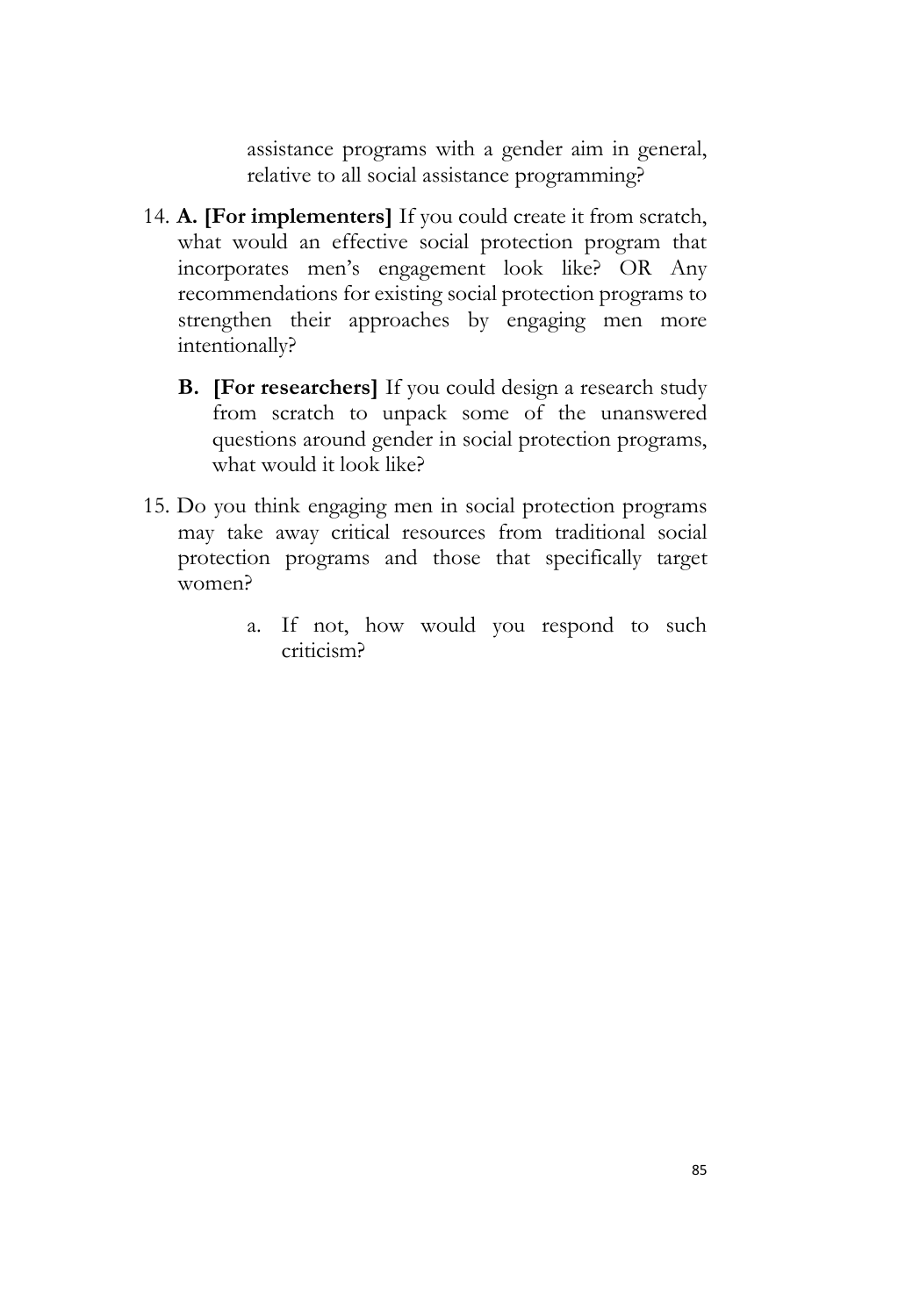## Previous EBA reports

2019:06 *Joint Nordic Organisational Assessment of the Nordic Development Fund (NDF)* Stephen Spratt, Eilis Lawlor, Kris Prasada Rao and Mira Berger.

2019:05 *Impact of Civil Society Anti-Discrimination Initiatives: A Rapid Review*, Rachel Marcus, Dhruva Mathur and Andrew Shepherd

2019:August *Migration and Development: the Role for Development Aid*, Robert E.B. Lucas (joint with the Migration Studies Delegation, Delmi, published as Delmi Research overview 2019:5)

2019:04 *Building on a Foundation Stone: the Long-Term Impacts of a Local Infrastructure and Governance Program in Cambodia*, Ariel BenYishay, Brad Parks, Rachel Trichler, Christian Baehr, Daniel Aboagye and Punwath Prum

2019:03 *Supporting State Building for Democratisation? A Study of 20 years of Swedish Democracy Aid to Cambodia,* Henny Andersen, Karl-Anders Larsson och Joakim Öjendal

2019:02 *Fit for Fragility? An Exploration of Risk Stakeholders and Systems Inside Sida*, Nilima Gulrajani and Linnea Mills

2019:01 *Skandaler, opinioner och anseende: Biståndet i ett medialiserat samhälle*, Maria Grafström och Karolina Windell

2018:10 *Nation Building in a Fractured Country: An Evaluation of Swedish Cooperation in Economic Development with Bosnia and Herzegovina 1995 – 2018*, Claes Lindahl, Julie Lindahl, Mikael Söderbäck and Tamara Ivankovic

2018:09 *Underfunded Appeals: Understanding the Consequences, Improving the System,* Sophia Swithern

2018:08 *Seeking Balanced Ownership in Changing Development Cooperation Relationships*, Nils Keizer, Stephan Klingebiel, Charlotte Örnemark, Fabian Scholtes

2018:07 *Putting Priority into Practice: Sida's Implementation of its Plan for Gender Integration*, Elin Bjarnegård, Fredrik Uggla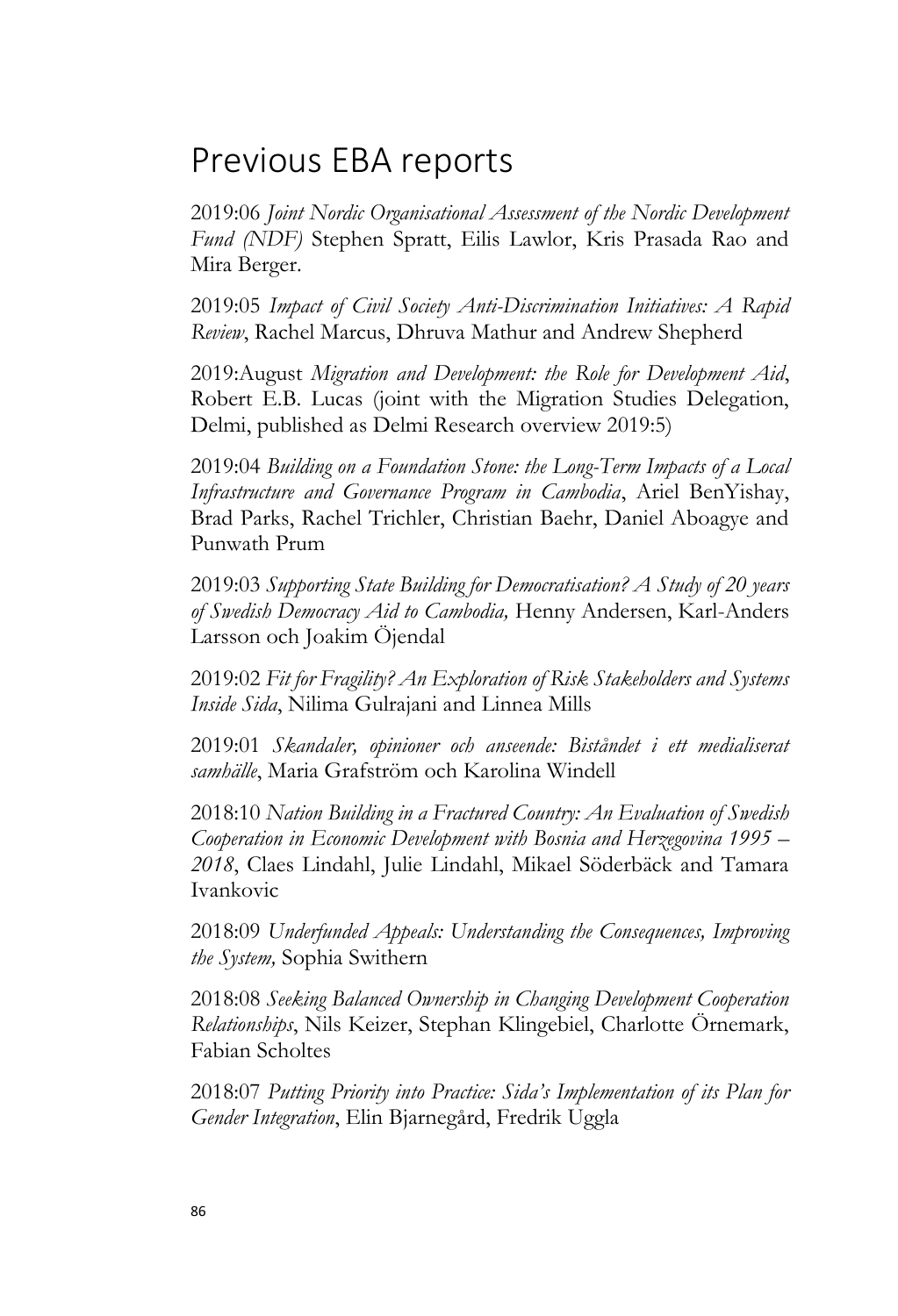2018:06 *Swedish Aid in the Era of Shrinking Space – the Case of Turkey*, Åsa Eldén, Paul T. Levin

2018:05 *Who Makes the Decision on Swedish Aid Funding? An Overview*, Expertgruppen för Biståndsanalys

2018:04 *Budget Support, Poverty and Corruption: A Review of the Evidence*, Geske Dijkstra

2018:03 *How predictable is Swedish aid? A study of exchange rate volatility,*  Númi Östlund

2018:02 *Building Bridges Between International Humanitarian and Development Responses to Forced Migration*, Alexander Kocks, Ruben Wedel, Hanne Roggemann, Helge Roxin (joint with the German Institute for Development Evaluation, DEval)

2018:01 *DFIs and Development Impact: an evaluation of Swedfund,* Stephen Spratt, Peter O'Flynn, Justin Flynn

2017:12 *Livslängd och livskraft: Vad säger utvärderingar om svenska biståndsinsatsers hållbarhet?* Expertgruppen för biståndsanalys

2017:11 *Sweden's Financing of UN Funds and Programmes: Analyzing the Past, Looking to the Future*, Stephen Browne, Nina Connelly, Thomas G. Weiss

2017:10 *Seven Steps to Evidence-Based Anticorruption: A Roadmap*, Alina Mungiu-Pippidi

2017:09 *Geospatial analysis of aid: A new approach to aid evaluation*, Ann-Sofie Isaksson

2017:08 *Research capacity in the new global development agenda*, Måns Fellesson

2017:07 *Research Aid Revisited – a historically grounded analysis of future prospects and policy options*, David Nilsson, Sverker Sörlin

2017:06 *Confronting the Contradiction – An exploration into the dual purpose of accountability and learning in aid evaluation*, Hilde Reinertsen, Kristian Bjørkdahl, Desmond McNeill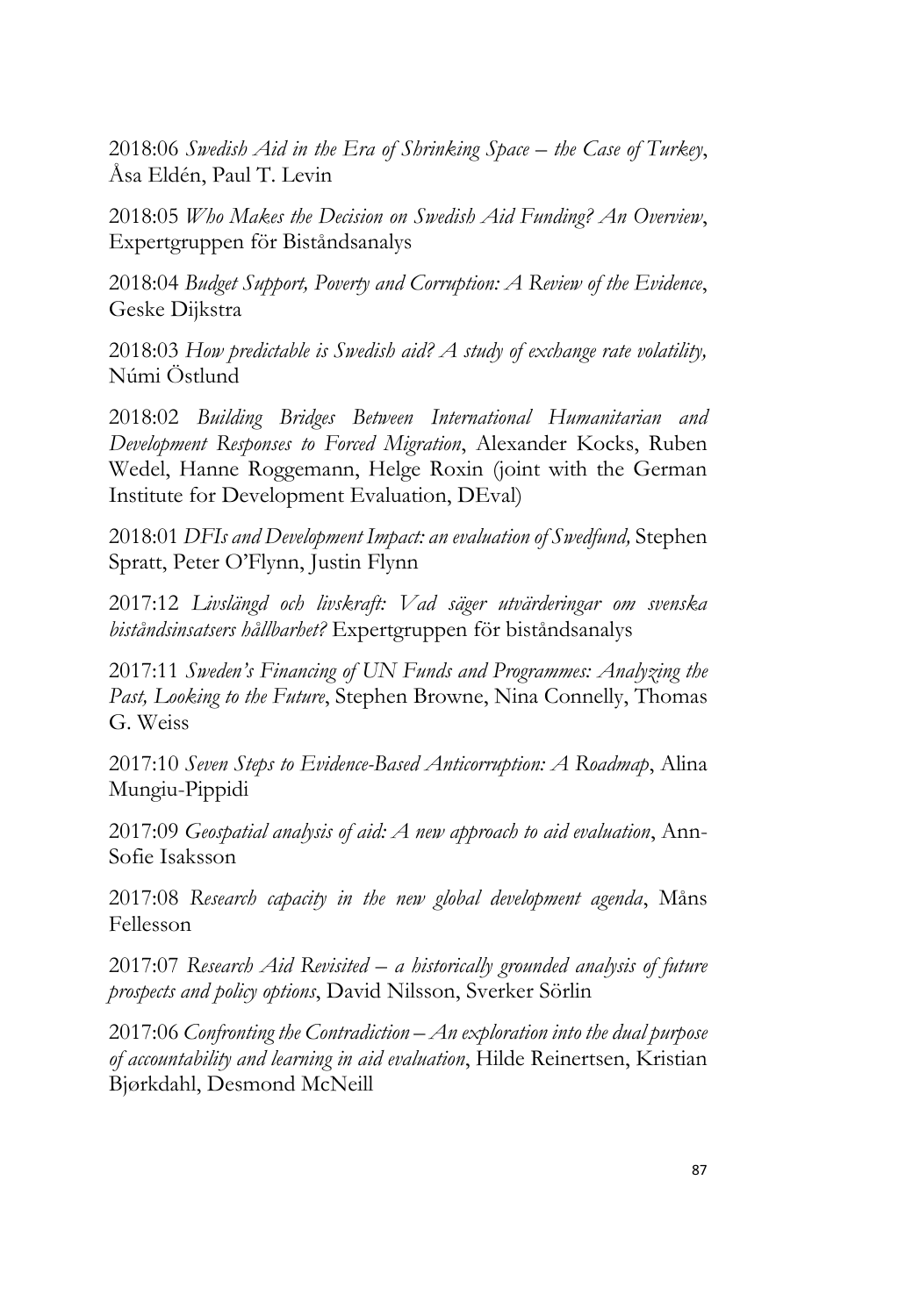2017:05 *Local peacebuilding – challenges and opportunities*, Joakim Öjendal, Hanna Leonardsson, Martin Lundqvist

2017:04 *Enprocentmålet – en kritisk essä*, Lars Anell

2017:03 *Animal health in development – it's role for poverty reduction and human welfare,* Jonathan Rushton, Arvid Uggla, Ulf Magnusson

2017:02 *Do Anti-Discrimination Measures Reduce Poverty Among Marginalised Social Groups?* Rachel Marcus, Anna Mdee, Ella Page

2017:01 *Making Waves: Implications of the irregular migration and refugee situation on Official Development Assistance spending and practices in Europe*, Anna Knoll, Andrew Sherriff

2016:11 *Revitalising the policy for global development,* Per Molander

2016:10 *Swedish Development Cooperation with Tanzania – Has It Helped the Poor?,* Mark McGillivray, David Carpenter, Oliver Morrissey, Julie Thaarup

2016:09 *Exploring Donorship – Internal Factors in Swedish Aid to Uganda,* Stein-Erik Kruse

2016:08, *Sustaining a development policy: results and responsibility for the Swedish policy for global development* Måns Fellesson, Lisa Román

2016:07 *Towards an Alternative Development Management Paradigm?* Cathy Shutt

2016:06 *Vem beslutar om svenska biståndsmedel? En översikt,*  Expertgruppen för biståndsanalys

2016:05 *Pathways to change: Evaluating development interventions with Qualitative Comparative Analysis (QCA),* Barbara Befani

2016:04 *Swedish responsibility and the United Nations Sustainable Development Goals,* Magdalena Bexell, Kristina Jönsson

2016:03 *Capturing complexity and context: evaluating aid to education,* Joel Samoff, Jane Leer, Michelle Reddy

2016:02 *Education in developing countries what policies and programmes affect learning and time in school?* Amy Damon, Paul Glewwe, Suzanne Wisniewski, Bixuan Sun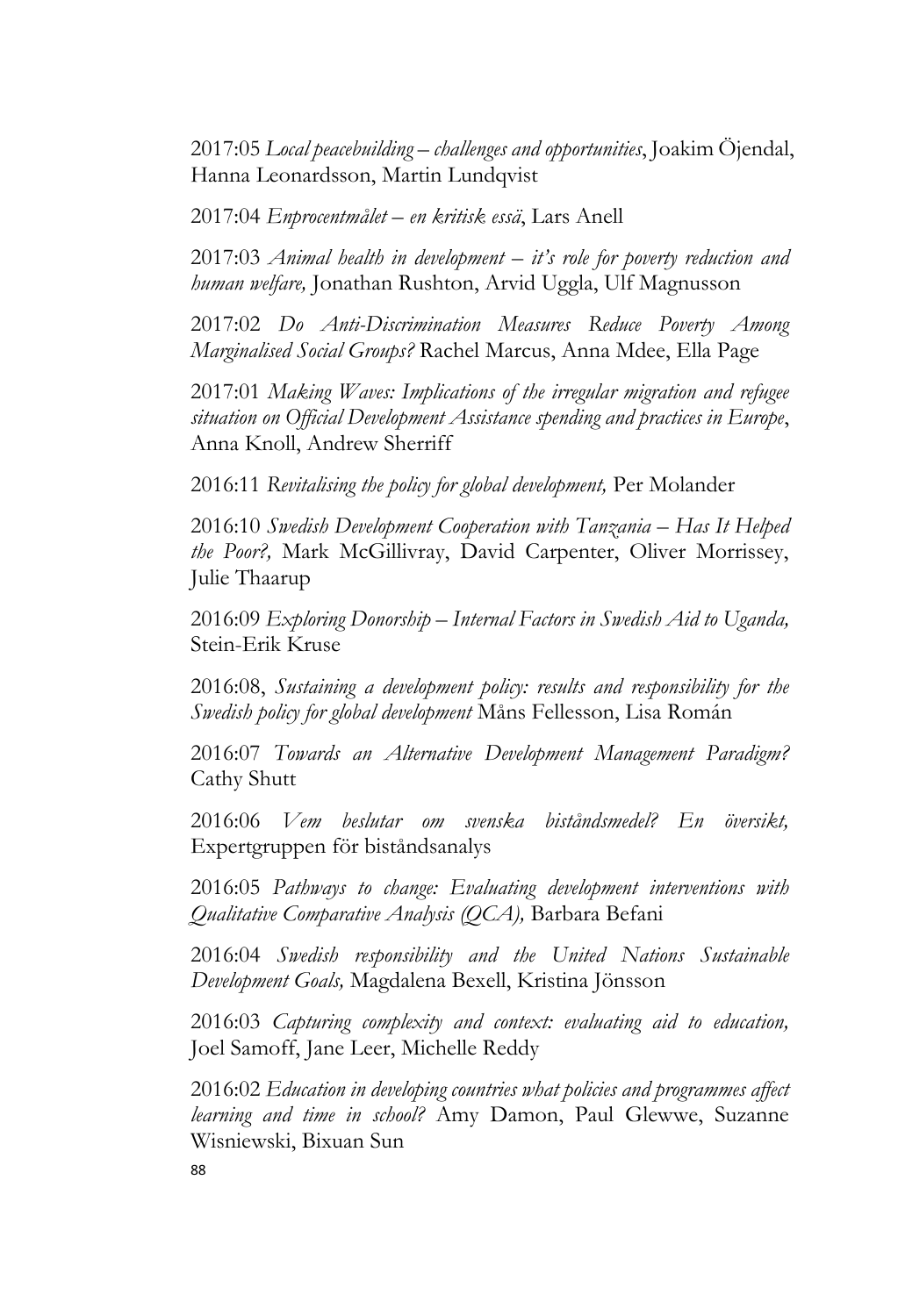2016:01 *Support to regional cooperation and integration in Africa – what works and why?* Fredrik Söderbaum, Therese Brolin

2015:09 *In search of double dividends from climate change interventions evidence from forest conservation and household energy transitions,* G. Köhlin, S.K. Pattanayak, E. Sills, E. Mattsson, M. Ostwald, A. Salas, D. Ternald

2015:08 *Business and human rights in development cooperation – has Sweden incorporated the UN guiding principles?* Rasmus Klocker Larsen, Sandra Atler

2015:07 *Making development work: the quality of government approach,* Bo Rothstein and Marcus Tannenberg

2015:06 *Now open for business: joint development initiatives between the private and public sectors in development cooperation,* Sara Johansson de Silva, Ari Kokko and Hanna Norberg

2015:05 *Has Sweden injected realism into public financial management reforms in partner countries?* Matt Andrews

2015:04 *Youth, entrepreneurship and development*, Kjetil Bjorvatn

2015:03 *Concentration difficulties? An analysis of Swedish aid proliferation*, Rune Jansen Hagen

2015:02 *Utvärdering av svenskt bistånd – en kartläggning*, Expertgruppen för biståndsanalys

2015:01 *Rethinking Civil Society and Support for Democracy*, Richard Youngs

2014:05 *Svenskt statligt internationellt bistånd i Sverige: en översikt*, Expertgruppen för biståndsanalys

2014:04 *The African Development Bank: ready to face the challenges of a changing Africa?* Christopher Humphrey

2014:03 *International party assistance – what do we know about the effects?* Lars Svåsand

2014:02 *Sweden´s development assistance for health – policy options to support the global health 2035 goals,* Gavin Yamey, Helen Saxenian, Robert Hecht, Jesper Sundewall and Dean Jamison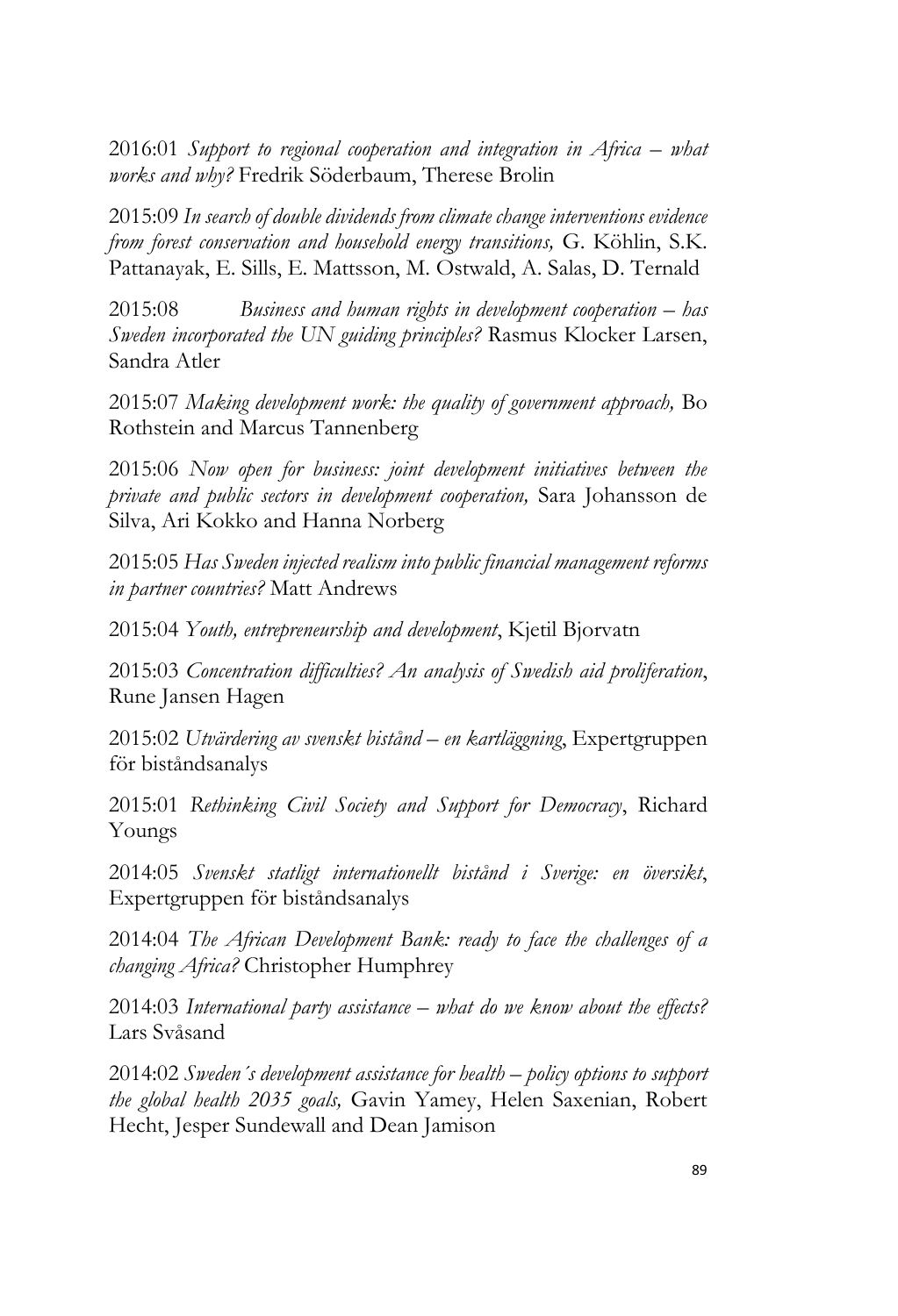2014:01 *Randomized controlled trials: strengths, weaknesses and policy relevance,* Anders Olofsgård